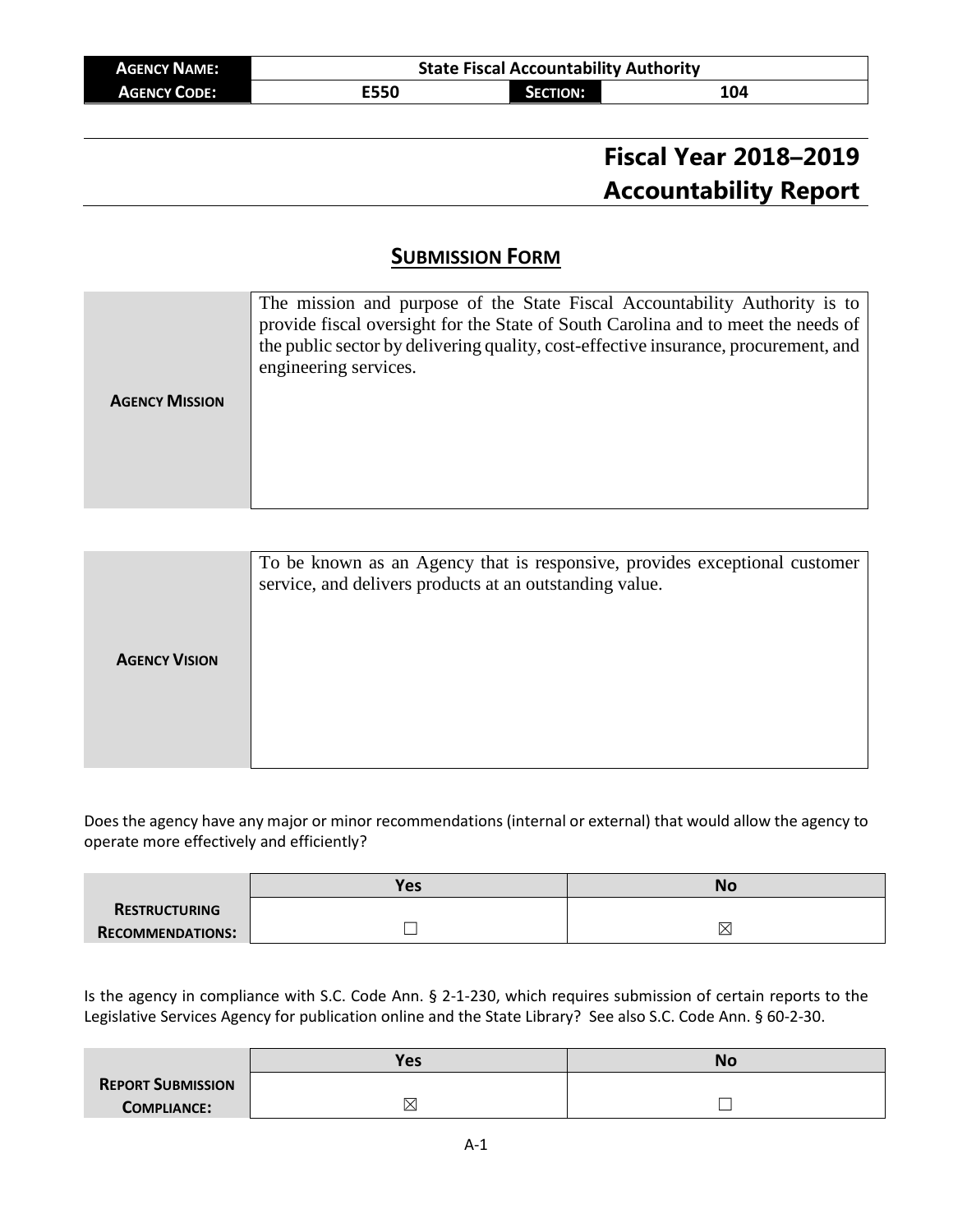| <b>AGENCY NAME:</b> | <b>State Fiscal Accountability Authority</b> |          |     |
|---------------------|----------------------------------------------|----------|-----|
| <b>AGENCY CODE:</b> | E550                                         | SECTION: | 104 |

Is the agency in compliance with various requirements to transfer its records, including electronic ones, to the Department of Archives and History? See the Public Records Act (S.C. Code Ann. § 30-1-10 through 30-1-180) and the South Carolina Uniform Electronic Transactions Act (S.C. Code Ann. § 26-6-10 through 26-10-210).

|                    | <b>Yes</b> | <b>No</b> |
|--------------------|------------|-----------|
| <b>RECORDS</b>     |            |           |
| <b>MANAGEMENT</b>  | $\times$   |           |
| <b>COMPLIANCE:</b> |            |           |

Is the agency in compliance with S.C. Code Ann. § 1-23-120(J), which requires an agency to conduct a formal review of its regulations every five years?

|                   | Yes         | <b>No</b> |
|-------------------|-------------|-----------|
| <b>REGULATION</b> |             |           |
| <b>REVIEW:</b>    | $\boxtimes$ |           |

Please identify your agency's preferred contacts for this year's accountability report.

|                           | Name                   | Phone        | Email                  |
|---------------------------|------------------------|--------------|------------------------|
| <b>PRIMARY CONTACT:</b>   | <b>Grant Gillespie</b> | 803-734-9414 | ggillespie@sfaa.sc.gov |
| <b>SECONDARY CONTACT:</b> | Alana Williams         | 803-737-1116 | awilliams@sfaa.sc.gov  |

I have reviewed and approved the enclosed FY 2018–2019 Accountability Report, which is complete and accurate to the extent of my knowledge.

| <b>AGENCY DIRECTOR</b><br>(SIGN AND DATE):  | 09-13-19               |
|---------------------------------------------|------------------------|
| (TYPE/PRINT NAME):                          | <b>Grant Gillespie</b> |
|                                             |                        |
| <b>BOARD/CMSN CHAIR</b><br>(SIGN AND DATE): |                        |
| (TYPE/PRINT NAME):                          |                        |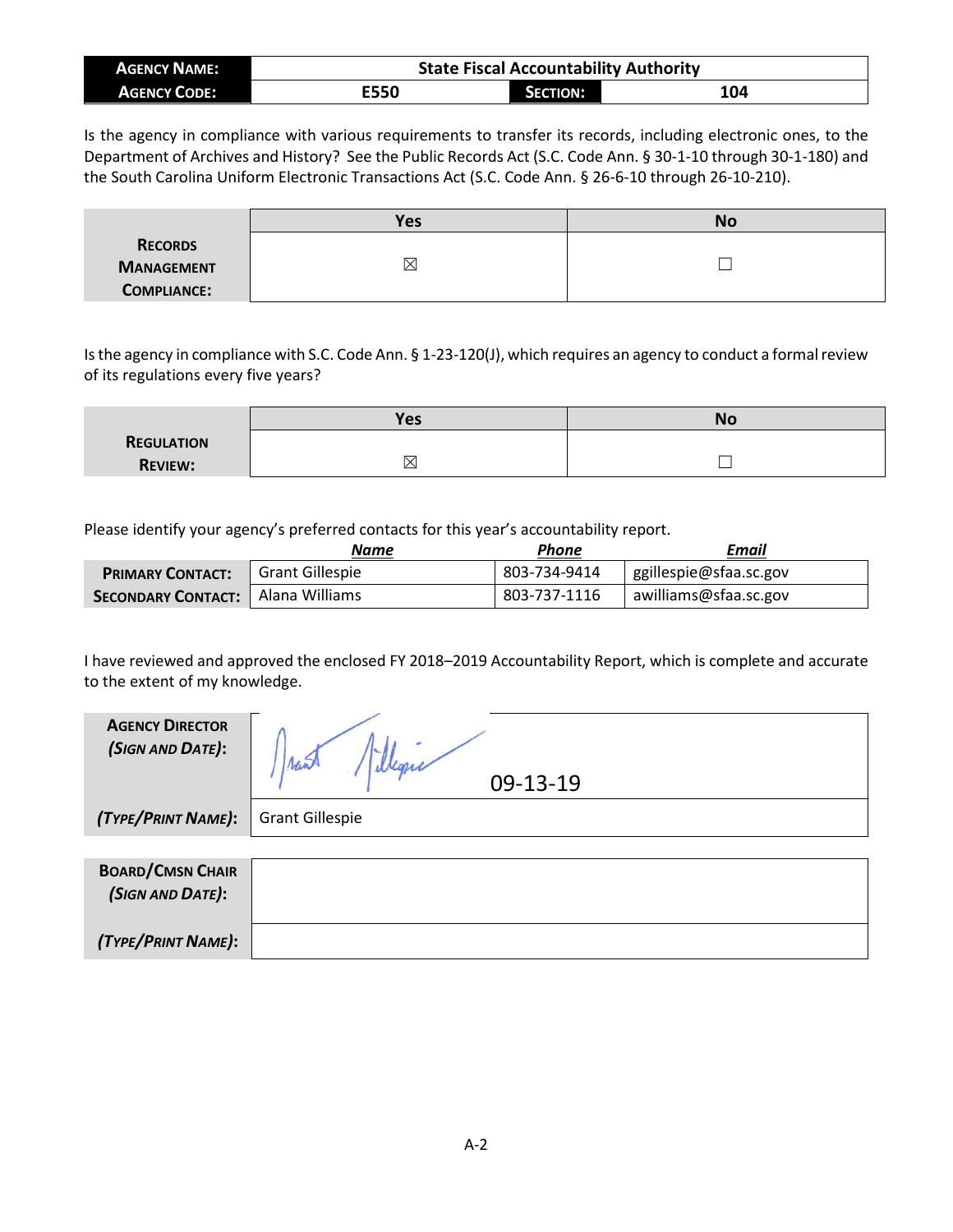| <b>AGENCY NAME:</b> | <b>State Fiscal Accountability Authority</b> |                 |     |
|---------------------|----------------------------------------------|-----------------|-----|
| <b>AGENCY CODE:</b> | E550                                         | <b>SECTION:</b> | 104 |

# **AGENCY'S DISCUSSION AND ANALYSIS**

In FY 2018-2019, the State Fiscal Accountability Authority ("SFAA" or the "Agency") launched a number of initiatives designed to enhance its ability to provide fiscal oversight for the State of South Carolina and meet the needs of the public sector by delivering quality, cost-effective insurance, procurement, and engineering services, while simultaneously providing professional development growth opportunities for employees. A new monthly newsletter for procurement and engineering professionals, in-person forums and training opportunities for insurance and procurement professionals, offering agencies an opportunity to protect sensitive data with cyber liability insurance, and electronically archiving historical records from the Authority and prior Board, are a few examples of how SFAA continued to carry out its four-year old mission and vision. Additional accomplishments reflected in this Report further demonstrate the hard work and commitment to excellence of SFAA's staff and leadership.

Established by the Restructuring Act of 2014, Act 121, SFAA is comprised of the Insurance Reserve Fund Division (IRF) and the Division of Procurement Services (DPS). The Agency is governed by a fivemember Authority consisting of: the Governor, the Treasurer, the Comptroller General, the Chairman of the Senate Finance Committee, and the Chairman of the House Ways and Means Committee, all of whom serve ex-officio. Administrative and operational functions of the Agency are led by Executive Director Grant Gillespie, who was appointed by the Authority on December 15, 2015.

#### **Organization Chart**



#### **STATE FISCAL ACCOUNTABILITY AUTHORITY**

**July 2019**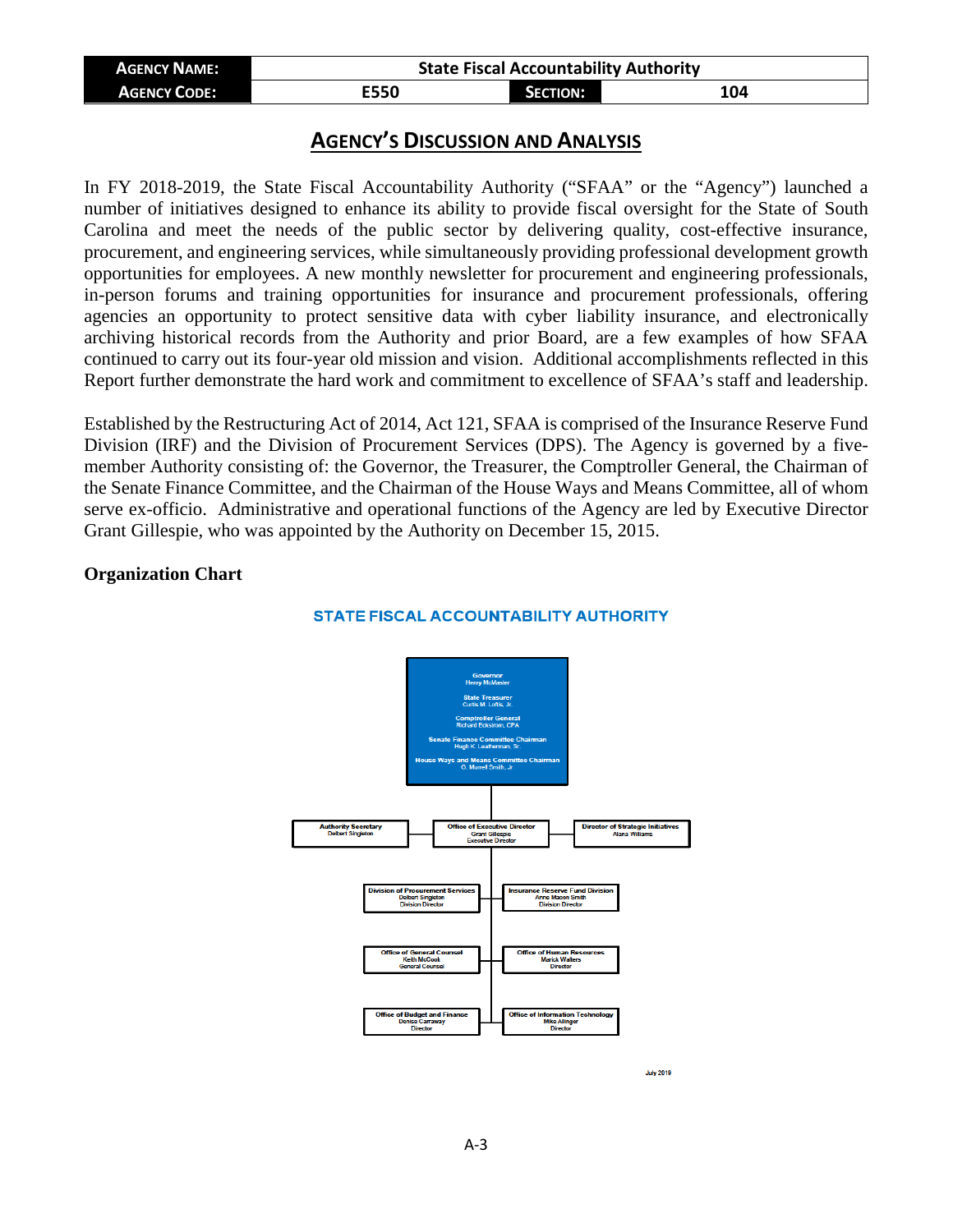| <b>AGENCY NAME:</b> | <b>State Fiscal Accountability Authority</b> |          |     |
|---------------------|----------------------------------------------|----------|-----|
| <b>AGENCY CODE:</b> | E550                                         | SECTION: | 104 |

#### **Core Values and Organizational Culture**

The Core Values listed below support the Vision, shape the culture, and reflect the actions of SFAA.

- Ethical—Honesty, Fairness, Integrity, Respect, and Loyalty
- $\triangleright$  Accountability—Leadership, Responsibility, and Transparency
- Professionalism—Committed and well-trained Workforce
- Quality Customer Service—Exceptional and Responsive
- $\triangleright$  Innovation—Adaptable and Proactive

The Agency continues to foster a positive work environment for its employees, encouraging innovative ideas and productive teamwork. The dedicated staff is responsive and committed to serving the needs of our customers.

#### **Major Achievements During Fiscal Year 2018-19**

#### **Division of Procurement Services (DPS)**

The Division of Procurement Services (DPS) includes four operational sections — Office of State Procurement (OSP), Office of the State Engineer (OSE), Audit and Certification, and Business Operations and Strategic Planning.

In 2018, DPS developed new mission and vision statements for the Division entitled " $A<sup>3</sup>$ " which stands for:

**Acquire** — We provide efficient, innovative, and responsive services to acquire information technology, construction, and goods and services through effective broad-based competition.

**Administer** — We provide guidance and oversight to promote integrity, ethical behavior, and increased public confidence in the acquisition process.

Advise — We provide training and advice to ensure compliance with law, policies and practices.

Guided by the  $A<sup>3</sup>$  principals, DPS continued to expand upon the services offered thereby improving the experience for the state's procurement and engineering professionals. The following highlights some of the accomplishments achieved by DPS:

#### **1. Office of State Procurement (OSP)**

#### **A. Legislative Changes to the SC Procurement Code**

- Drafted and submitted proposed legislative changes to the SC Procurement Code, in conjunction with the Office of General Counsel, that resulted in the passage of 2019 Act 41.
- Began drafting proposed interim and permanent Procurement Regulations necessitated by the passage of 2019 Act 41, in conjunction with the Office of General Counsel.
- Developed a training schedule for procurement professionals regarding the changes 2019 Act 41 made to the Procurement Code and started presenting a series of webinars on June 25, 2019.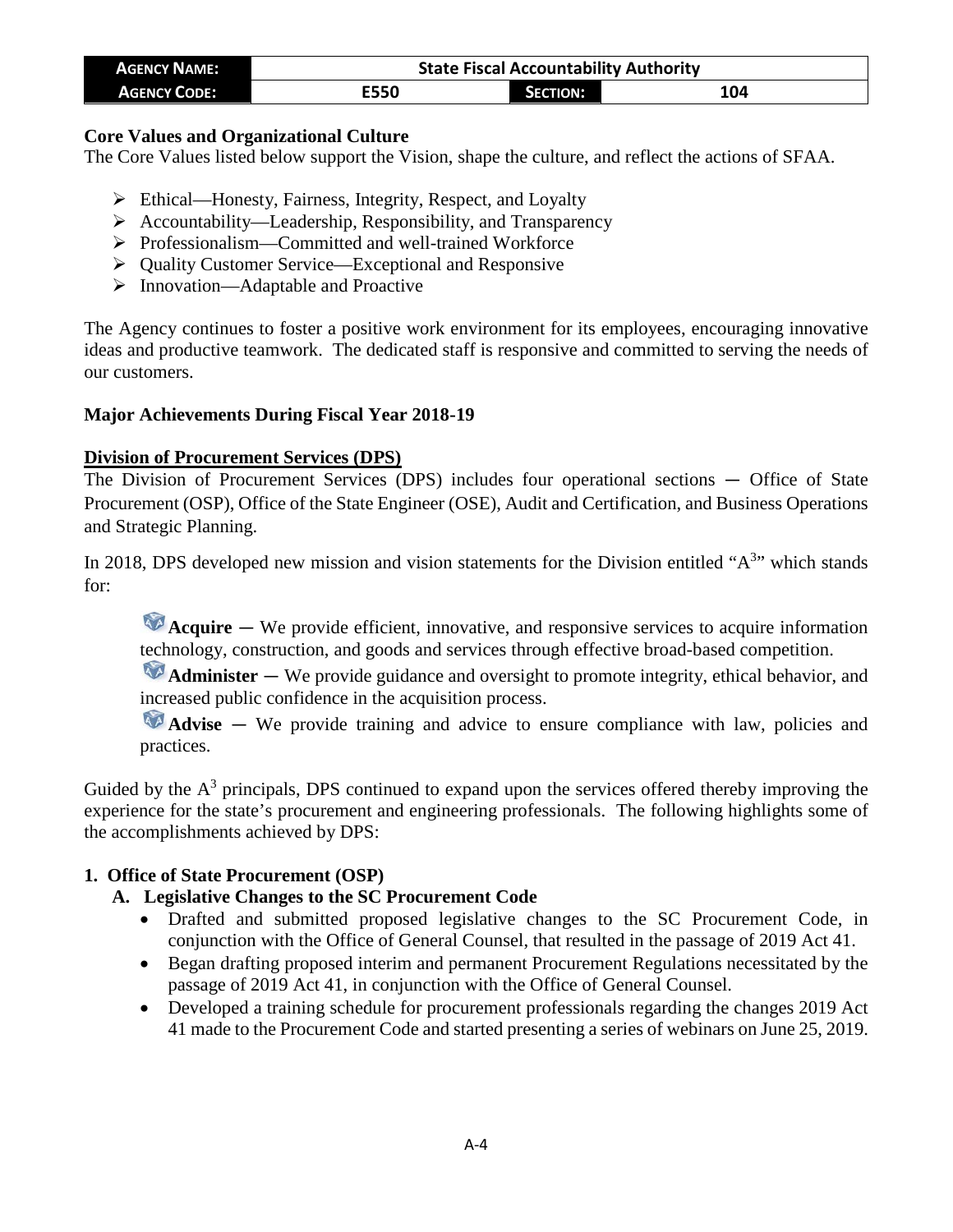| <b>AGENCY NAME:</b> | <b>State Fiscal Accountability Authority</b> |                 |     |  |  |  |  |
|---------------------|----------------------------------------------|-----------------|-----|--|--|--|--|
| <b>AGENCY CODE:</b> | <b>E550</b>                                  | <b>SECTION:</b> | 104 |  |  |  |  |

#### **B. Contract Management and Assistance**

• In FY 2018-19, the contract results provided by OSP are as follows:

|     | Total Contracts Awarded |     | <b>State Term Contracts</b> | <b>Agency Contracts</b> |                |  |  |
|-----|-------------------------|-----|-----------------------------|-------------------------|----------------|--|--|
| 807 | \$1.72 Billion          | 393 | \$1.02 Billion              | 414                     | \$0.69 Billion |  |  |

- OSP established new State Term Contracts for Body Cameras/In car Video & SAA Storage, Mobile Device Protection Plan, Idera Software, and Automated External Defibrillators, to name a few. Also established new multi-agency/shared services contracts for Cloud Computing Services and Cyber Liability Insurance Brokerage Services.
- Collaborated with agencies to establish critical contracts including: Voting System Solution for SC Election Commission, IT Professional Services for Department of Administration, Dining Services for Winthrop University, GPS Monitoring Services for DJJ, SCDC and SCPPP, and Traffic Counting Services for the Department of Transportation.
- The State realized contractual savings due to strategies designed to reduce the budgetary impacts for state agencies and local governments allowing for greater return on investment. The State realized the following savings through cost avoidance strategies and negotiated savings:

| Categories                    | Totals          |
|-------------------------------|-----------------|
| <b>Cost Avoidance Savings</b> | \$15 million    |
| Negotiated Savings            | $$50.3$ million |
| <b>Total Savings</b>          | \$65.3 million  |

• In addition to the savings listed above, OSP also provided reverse auction services to agencies to drive down pricing in certain commodities which resulted in annual savings of \$2.36 million.

#### **2. Office of State Engineer (OSE)**

OSE's primary role is to assist state agencies in acquiring construction services in the manner best suited to the agency's needs. OSE is responsible to assure that all such acquisitions comply with state law. The State Engineer, as the Building Official and Deputy State Fire Marshal for construction of state buildings and facilities, is responsible for enforcement of all applicable building and fire codes. In addition, OSE serves as the administrator of the State-level Floodplain Management Program for State lands.

| <b>Services Provided</b>                                    | <b>Totals</b> |  |  |  |
|-------------------------------------------------------------|---------------|--|--|--|
| Architectural/Engineering Approved Contract<br>Awards       | 191           |  |  |  |
| <b>Construction Contracts and Contract Change</b><br>Orders | 130           |  |  |  |
| Permanent Improvement Projects for Agencies                 | 169           |  |  |  |
| <b>Building Permits</b>                                     | 106           |  |  |  |
| Certificates of Occupancy                                   | 73            |  |  |  |
| Flood Permits                                               | 24            |  |  |  |

In FY 2018-19, OSE provided the following services: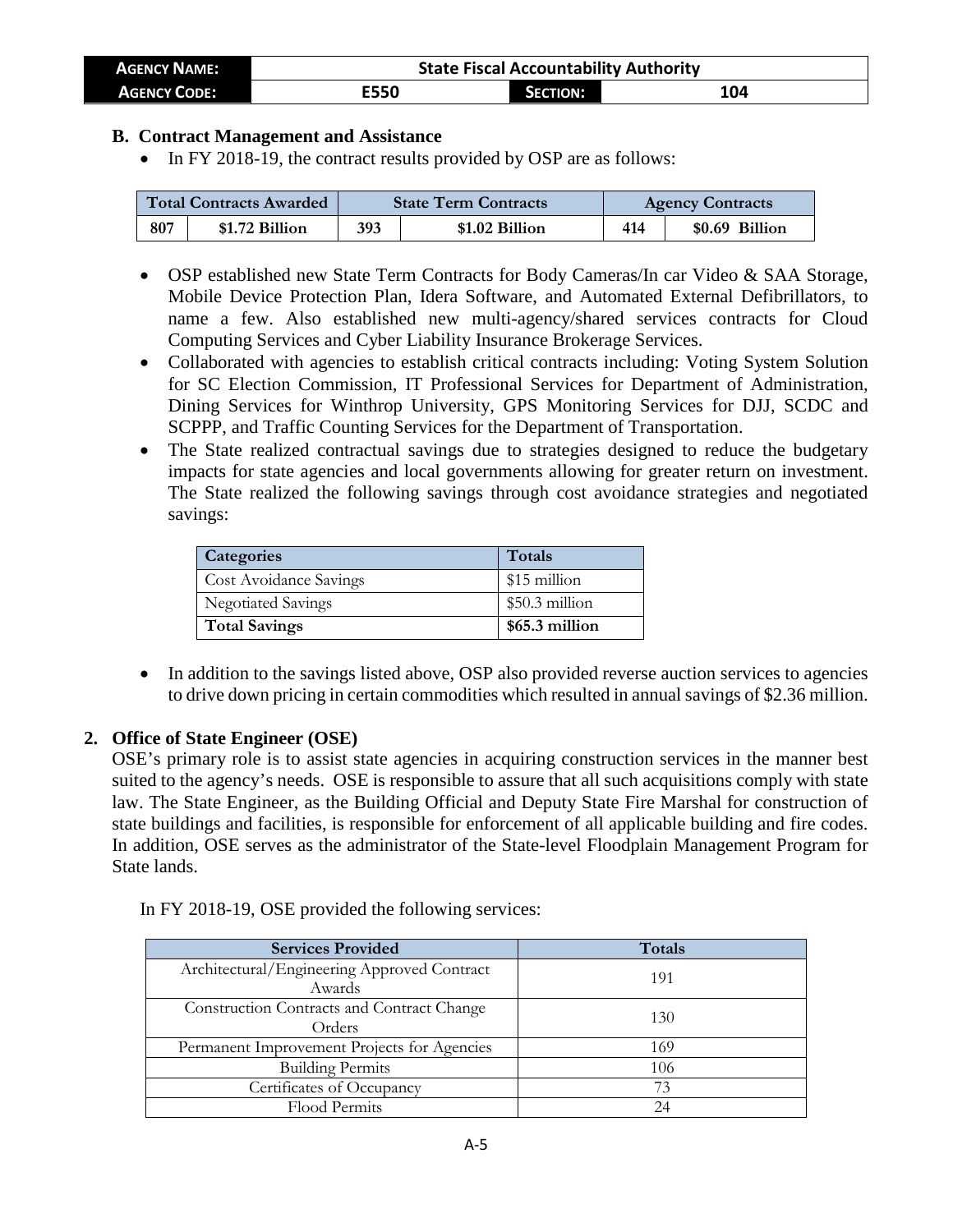| <b>AGENCY NAME:</b> | <b>State Fiscal Accountability Authority</b> |                 |     |  |  |  |  |
|---------------------|----------------------------------------------|-----------------|-----|--|--|--|--|
| <b>AGENCY CODE:</b> | <b>E550</b>                                  | <b>SECTION:</b> | 104 |  |  |  |  |

- OSE modified the Manual for Planning and Execution of State Permanent Improvements due to the passage of S530 (Act 41) in May 2019, that changed the SC Consolidated Procurement Code. New construction processes were quickly implemented and made available for agencies to use.
- In conjunction with SFAA-IT, continued development and implementation of an enterprise state-wide application that will allow the automation of forms and workflow for construction projects for all state agencies.
- OSE provided assistance to agencies during the construction of state facilities. Two of the largest state projects currently under construction are the Clemson Business School (\$87 M) and the State Veterans Nursing Homes in the Northeast and Northwest (\$60 M each).

### **3. Audit and Certification**

Audit and Certification is responsible for conducting periodic audits of each agency's procurement operations to determine compliance with the South Carolina Procurement Code and regulations.

- A. Audit status: Conducted audits and published reports of 14 agencies in FY 2018-19.
- B. Statutorily required reports:
	- Compiled six statewide quarterly reports based upon information received from all state governmental bodies for the following procurement types: Sole Source; Emergency; Trade-in Sale; Unauthorized; Ten Percent Rule; and Applied Preferences.
	- Annual reports were prepared of sole source, emergency, and unauthorized procurements and presented to the State Fiscal Accountability Authority.

#### **4. Launched** *DisPatcheS* **Newsletter**

- Created new newsletter as a platform for information exchange between DPS and the South Carolina governmental procurement community.
- Published and distributed 10 editions to more than 1,300 recipients with a link to current and past editions on DPS's website.

#### **5. Developed State-Wide Road Show Outreach**

• Conducted Road Shows in four geographic regions of the state for 264 registrations in order to allow the DPS leadership team to provide information about who we are, services that we provide, explain recent department restructuring changes and solicit input about how DPS can better serve State Agencies, School Districts, and political subdivisions.

#### **6. Increased training and professional development opportunities.**

- Updated and lengthened all courses to be consistent with recommendations from consultant to make training more relevant and timely.
- Provided unique training and development offerings for 709 attendees of Materials Management courses and 264 attendees of OSE courses.
- Provided a 2-day negotiation training to all Procurement Managers.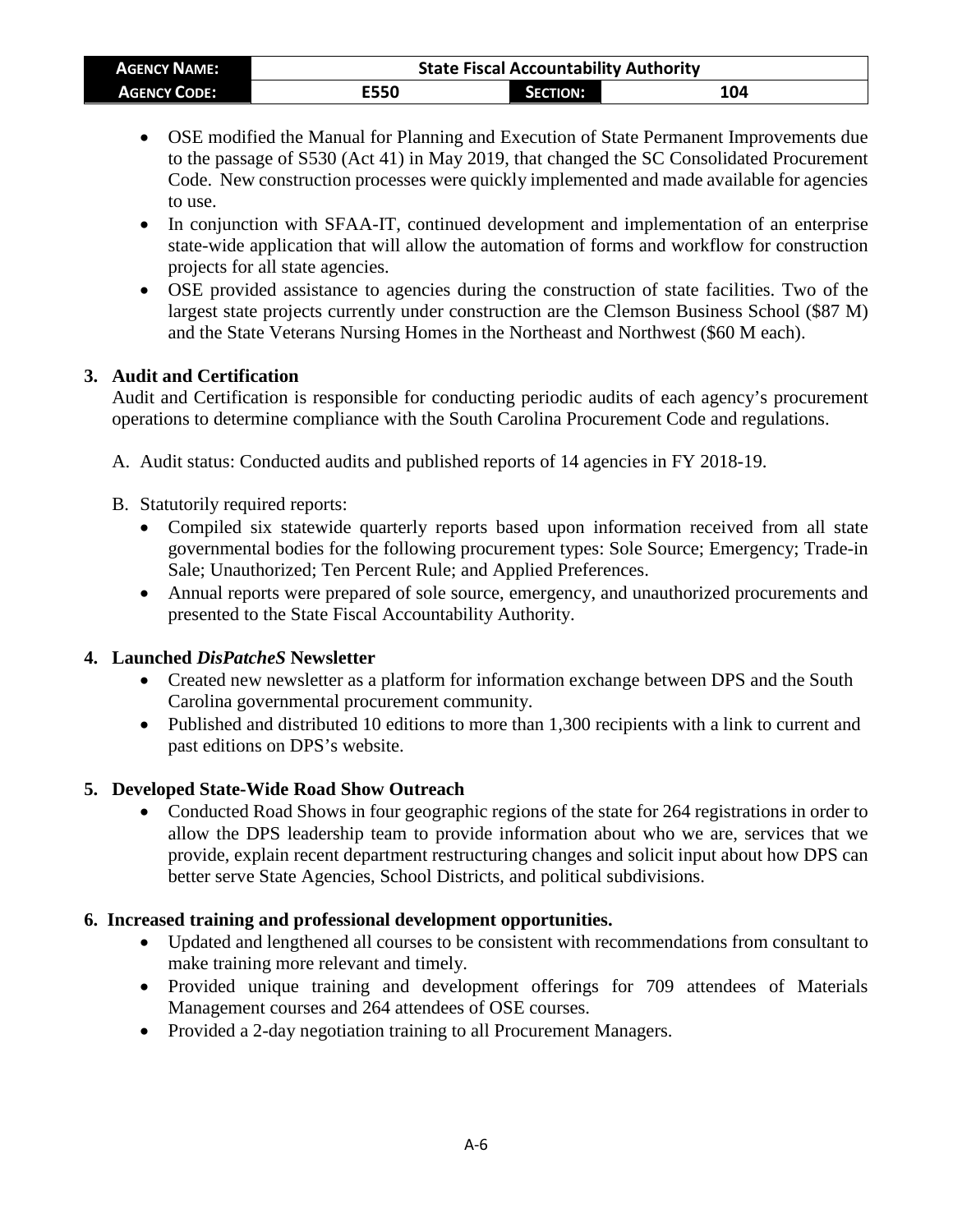| <b>AGENCY NAME:</b> | <b>State Fiscal Accountability Authority</b> |          |     |  |  |  |  |
|---------------------|----------------------------------------------|----------|-----|--|--|--|--|
| <b>AGENCY CODE:</b> | <b>E550</b>                                  | Section: | 104 |  |  |  |  |

#### **7. Provided emergency support for Hurricane Florence**

- OSE personnel staffed the Emergency Support Function Public Works & Engineering in the State Emergency Operations Center during and after Hurricane Florence for 24 hours per day for 7 days.
- Sixteen OSP employees provided approximately 473.33 hours of support to Emergency Operations (ESF-7).

#### **8. Continued development of eCatalog Procurement Solution Project**

- Continued research, information, and requirements gathering to pre-RFP stages of eCatalog solution.
- Continued partnership engagement with SCEIS team and the Department of Administration to interface and implement the eCatalog system.

### **Insurance Reserve Fund Division (IRF)**

The Insurance Reserve Fund (IRF) is a self-insurance mechanism operated by the State of South Carolina providing insurance to governmental entities at the lowest possible cost. All State agencies must purchase their insurance through the IRF and participation is optional for local governments. The Mission of the IRF is to provide property and liability insurance products that meet the needs of its governmental customers in a financially secure and responsible manner. The Insurance Reserve Fund currently insures more than \$40 billion in property values for State and local government entities. Some accomplishments achieved by the IRF in FY 2018-19 include the following:

#### **1. Effectively implemented the IRF Catastrophic (CAT) Plan to handle two catastrophic events**

- For the fourth consecutive year, the State experienced natural catastrophes with Hurricane Florence in September 2018 and Hurricane Michael in October 2018.
	- o Hurricane Florence (estimated incurred loss of \$11.4 million) involved 73 claims with 1,054 individually insured segments. The IRF continues to process claims from Hurricane Florence.
	- o Hurricane Michael (estimated incurred loss of \$300,000) involved 16 claims with multiple segments of damage and those claims are also still being processed.
- In February 2019, the IRF closed the last claims relating to Hurricane Matthew (\$25.4 million paid by IRF and \$15.4 million was recovered through reinsurance) and Hurricane Irma (\$4.3 million paid by IRF).

#### **2. Renewed property reinsurance to limit losses**

IRF successfully renewed its property reinsurance buying capacity for a 100-year storm at its existing Self Insured Retention despite the IRF seeking significant reimbursements from the reinsurance markets in recent years due to catastrophic losses. This accomplishment is attributable to:

- The property reinsurance markets' positive view of the IRF's claim handling of recent catastrophic events which included weekly telephone conferences with reinsurance market adjusters and transparency in handling of claims;
- The strong insurance to value data IRF provides to the markets;
- Ongoing building valuation and appraisal contract work; and,
- The opportunity for IRF staff to meet face to face with London, Bermuda, and Domestic reinsurance markets in Charleston, SC.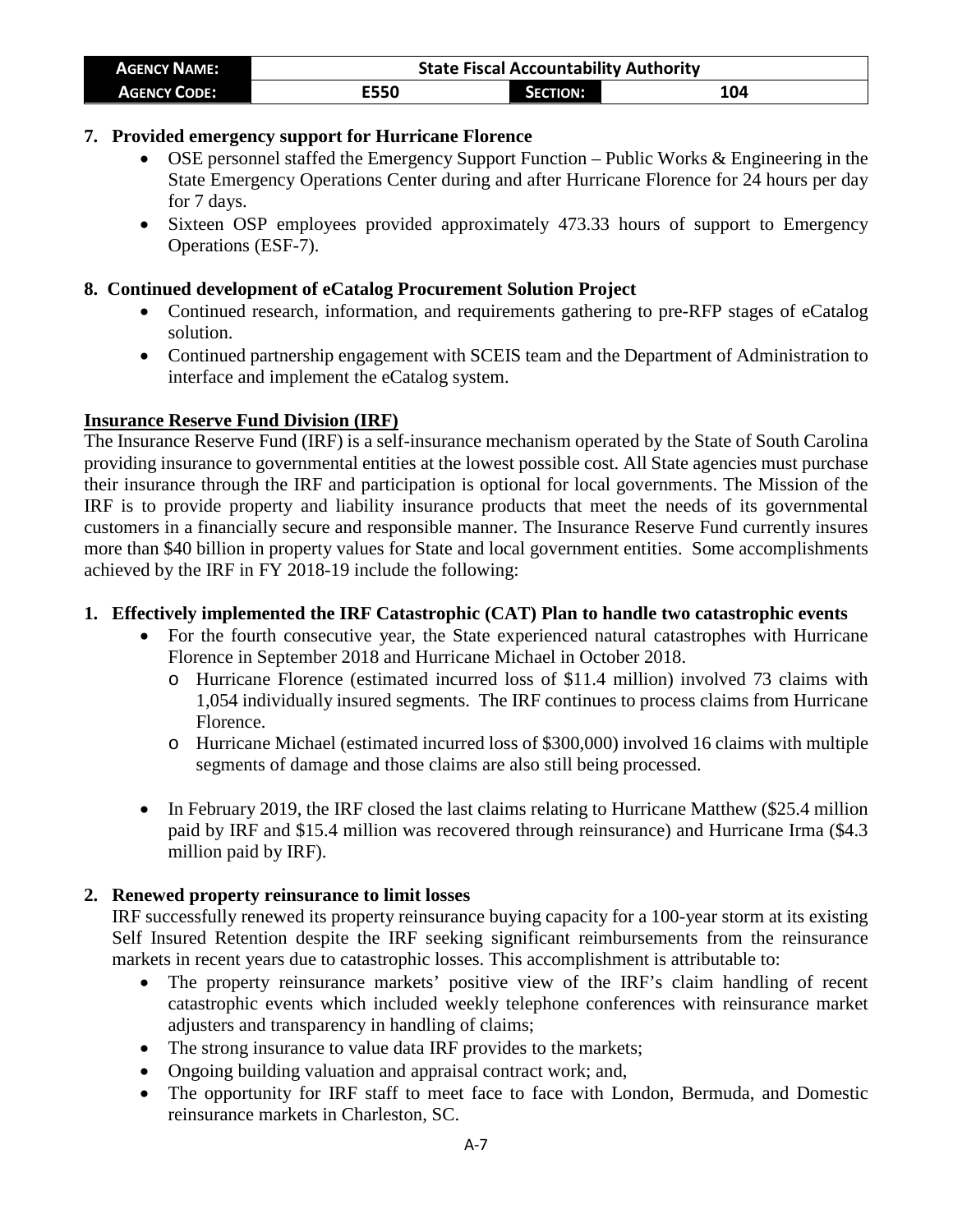| <b>AGENCY NAME:</b> | <b>State Fiscal Accountability Authority</b> |                 |     |  |  |  |  |
|---------------------|----------------------------------------------|-----------------|-----|--|--|--|--|
| <b>AGENCY CODE:</b> | E550                                         | <b>SECTION:</b> | 104 |  |  |  |  |

#### **3. Ensured financial stability of the Fund**

The IRF addressed the need to maintain actuarially adequate rates to provide long term financial stability of the Fund by implementing a statewide rate increase for multiple lines of insurance. IRF completed customer outreach to provide alternatives to customers to minimize the impact of the rate increase on insureds' budgets.

#### **4. Continued efficient management of the Second Injury Fund (SIF)**

- In conjunction with SFAA-IT, the IRF implemented a solution with a vendor for a new medical repricing database and application for the Second Injury Fund. The updated platform provides a more secure application and provides SIF with a tool to determine the accuracy of claims for reimbursement.
- Secured the bi-annual review of the SIF, in compliance with the Second Injury Fund Closure Plan, which determined the plan has adequate funds available to pay remaining claims.

#### **5. Received positive examination of operations**

The independent audit of the IRF Financial Statements was issued with an unmodified opinion by the independent auditors, with no control or compliance issues noted.

#### **6. Hosted training events to enhance the State's Risk Management Practices**

- Risk Management Seminars in Spartanburg, Columbia, and Summerville on Boiler Safety Training providing education related to safe boiler operation and maintenance procedures.
- Seminar for IRF Ocean Marine policyholders addressing Maritime law, why protection and indemnity (P&I) is necessary, and how P&I differs from your Tort Liability Policy.
- Held meetings for insureds participating in the IRF Aviation Program to launch a new Drone program, as well as a present on risk management and an announce that a new three year guaranteed rate had been secured. This newly negotiated rate retained the profit sharing incentives for good loss experience.

#### **Agency-Wide**

#### **1. Management of activity related to the five-member Authority**

A. Authority Meeting and Agenda Process

The Authority held eight meetings during Fiscal Year 2018-19. Staff held agenda review meetings with internal and external staff and others, as needed, to develop the meeting agenda and address any matters prior to each meeting.

B. Authority Records Archiving

In collaboration with the SC Department of Archives and History, the Agency undertook a project to scan historical agendas and meeting documents from the Authority and its predecessor Board, and to convert the documents into formats that can be searched and retrieved by the public through the SC Department of Archives and History website.

C. Coordination with Authority Members

The Agency responded promptly to our members' offices about pending and potential agenda items, such as procurement audits, major leases, composite bank accounts, and management and assignment of bond counsel.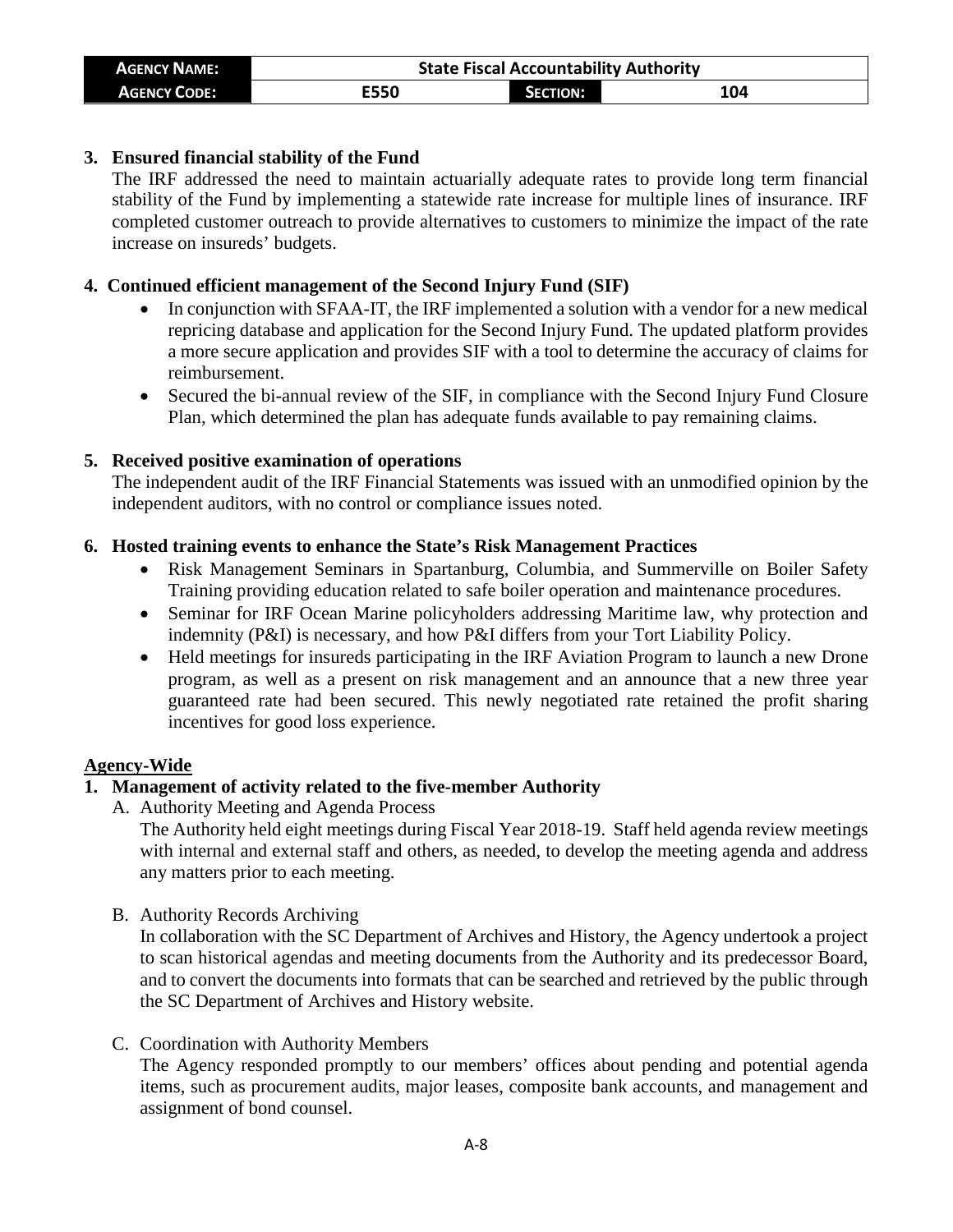| <b>AGENCY NAME:</b> | <b>State Fiscal Accountability Authority</b> |                 |     |  |  |  |  |
|---------------------|----------------------------------------------|-----------------|-----|--|--|--|--|
| <b>AGENCY CODE:</b> | E550                                         | <b>SECTION:</b> | 104 |  |  |  |  |

**2. Assistance to Agency Head Salary Commission (AHSC)**

SFAA continued to provide staffing support and administrative functions for the Agency Head Salary Commission which primarily administers the agency head performance process.

- **3. Strengthened operations through process improvements, cost-saving measures, and compliance with applicable laws.**
	- A. Implementation of Information Security and Privacy, required by Provisos 93.20 and 117.112:
		- The SFAA InfoSec and Privacy Policy Team met monthly to review and when needed develop Agency policy and procedures to protect information privacy and improve electronic security. The Team made substantial progress in past years regarding procedure finalization, publication, and gap remediation. As of June 2019, approximately 95% of the procedures were completed or are in process.
	- B. Information Technology improvements and cost-savings realization

SFAA-IT promoted efficiencies by completing a number of projects, including:

- Purchased Cyber Liability Insurance Coverage under the state's new cyber insurance broker contract in order to protect SFAA from risk exposure for losses due to data breaches, unlawful electronic security breaches, fraud and related financial losses.
- SFAA-IT was able to enhance the business operations and improve efficiencies with an inhouse team on previously mentioned projects such as the new OSE system.
- C. Provided Updated In-house Purchasing Card Training (P-Card)

Provided P-Card Training for SFAA staff members on topics such as: Agency Roles and Responsibilities; Use of the P-Card, including allowable and prohibited purchases; Program Compliance and Internal Controls. In addition, the training included a Checklist of Questions for use during a P-Card Transaction and a list of applicable P-Card Resources, which can promote effectiveness and efficiencies.

- D. SFAA workforce opportunities
	- Implemented mandatory Driver Training for all SFAA employees to ensure consistent, accurate, and documented tracking of Driver Training status for all SFAA employees.
	- The New Hire Assimilation process was expanded to include 30-Day and 60-Day follow-up assessments with the Office of Human Resources. These assessments build confidence in new employees that their job satisfaction is an agency priority, and allows the agency to gain first hand feedback from new hires in areas such as overall job satisfaction.

## **4. Implemented Strategic Planning Initiatives**

Finance.

- A. Captured and documented SFAA business process functions Substantial development of the mapping and documentation of business processes of the Authority in its roles as State Fiscal Oversight, the Agency Head Salary Commission and the Office of
- B. Conducted bi-weekly Management meetings

The Senior Management team met on a bi-weekly basis to determine progress toward Agency goals and objectives.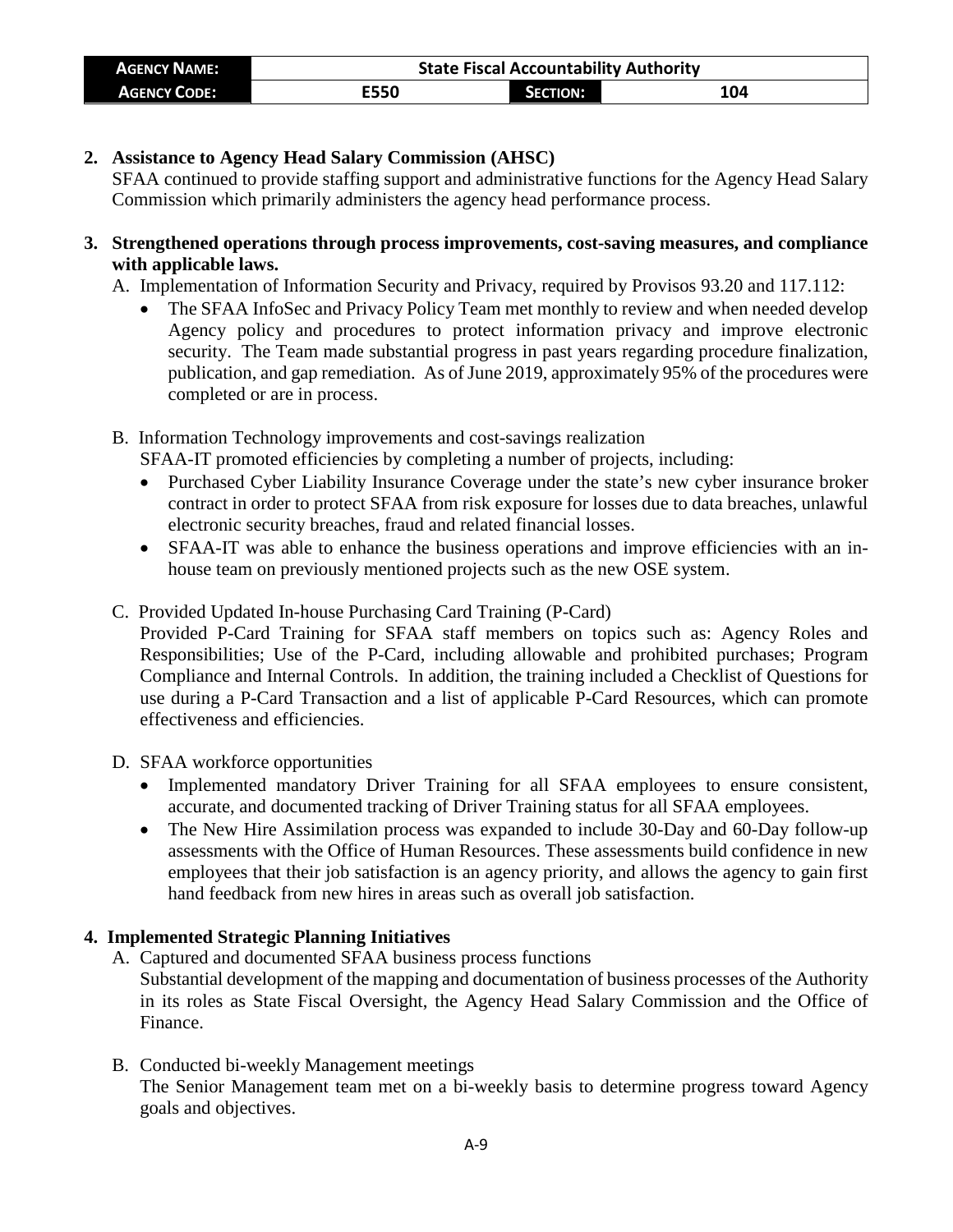| <b>AGENCY NAME:</b> | <b>State Fiscal Accountability Authority</b> |                 |     |  |  |  |  |
|---------------------|----------------------------------------------|-----------------|-----|--|--|--|--|
| <b>AGENCY CODE:</b> | <b>E550</b>                                  | <b>SECTION:</b> | 104 |  |  |  |  |

C. Continued external communication plan

SFAA continued to carry out its communication initiative to let customers know who we are and services we provide. Road Shows were held throughout the State by DPS and Director Gillespie presented the new cyber liability insurance coverage option at the Cabinet Agencies meeting.

D. Strategic Planning Retreat

The SFAA Management Team held a strategic planning retreat in May 2019 to establish goals and plans for the Agency in the upcoming year.

### **Risk Assessment and Mitigation Strategies**

- A. Provide cost-effective property and liability insurance (Strategic Plan Goal No. 2)
	- Potential Most Negative Impact if this goal is not accomplished: The IRF is challenged in the areas of staffing and continuity of service resulting from retirements and loss of staff due to competitive salary pressure.

There is an ongoing financial threat to the Fund due to catastrophic weather events in four consecutive years, loss of insureds and/or the risk of adverse selection triggered by rate increases, the increasing cost of claims settlements and litigation costs, changes to the reinsurance market that reduces the amount of available insurance and resultant rising property reinsurance costs, and declining investment income. This threat has been somewhat mitigated by the recent approval and implementation of rate changes, but also creates an additional challenge in the phasing in of the rates over a multi-year time span, which slows the positive impact of the increased income.

- Outside Help to Mitigate Impact Request assistance from private insurance carriers; however, the cost may be prohibitive.
- B. Provide innovative, cost effective and proactive acquisition services (Strategic Plan Goal No. 5)
	- Potential Most Negative Impact if this goal is not accomplished Without a coordinated program dedicated to lowering costs by leveraging the State's collective buying power, the State should expect to pay more for goods and services. In addition, there would be increased risk of poor performance and contract claims due to lack of statewide training and supported efforts and decreased transparency and accountability across the State's acquisition system.
	- Outside Help to Mitigate Impact Request assistance from professional consulting firms, procurement trade groups and interstate linkages.
- C. Options for General Assembly to Help Resolve Prior to Crisis:
	- Continued support for improvements and performance demonstrated by these programs of SFAA.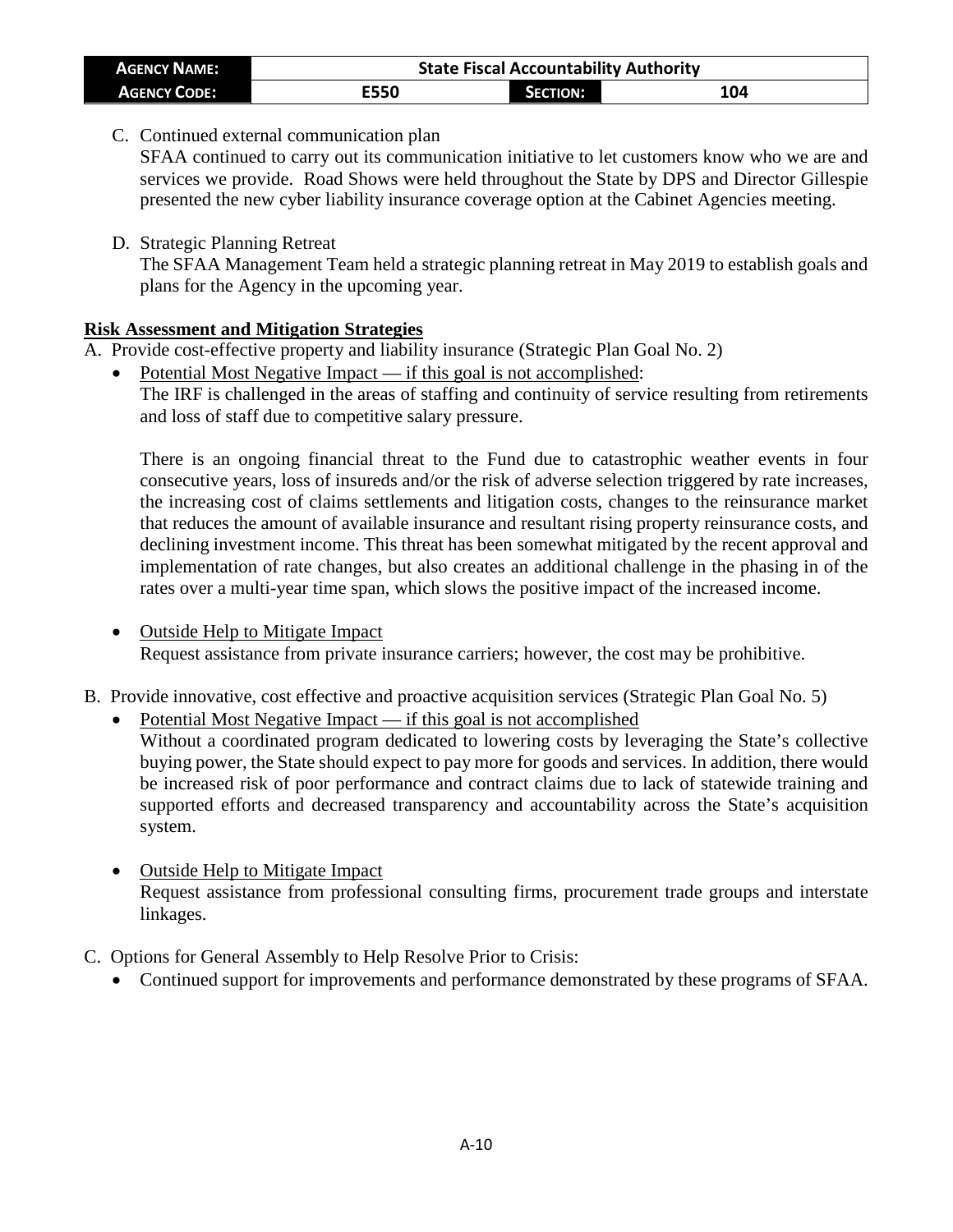| <b>Agency Name:</b>                             |              | STATE FISCAL ACCOUNTABILITY AUTHORITY       |                                                      |                                                                                                                                                          |         |                                    |                        |                                   |                                                    | <b>Fiscal Year 2019-2020</b><br><b>Accountability Report</b>                                                                                                                                                                               |
|-------------------------------------------------|--------------|---------------------------------------------|------------------------------------------------------|----------------------------------------------------------------------------------------------------------------------------------------------------------|---------|------------------------------------|------------------------|-----------------------------------|----------------------------------------------------|--------------------------------------------------------------------------------------------------------------------------------------------------------------------------------------------------------------------------------------------|
| <b>Agency Code:</b>                             |              | Section:<br>E550                            | 104                                                  |                                                                                                                                                          |         |                                    |                        |                                   |                                                    |                                                                                                                                                                                                                                            |
| <b>Statewide Enterprise Strategic Objective</b> | <b>Type</b>  | Item#<br>Goal<br><b>Strategy</b><br>Measure |                                                      | <b>Description</b>                                                                                                                                       | Base    | 2019-20<br><b>Target</b><br>Actual | <b>Time Applicable</b> | Data Source and<br>Availability   | <b>Calculation Method</b>                          | <b>Strategic Planning and Performance Measurement Template</b><br><b>Meaningful Use of Measure</b>                                                                                                                                         |
| <b>Government and Citizens</b>                  | G            | $\mathbf{1}$                                |                                                      | Manage Agency resources to ensure efficient and effective operations                                                                                     |         |                                    |                        |                                   |                                                    |                                                                                                                                                                                                                                            |
|                                                 | $\mathsf{s}$ | $1.1$                                       | business processes                                   | Deliver cost-effective and secure support services that improve the                                                                                      |         |                                    |                        |                                   |                                                    |                                                                                                                                                                                                                                            |
|                                                 | M            | 1.1.1                                       |                                                      | Provide timely information, applicable reports, and recommendations to the<br>five-member Authority and to the Agency to assist in their decision-making |         | Prior to all<br>meetings           | July 1 - June 30       | <b>Authority Secretary</b>        | Secretary's Records                                | Measures management of Authority<br>processes                                                                                                                                                                                              |
|                                                 | M            | 1.1.2                                       |                                                      | Modernize legacy applications for compatibility with current technology                                                                                  | 95%     | 100%                               | July 1 - June 30       | DTO Directive                     | SFAA IT Project Plan                               | Pre-requisite to move from<br>Windows 7 workstations to<br>compatible with MS/DTO                                                                                                                                                          |
|                                                 | M            | 1.1.3                                       | can be of assistance to them                         | Maintain the SFAA Website to provide SFAA customers and the citizens of<br>South Carolina the opportunity to better understand our Agency and how we     | Ongoing | Timely<br>Updates                  | July 1 - June 30       | SFAA IT                           | <b>SFAA IT Tracking</b>                            | Ensure updated information<br>regarding Board Meeting schedules,<br>agendas, minutes, reporting and<br>information to Agency customers                                                                                                     |
|                                                 | M            | 1.1.4                                       |                                                      | Migrate all end of life operating systems to current technology                                                                                          |         | 100%                               | July 1 - June 30       | SFAA IT                           | <b>SFAA IT Tracking</b>                            | Migrate all Windows 7 workstations<br>to Windows 10 and migrate all<br>Windows servers to latest OS i.e.<br>Windows 2012 / 2016                                                                                                            |
|                                                 | $\mathsf{s}$ | $1.2$                                       |                                                      | Manage risk to the organization                                                                                                                          |         |                                    |                        |                                   |                                                    |                                                                                                                                                                                                                                            |
|                                                 | M            | 1.2.1                                       | Identify, assess and mitigate risks to the Agency    |                                                                                                                                                          | 0%      | 85%                                | July 1 - June 30       | Risk Assessment; Audit<br>Reports | Plan; Audit Plan Status Projects completed/planned | Measures progress of the audit plan;<br>whether projects are being<br>completed or should the plan<br>change                                                                                                                               |
|                                                 | M            | 1.2.2                                       |                                                      | Complete Information Security and Privacy Implementation                                                                                                 | 95%     | 100%                               | July 1 - June 30       | <b>DIS Directive</b>              | <b>Implementation Status Plan</b>                  | Measures progress of<br>implementation                                                                                                                                                                                                     |
|                                                 | $\mathsf{s}$ | 1.3                                         | produces quality results                             | Promote a positive work environment which develops staff and                                                                                             |         |                                    |                        |                                   |                                                    |                                                                                                                                                                                                                                            |
|                                                 | M            | 1.3.1                                       | Decrease annual turnover                             |                                                                                                                                                          | 17.25%  | Less than<br>5%                    | July 1 - June 30       | <b>HR System</b>                  | HR calculation of employee<br>turnover             | This measurement is used to<br>monitor staff stability as turnover in<br>key areas could have a major<br>negative impact on the agency's<br>ability to provide excellent customer<br>service                                               |
|                                                 | M            | 1.3.2                                       | Continue a professional development training program |                                                                                                                                                          | 120     | 30                                 | July 1 - June 30       | <b>HR System</b>                  | <b>Training Attendance</b><br>Documentation        | Demonstrates that Agency's staff<br>continues to learn and helps to<br>ensure that development training<br>occurs in all divisions and offices.<br>Additionally, continuous training<br>helps the Agency build a strong core<br>workforce. |
| <b>Government and Citizens</b>                  | G            | $\overline{2}$                              | the Second Injury Fund                               | Provide cost-effective property and liability insurance and administration of                                                                            |         |                                    |                        |                                   |                                                    |                                                                                                                                                                                                                                            |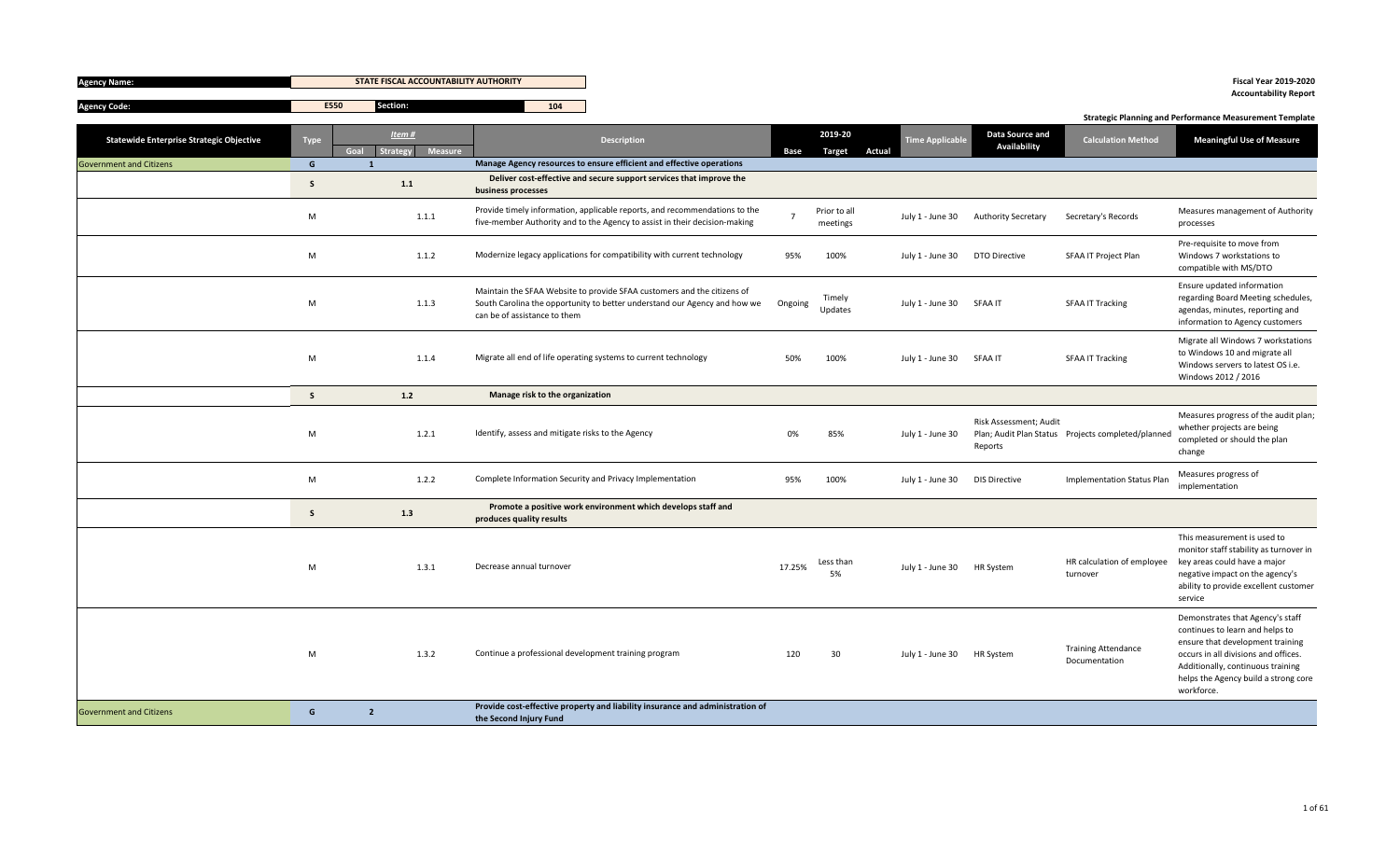| <b>Agency Name:</b>                             |              | STATE FISCAL ACCOUNTABILITY AUTHORITY       |                                                        |                                                                                |             |                                    |                    |                                                                           |                                                                   | <b>Fiscal Year 2019-2020</b>                                                                                                              |
|-------------------------------------------------|--------------|---------------------------------------------|--------------------------------------------------------|--------------------------------------------------------------------------------|-------------|------------------------------------|--------------------|---------------------------------------------------------------------------|-------------------------------------------------------------------|-------------------------------------------------------------------------------------------------------------------------------------------|
| <b>Agency Code:</b>                             | E550         | Section:                                    | 104                                                    |                                                                                |             |                                    |                    |                                                                           |                                                                   | <b>Accountability Report</b>                                                                                                              |
| <b>Statewide Enterprise Strategic Objective</b> | <b>Type</b>  | Item#<br><b>Strategy</b><br>Measure<br>Goal |                                                        | <b>Description</b>                                                             | <b>Base</b> | 2019-20<br><b>Actual</b><br>Target | Time Applicable    | <b>Data Source and</b><br><b>Availability</b>                             | <b>Calculation Method</b>                                         | <b>Strategic Planning and Performance Measurement Template</b><br><b>Meaningful Use of Measure</b>                                        |
|                                                 | $\mathsf{s}$ | 2.1                                         | policyholder                                           | Deliver appropriate insurance services at the lowest possible cost to the      |             |                                    |                    |                                                                           |                                                                   |                                                                                                                                           |
|                                                 | M            | 2.1.1                                       | the industry rate of \$2,105 per vehicle               | Provide insurance coverage for vehicles at IRF Auto rate premium lower than    |             | \$554.00 Optimized                 | July 1 - June 30   | Insurance Reserve Fund<br>files                                           | Actual rate charged                                               | Provides for comparison of rates<br>offered by the IRF to those of the<br>private insurance industry to<br>demonstrate negotiated savings |
|                                                 | M            | 2.1.2                                       | \$318 per \$1000 of value                              | Provide property insurance coverage at premium lower than industry rate of     |             | \$139.00 Optimized                 | July 1 - June 30   | Insurance Reserve Fund<br>Actual rate charged<br>files                    |                                                                   | Provides for comparison of rates<br>offered by the IRF to those of the<br>private insurance industry to<br>demonstrate negotiated savings |
|                                                 | M            | 2.1.3                                       | person                                                 | Tort liability rate premium comparison to industry average rate of \$618 per   |             | \$236.00 Optimized                 | July 1 - June 30   | Insurance Reserve Fund<br>files                                           | Actual rate charged                                               | Provides for comparison of rates<br>offered by the IRF to those of the<br>private insurance industry to<br>demonstrate negotiated savings |
|                                                 | $\mathsf{s}$ | 2.2                                         |                                                        | Ensure efficient and effective administration of IRF resources                 |             |                                    |                    |                                                                           |                                                                   |                                                                                                                                           |
|                                                 | M            | 2.2.1                                       |                                                        | Maintain IRF expense ratio relative to industry standard of 29% - 34%          |             | 4.56% Optimized                    | July 1 - June 30   | Insurance Reserve Fund<br>files                                           | Administrative<br>Expenses/Gross<br>Underwriting Income           | Provides a measure of<br>administrative expenses as a<br>percent of income for the IRF                                                    |
|                                                 | M            | 2.2.2                                       |                                                        | Ensure policy coverages placed and in force within time limits                 | 89.40%      | 100%                               | July 1 - June 30   | files                                                                     | Insurance Reserve Fund Policies issued prior to term<br>date      | Measures efficiency of policy<br>renewal procedures                                                                                       |
|                                                 | $\mathsf S$  | 2.3                                         | <b>Section 42-7-320</b>                                | Administer operation of the Second Injury Fund (SIF) as directed by            |             |                                    |                    |                                                                           |                                                                   |                                                                                                                                           |
|                                                 | M            | 2.3.1                                       | terms of the Second Injury Fund Closure Plan           | Conduct periodic actuarial review of the Second Injury Fund Trust according to | 100%        | 100%                               | July 1 - June 30   | Second Injury Fund                                                        | Application developed and in determine the allowable<br>use.      | The application allows staff to<br>reimbursement and is compatible<br>with modern operating systems                                       |
| Maintaining Safety, Integrity and Security      | G            | $\overline{\mathbf{3}}$                     | Protect the State against catastrophic losses          |                                                                                |             |                                    |                    |                                                                           |                                                                   |                                                                                                                                           |
|                                                 | $\mathsf{s}$ | 3.1                                         |                                                        | Obtain reinsurance to offset the financial impact of claims                    |             |                                    |                    |                                                                           |                                                                   |                                                                                                                                           |
|                                                 | M            | 3.1.1                                       |                                                        | Current statement of insured property values provided to reinsurance markets   | 100%        | 100%                               | Dec. 31, 2020      | Insurance Reserve Fund Results provided to<br><b>Underwriting Office</b>  | Underwriters                                                      | To illustrate property value data is<br>provided to the the reinsurance<br>market                                                         |
|                                                 | M            | 3.1.2                                       | buildings, property, vehicles and boiler and machinery | Purchase reinsurance coverage to protect the State from catastrophic losses to | 100%        | 100%                               | April 1 - March 31 | Insurance Reserve Fund<br>Contracts awarded<br><b>Underwriting Office</b> |                                                                   | To document the Insurance Reserve<br>Fund is protected against<br>catastrophic loss                                                       |
|                                                 | M            | 3.1.3                                       | Provide boiler inspections to minimize loss potential  |                                                                                | 89%         | 100%                               | July 1 - June 30   | System                                                                    | Insurance Reserve Fund Actual inspections/required<br>inspections | To document IRF has proof insured<br>boilers are properly inspected                                                                       |
|                                                 | $\mathsf{s}$ | 3.2                                         | policyholder protection                                | Collection of billed premiums to insure policies are maintained for            |             |                                    |                    |                                                                           |                                                                   |                                                                                                                                           |
|                                                 | M            | 3.2.1                                       |                                                        | Accounts receivable > 60 days outstanding at end of fiscal year                | 0.90%       | 0%                                 | July 1 - June 30   | IRF System/<br>SCEISBusiness<br>Objects-Accounts<br>Receivable Report     | Premiums outstanding > 60<br>days/Direct Premiums<br>Written      | Provides a measure of IRF<br>collections of premiums due.                                                                                 |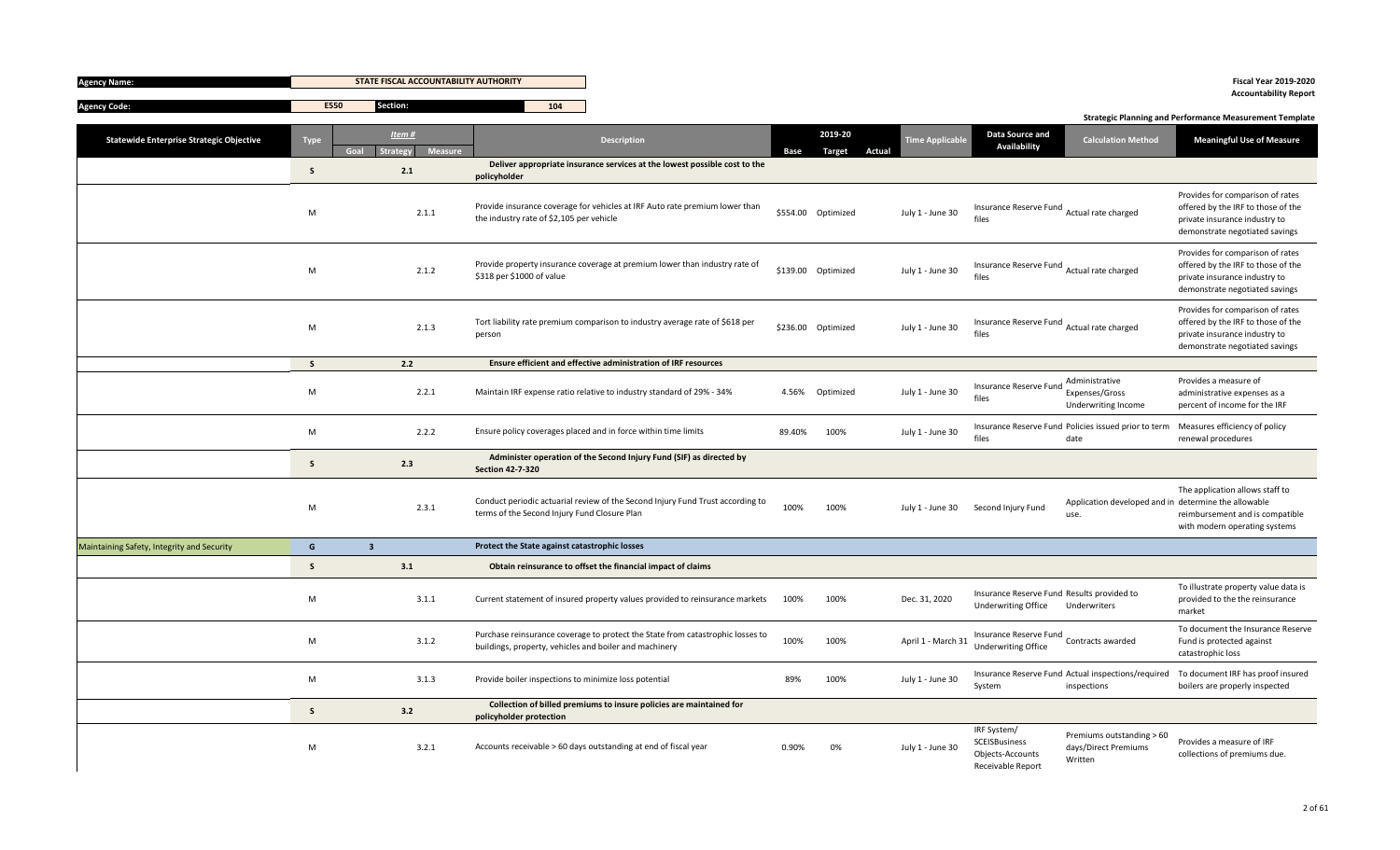| <b>Agency Name:</b>                             | STATE FISCAL ACCOUNTABILITY AUTHORITY |                                      |                                                        |                                                                             |      |                                           |                  |                                                                                      | <b>Fiscal Year 2019-2020</b><br><b>Accountability Report</b> |                                                                                                                              |
|-------------------------------------------------|---------------------------------------|--------------------------------------|--------------------------------------------------------|-----------------------------------------------------------------------------|------|-------------------------------------------|------------------|--------------------------------------------------------------------------------------|--------------------------------------------------------------|------------------------------------------------------------------------------------------------------------------------------|
| <b>Agency Code:</b>                             | E550                                  | Section:                             | 104                                                    |                                                                             |      |                                           |                  |                                                                                      |                                                              |                                                                                                                              |
| <b>Statewide Enterprise Strategic Objective</b> | <b>Type</b>                           | Item#<br>Goal<br>Strategy<br>Measure |                                                        | <b>Description</b>                                                          | Base | 2019-20<br><b>Target</b><br><b>Actual</b> | Time Applicable  | Data Source and<br><b>Availability</b>                                               | <b>Calculation Method</b>                                    | <b>Strategic Planning and Performance Measurement Template</b><br><b>Meaningful Use of Measure</b>                           |
| Education, Training, and Human Development      | G                                     | $\overline{a}$                       | education of of policyholders and IRF staff            | Reduce risk exposure to insureds and loss related expenses through          |      |                                           |                  |                                                                                      |                                                              |                                                                                                                              |
|                                                 | s.                                    | 4.1                                  | exposure and avoid loss events                         | Provide risk management resources to policyholders to lower risk            |      |                                           |                  |                                                                                      |                                                              |                                                                                                                              |
|                                                 | M                                     | 4.1.1                                | facilities                                             | Establish or maintain risk management initiative for IRF insured healthcare | 100% | 100%                                      | July 1 - June 30 | Insurance Reserve Fund<br>contracts file and Med Contract awarded<br>Mal Claims unit |                                                              | Defines efforts to minimize liability<br>exposures for IRF policyholders                                                     |
|                                                 | M                                     | 4.1.2                                | issues related to risk management                      | Provide educational seminars to policyholders and other stakeholders on     | 5    | 5                                         | July 1 - June 30 | IRF Underwriting and<br><b>Claims Offices</b>                                        | Actual count                                                 | Measures the variety of services and<br>resources made available to<br>policyholders and other<br>stakeholders               |
| <b>Government and Citizens</b>                  | G                                     | 5                                    |                                                        | Provide innovative, cost-effective, and proactive acquisition services      |      |                                           |                  |                                                                                      |                                                              |                                                                                                                              |
|                                                 | $\mathsf{s}$                          | 5.1                                  | Manage and perform acquisitions for the State          |                                                                             |      |                                           |                  |                                                                                      |                                                              |                                                                                                                              |
|                                                 | M                                     | 5.1.1                                | needs, and to conduct needed acquisitions              | Active engagement with state agencies on expiring contracts and upcoming    | 0%   | 100%                                      | July 1 - June 30 | Market research,<br>meeting minutes,<br>surveys, SCEIS<br>generated reports          | of needed acquisitions                                       | Initiation and/or completion Partners with state agencies to meet<br>overall procurement needs                               |
|                                                 | M                                     | 5.1.2                                | Term Contracts, and acquiring new State Term Contracts | Active engagement with state agencies on upcoming needs and expiring State  | 0%   | 100%                                      | July 1 - June 31 | Market research,<br>meeting minutes,<br>surveys, SCEIS<br>generated reports          | of needed acquisitions                                       | Initiation and/or Completion Partners with state agencies to meet<br>overall procurement needs                               |
|                                                 | M                                     | 5.1.3                                |                                                        | Achieve savings through assertive negotiations and related activities       | 0%   | 4%                                        | July 1 - June 30 | Procurement files                                                                    | Cost Avoidance and<br><b>Negotiated Savings</b>              | Maximize savings for the State<br>utilizing negotiation opportunities<br>and cost reduction strategies                       |
|                                                 | M                                     | 5.1.4                                | Completion and implementation of OSE database          |                                                                             | 50%  | 85%                                       | July 1 - June 30 | <b>Procurement files</b>                                                             | Completion of required<br>functionality                      | Provides effective, timely, accurate,<br>and trackable construction services<br>to stakeholders                              |
|                                                 | $\mathsf{s}$                          | 5.2                                  |                                                        | Provide leadership and accountability of the State's procurement system     |      |                                           |                  |                                                                                      |                                                              |                                                                                                                              |
|                                                 | M                                     | 5.2.1                                | OSE update contracts and revise procedures manual      |                                                                             | 75%  | 100%                                      | July 1 - June 30 | AIA/DBIA, procedures<br>manuals, policies,<br>statutes, and<br>regulations           |                                                              | Establishes updated and uniform<br>Approval by Division Director contracts and procedures pursuant<br>to law and regulations |
|                                                 | M                                     | 5.2.2                                | Redevelop State Level I Certification process          |                                                                             | 0%   | 100%                                      | July 1 - June 30 | <b>Training curriculum</b>                                                           | Approval by Division Director practices to                   | Provides state procurement<br>professionals effective procurement<br>provide greater efficiencies and<br>savings             |
|                                                 | M                                     | 5.2.3                                | Audit State Agencies with expiring certifications      |                                                                             | 0%   | 100%                                      | July 1 - June 30 | Procurement files, law,<br>and audit reports                                         | in accordance with an<br>approved audit schedule             | Number of Agencies audited Ensures transparency and the<br>integrity of State agency<br>procurements                         |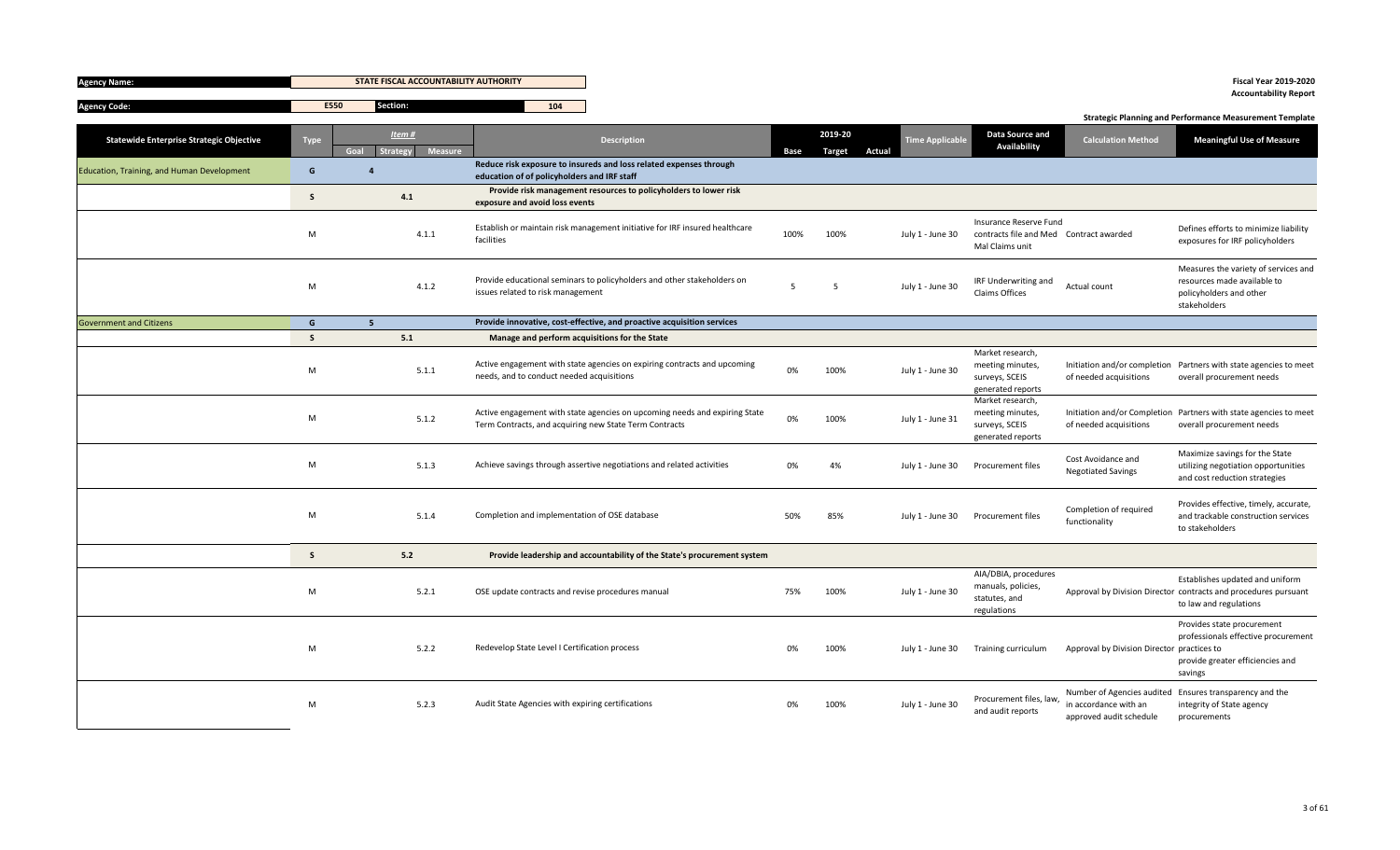| <b>Agency Name:</b>                             |                  | STATE FISCAL ACCOUNTABILITY AUTHORITY        |                                                   |                                                                                                                                                           |      |                                    |                  |                                                                          |                                          | <b>Fiscal Year 2019-2020</b>                                                                                |
|-------------------------------------------------|------------------|----------------------------------------------|---------------------------------------------------|-----------------------------------------------------------------------------------------------------------------------------------------------------------|------|------------------------------------|------------------|--------------------------------------------------------------------------|------------------------------------------|-------------------------------------------------------------------------------------------------------------|
| <b>Agency Code:</b>                             | E550             | Section:                                     | 104                                               |                                                                                                                                                           |      |                                    |                  |                                                                          |                                          | <b>Accountability Report</b>                                                                                |
|                                                 |                  |                                              |                                                   |                                                                                                                                                           |      |                                    |                  |                                                                          |                                          | <b>Strategic Planning and Performance Measurement Template</b>                                              |
| <b>Statewide Enterprise Strategic Objective</b> | <b>Type</b>      | Item #<br><b>Strategy</b><br>Measure<br>Goal |                                                   | <b>Description</b>                                                                                                                                        | Base | 2019-20<br><b>Actual</b><br>Target | Time Applicable  | Data Source and<br>Availability                                          | <b>Calculation Method</b>                | <b>Meaningful Use of Measure</b>                                                                            |
|                                                 | $\mathsf{s}$     | 5.3                                          | <b>Continue the Strategic Sourcing Initiative</b> |                                                                                                                                                           |      |                                    |                  |                                                                          |                                          |                                                                                                             |
|                                                 | M                | 5.3.1                                        | Contracts                                         | Perform spend analysis and benchmarking when resoliciting State Term                                                                                      | 0%   | 100%                               | July 1 - June 30 | SCEIS-SRM, Market<br>research, and surveys                               | Periodic evaluation                      | Maximizes savings for the State by<br>using strategic sourcing practices                                    |
|                                                 | M                | 5.3.2                                        |                                                   | Complete procurement for tools for collecting spend data (eCatalog)                                                                                       | 0%   | 100%                               | July 1 - June 30 | Procurement records<br>and SCEIS                                         | Award of contract                        | Acquisition of tools to employ the<br>best practices and strategies to<br>leverage the State's buying power |
|                                                 | $\mathsf{s}$     | 5.4                                          | <b>Fulfillment of Legislative Mandates</b>        |                                                                                                                                                           |      |                                    |                  |                                                                          |                                          |                                                                                                             |
|                                                 | M                | 5.4.1                                        | agencies for goods and services                   | Report to legislature results of Recovery Audits of payments made by all state                                                                            | N/A  | 1-Jan                              | 30, 2019         | July 1, 2016 - June Third-party recovery<br>audits                       | Reports submitted                        | Recovery of State funds                                                                                     |
|                                                 | M                | 5.4.2                                        | reasons for awarding non-competitive contracts    | Evaluate and determine whether the written determinations, explanations,<br>and basis for sole source and emergency procurements are legitimate and valid | 0%   | 100%                               | July 1 - June 30 | Agency audits,<br>Quarterly reports, and Periodic Evaluation<br>Protests |                                          | Compliance with Consolidated<br>Procurement Code and Regulations                                            |
|                                                 | ${\sf M}$        | 5.4.3                                        |                                                   | Propose Interim Regulations to State Fiscal Accountability SFAA Board                                                                                     |      | N/A 13-Aug-19                      | July 1 - June 30 | <b>SFAA Meeting Minutes</b>                                              | Submission to SFAA Board<br>for approval | Compliance with law                                                                                         |
|                                                 | ${\sf M}$        | 5.4.4                                        |                                                   | Propose Permanent Regulations to State Fiscal Accountability SFAA Board                                                                                   |      | N/A 15-Oct-19                      | July 1 - June 30 | <b>SFAA Meeting Minutes</b>                                              | Submission to SFAA Board<br>for approval | Compliance with law                                                                                         |
|                                                 | $\sim$           |                                              |                                                   |                                                                                                                                                           |      |                                    |                  |                                                                          |                                          |                                                                                                             |
|                                                 | $\sim$           |                                              |                                                   |                                                                                                                                                           |      |                                    |                  |                                                                          |                                          |                                                                                                             |
|                                                 | $\sim$<br>$\sim$ |                                              |                                                   |                                                                                                                                                           |      |                                    |                  |                                                                          |                                          |                                                                                                             |
|                                                 | $\sim$           |                                              |                                                   |                                                                                                                                                           |      |                                    |                  |                                                                          |                                          |                                                                                                             |
|                                                 | $\sim$           |                                              |                                                   |                                                                                                                                                           |      |                                    |                  |                                                                          |                                          |                                                                                                             |
|                                                 | $\sim$           |                                              |                                                   |                                                                                                                                                           |      |                                    |                  |                                                                          |                                          |                                                                                                             |
|                                                 | $\sim$           |                                              |                                                   |                                                                                                                                                           |      |                                    |                  |                                                                          |                                          |                                                                                                             |
|                                                 | $\sim$<br>$\sim$ |                                              |                                                   |                                                                                                                                                           |      |                                    |                  |                                                                          |                                          |                                                                                                             |
|                                                 | $\sim$           |                                              |                                                   |                                                                                                                                                           |      |                                    |                  |                                                                          |                                          |                                                                                                             |
|                                                 | $\sim$           |                                              |                                                   |                                                                                                                                                           |      |                                    |                  |                                                                          |                                          |                                                                                                             |
|                                                 | $\sim$           |                                              |                                                   |                                                                                                                                                           |      |                                    |                  |                                                                          |                                          |                                                                                                             |
|                                                 | $\sim$           |                                              |                                                   |                                                                                                                                                           |      |                                    |                  |                                                                          |                                          |                                                                                                             |
|                                                 | $\sim$<br>$\sim$ |                                              |                                                   |                                                                                                                                                           |      |                                    |                  |                                                                          |                                          |                                                                                                             |
|                                                 | $\sim$           |                                              |                                                   |                                                                                                                                                           |      |                                    |                  |                                                                          |                                          |                                                                                                             |
|                                                 | $\sim$           |                                              |                                                   |                                                                                                                                                           |      |                                    |                  |                                                                          |                                          |                                                                                                             |
|                                                 | $\sim$           |                                              |                                                   |                                                                                                                                                           |      |                                    |                  |                                                                          |                                          |                                                                                                             |
|                                                 | $\sim$           |                                              |                                                   |                                                                                                                                                           |      |                                    |                  |                                                                          |                                          |                                                                                                             |
|                                                 | $\sim$           |                                              |                                                   |                                                                                                                                                           |      |                                    |                  |                                                                          |                                          |                                                                                                             |
|                                                 | $\sim$           |                                              |                                                   |                                                                                                                                                           |      |                                    |                  |                                                                          |                                          |                                                                                                             |
|                                                 | $\sim$<br>$\sim$ |                                              |                                                   |                                                                                                                                                           |      |                                    |                  |                                                                          |                                          |                                                                                                             |
|                                                 | $\sim$           |                                              |                                                   |                                                                                                                                                           |      |                                    |                  |                                                                          |                                          |                                                                                                             |
|                                                 | $\sim$           |                                              |                                                   |                                                                                                                                                           |      |                                    |                  |                                                                          |                                          |                                                                                                             |
|                                                 | $\sim$           |                                              |                                                   |                                                                                                                                                           |      |                                    |                  |                                                                          |                                          |                                                                                                             |
|                                                 | $\sim$           |                                              |                                                   |                                                                                                                                                           |      |                                    |                  |                                                                          |                                          |                                                                                                             |
|                                                 | $\sim$           |                                              |                                                   |                                                                                                                                                           |      |                                    |                  |                                                                          |                                          |                                                                                                             |
|                                                 | $\sim$           |                                              |                                                   |                                                                                                                                                           |      |                                    |                  |                                                                          |                                          |                                                                                                             |
|                                                 | $\sim$           |                                              |                                                   |                                                                                                                                                           |      |                                    |                  |                                                                          |                                          |                                                                                                             |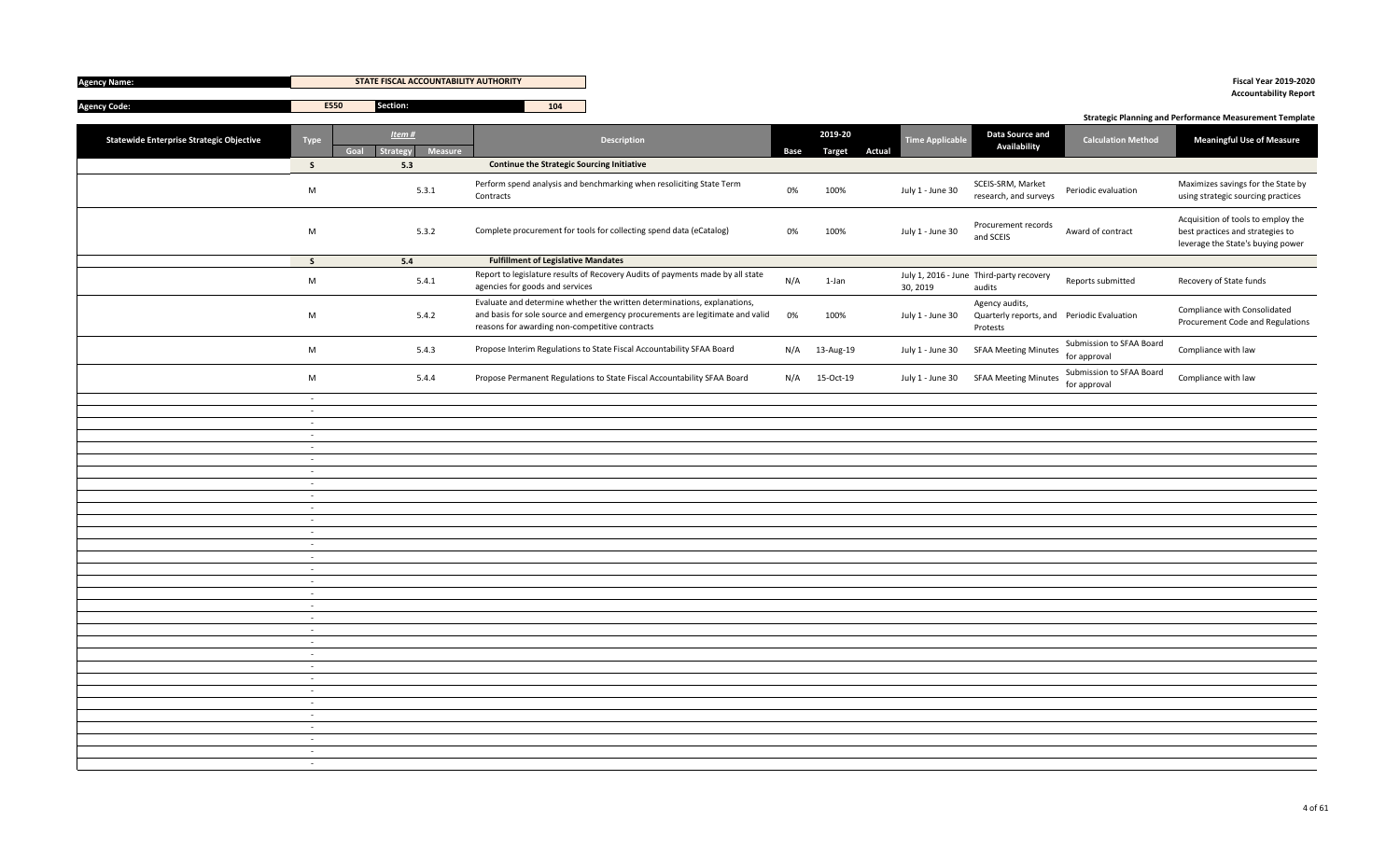| <b>Agency Name:</b>                             |                          | STATE FISCAL ACCOUNTABILITY AUTHORITY |     |             |                               |                 |                                        |                           | <b>Fiscal Year 2019-2020</b>                                   |
|-------------------------------------------------|--------------------------|---------------------------------------|-----|-------------|-------------------------------|-----------------|----------------------------------------|---------------------------|----------------------------------------------------------------|
| <b>Agency Code:</b>                             | E550                     | Section:                              | 104 |             |                               |                 |                                        |                           | <b>Accountability Report</b>                                   |
|                                                 |                          |                                       |     |             |                               |                 |                                        |                           | <b>Strategic Planning and Performance Measurement Template</b> |
| <b>Statewide Enterprise Strategic Objective</b> | Type<br>Goal             | Item #<br>Strategy<br>Measure         |     | Description | 2019-20<br>Base Target Actual | Time Applicable | <b>Data Source and</b><br>Availability | <b>Calculation Method</b> | <b>Meaningful Use of Measure</b>                               |
|                                                 | $\sim$                   |                                       |     |             |                               |                 |                                        |                           |                                                                |
|                                                 | $\sim$<br>$\sim$         |                                       |     |             |                               |                 |                                        |                           |                                                                |
|                                                 | $\sim$                   |                                       |     |             |                               |                 |                                        |                           |                                                                |
|                                                 | $\sim$                   |                                       |     |             |                               |                 |                                        |                           |                                                                |
|                                                 | $\sim$                   |                                       |     |             |                               |                 |                                        |                           |                                                                |
|                                                 | $\sim$ $-$<br>$\sim$     |                                       |     |             |                               |                 |                                        |                           |                                                                |
|                                                 | $\sim$                   |                                       |     |             |                               |                 |                                        |                           |                                                                |
|                                                 | $\sim$                   |                                       |     |             |                               |                 |                                        |                           |                                                                |
|                                                 | $\sim 10$                |                                       |     |             |                               |                 |                                        |                           |                                                                |
|                                                 | $\sim$                   |                                       |     |             |                               |                 |                                        |                           |                                                                |
|                                                 | $\sim$<br>$\sim$ $-$     |                                       |     |             |                               |                 |                                        |                           |                                                                |
|                                                 | $\sim$                   |                                       |     |             |                               |                 |                                        |                           |                                                                |
|                                                 | $\sim$                   |                                       |     |             |                               |                 |                                        |                           |                                                                |
|                                                 | $\sim$                   |                                       |     |             |                               |                 |                                        |                           |                                                                |
|                                                 | $\sim$                   |                                       |     |             |                               |                 |                                        |                           |                                                                |
|                                                 | $\sim$<br>$\sim$         |                                       |     |             |                               |                 |                                        |                           |                                                                |
|                                                 | $\sim$                   |                                       |     |             |                               |                 |                                        |                           |                                                                |
|                                                 | $\sim$                   |                                       |     |             |                               |                 |                                        |                           |                                                                |
|                                                 | $\sim$                   |                                       |     |             |                               |                 |                                        |                           |                                                                |
|                                                 | $\sim$                   |                                       |     |             |                               |                 |                                        |                           |                                                                |
|                                                 | $\sim$<br>$\sim$         |                                       |     |             |                               |                 |                                        |                           |                                                                |
|                                                 | $\sim$                   |                                       |     |             |                               |                 |                                        |                           |                                                                |
|                                                 | $\sim$                   |                                       |     |             |                               |                 |                                        |                           |                                                                |
|                                                 | $\sim$                   |                                       |     |             |                               |                 |                                        |                           |                                                                |
|                                                 | $\sim$                   |                                       |     |             |                               |                 |                                        |                           |                                                                |
|                                                 | $\sim$<br>$\sim$         |                                       |     |             |                               |                 |                                        |                           |                                                                |
|                                                 | $\sim$ $-$               |                                       |     |             |                               |                 |                                        |                           |                                                                |
|                                                 | $\sim$                   |                                       |     |             |                               |                 |                                        |                           |                                                                |
|                                                 | $\sim$ $-$               |                                       |     |             |                               |                 |                                        |                           |                                                                |
|                                                 | $\sim$                   |                                       |     |             |                               |                 |                                        |                           |                                                                |
|                                                 | $\sim$<br>$\sim$         |                                       |     |             |                               |                 |                                        |                           |                                                                |
|                                                 | $\sim$                   |                                       |     |             |                               |                 |                                        |                           |                                                                |
|                                                 | $\sim$ $-$               |                                       |     |             |                               |                 |                                        |                           |                                                                |
|                                                 | $\sim$                   |                                       |     |             |                               |                 |                                        |                           |                                                                |
|                                                 | $\sim$                   |                                       |     |             |                               |                 |                                        |                           |                                                                |
|                                                 | $\sim$                   |                                       |     |             |                               |                 |                                        |                           |                                                                |
|                                                 | $\sim$<br>$\sim 10^{-1}$ |                                       |     |             |                               |                 |                                        |                           |                                                                |
|                                                 | $\sim$                   |                                       |     |             |                               |                 |                                        |                           |                                                                |
|                                                 | $\sim$                   |                                       |     |             |                               |                 |                                        |                           |                                                                |
|                                                 | $\sim$                   |                                       |     |             |                               |                 |                                        |                           |                                                                |
|                                                 | $\sim$                   |                                       |     |             |                               |                 |                                        |                           |                                                                |
|                                                 | $\sim$                   |                                       |     |             |                               |                 |                                        |                           |                                                                |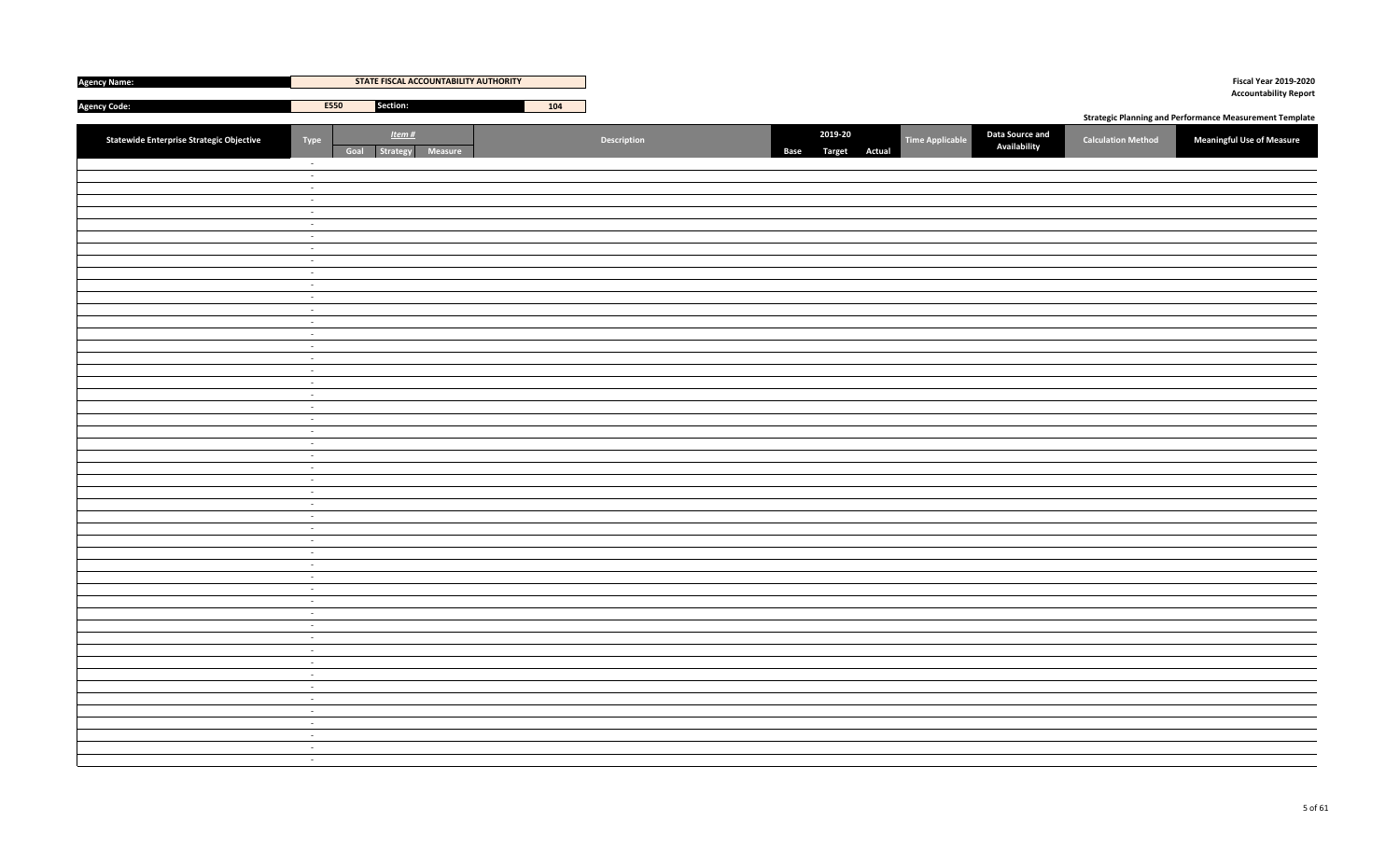| <b>Agency Name:</b>                             |                      | STATE FISCAL ACCOUNTABILITY AUTHORITY |     |             |                               |                 |                                        |                           | <b>Fiscal Year 2019-2020</b>                                   |
|-------------------------------------------------|----------------------|---------------------------------------|-----|-------------|-------------------------------|-----------------|----------------------------------------|---------------------------|----------------------------------------------------------------|
| <b>Agency Code:</b>                             | E550                 | Section:                              | 104 |             |                               |                 |                                        |                           | <b>Accountability Report</b>                                   |
|                                                 |                      |                                       |     |             |                               |                 |                                        |                           | <b>Strategic Planning and Performance Measurement Template</b> |
| <b>Statewide Enterprise Strategic Objective</b> | Type<br>Goal         | Item #<br>Strategy<br>Measure         |     | Description | 2019-20<br>Base Target Actual | Time Applicable | <b>Data Source and</b><br>Availability | <b>Calculation Method</b> | <b>Meaningful Use of Measure</b>                               |
|                                                 | $\sim$ $-$           |                                       |     |             |                               |                 |                                        |                           |                                                                |
|                                                 | $\sim$<br>$\sim$     |                                       |     |             |                               |                 |                                        |                           |                                                                |
|                                                 | $\sim$               |                                       |     |             |                               |                 |                                        |                           |                                                                |
|                                                 | $\sim$               |                                       |     |             |                               |                 |                                        |                           |                                                                |
|                                                 | $\sim$               |                                       |     |             |                               |                 |                                        |                           |                                                                |
|                                                 | $\sim$ $-$           |                                       |     |             |                               |                 |                                        |                           |                                                                |
|                                                 | $\sim$<br>$\sim$     |                                       |     |             |                               |                 |                                        |                           |                                                                |
|                                                 | $\sim$               |                                       |     |             |                               |                 |                                        |                           |                                                                |
|                                                 | $\sim$               |                                       |     |             |                               |                 |                                        |                           |                                                                |
|                                                 | $\sim$               |                                       |     |             |                               |                 |                                        |                           |                                                                |
|                                                 | $\sim$               |                                       |     |             |                               |                 |                                        |                           |                                                                |
|                                                 | $\sim$ $-$<br>$\sim$ |                                       |     |             |                               |                 |                                        |                           |                                                                |
|                                                 | $\sim$               |                                       |     |             |                               |                 |                                        |                           |                                                                |
|                                                 | $\sim$ $-$           |                                       |     |             |                               |                 |                                        |                           |                                                                |
|                                                 | $\sim$               |                                       |     |             |                               |                 |                                        |                           |                                                                |
|                                                 | $\sim$               |                                       |     |             |                               |                 |                                        |                           |                                                                |
|                                                 | $\sim$               |                                       |     |             |                               |                 |                                        |                           |                                                                |
|                                                 | $\sim$<br>$\sim$     |                                       |     |             |                               |                 |                                        |                           |                                                                |
|                                                 | $\sim$               |                                       |     |             |                               |                 |                                        |                           |                                                                |
|                                                 | $\sim 10^{-1}$       |                                       |     |             |                               |                 |                                        |                           |                                                                |
|                                                 | $\sim$               |                                       |     |             |                               |                 |                                        |                           |                                                                |
|                                                 | $\sim$               |                                       |     |             |                               |                 |                                        |                           |                                                                |
|                                                 | $\sim$<br>$\sim$     |                                       |     |             |                               |                 |                                        |                           |                                                                |
|                                                 | $\sim$               |                                       |     |             |                               |                 |                                        |                           |                                                                |
|                                                 | $\sim$               |                                       |     |             |                               |                 |                                        |                           |                                                                |
|                                                 | $\sim$               |                                       |     |             |                               |                 |                                        |                           |                                                                |
|                                                 | $\sim$               |                                       |     |             |                               |                 |                                        |                           |                                                                |
|                                                 | $\sim$               |                                       |     |             |                               |                 |                                        |                           |                                                                |
|                                                 | $\sim$<br>$\sim$     |                                       |     |             |                               |                 |                                        |                           |                                                                |
|                                                 | $\sim$               |                                       |     |             |                               |                 |                                        |                           |                                                                |
|                                                 | $\sim$               |                                       |     |             |                               |                 |                                        |                           |                                                                |
|                                                 | $\sim$               |                                       |     |             |                               |                 |                                        |                           |                                                                |
|                                                 | $\sim$               |                                       |     |             |                               |                 |                                        |                           |                                                                |
|                                                 | $\sim$               |                                       |     |             |                               |                 |                                        |                           |                                                                |
|                                                 | $\sim$<br>$\sim$     |                                       |     |             |                               |                 |                                        |                           |                                                                |
|                                                 | $\sim$               |                                       |     |             |                               |                 |                                        |                           |                                                                |
|                                                 | $\sim$               |                                       |     |             |                               |                 |                                        |                           |                                                                |
|                                                 | $\sim$ $-$           |                                       |     |             |                               |                 |                                        |                           |                                                                |
|                                                 | $\sim$               |                                       |     |             |                               |                 |                                        |                           |                                                                |
|                                                 | $\sim$<br>$\sim$     |                                       |     |             |                               |                 |                                        |                           |                                                                |
|                                                 | $\sim$               |                                       |     |             |                               |                 |                                        |                           |                                                                |
|                                                 | $\sim$               |                                       |     |             |                               |                 |                                        |                           |                                                                |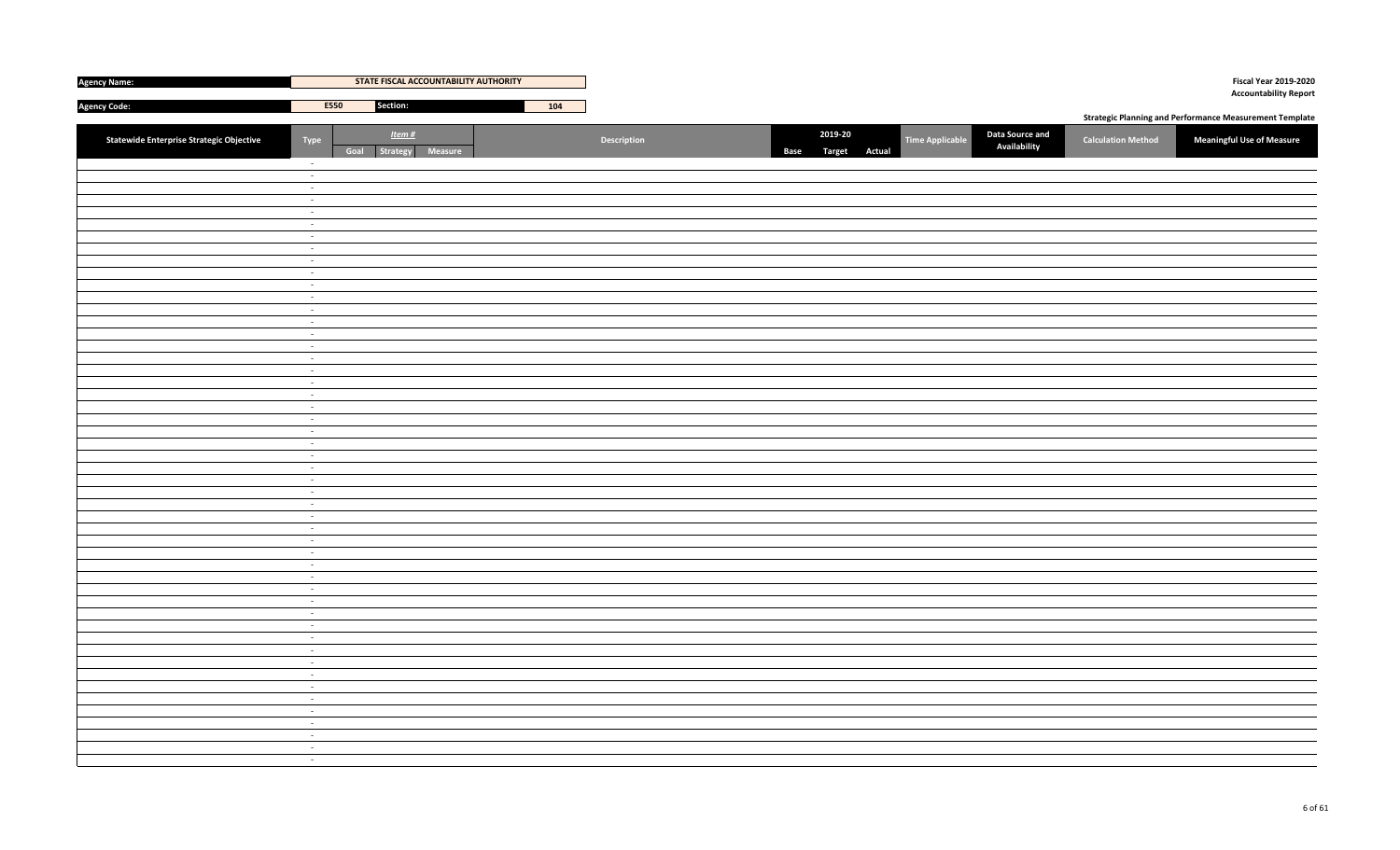| <b>Agency Name:</b>                      |        | STATE FISCAL ACCOUNTABILITY AUTHORITY |     |             |      |                          |        |                        |                                        |                           | <b>Fiscal Year 2019-2020</b><br><b>Accountability Report</b>   |
|------------------------------------------|--------|---------------------------------------|-----|-------------|------|--------------------------|--------|------------------------|----------------------------------------|---------------------------|----------------------------------------------------------------|
| <b>Agency Code:</b>                      | E550   | Section:                              | 104 |             |      |                          |        |                        |                                        |                           | <b>Strategic Planning and Performance Measurement Template</b> |
| Statewide Enterprise Strategic Objective | Type   | Item #<br>Strategy Measure<br>Goal    |     | Description | Base | 2019-20<br><b>Target</b> | Actual | <b>Time Applicable</b> | Data Source and<br><b>Availability</b> | <b>Calculation Method</b> | <b>Meaningful Use of Measure</b>                               |
|                                          | $\sim$ |                                       |     |             |      |                          |        |                        |                                        |                           |                                                                |
|                                          |        |                                       |     |             |      |                          |        |                        |                                        |                           |                                                                |
|                                          |        |                                       |     |             |      |                          |        |                        |                                        |                           |                                                                |
|                                          |        |                                       |     |             |      |                          |        |                        |                                        |                           |                                                                |
|                                          | $\sim$ |                                       |     |             |      |                          |        |                        |                                        |                           |                                                                |
|                                          |        |                                       |     |             |      |                          |        |                        |                                        |                           |                                                                |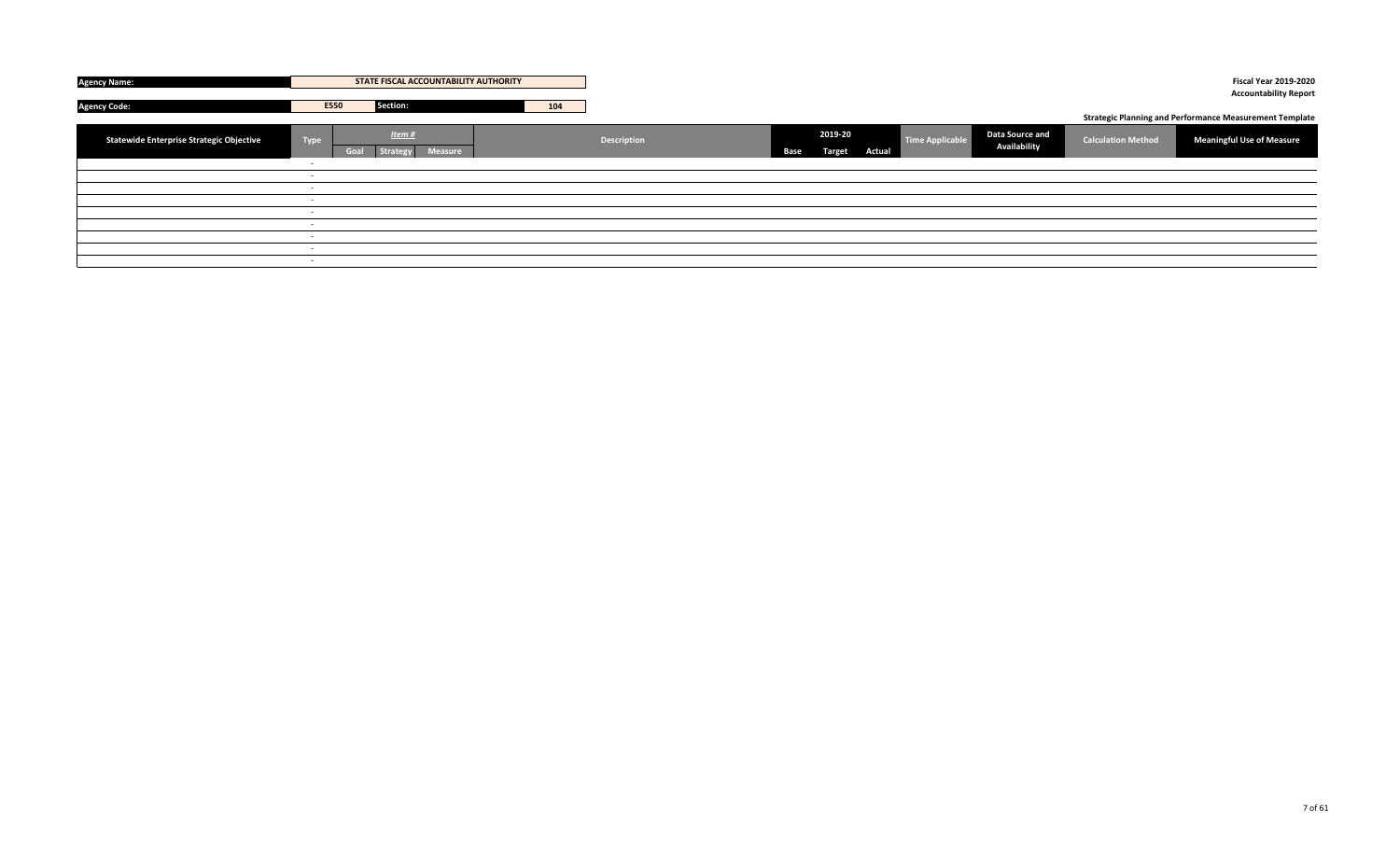| <b>Agency Name:</b>                      |              | STATE FISCAL ACCOUNTABILITY AUTHORITY              |                                                                                                                                                                                      |                |                          |                  |                                     |                                                     |                                                    | <b>Fiscal Year 2018-2019</b><br><b>Accountability Report</b>                                                                                                                                                                               |
|------------------------------------------|--------------|----------------------------------------------------|--------------------------------------------------------------------------------------------------------------------------------------------------------------------------------------|----------------|--------------------------|------------------|-------------------------------------|-----------------------------------------------------|----------------------------------------------------|--------------------------------------------------------------------------------------------------------------------------------------------------------------------------------------------------------------------------------------------|
| <b>Agency Code:</b>                      | E550         | Section:                                           | 104                                                                                                                                                                                  |                |                          |                  |                                     |                                                     |                                                    |                                                                                                                                                                                                                                            |
| Statewide Enterprise Strategic Objective | <b>Type</b>  | Item#<br><b>Measure</b><br>Goal<br><b>Strategy</b> | <b>Description</b>                                                                                                                                                                   | Base           | 2018-19<br><b>Target</b> | Actual           | Time Applicable                     | Data Source and<br><b>Availability</b>              | <b>Calculation Method</b>                          | <b>Strategic Planning and Performance Measurement Template</b><br><b>Meaningful Use of Measure</b>                                                                                                                                         |
| <b>Government and Citizens</b>           | G            | $\mathbf{1}$                                       | Manage Agency resources to ensure efficient and effective operations                                                                                                                 |                |                          |                  |                                     |                                                     |                                                    |                                                                                                                                                                                                                                            |
|                                          | $\mathsf{s}$ | 1.1                                                | Deliver cost-effective and secure support services that improve the<br>business processes                                                                                            |                |                          |                  |                                     |                                                     |                                                    |                                                                                                                                                                                                                                            |
|                                          | M            | 1.1.1                                              | Provide timely information, applicable reports, and recommendations to the<br>five-member Authority and to the Agency to assist in their decision-making                             | $\overline{7}$ | Prior to all<br>meetings | $\boldsymbol{8}$ |                                     | July 1 - June 30 Authority Secretary                | Secretary's Records                                | Measures management of Authority<br>processes                                                                                                                                                                                              |
|                                          | M            | 1.1.2                                              | Modernize legacy applications for compatibility with current technology                                                                                                              | 0%             | 100%                     | 95%              | July 1 - June 30 DTO Directive      |                                                     | SFAA IT Project Plan                               | Pre-requisite to move from Windows<br>7 workstations to compatable with<br>MS/DTO                                                                                                                                                          |
|                                          | M            | 1.1.3                                              | Maintain the SFAA Website to provide SFAA customers and the citizens of<br>South Carolina the opportunity to better understand our Agency and how we<br>can be of assistance to them | Ongoing        | Timely<br>Updates        | Ongoing          | July 1 - June 30 SFAA IT            |                                                     | <b>SFAA IT Tracking</b>                            | Ensure updated information<br>regarding Authority Meeting<br>schedules, agendas, minutes,<br>reporting and information to Agency<br>customers                                                                                              |
|                                          | $\mathsf{s}$ | 1.2                                                | Manage risk to the organization                                                                                                                                                      |                |                          |                  |                                     |                                                     |                                                    |                                                                                                                                                                                                                                            |
|                                          | M            | 1.2.1                                              | Identify, assess and mitigate risks to the Agency                                                                                                                                    | 85%            | 90%                      | 85%              | July 1 - June 30                    | Risk Assessment; Audit<br>Reports                   | Plan; Audit Plan Status Projects completed/planned | Measures progress of the audit plan;<br>whether projects are being<br>completed or should the plan change                                                                                                                                  |
|                                          | M            | 1.2.2                                              | Complete Information Security and Privacy Implementation                                                                                                                             | 80%            | 95%                      | 95%              | July 1 - June 30                    | <b>DIS Directive</b>                                | Implementation Status Plan                         | Measures progress of<br>implementation                                                                                                                                                                                                     |
|                                          | S            | 1.3                                                | Promote a positive work environement which develops staff and<br>produces quality results                                                                                            |                |                          |                  |                                     |                                                     |                                                    |                                                                                                                                                                                                                                            |
|                                          | M            | 1.3.1                                              | Decrease annual turnover                                                                                                                                                             | 3.98%          | Less than<br>5%          |                  | 17.25% July 1 - June 30             | <b>HR System</b>                                    | HR calculation of employee<br>turnover             | This measurement is used to<br>monitor staff stability as turnover in<br>key areas could have a major<br>negative impact on the Agency's<br>ability to provide excellent customer<br>service                                               |
|                                          | M            | 1.3.2                                              | Continue a professional development training program                                                                                                                                 | 130            | 26                       | 87               | July 1 - June 30                    | <b>HR System</b>                                    | <b>Training Attendance</b><br>Documentation        | Demonstrates that Agency's staff<br>continues to learn and helps to<br>ensure that development training<br>occurs in all divisions and offices.<br>Additionally, continuous training<br>helps the Agency build a strong core<br>workforce. |
| <b>Government and Citizens</b>           | G            | $\overline{2}$                                     | Provide cost-effective property and liability insurance and administration of<br>the Second Injury Fund                                                                              |                |                          |                  |                                     |                                                     |                                                    |                                                                                                                                                                                                                                            |
|                                          | S.           | 2.1                                                | Deliver appropriate insurance services at the lowest possible cost to the<br>policyholder                                                                                            |                |                          |                  |                                     |                                                     |                                                    |                                                                                                                                                                                                                                            |
|                                          | M            | 2.1.1                                              | Provide insurance coverage for vehicles at IRF Auto rate premium lower than<br>the industry rate of \$1,715 per vehicle                                                              | \$479.00       |                          |                  | Optimized \$554.00 July 1 - June 30 | Insurance Reserve Fund Actual rate charged<br>files |                                                    | Provides for comparison of rates<br>offered by the IRF to those of the<br>private insurance industry to<br>demonstrate negotiated savings                                                                                                  |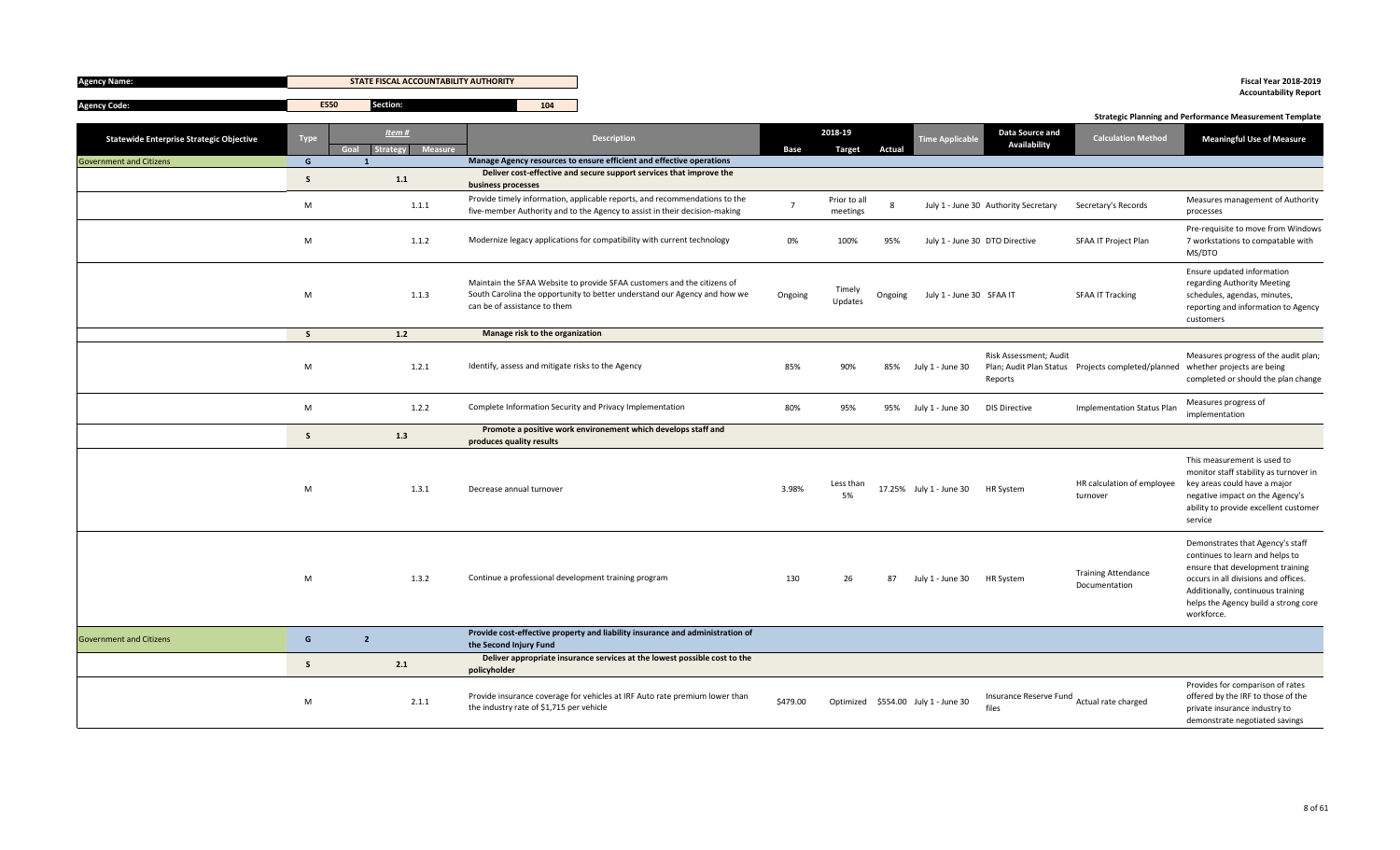| <b>Agency Name:</b>                             |              | STATE FISCAL ACCOUNTABILITY AUTHORITY |                                                                                                                                                                                                                                                      |          |           |        |                                     |                                                                                      |                                                                   | <b>Fiscal Year 2018-2019</b>                                                                                                              |
|-------------------------------------------------|--------------|---------------------------------------|------------------------------------------------------------------------------------------------------------------------------------------------------------------------------------------------------------------------------------------------------|----------|-----------|--------|-------------------------------------|--------------------------------------------------------------------------------------|-------------------------------------------------------------------|-------------------------------------------------------------------------------------------------------------------------------------------|
| <b>Agency Code:</b>                             | E550         | Section:                              | 104                                                                                                                                                                                                                                                  |          |           |        |                                     |                                                                                      |                                                                   | <b>Accountability Report</b>                                                                                                              |
|                                                 |              | Item#                                 |                                                                                                                                                                                                                                                      |          | 2018-19   |        |                                     | Data Source and                                                                      |                                                                   | <b>Strategic Planning and Performance Measurement Template</b>                                                                            |
| <b>Statewide Enterprise Strategic Objective</b> | <b>Type</b>  | <b>Measure</b>                        | <b>Description</b>                                                                                                                                                                                                                                   | Base     | Target    | Actual | <b>Time Applicable</b>              | Availability                                                                         | <b>Calculation Method</b>                                         | <b>Meaningful Use of Measure</b>                                                                                                          |
|                                                 | M            | 2.1.2                                 | Provide property insurance coverage at premium lower than industry rate of<br>\$322 per \$1000 of value                                                                                                                                              | \$116.00 |           |        | Optimized \$139.00 July 1 - June 30 | Insurance Reserve Fund<br>files                                                      | Actual rate charged                                               | Provides for comparison of rates<br>offered by the IRF to those of the<br>private insurance industry to<br>demonstrate negotiated savings |
|                                                 | M            | 2.1.3                                 | Tort liability rate premium comparison to industry average rate of \$357 per<br>person                                                                                                                                                               | \$164.00 | 100%      |        | \$236.00 July 1 - June 30           | Insurance Reserve Fund<br>files                                                      | Actual rate charged                                               | Provides for comparison of rates<br>offered by the IRF to those of the<br>private insurance industry to<br>demonstrate negotiated savings |
|                                                 | $\mathsf{s}$ | 2.2                                   | Ensure efficient and effective administration of IRF resources                                                                                                                                                                                       |          |           |        |                                     |                                                                                      |                                                                   |                                                                                                                                           |
|                                                 | M            | 2.2.1                                 | Maintain IRF expense ratio relative to industry standard of 29% - 34%                                                                                                                                                                                | 5.08%    | Optimized |        | 4.56% July 1 - June 30              | Insurance Reserve Fund<br>files                                                      | Administrative<br>Expenses/Gross<br>Underwriting Income           | Provides a measure of<br>administrative expenses as a<br>percent of income for the IRF                                                    |
|                                                 | M            | 2.2.2                                 | Ensure policy coverages placed and in force within time limits                                                                                                                                                                                       | 88.50%   | 100%      |        | 89.40% July 1 - June 30             | files                                                                                | Insurance Reserve Fund Policies issued prior to term<br>date      | Measures efficiency of policy<br>renewal procedures                                                                                       |
|                                                 | $\mathsf{s}$ | 2.3                                   | Administer operation of the Second Injury Fund (SIF) as directed by<br><b>Section 42-7-320</b>                                                                                                                                                       |          |           |        |                                     |                                                                                      |                                                                   |                                                                                                                                           |
|                                                 | M            | 2.3.1                                 | Procure and implement customized medical re-billing database compatible<br>with currently available operating systems. SIF will own the coding to support<br>changes need to accommodate features of newly developed or updated<br>operating system. | 0.00%    | 100.00%   | 90%    | July 1 - June 30                    | Second Injury Fund                                                                   | Application developed and in determine the allowable<br>use.      | The application allows staff to<br>reimbursement and is compatible<br>with modern operating systems.                                      |
| Maintaining Safety, Integrity and Security      | G            | $\overline{\mathbf{3}}$               | Protect the State against catastrophic losses                                                                                                                                                                                                        |          |           |        |                                     |                                                                                      |                                                                   |                                                                                                                                           |
|                                                 | S            | 3.1                                   | Obtain reinsurance to offset the financial impact of claims                                                                                                                                                                                          |          |           |        |                                     |                                                                                      |                                                                   |                                                                                                                                           |
|                                                 | ${\sf M}$    | 3.1.1                                 | Current statement of insured property values provided to reinsurance markets                                                                                                                                                                         | 100%     | 100%      |        | 100% April 1 - March 31             | Insurance Reserve Fund Results provided to<br>Underwriting Office Underwriters       |                                                                   | To illustrate property value data is<br>provided to the the reinsurance<br>market                                                         |
|                                                 | M            | 3.1.2                                 | Purchase reinsurance coverage to protect the State from catastrophic losses to<br>buildings, property, vehicles and boiler and machinery                                                                                                             | 100%     | 100%      |        | 100% July 1 - June 30               | Insurance Reserve Fund Contracts awarded<br><b>Underwriting Office</b>               |                                                                   | To document the Insurance Reserve<br>Fund is protected against<br>catastrophic loss                                                       |
|                                                 | M            | 3.1.3                                 | Provide boiler inspections to minimize loss potential                                                                                                                                                                                                | 100%     | 100%      |        | 88.50% July 1 - June 30             | System                                                                               | Insurance Reserve Fund Actual inspections/required<br>inspections | To document IRF has proof insured<br>boilers are properly inspected                                                                       |
|                                                 | S.           | 3.2                                   | Collection of billed premiums to insure policies are maintained for<br>policyholder protection                                                                                                                                                       |          |           |        |                                     |                                                                                      |                                                                   |                                                                                                                                           |
|                                                 | M            | 3.2.1                                 | Accounts receivable > 60 days outstanding at end of fiscal year                                                                                                                                                                                      | 0.77%    | 0%        |        | 0.90% July 1 - June 30              | IRF System/<br><b>SCEISBusiness</b><br>Objects-Accounts<br>Receivable Report         | Premiums outstanding > 60<br>days/Direct Premiums<br>Written      | Provides a measure of IRF<br>collections of premiums due.                                                                                 |
| Education, Training, and Human Development      | G            | $\overline{a}$                        | Reduce risk exposure to insureds and loss related expenses through<br>education of of policyholders and IRF staff                                                                                                                                    |          |           |        |                                     |                                                                                      |                                                                   |                                                                                                                                           |
|                                                 | S.           | 4.1                                   | Provide risk management resources to policyholders to lower risk<br>exposure and avoid loss events                                                                                                                                                   |          |           |        |                                     |                                                                                      |                                                                   |                                                                                                                                           |
|                                                 | M            | 4.1.1                                 | Establish or maintain risk management initiative for IRF insured healthcare<br>facilities                                                                                                                                                            | 100%     | 100%      |        | 100% July 1 - June 30               | Insurance Reserve Fund<br>contracts file and Med Contract awarded<br>Mal Claims unit |                                                                   | Defines efforts to minimize liability<br>exposures for IRF policyholders                                                                  |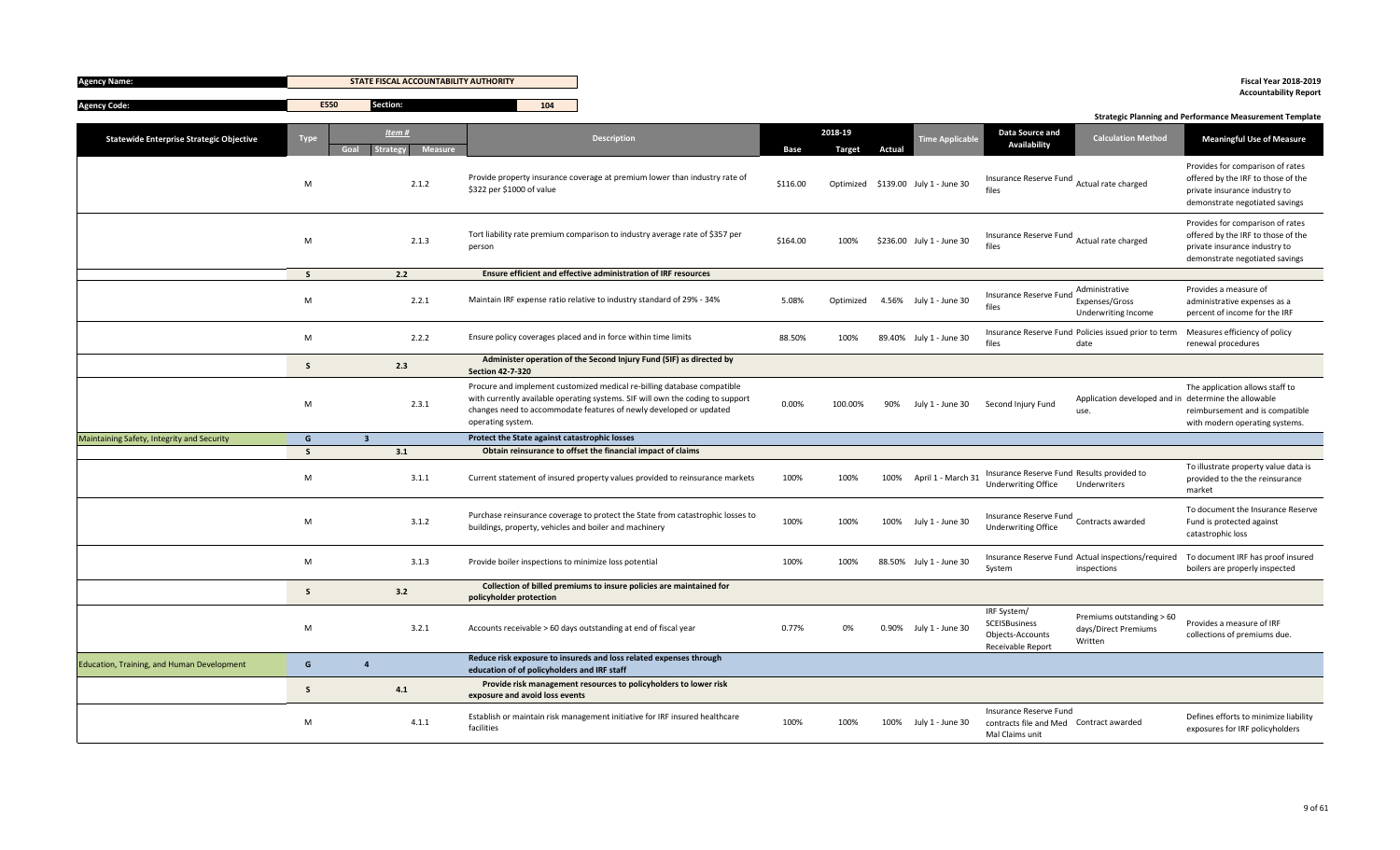| <b>Agency Name:</b>                      |              | STATE FISCAL ACCOUNTABILITY AUTHORITY      |                                                         |                                                                                                                                                     |             |                          |        |                                                      |                                                                            |                                                                                | <b>Fiscal Year 2018-2019</b>                                                                                                                                                   |
|------------------------------------------|--------------|--------------------------------------------|---------------------------------------------------------|-----------------------------------------------------------------------------------------------------------------------------------------------------|-------------|--------------------------|--------|------------------------------------------------------|----------------------------------------------------------------------------|--------------------------------------------------------------------------------|--------------------------------------------------------------------------------------------------------------------------------------------------------------------------------|
| <b>Agency Code:</b>                      |              | E550<br>Section:                           | 104                                                     |                                                                                                                                                     |             |                          |        |                                                      |                                                                            |                                                                                | <b>Accountability Report</b>                                                                                                                                                   |
|                                          |              |                                            |                                                         |                                                                                                                                                     |             |                          |        |                                                      |                                                                            |                                                                                | <b>Strategic Planning and Performance Measurement Template</b>                                                                                                                 |
| Statewide Enterprise Strategic Objective | <b>Type</b>  | Item#<br><b>Strategy</b><br><b>Measure</b> |                                                         | <b>Description</b>                                                                                                                                  | Base        | 2018-19<br><b>Target</b> | Actual | Time Applicable                                      | <b>Data Source and</b><br>Availability                                     | <b>Calculation Method</b>                                                      | <b>Meaningful Use of Measure</b>                                                                                                                                               |
|                                          | M            | 4.1.2                                      | issues related to risk management                       | Provide educational seminars to policyholders and other stakeholders on                                                                             | 6           | 5                        | 5      | July 1 - June 30                                     | IRF Underwriting and<br><b>Claims Offices</b>                              | Actual count                                                                   | Measures the variety of services and<br>resources made available to<br>policyholders and other stakeholders                                                                    |
| <b>Government and Citizens</b>           | G            | 5                                          |                                                         | Provide innovative, cost-effective, and proactive acquisition services                                                                              |             |                          |        |                                                      |                                                                            |                                                                                |                                                                                                                                                                                |
|                                          | $\mathsf{s}$ | 5.1                                        | Manage and perform acquisitions for the State           |                                                                                                                                                     |             |                          |        |                                                      |                                                                            |                                                                                |                                                                                                                                                                                |
|                                          | ${\sf M}$    | 5.1.1                                      | and Term Contracts                                      | Active engagement with agencies to discuss upcoming procurement needs                                                                               | In progress | In progress 100%         |        | July 1 - June 30                                     | Meeting Minutes and<br>Surveys                                             | Periodic Evaluation of<br>Effectiveness                                        | Partners with state agencies to meet<br>overall procurement needs                                                                                                              |
|                                          | M            | 5.1.2                                      |                                                         | Achieve savings through assertive negotiations and related activities                                                                               |             |                          |        | \$20,900,000.00 Maximized \$65.33 M July 1 - June 30 | Procurement files                                                          | Cost Avoidance and<br><b>Negotiated Savings</b>                                | Maximize savings for the State<br>utilizing reducation opportunities<br>and strategies                                                                                         |
|                                          | M            | 5.1.3                                      | Completion and implementation of OSE database           |                                                                                                                                                     | In progress | Complete                 | 50%    | July 1 - June 30                                     | Procurement files                                                          | Division Director approval of<br>design requirements                           | Provides effective, timely, accurate,<br>and trackable construction services<br>to stakeholders                                                                                |
|                                          | S.           | 5.2                                        |                                                         | Provide leadership and accountability of the State's procurement system                                                                             |             |                          |        |                                                      |                                                                            |                                                                                |                                                                                                                                                                                |
|                                          | M            | 5.2.1                                      | OSE update contracts and revise procedures manual       |                                                                                                                                                     | In progress | Complete                 | 75%    | July 1 - June 30                                     | AIA/DBIA, procedures<br>manuals, policies,<br>statutes, and<br>regulations | Approval by Division Director                                                  | Establishes updated and uniform<br>contracts pursuant to regulations                                                                                                           |
|                                          | M            | 5.2.2                                      |                                                         | Ongoing enhancement and implemention of training program                                                                                            | In progress | In progress              | 46%    | July 1 - June 30                                     | Training curriculum and<br>particpation records                            |                                                                                | Provides state procurement<br>professionals with continuity<br>Approval by Division Director effective procurement practices to<br>provide greater efficiencies and<br>savings |
|                                          | M            | 5.2.3                                      | within required timeframes and audit Division processes | Audit internal procurement processes and expenditures of state agencies                                                                             | In progress | In progress              | 75%    | July 1 - June 30                                     | Procurement files, law,<br>and audit reports                               | Number of Agencies audited<br>in accordance with an<br>approved audit schedule | Ensures transparency and the<br>integrity of State agency<br>procurements                                                                                                      |
|                                          | s.           | 5.3                                        | <b>Continue the Strategic Sourcing Initiative</b>       |                                                                                                                                                     |             |                          |        |                                                      |                                                                            |                                                                                |                                                                                                                                                                                |
|                                          |              | 5.3.1                                      | services completed                                      | Analysis of the state's current spending on various categories of goods and                                                                         |             |                          |        | In progress In progress 100% July 1 - June 30        | SCEIS-SRM, Agency<br>surveys                                               | Periodic Evaluation                                                            | Maximizes savings for the State by<br>using strategic sourcing practices                                                                                                       |
|                                          |              | 5.3.2                                      |                                                         | Adopt and implement tools for collecting spend data (eCatalog)                                                                                      | In progress | In progress              | 25%    | July 1 - June 30                                     | Procurement records<br>and SCEIS                                           |                                                                                | Employs the best practices and<br>Approval by Division Director strategies to leverage the State's<br>buying power                                                             |
|                                          | <sub>S</sub> | 5.4                                        | <b>Fulfillment of Legislative Mandates</b>              |                                                                                                                                                     |             |                          |        |                                                      |                                                                            |                                                                                |                                                                                                                                                                                |
|                                          | M            | 5.4.1                                      | agencies for goods and services                         | Report to legislature results of Recovery Audits of payments made by all state                                                                      | In progress | Complete                 | 100%   | July 1 - June 30                                     | Third-party recovery<br>audits                                             | Reports submitted                                                              | Recover state funds                                                                                                                                                            |
|                                          | M            | 5.4.2                                      | Mobile Device Protection Plan Procurement               |                                                                                                                                                     | In progress | Complete                 | 100%   | July 1 - June 30                                     | Inventory                                                                  | Procurement Completed                                                          | Protection of state mobile devices                                                                                                                                             |
|                                          | M            | 5.4.3                                      | valid reasons for awarding non-competitive contracts    | Evaluate and determine whether the written determinations, explanations,<br>and basis for sole source and emergency procurements are legitimate and | In progress | Complete                 | 100%   | July 1 - June 30                                     | Agency audits and<br>Quarterly reports                                     | Periodic Evaluation                                                            | Compliance with Consolidated<br>Procurement Code and Regulations                                                                                                               |
|                                          | $\sim$       |                                            |                                                         |                                                                                                                                                     |             |                          |        |                                                      |                                                                            |                                                                                |                                                                                                                                                                                |
|                                          |              |                                            |                                                         |                                                                                                                                                     |             |                          |        |                                                      |                                                                            |                                                                                |                                                                                                                                                                                |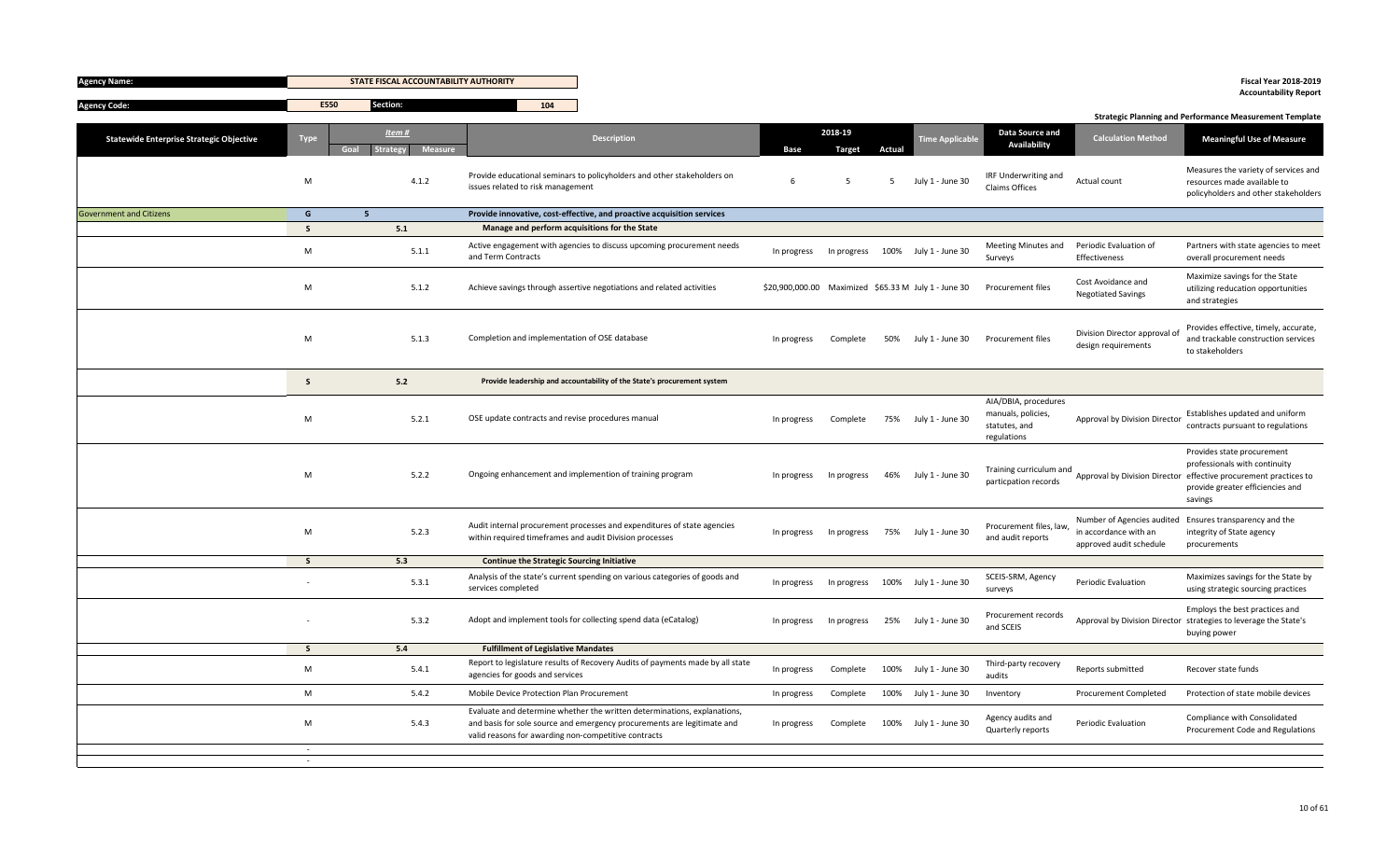| <b>Agency Name:</b>                      | STATE FISCAL ACCOUNTABILITY AUTHORITY      |     |                    |                                                                             |                                 |                           | <b>Fiscal Year 2018-2019</b>                                   |
|------------------------------------------|--------------------------------------------|-----|--------------------|-----------------------------------------------------------------------------|---------------------------------|---------------------------|----------------------------------------------------------------|
| <b>Agency Code:</b>                      | E550<br>Section:                           | 104 |                    |                                                                             |                                 |                           | <b>Accountability Report</b>                                   |
|                                          |                                            |     |                    |                                                                             |                                 |                           | <b>Strategic Planning and Performance Measurement Template</b> |
| Statewide Enterprise Strategic Objective | Item #<br>Type<br>Strategy Measure<br>Goal |     | <b>Description</b> | 2018-19<br>Time Applicable<br><b>Actual</b><br><b>Base</b><br><b>Target</b> | Data Source and<br>Availability | <b>Calculation Method</b> | <b>Meaningful Use of Measure</b>                               |
|                                          | $\sim$<br>$\sim$                           |     |                    |                                                                             |                                 |                           |                                                                |
|                                          | $\sim$                                     |     |                    |                                                                             |                                 |                           |                                                                |
|                                          | $\sim$<br>$\sim$                           |     |                    |                                                                             |                                 |                           |                                                                |
|                                          | $\sim$                                     |     |                    |                                                                             |                                 |                           |                                                                |
|                                          | $\sim$<br>$\sim$                           |     |                    |                                                                             |                                 |                           |                                                                |
|                                          | $\sim$                                     |     |                    |                                                                             |                                 |                           |                                                                |
|                                          | $\sim$                                     |     |                    |                                                                             |                                 |                           |                                                                |
|                                          | $\sim$<br>$\sim$                           |     |                    |                                                                             |                                 |                           |                                                                |
|                                          | $\sim$                                     |     |                    |                                                                             |                                 |                           |                                                                |
|                                          | $\sim$                                     |     |                    |                                                                             |                                 |                           |                                                                |
|                                          | $\sim$<br>$\sim$                           |     |                    |                                                                             |                                 |                           |                                                                |
|                                          | $\sim$                                     |     |                    |                                                                             |                                 |                           |                                                                |
|                                          | $\sim$<br>$\sim$                           |     |                    |                                                                             |                                 |                           |                                                                |
|                                          | $\sim$                                     |     |                    |                                                                             |                                 |                           |                                                                |
|                                          | $\sim$                                     |     |                    |                                                                             |                                 |                           |                                                                |
|                                          | $\sim$<br>$\sim$                           |     |                    |                                                                             |                                 |                           |                                                                |
|                                          | $\sim$                                     |     |                    |                                                                             |                                 |                           |                                                                |
|                                          | $\sim$<br>$\sim$                           |     |                    |                                                                             |                                 |                           |                                                                |
|                                          | $\sim$                                     |     |                    |                                                                             |                                 |                           |                                                                |
|                                          | $\sim$<br>$\sim$                           |     |                    |                                                                             |                                 |                           |                                                                |
|                                          | $\sim$                                     |     |                    |                                                                             |                                 |                           |                                                                |
|                                          | $\sim$                                     |     |                    |                                                                             |                                 |                           |                                                                |
|                                          | $\sim$<br>$\sim$                           |     |                    |                                                                             |                                 |                           |                                                                |
|                                          | $\sim$                                     |     |                    |                                                                             |                                 |                           |                                                                |
|                                          | $\sim$                                     |     |                    |                                                                             |                                 |                           |                                                                |
|                                          | $\sim$<br>$\sim$                           |     |                    |                                                                             |                                 |                           |                                                                |
|                                          | $\sim$                                     |     |                    |                                                                             |                                 |                           |                                                                |
|                                          | $\sim$<br>$\sim$                           |     |                    |                                                                             |                                 |                           |                                                                |
|                                          | $\sim$                                     |     |                    |                                                                             |                                 |                           |                                                                |
|                                          | $\sim$                                     |     |                    |                                                                             |                                 |                           |                                                                |
|                                          | $\sim$<br>$\sim$                           |     |                    |                                                                             |                                 |                           |                                                                |
|                                          | $\sim$                                     |     |                    |                                                                             |                                 |                           |                                                                |
|                                          | $\sim$<br>$\sim$                           |     |                    |                                                                             |                                 |                           |                                                                |
|                                          | $\sim$                                     |     |                    |                                                                             |                                 |                           |                                                                |
|                                          | $\sim$                                     |     |                    |                                                                             |                                 |                           |                                                                |
|                                          | $\sim$<br>$\sim$                           |     |                    |                                                                             |                                 |                           |                                                                |
|                                          | $\sim$                                     |     |                    |                                                                             |                                 |                           |                                                                |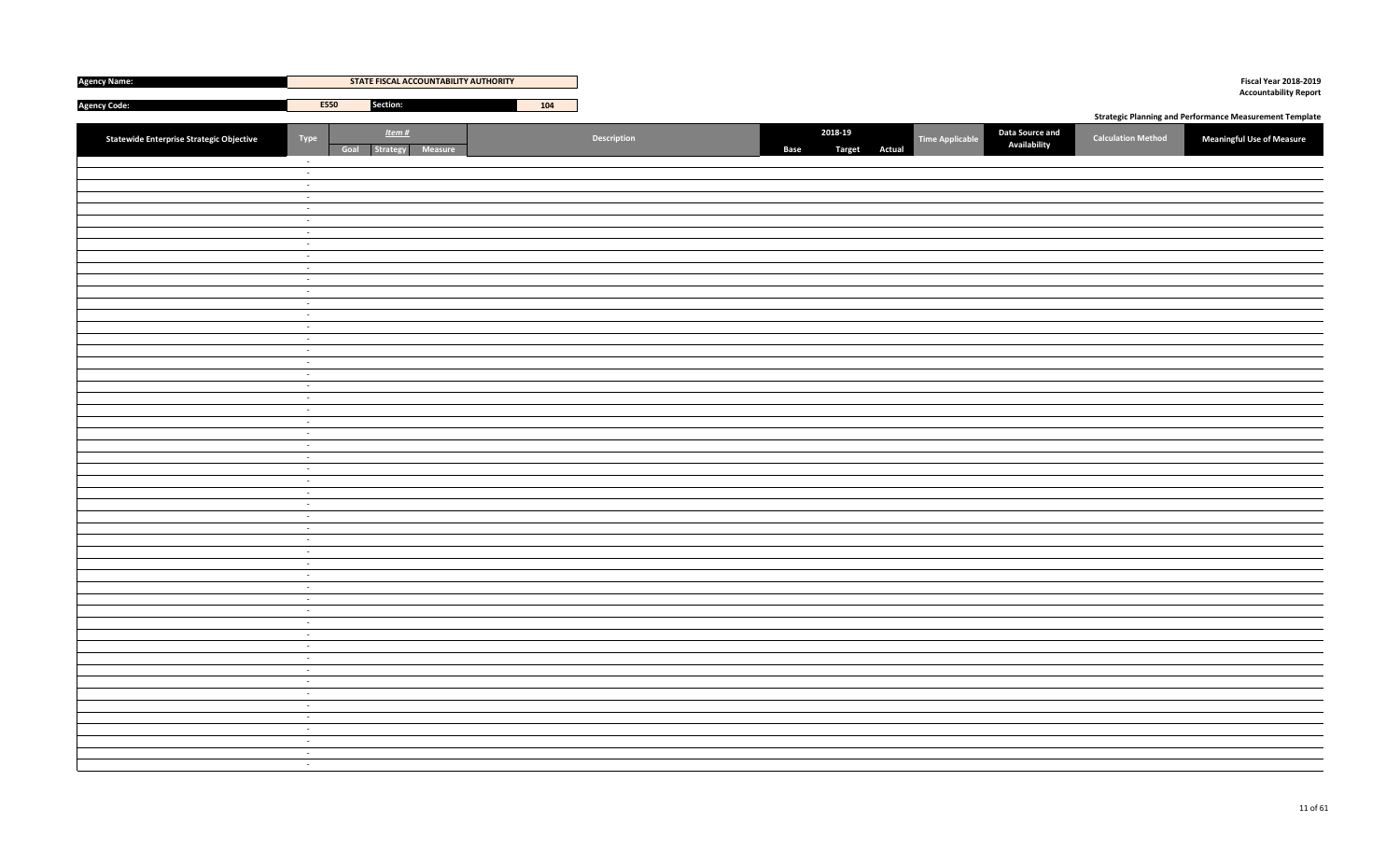| <b>Agency Name:</b>                      | STATE FISCAL ACCOUNTABILITY AUTHORITY      |     |                    |                                                                             |                                 |                           | <b>Fiscal Year 2018-2019</b>                                   |
|------------------------------------------|--------------------------------------------|-----|--------------------|-----------------------------------------------------------------------------|---------------------------------|---------------------------|----------------------------------------------------------------|
| <b>Agency Code:</b>                      | E550<br>Section:                           | 104 |                    |                                                                             |                                 |                           | <b>Accountability Report</b>                                   |
|                                          |                                            |     |                    |                                                                             |                                 |                           | <b>Strategic Planning and Performance Measurement Template</b> |
| Statewide Enterprise Strategic Objective | Item #<br>Type<br>Strategy Measure<br>Goal |     | <b>Description</b> | 2018-19<br>Time Applicable<br><b>Actual</b><br><b>Base</b><br><b>Target</b> | Data Source and<br>Availability | <b>Calculation Method</b> | <b>Meaningful Use of Measure</b>                               |
|                                          | $\sim$<br>$\sim$                           |     |                    |                                                                             |                                 |                           |                                                                |
|                                          | $\sim$                                     |     |                    |                                                                             |                                 |                           |                                                                |
|                                          | $\sim$<br>$\sim$                           |     |                    |                                                                             |                                 |                           |                                                                |
|                                          | $\sim$                                     |     |                    |                                                                             |                                 |                           |                                                                |
|                                          | $\sim$<br>$\sim$                           |     |                    |                                                                             |                                 |                           |                                                                |
|                                          | $\sim$                                     |     |                    |                                                                             |                                 |                           |                                                                |
|                                          | $\sim$                                     |     |                    |                                                                             |                                 |                           |                                                                |
|                                          | $\sim$<br>$\sim$                           |     |                    |                                                                             |                                 |                           |                                                                |
|                                          | $\sim$                                     |     |                    |                                                                             |                                 |                           |                                                                |
|                                          | $\sim$                                     |     |                    |                                                                             |                                 |                           |                                                                |
|                                          | $\sim$<br>$\sim$                           |     |                    |                                                                             |                                 |                           |                                                                |
|                                          | $\sim$                                     |     |                    |                                                                             |                                 |                           |                                                                |
|                                          | $\sim$<br>$\sim$                           |     |                    |                                                                             |                                 |                           |                                                                |
|                                          | $\sim$                                     |     |                    |                                                                             |                                 |                           |                                                                |
|                                          | $\sim$                                     |     |                    |                                                                             |                                 |                           |                                                                |
|                                          | $\sim$<br>$\sim$                           |     |                    |                                                                             |                                 |                           |                                                                |
|                                          | $\sim$                                     |     |                    |                                                                             |                                 |                           |                                                                |
|                                          | $\sim$<br>$\sim$                           |     |                    |                                                                             |                                 |                           |                                                                |
|                                          | $\sim$                                     |     |                    |                                                                             |                                 |                           |                                                                |
|                                          | $\sim$<br>$\sim$                           |     |                    |                                                                             |                                 |                           |                                                                |
|                                          | $\sim$                                     |     |                    |                                                                             |                                 |                           |                                                                |
|                                          | $\sim$                                     |     |                    |                                                                             |                                 |                           |                                                                |
|                                          | $\sim$<br>$\sim$                           |     |                    |                                                                             |                                 |                           |                                                                |
|                                          | $\sim$                                     |     |                    |                                                                             |                                 |                           |                                                                |
|                                          | $\sim$                                     |     |                    |                                                                             |                                 |                           |                                                                |
|                                          | $\sim$<br>$\sim$                           |     |                    |                                                                             |                                 |                           |                                                                |
|                                          | $\sim$                                     |     |                    |                                                                             |                                 |                           |                                                                |
|                                          | $\sim$<br>$\sim$                           |     |                    |                                                                             |                                 |                           |                                                                |
|                                          | $\sim$                                     |     |                    |                                                                             |                                 |                           |                                                                |
|                                          | $\sim$                                     |     |                    |                                                                             |                                 |                           |                                                                |
|                                          | $\sim$<br>$\sim$                           |     |                    |                                                                             |                                 |                           |                                                                |
|                                          | $\sim$                                     |     |                    |                                                                             |                                 |                           |                                                                |
|                                          | $\sim$<br>$\sim$                           |     |                    |                                                                             |                                 |                           |                                                                |
|                                          | $\sim$                                     |     |                    |                                                                             |                                 |                           |                                                                |
|                                          | $\sim$                                     |     |                    |                                                                             |                                 |                           |                                                                |
|                                          | $\sim$<br>$\sim$                           |     |                    |                                                                             |                                 |                           |                                                                |
|                                          | $\sim$                                     |     |                    |                                                                             |                                 |                           |                                                                |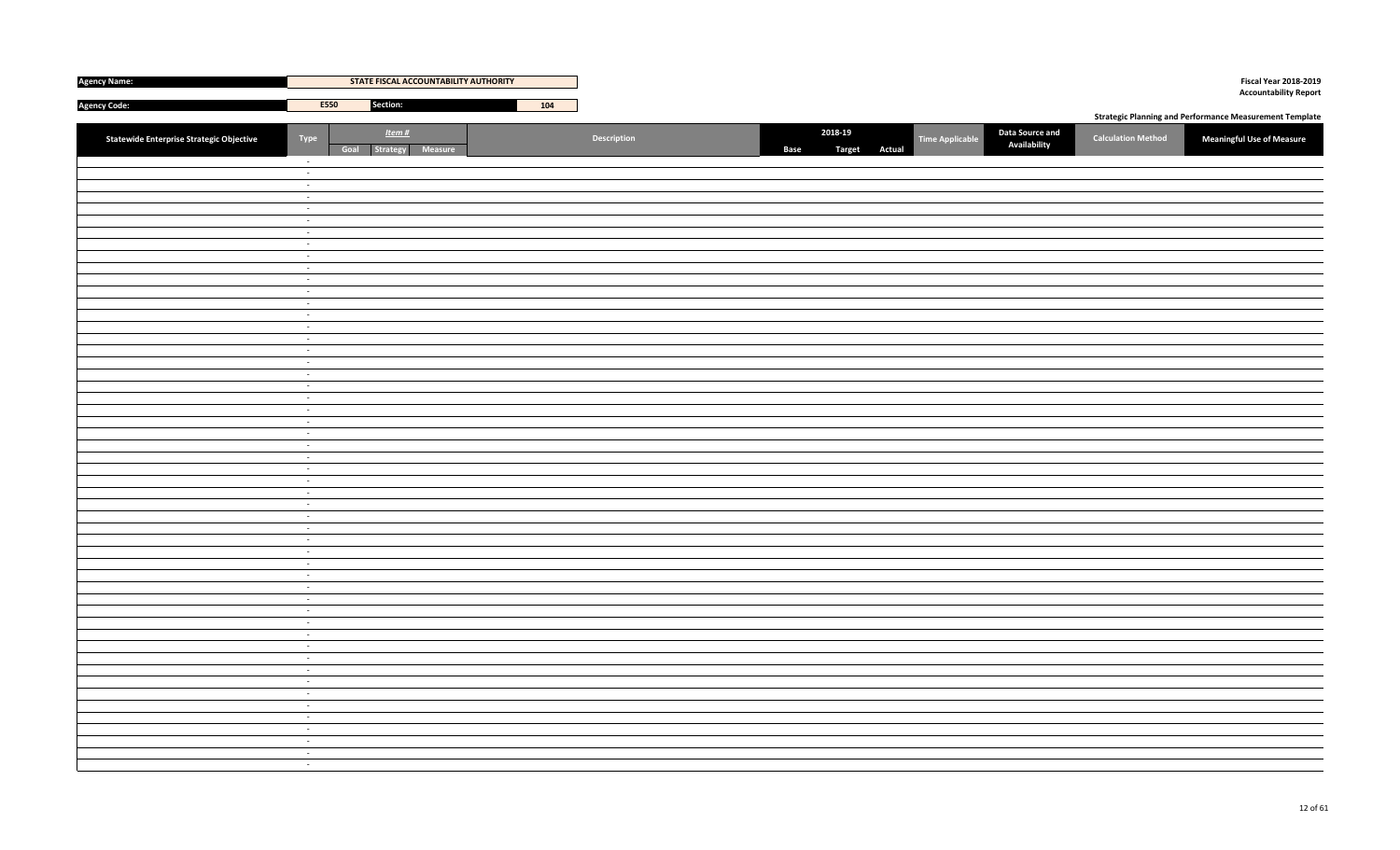| <b>Agency Name:</b>                      |                      | STATE FISCAL ACCOUNTABILITY AUTHORITY |               |             |                                         |                           |                                        |                           | <b>Fiscal Year 2018-2019</b><br><b>Accountability Report</b>   |
|------------------------------------------|----------------------|---------------------------------------|---------------|-------------|-----------------------------------------|---------------------------|----------------------------------------|---------------------------|----------------------------------------------------------------|
| <b>Agency Code:</b>                      | E550                 | Section:                              | $\boxed{104}$ |             |                                         |                           |                                        |                           |                                                                |
|                                          |                      |                                       |               |             |                                         |                           |                                        |                           | <b>Strategic Planning and Performance Measurement Template</b> |
| Statewide Enterprise Strategic Objective | Type                 | Item#<br>Goal Strategy<br>Measure     |               | Description | 2018-19<br><b>Base</b><br><b>Target</b> | Time Applicable<br>Actual | <b>Data Source and</b><br>Availability | <b>Calculation Method</b> | <b>Meaningful Use of Measure</b>                               |
|                                          | $\sim 10^{-1}$       |                                       |               |             |                                         |                           |                                        |                           |                                                                |
|                                          | $\sim$ $-$           |                                       |               |             |                                         |                           |                                        |                           |                                                                |
|                                          | $\sim$               |                                       |               |             |                                         |                           |                                        |                           |                                                                |
|                                          | $\sim$               |                                       |               |             |                                         |                           |                                        |                           |                                                                |
|                                          | $\sim$               |                                       |               |             |                                         |                           |                                        |                           |                                                                |
|                                          | $\sim$<br>$\sim$ $-$ |                                       |               |             |                                         |                           |                                        |                           |                                                                |
|                                          | $\sim 10^{-1}$       |                                       |               |             |                                         |                           |                                        |                           |                                                                |
|                                          | $\sim$               |                                       |               |             |                                         |                           |                                        |                           |                                                                |
|                                          | $\sim$               |                                       |               |             |                                         |                           |                                        |                           |                                                                |
|                                          | $\sim$               |                                       |               |             |                                         |                           |                                        |                           |                                                                |
|                                          | $\sim$ $-$           |                                       |               |             |                                         |                           |                                        |                           |                                                                |
|                                          | $\sim$               |                                       |               |             |                                         |                           |                                        |                           |                                                                |
|                                          | $\sim$               |                                       |               |             |                                         |                           |                                        |                           |                                                                |
|                                          | $\sim$               |                                       |               |             |                                         |                           |                                        |                           |                                                                |
|                                          | $\sim$               |                                       |               |             |                                         |                           |                                        |                           |                                                                |
|                                          | $\sim$ $-$           |                                       |               |             |                                         |                           |                                        |                           |                                                                |
|                                          | $\sim$ $-$           |                                       |               |             |                                         |                           |                                        |                           |                                                                |
|                                          | $\sim$ $-$           |                                       |               |             |                                         |                           |                                        |                           |                                                                |
|                                          | $\sim 10^{-1}$       |                                       |               |             |                                         |                           |                                        |                           |                                                                |
|                                          | $\sim$<br>$\sim$     |                                       |               |             |                                         |                           |                                        |                           |                                                                |
|                                          | $\sim$               |                                       |               |             |                                         |                           |                                        |                           |                                                                |
|                                          | $\sim$               |                                       |               |             |                                         |                           |                                        |                           |                                                                |
|                                          | $\sim 10^{-1}$       |                                       |               |             |                                         |                           |                                        |                           |                                                                |
|                                          | $\sim$               |                                       |               |             |                                         |                           |                                        |                           |                                                                |
|                                          | $\sim 10^{-1}$       |                                       |               |             |                                         |                           |                                        |                           |                                                                |
|                                          | $\sim$ $-$           |                                       |               |             |                                         |                           |                                        |                           |                                                                |
|                                          | $\sim 10^{-11}$      |                                       |               |             |                                         |                           |                                        |                           |                                                                |
|                                          | $\sim$               |                                       |               |             |                                         |                           |                                        |                           |                                                                |
|                                          | $\sim$               |                                       |               |             |                                         |                           |                                        |                           |                                                                |
|                                          | $\sim 10^{-1}$       |                                       |               |             |                                         |                           |                                        |                           |                                                                |
|                                          | $\sim$               |                                       |               |             |                                         |                           |                                        |                           |                                                                |
|                                          | $\sim$ $-$           |                                       |               |             |                                         |                           |                                        |                           |                                                                |
|                                          | $\sim$               |                                       |               |             |                                         |                           |                                        |                           |                                                                |
|                                          | $\sim$ $-$           |                                       |               |             |                                         |                           |                                        |                           |                                                                |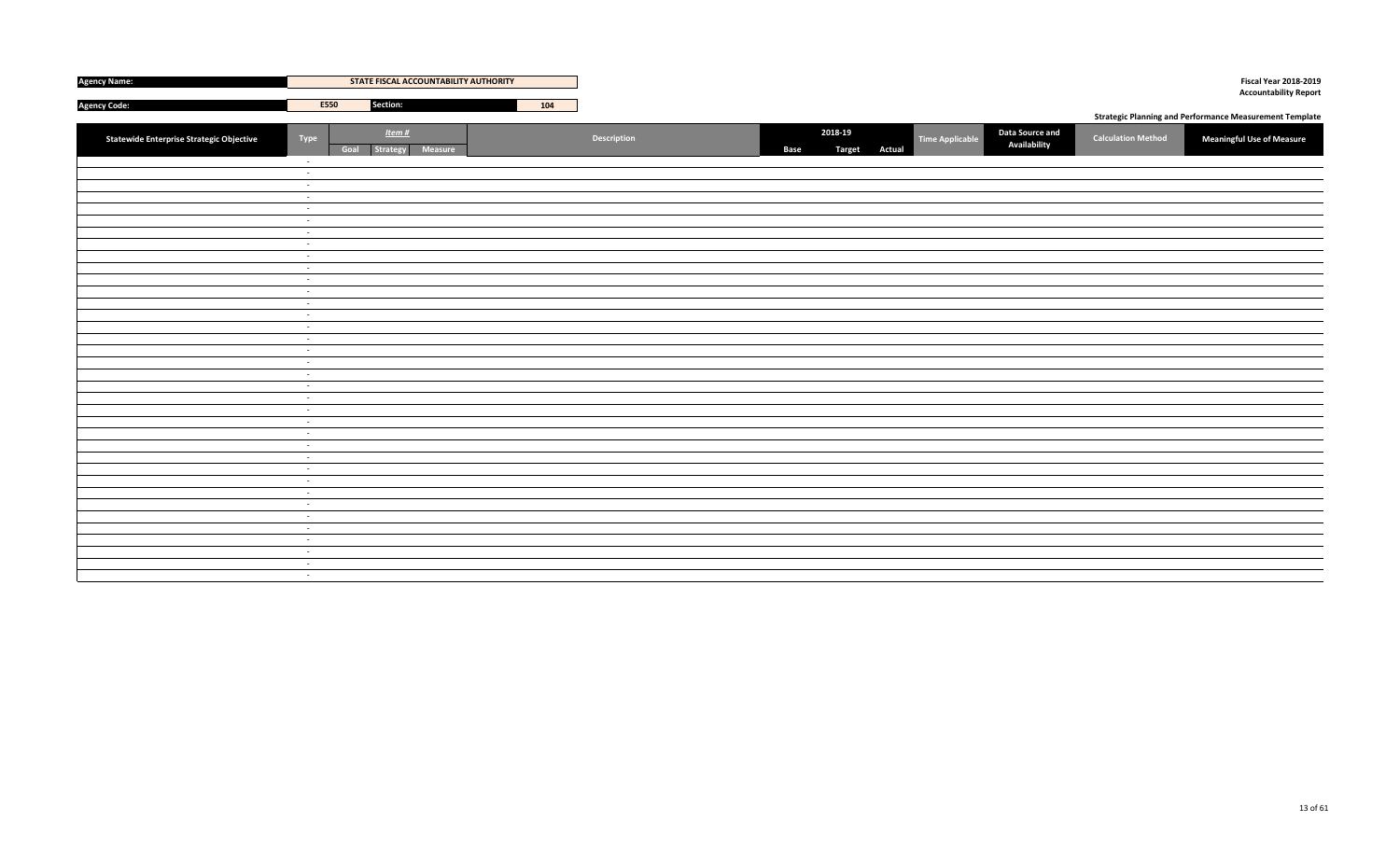| <b>Agency Name:</b>                                                                                                   | <b>STATE FISCAL ACCOUNTABILITY AUTHORITY</b>                                                                                                                                                                                                                                                                |          |                |                |                                                    |          |                       |         |                |              |                                                              |    |                          | <b>Fiscal Year 2018-2019</b>                                                                |
|-----------------------------------------------------------------------------------------------------------------------|-------------------------------------------------------------------------------------------------------------------------------------------------------------------------------------------------------------------------------------------------------------------------------------------------------------|----------|----------------|----------------|----------------------------------------------------|----------|-----------------------|---------|----------------|--------------|--------------------------------------------------------------|----|--------------------------|---------------------------------------------------------------------------------------------|
| <b>Agency Code:</b>                                                                                                   | E550                                                                                                                                                                                                                                                                                                        | Section: |                | 104            |                                                    |          |                       |         |                |              |                                                              |    |                          | <b>Accountability Report</b>                                                                |
| Program/Title                                                                                                         | <b>Purpose</b>                                                                                                                                                                                                                                                                                              | General  |                | Other          | <b>FY 2018-19 Expenditures (Actual)</b><br>Federal |          | <b>TOTAL</b>          | General |                | <b>Other</b> | <b>FY 2019-20 Expenditures (Projected)</b><br><b>Federal</b> |    | <b>TOTAL</b>             | <b>Program Template</b><br><b>Associated Measure(s)</b>                                     |
| I. Administration                                                                                                     | Administration provides leadership and<br>direction for the agency, including Executive<br>Management, Legal, Internal Audit, Finance,<br>Human Resources, and Information<br>Technology services for effective operations<br>for the programs and administrative support<br>for the Five-Member Authority. | \$       | - S            | $2,218,314$ \$ |                                                    | ∣S.      | $2,218,314$ \$        |         |                | 2,410,886 \$ |                                                              | S. | 2,410,886                | 1.1.1, 1.1.2, 1.1.3, 1.2.1,<br>1.2.2, 1.3.1, 1.3.2                                          |
| II. Procurement Services                                                                                              | Provides centralized procurement of goods<br>and services and information technology<br>essential to government agencies;<br>professional oversight/guidance for<br>architects, engineers, land surveyors, and<br>construction projects for state agencies and<br>local governments.                        | \$       | $1,175,016$ \$ | 3,888,795 \$   |                                                    | - S      | $5,063,811$ \$        |         | $1,235,405$ \$ | 4,915,215 \$ |                                                              | -S |                          | 5.1.1, .51.2, 5.1.3, 5.2.1,<br>6,150,620 5.2.2, 5.2.3, 5.3.1, 5.3.2,<br>5.4.1, 5.4.2, 5.4.3 |
| III.A. Insurance Reserve Fund                                                                                         | Provides insurance specifically designed to<br>meet the needs of governmental entities.                                                                                                                                                                                                                     | \$       | S.             | 3,451,512      |                                                    | Ŝ.       | $3,451,512$ \$        |         | - Ś            | 3,778,318 \$ |                                                              |    |                          | 2.1.1, 2.1.2, 2.1.3, 2.2.1,<br>3,778,318 2.2.2, 3.1.1, 3.1.2, 3.1.3,<br>3.2.1, 4.1.1, 4.1.2 |
| III.B. Second Injury Fund Sunset                                                                                      | Program charged with paying liabilities<br>remaining after closure of the Second Injury<br>Fund Agency on July 1, 2013. Unit<br>administers assessments for the purpose of<br>funding reimbursements to claimants from<br>the Second Injury Fund and it's operating<br>costs.                               | \$       | $-5$           | $221,352$ \$   |                                                    | - \$     | $221,352 \quad \zeta$ |         | $-5$           | 330,000 \$   |                                                              | -S | 330,000 2.3.1            |                                                                                             |
| IV.C. Employee Benefits                                                                                               | Employer's portion of FICA, State Retirement<br>system premiums, Health and Dental<br>Insurance premiums for subscribers and<br>retirees, State Life Insurance and Long-term \$<br>disability, and premiums for workers<br>compensation and unemployment<br>insurance.                                      |          | 413,381 \$     | $2,603,675$ \$ |                                                    | - S      | 3,017,056 \$          |         | 414,247 \$     | 2,965,639 \$ |                                                              |    |                          | 3,379,886 All Measures                                                                      |
| <b>Transfer to State Treasurers</b><br>Office (STO) the bond payment<br>from the SC Dept. of Mental<br>Health (SCDMH) | SFAA receives the bond payment from<br>SCDMH and transfers the funds to STO<br>regarding the contract related to the SCDMH<br><b>SVP Project</b>                                                                                                                                                            |          | S.             | 2,760,019 \$   |                                                    |          | $2,760,019$ \$        |         | -S             | 2,764,369 \$ |                                                              |    | 2,764,369 1.1.1          |                                                                                             |
|                                                                                                                       |                                                                                                                                                                                                                                                                                                             |          |                |                |                                                    | \$<br>\$ | $\sim$<br>$\sim$      |         |                |              |                                                              | \$ | $\overline{\phantom{a}}$ |                                                                                             |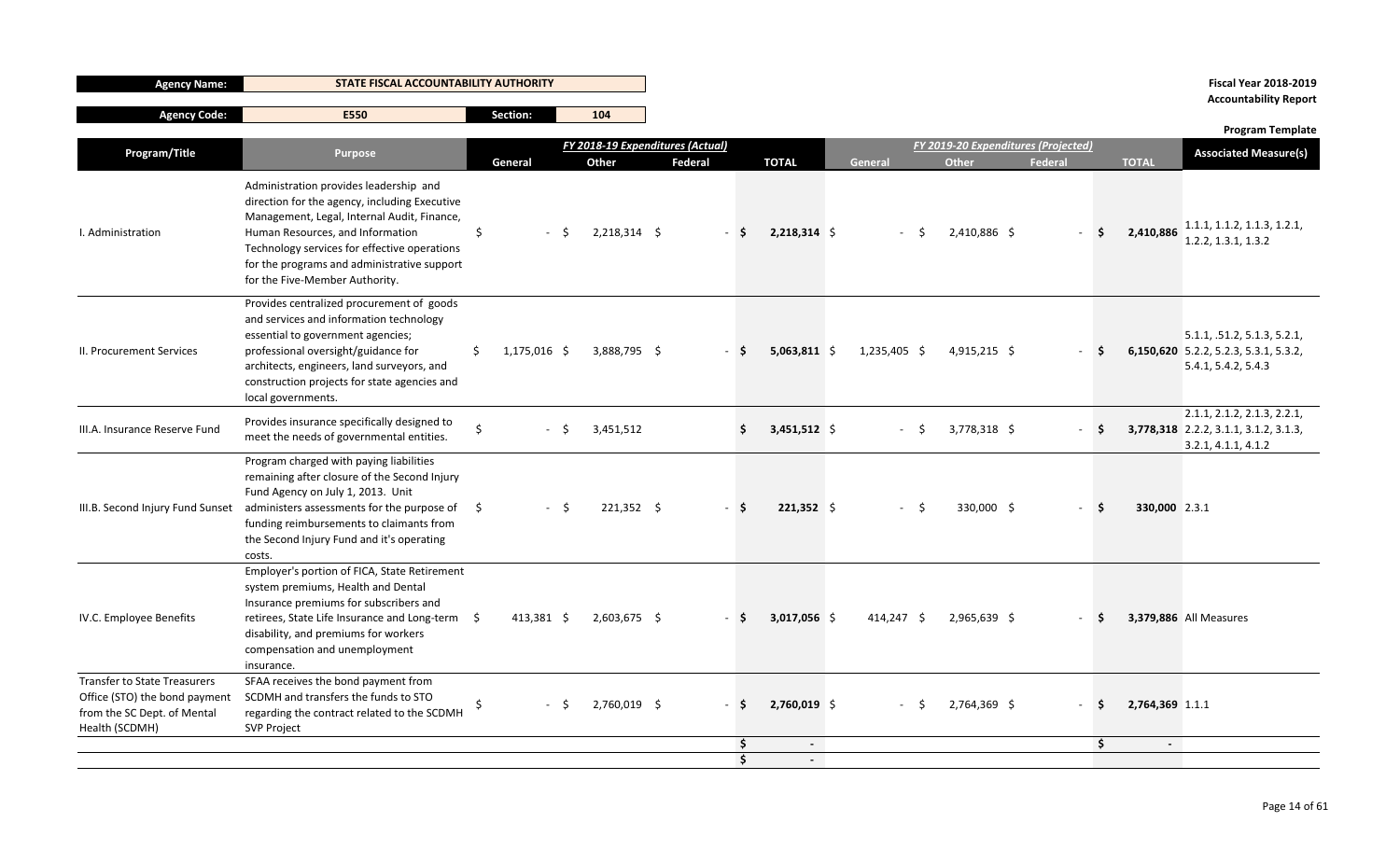| <b>Agency Name:</b> | STATE FISCAL ACCOUNTABILITY AUTHORITY |          |     |
|---------------------|---------------------------------------|----------|-----|
|                     |                                       |          |     |
| <b>Agency Code:</b> | E550                                  | Section: | 104 |
|                     |                                       |          |     |

| Program/Title | Purpose |         |       | <b>FY 2018-19 Expenditures (Actual)</b> |                           |         | <b>FY 2019-20 Expenditures (Projected)</b> |                                 |                     | <b>Associated Measure(s)</b> |
|---------------|---------|---------|-------|-----------------------------------------|---------------------------|---------|--------------------------------------------|---------------------------------|---------------------|------------------------------|
|               |         | General | Other | Federal                                 | <b>TOTAL</b>              | General | Other                                      | Federal                         | <b>TOTAL</b>        |                              |
|               |         |         |       | $\ddot{\mathsf{s}}$                     | $\sim$ $-$                |         |                                            | $\ddot{\bm{\zeta}}$             | $\sim$ $-$          |                              |
|               |         |         |       | $\ddot{\bm{\zeta}}$                     | $\sim$                    |         |                                            | $\ddot{\bm{\zeta}}$             | $\sim$              |                              |
|               |         |         |       | $\ddot{\bm{s}}$                         | $\sim$                    |         |                                            | $\ddot{\bm{\zeta}}$             | $\sim$              |                              |
|               |         |         |       | $\overline{\boldsymbol{\zeta}}$         | $\sim$                    |         |                                            | $\overline{\boldsymbol{\zeta}}$ | $\sim$              |                              |
|               |         |         |       | $\overline{\xi}$                        | $\sim$                    |         |                                            | $\overline{\xi}$                | $\sim$              |                              |
|               |         |         |       | $\boldsymbol{\mathsf{S}}$               | $\sim$                    |         |                                            | $\boldsymbol{\mathsf{s}}$       | $\sim$              |                              |
|               |         |         |       | $\ddot{\bm{\zeta}}$                     | $\sim$                    |         |                                            | $\ddot{\bm{\zeta}}$             | $\sim$              |                              |
|               |         |         |       | $\frac{1}{2}$                           | $\sim$                    |         |                                            | $\ddot{\bm{\zeta}}$             | $\sim 10$           |                              |
|               |         |         |       | \$                                      | $\sim$                    |         |                                            | $\ddot{\bm{\zeta}}$             | $\sim$              |                              |
|               |         |         |       | $\ddot{\bm{s}}$                         | $\sim$                    |         |                                            | $\ddot{\bm{\zeta}}$             | $\sim$              |                              |
|               |         |         |       | $\overline{\mathbf{S}}$                 | $\sim$                    |         |                                            | $\overline{\mathbf{S}}$         | $\sim$              |                              |
|               |         |         |       | $\overline{\mathbf{r}}$                 | $\sim$                    |         |                                            | $\overline{\boldsymbol{\zeta}}$ | $\sim$              |                              |
|               |         |         |       | $\overline{\mathbf{S}}$                 | $\sim$                    |         |                                            | $\overline{\boldsymbol{\zeta}}$ | $\sim$              |                              |
|               |         |         |       | $\overline{\xi}$                        | $\sim$                    |         |                                            | $\overline{\mathbf{S}}$         | $\omega_{\rm{eff}}$ |                              |
|               |         |         |       | $\ddot{\bm{\zeta}}$                     | $\sim$                    |         |                                            | \$                              | $\sim$              |                              |
|               |         |         |       | $\ddot{\bm{\zeta}}$                     | $\sim$                    |         |                                            | \$                              | $\sim$              |                              |
|               |         |         |       | $\overline{\boldsymbol{\zeta}}$         | $\sim$                    |         |                                            | $\overline{\boldsymbol{\zeta}}$ | $\sim$              |                              |
|               |         |         |       | $\boldsymbol{\mathsf{S}}$               | $\sim$                    |         |                                            | $\boldsymbol{\mathsf{s}}$       | $\sim$              |                              |
|               |         |         |       | $\frac{1}{2}$                           | $\sim$                    |         |                                            | $\boldsymbol{\mathsf{S}}$       | $\sim$              |                              |
|               |         |         |       | $\boldsymbol{\mathsf{S}}$               | $\sim$                    |         |                                            | $\overline{\boldsymbol{\zeta}}$ | $\sim$              |                              |
|               |         |         |       | $\ddot{\bm{z}}$                         | $\sim$                    |         |                                            | \$                              | $\sim$              |                              |
|               |         |         |       | $\boldsymbol{\mathsf{S}}$               | $\sim$                    |         |                                            | $\boldsymbol{\mathsf{S}}$       | $\sim$              |                              |
|               |         |         |       | $\ddot{\bm{\zeta}}$                     | $\sim$                    |         |                                            | $\ddot{\bm{\zeta}}$             | $\sim$              |                              |
|               |         |         |       | $\ddot{\bm{z}}$                         | $\sim$                    |         |                                            | \$                              | $\sim$              |                              |
|               |         |         |       | $\overline{\mathbf{v}}$                 | $\sim$                    |         |                                            | $\overline{\boldsymbol{\zeta}}$ | $\sim$              |                              |
|               |         |         |       | $\overline{\mathbf{v}}$                 | $\sim$                    |         |                                            | $\overline{\boldsymbol{\zeta}}$ | $\mathcal{L}^{\pm}$ |                              |
|               |         |         |       | $\overline{\mathbf{v}}$                 | $\sim$                    |         |                                            | $\overline{\boldsymbol{\zeta}}$ | $\sim$              |                              |
|               |         |         |       | $\overline{\boldsymbol{\zeta}}$         | $\sim$                    |         |                                            | $\overline{\mathbf{S}}$         | $\omega_{\rm{eff}}$ |                              |
|               |         |         |       | $\overline{\boldsymbol{\zeta}}$         | $\sim$                    |         |                                            | $\overline{\boldsymbol{\zeta}}$ | $\sim$ $-$          |                              |
|               |         |         |       | $\ddot{\bm{\zeta}}$                     | $\sim$                    |         |                                            | $\boldsymbol{\mathsf{S}}$       | $\sim$              |                              |
|               |         |         |       | $\boldsymbol{\mathsf{S}}$               | $\sim$                    |         |                                            | $\boldsymbol{\mathsf{S}}$       | $\sim$              |                              |
|               |         |         |       | $\ddot{\bm{\zeta}}$                     | $\sim$                    |         |                                            | $\ddot{\bm{\zeta}}$             | $\sim$              |                              |
|               |         |         |       | $\boldsymbol{\mathsf{S}}$               | $\mathbb{Z}^{\mathbb{Z}}$ |         |                                            | $\boldsymbol{\mathsf{S}}$       | $\sim$              |                              |
|               |         |         |       | $\frac{1}{2}$                           | $\sim$                    |         |                                            | $\ddot{\bm{\zeta}}$             | $\sim$              |                              |
|               |         |         |       | $\boldsymbol{\mathsf{S}}$               | $\mathbb{Z}^{\times}$     |         |                                            | $\boldsymbol{\mathsf{s}}$       | $\omega_{\rm{eff}}$ |                              |
|               |         |         |       | \$                                      | $\sim$                    |         |                                            | $\overline{\boldsymbol{\zeta}}$ | $\sim$              |                              |
|               |         |         |       | $\ddot{\bm{\zeta}}$                     | $\sim$                    |         |                                            | $\boldsymbol{\mathsf{S}}$       | $\sim$              |                              |
|               |         |         |       | $\ddot{\bm{\zeta}}$                     | $\sim$                    |         |                                            | $\ddot{\bm{\zeta}}$             | $\sim$              |                              |
|               |         |         |       |                                         |                           |         |                                            |                                 |                     |                              |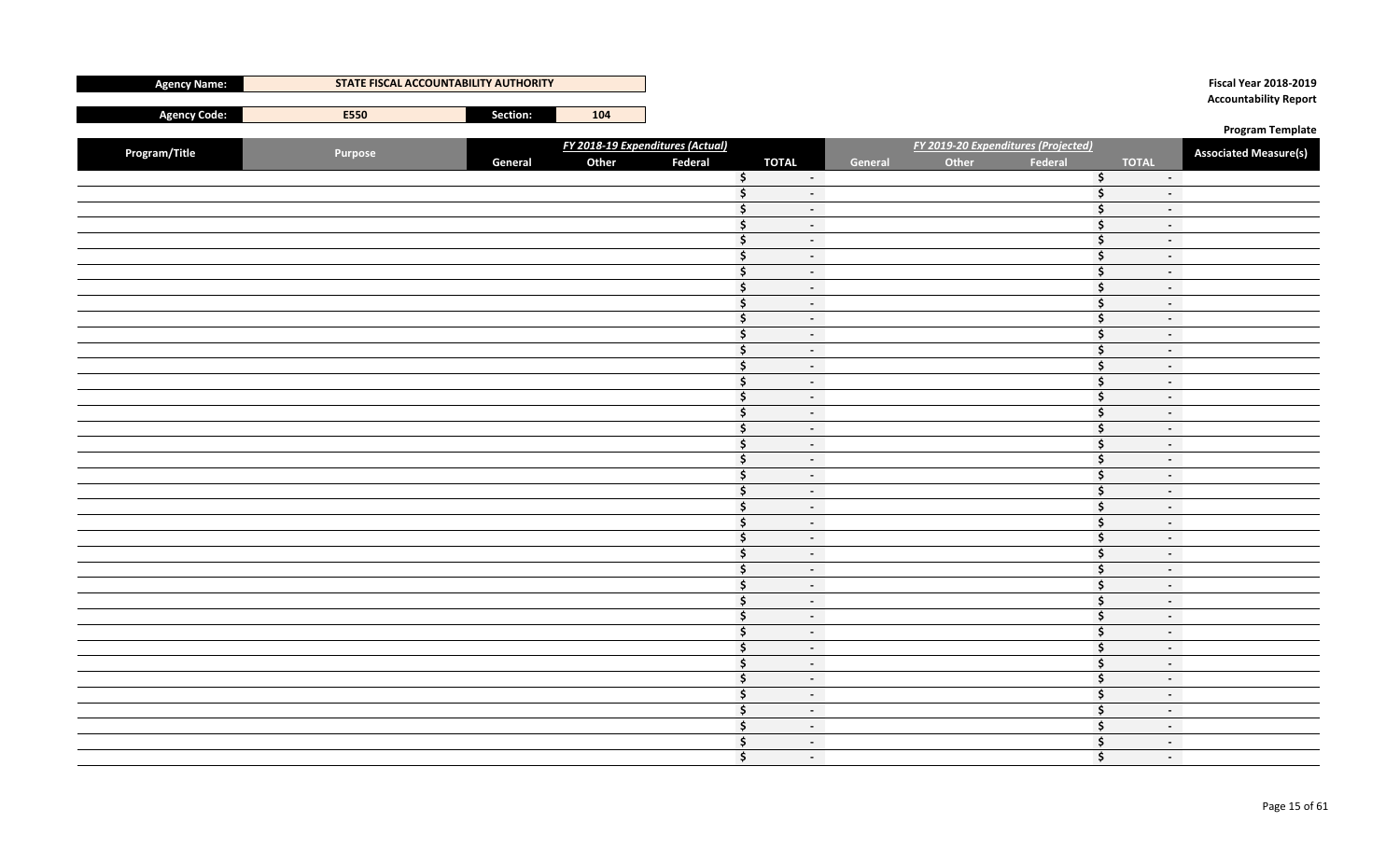| <b>Agency Name:</b> | STATE FISCAL ACCOUNTABILITY AUTHORITY |          |     |
|---------------------|---------------------------------------|----------|-----|
|                     |                                       |          |     |
| <b>Agency Code:</b> | E550                                  | Section: | 104 |
|                     |                                       |          |     |

| Program/Title |         |         |       | <b>FY 2018-19 Expenditures (Actual)</b> |                             |         | <b>FY 2019-20 Expenditures (Projected)</b> |                                 |              | <b>Associated Measure(s)</b> |
|---------------|---------|---------|-------|-----------------------------------------|-----------------------------|---------|--------------------------------------------|---------------------------------|--------------|------------------------------|
|               | Purpose | General | Other | Federal                                 | <b>TOTAL</b>                | General | Other                                      | Federal                         | <b>TOTAL</b> |                              |
|               |         |         |       | $\ddot{\mathsf{s}}$                     | $\sim$ $-$                  |         |                                            | $\ddot{\bm{\zeta}}$             | $\sim$ $-$   |                              |
|               |         |         |       | $\ddot{\bm{\zeta}}$                     | $\sim$                      |         |                                            | $\ddot{\bm{\zeta}}$             | $\sim$       |                              |
|               |         |         |       | $\ddot{\bm{s}}$                         | $\sim$                      |         |                                            | $\ddot{\bm{\zeta}}$             | $\sim$       |                              |
|               |         |         |       | $\overline{\mathbf{S}}$                 | $\sim$                      |         |                                            | $\overline{\mathbf{S}}$         | $\sim$       |                              |
|               |         |         |       | $\overline{\mathbf{S}}$                 | $\sim$                      |         |                                            | $\overline{\boldsymbol{\zeta}}$ | $\sim$       |                              |
|               |         |         |       | $\boldsymbol{\mathsf{S}}$               | $\sim$                      |         |                                            | $\boldsymbol{\mathsf{s}}$       | $\sim$       |                              |
|               |         |         |       | \$                                      | $\sim$                      |         |                                            | \$                              | $\sim$       |                              |
|               |         |         |       | $\ddot{\bm{\zeta}}$                     | $\sim$                      |         |                                            | $\boldsymbol{\mathsf{S}}$       | $\sim$ $-$   |                              |
|               |         |         |       | \$                                      | $\sim$                      |         |                                            | \$                              | $\sim$       |                              |
|               |         |         |       | $\ddot{\bm{z}}$                         | $\sim$                      |         |                                            | \$                              | $\sim$       |                              |
|               |         |         |       | \$                                      | $\sim$                      |         |                                            | $\boldsymbol{\mathsf{S}}$       | $\sim$       |                              |
|               |         |         |       | $\overline{\mathbf{v}}$                 | $\sim$ .                    |         |                                            | $\overline{\xi}$                | $\sim$       |                              |
|               |         |         |       | $\overline{\mathbf{S}}$                 | $\sim$                      |         |                                            | $\overline{\mathbf{S}}$         | $\sim$       |                              |
|               |         |         |       | $\overline{\mathbf{v}}$                 | $\sim$                      |         |                                            | $\overline{\mathbf{S}}$         | $\sim$       |                              |
|               |         |         |       | $\ddot{\bm{\zeta}}$                     | $\sim$                      |         |                                            | $\overline{\boldsymbol{\zeta}}$ | $\sim$       |                              |
|               |         |         |       | \$                                      | $\sim$                      |         |                                            | $\overline{\mathbf{S}}$         | $\sim$       |                              |
|               |         |         |       | $\ddot{\bm{\zeta}}$                     | $\sim$                      |         |                                            | $\boldsymbol{\mathsf{S}}$       | $\sim$       |                              |
|               |         |         |       | $\boldsymbol{\mathsf{S}}$               | $\sim$                      |         |                                            | $\ddot{\bm{\zeta}}$             | $\sim$       |                              |
|               |         |         |       | $\ddot{\bm{\zeta}}$                     | $\sim$                      |         |                                            | $\overline{\boldsymbol{\zeta}}$ | $\sim$       |                              |
|               |         |         |       | $\boldsymbol{\mathsf{S}}$               | $\mathcal{L}^{\mathcal{L}}$ |         |                                            | $\boldsymbol{\mathsf{S}}$       | $\sim$       |                              |
|               |         |         |       | $\ddot{\bm{\zeta}}$                     | $\sim$                      |         |                                            | $\ddot{\mathsf{s}}$             | $\sim$       |                              |
|               |         |         |       | $\ddot{\bm{s}}$                         | $\sim$                      |         |                                            | \$                              | $\sim$       |                              |
|               |         |         |       | $\ddot{\bm{\zeta}}$                     | $\sim$                      |         |                                            | \$                              | $\sim$       |                              |
|               |         |         |       | $\ddot{\bm{s}}$                         | $\sim$                      |         |                                            | $\ddot{\bm{\zeta}}$             | $\sim$       |                              |
|               |         |         |       | \$                                      | $\sim$                      |         |                                            | \$                              | $\sim$       |                              |
|               |         |         |       | $\overline{\boldsymbol{\zeta}}$         | $\sim$                      |         |                                            | $\overline{\boldsymbol{\zeta}}$ | $\sim$       |                              |
|               |         |         |       | $\overline{\boldsymbol{\zeta}}$         | $\sim$                      |         |                                            | $\overline{\mathbf{S}}$         | $\sim$       |                              |
|               |         |         |       | $\overline{\boldsymbol{\zeta}}$         | $\sim$                      |         |                                            | $\overline{\mathbf{S}}$         | $\sim$       |                              |
|               |         |         |       | $\ddot{\bm{\zeta}}$                     | $\sim$                      |         |                                            | $\boldsymbol{\mathsf{S}}$       | $\sim$ $-$   |                              |
|               |         |         |       | \$                                      | $\sim$                      |         |                                            | $\boldsymbol{\mathsf{S}}$       | $\sim$       |                              |
|               |         |         |       | $\ddot{\bm{z}}$                         | $\sim$                      |         |                                            | \$                              | $\sim$       |                              |
|               |         |         |       | $\ddot{\bm{\zeta}}$                     | $\sim$                      |         |                                            | $\boldsymbol{\mathsf{s}}$       | $\sim$       |                              |
|               |         |         |       | $\boldsymbol{\mathsf{S}}$               | $\sim$                      |         |                                            | $\boldsymbol{\mathsf{\dot{S}}}$ | $\sim$       |                              |
|               |         |         |       | $\boldsymbol{\mathsf{S}}$               | $\sim$                      |         |                                            | $\boldsymbol{\mathsf{S}}$       | $\sim$       |                              |
|               |         |         |       | $\ddot{\bm{z}}$                         | $\sim$                      |         |                                            | \$                              | $\sim$       |                              |
|               |         |         |       | $\overline{\mathbf{v}}$                 | $\sim$                      |         |                                            | $\overline{\mathbf{S}}$         | $\sim$       |                              |
|               |         |         |       | \$                                      | $\sim$                      |         |                                            | $\boldsymbol{\mathsf{S}}$       | $\sim$       |                              |
|               |         |         |       | $\overline{\boldsymbol{\zeta}}$         | $\sim$                      |         |                                            | $\overline{\boldsymbol{\zeta}}$ | $\sim$       |                              |
|               |         |         |       |                                         |                             |         |                                            |                                 |              |                              |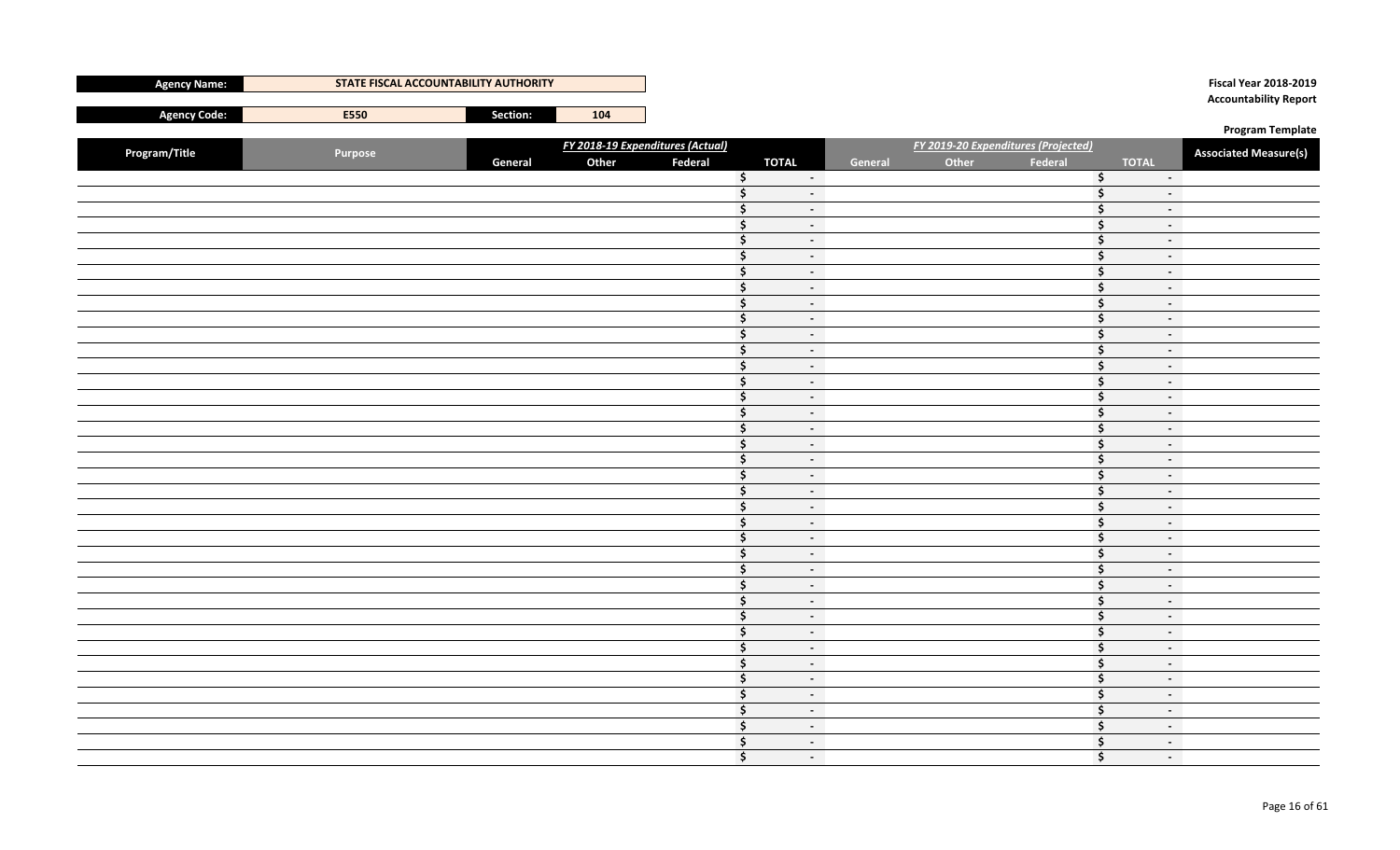| <b>Fiscal Year 2018-2019</b> |                          |         |                                            |         |              |         |                                                    |          | STATE FISCAL ACCOUNTABILITY AUTHORITY | <b>Agency Name:</b> |
|------------------------------|--------------------------|---------|--------------------------------------------|---------|--------------|---------|----------------------------------------------------|----------|---------------------------------------|---------------------|
| <b>Accountability Report</b> |                          |         |                                            |         |              |         |                                                    |          |                                       |                     |
|                              |                          |         |                                            |         |              |         | 104                                                | Section: | <b>E550</b>                           | <b>Agency Code:</b> |
| <b>Program Template</b>      |                          |         |                                            |         |              |         |                                                    |          |                                       |                     |
| <b>Associated Measure(s)</b> |                          |         | <b>FY 2019-20 Expenditures (Projected)</b> |         |              |         | <b>FY 2018-19 Expenditures (Actual)</b><br>Purpose |          |                                       | Program/Title       |
|                              | <b>TOTAL</b>             | Federal | <b>Other</b>                               | General | <b>TOTAL</b> | Federal | Other                                              | General  |                                       |                     |
|                              | $\overline{\phantom{a}}$ |         |                                            |         | $\sim$       |         |                                                    |          |                                       |                     |
|                              | $\overline{\phantom{a}}$ |         |                                            |         | $\sim$       |         |                                                    |          |                                       |                     |
|                              | $\sim$                   |         |                                            |         | $\sim$       |         |                                                    |          |                                       |                     |
|                              | $\sim$                   |         |                                            |         | $\sim$       |         |                                                    |          |                                       |                     |
|                              | $\sim$                   |         |                                            |         | $\sim$       |         |                                                    |          |                                       |                     |
|                              | $\sim$                   |         |                                            |         | $\sim$       |         |                                                    |          |                                       |                     |
|                              | $\sim$                   |         |                                            |         | $\sim$       |         |                                                    |          |                                       |                     |
|                              | $\sim$                   |         |                                            |         | $\sim$       |         |                                                    |          |                                       |                     |

**\$** 5 - **b**  $\frac{1}{2}$  **5** - **b**  $\frac{1}{2}$  **5** - **b**  $\frac{1}{2}$  **5** - **c \$** 5 - **b**  $\frac{1}{2}$  **5** - **b**  $\frac{1}{2}$  **5** - **b**  $\frac{1}{2}$  **5** - **c**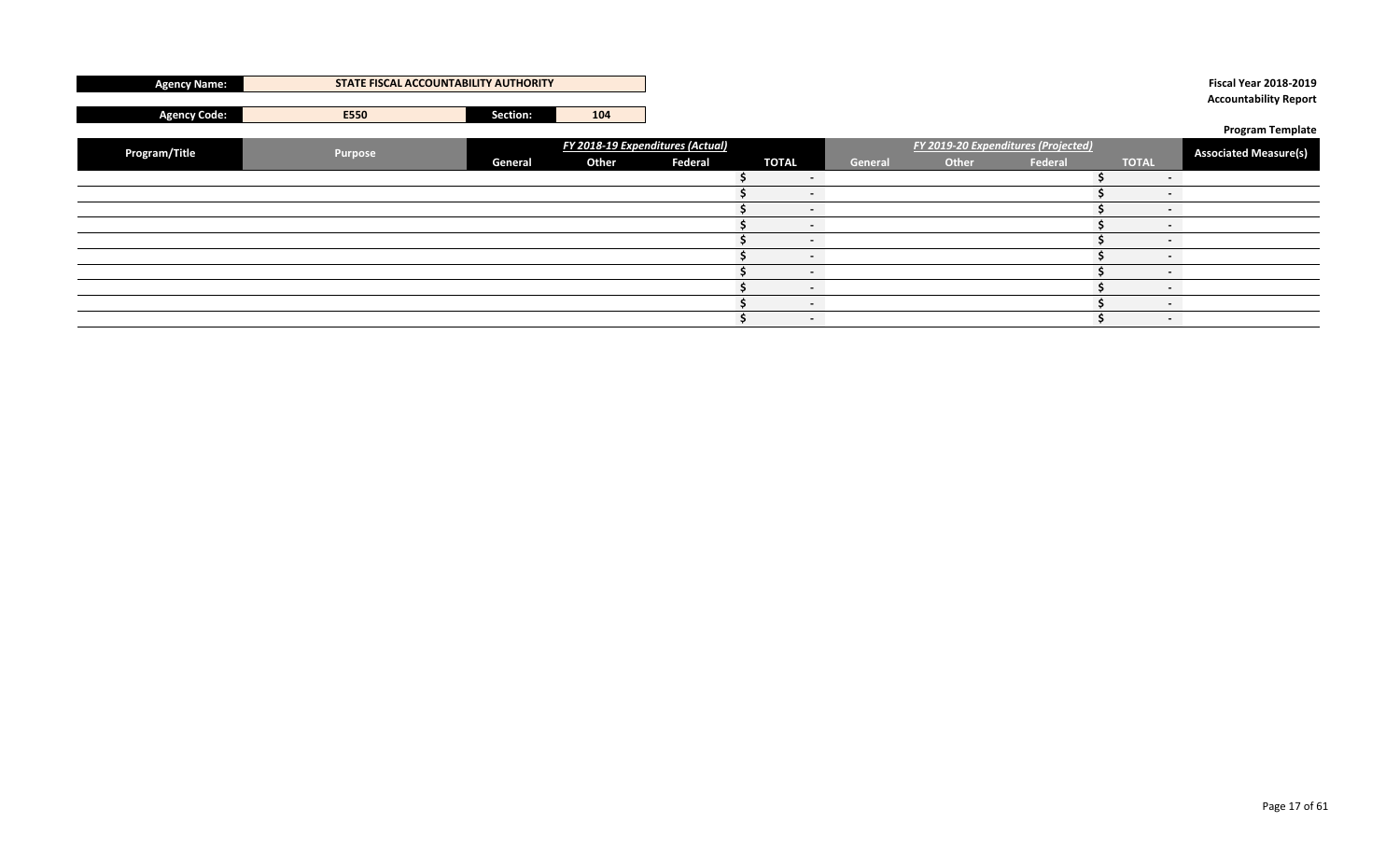| <b>Agency Name:</b> | STATE FISCAL ACCOUNTABILITY AUTHORITY       |              |                       |                                                                                                   |                                                                           |                                                                                                     |                                                         | <b>Fiscal Year 2018-2019</b>                                            |
|---------------------|---------------------------------------------|--------------|-----------------------|---------------------------------------------------------------------------------------------------|---------------------------------------------------------------------------|-----------------------------------------------------------------------------------------------------|---------------------------------------------------------|-------------------------------------------------------------------------|
| <b>Agency Code:</b> | E550                                        | Section:     | 104                   |                                                                                                   |                                                                           |                                                                                                     |                                                         | <b>Accountability Report</b>                                            |
|                     |                                             |              |                       |                                                                                                   |                                                                           |                                                                                                     |                                                         | <b>Legal Standards Template</b>                                         |
| Item#               | <b>Law Number</b>                           | Jurisdiction | <b>Type of Law</b>    | <b>Statutory Requirement and/or Authority Granted</b>                                             | Does this law<br>specify who<br>your agency<br>must or may<br>serve? (Y/N | Does the law specify a<br>product or service your<br>agency must or may<br>provide?                 | If yes, what type of service or product?                | If other service or product, please specify<br>what service or product. |
| 1                   | 1.4. (SDE: EFA - Formula)                   | State        | FY 2016-17<br>Proviso | State Education formulas shall require the approval of the State Board of Education and SFAA      | Yes                                                                       | Yes                                                                                                 | Other service or product our agency<br>must/may provide | Approval of formula for State and local<br>education funding            |
| $\overline{2}$      | 1.4. (SDE: EFA - Formula)                   | State        | FY 2017-18<br>Proviso | State Education formulas shall require the approval of the State Board of Education and SFAA      | Yes                                                                       | Yes                                                                                                 | Other service or product our agency<br>must/may provide | Approval of formula for State and local<br>education funding            |
| $\overline{3}$      | 1.4. (SDE: EFA - Formula)                   | State        | FY 2018-19<br>Proviso | State Education formulas shall require the approval of the State Board of Education and SFAA      | Yes                                                                       | Yes                                                                                                 | Other service or product our agency<br>must/may provide | Approval of formula for State and local<br>education funding            |
| $\overline{a}$      | 1.4. (SDE: EFA - Formula)                   | State        | FY 2019-20<br>Proviso | State Education formulas shall require the approval of the State Board of Education and SFAA      | Yes                                                                       | Yes                                                                                                 | Other service or product our agency<br>must/may provide | Approval of formula for State and local<br>education funding            |
| -5                  | 6.11. (SDB: Sale of Property) State         |              | FY 2016-17<br>Proviso | School for Deaf & Blind property reserve must be expended on approved capital improvements        | Yes                                                                       | Yes                                                                                                 | Other service or product our agency<br>must/may provide | Approval of retention of revenues for capital<br>projects               |
| -6                  | 6.11. (SDB: Sale of Property) State         |              | FY 2017-18<br>Proviso | School for Deaf & Blind property reserve must be expended on approved capital improvements        | Yes                                                                       | Yes                                                                                                 | Other service or product our agency<br>must/may provide | Approval of retention of revenues for capital<br>projects               |
| $\overline{7}$      | 6.10. (SDB: Sale of Property) State         |              | FY 2018-19<br>Proviso | School for Deaf & Blind property reserve must be expended on approved capital improvements        | Yes                                                                       | Yes                                                                                                 | Other service or product our agency<br>must/may provide | Approval of retention of revenues for capital<br>projects               |
| 8                   | 6.10. (SDB: Sale of Property) State         |              | FY 2019-20<br>Proviso | School for Deaf & Blind property reserve must be expended on approved capital improvements        | Yes                                                                       | Yes                                                                                                 | Other service or product our agency<br>must/may provide | Approval of retention of revenues for capital<br>projects               |
| -9                  | 33.3. (DHHS: Medical<br>Assistance/Audit)   | State        | FY 2016-17<br>Proviso | Monthly remittance of federal financial participation by Health & Human Services to State Auditor | No                                                                        | No - But relates to<br>sources of funding for<br>one or more agency<br>deliverables                 |                                                         |                                                                         |
| 10                  | 33.3. (DHHS: Medical<br>Assistance/Audit)   | State        | FY 2017-18<br>Proviso | Monthly remittance of federal financial participation by Health & Human Services to State Auditor | No                                                                        | No - But relates to<br>sources of funding for<br>one or more agency<br>deliverables                 |                                                         |                                                                         |
| 11                  | 33.3. (DHHS: Medical<br>Assistance/Audit)   | State        | FY 2018-19<br>Proviso | Monthly remittance of federal financial participation by Health & Human Services to State Auditor | No                                                                        | No - But relates to<br>sources of funding for<br>one or more agency                                 |                                                         |                                                                         |
| 12                  | 33.3. (DHHS: Medical<br>Assistance/Audit)   | State        | FY 2019-20<br>Proviso | Monthly remittance of federal financial participation by Health & Human Services to State Auditor | No                                                                        | deliverables<br>No - But relates to<br>sources of funding for<br>one or more agency<br>deliverables |                                                         |                                                                         |
| 13                  | 35.8 (DMH: Lease Payments State<br>to SFAA) |              | FY 2016-17<br>Proviso | Lease payments to SFAA from Department of Mental Health exempt from reduction                     | No                                                                        | No - But relates to<br>sources of funding for<br>one or more agency<br>deliverables                 |                                                         |                                                                         |
| 14                  | 35.8 (DMH: Lease Payments State<br>to SFAA) |              | FY 2017-18<br>Proviso | Lease payments to SFAA from Department of Mental Health exempt from reduction                     | No                                                                        | No - But relates to<br>sources of funding for<br>one or more agency<br>deliverables                 |                                                         |                                                                         |
| 15                  | 35.8 (DMH: Lease Payments State<br>to SFAA) |              | FY 2018-19<br>Proviso | Lease payments to SFAA from Department of Mental Health exempt from reduction                     | No                                                                        | No - But relates to<br>sources of funding for<br>one or more agency<br>deliverables                 |                                                         |                                                                         |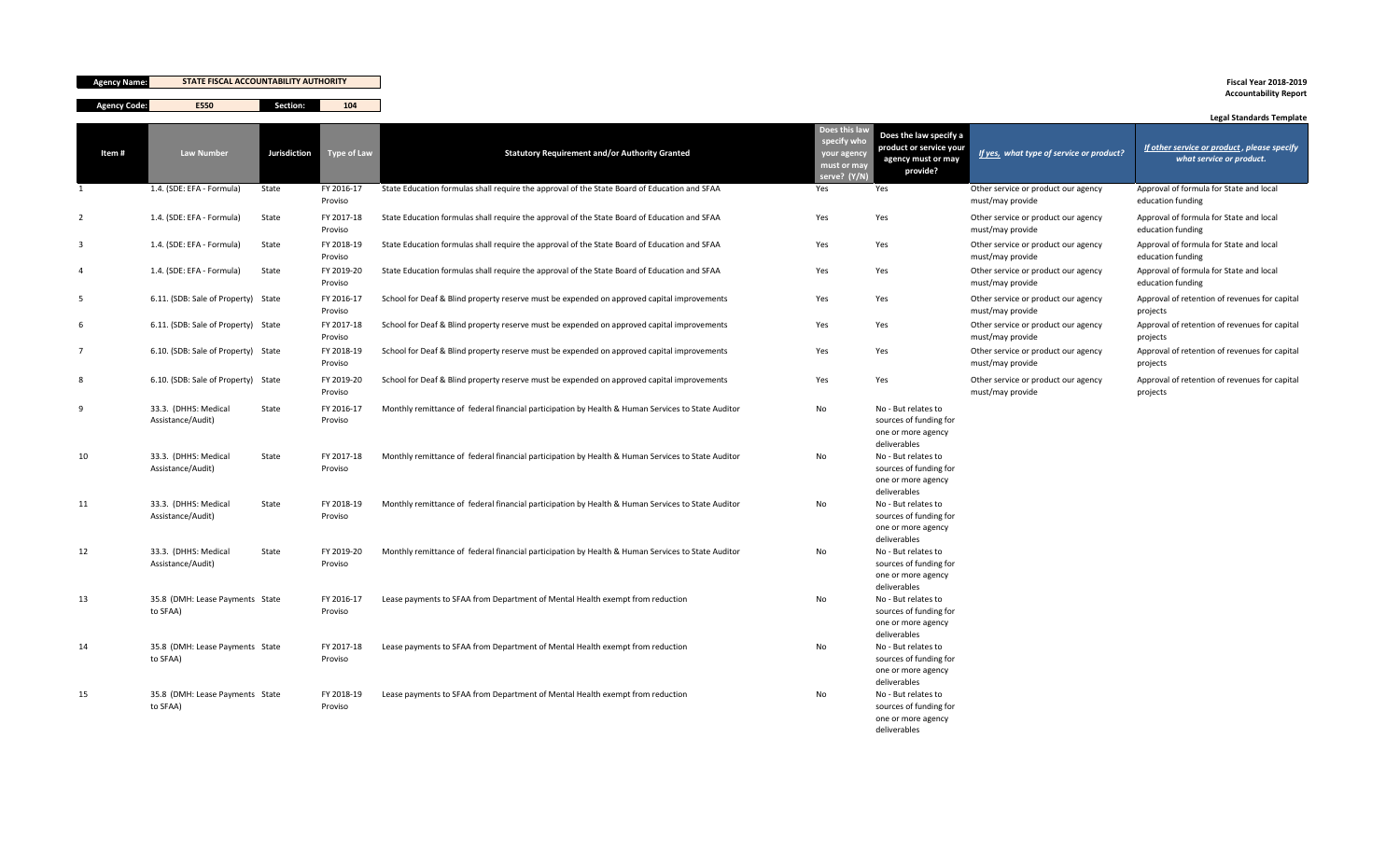| 16  | 35.8 (DMH: Lease Payments State<br>to SFAA)         |       | FY 2019-20<br>Proviso | Lease payments to SFAA from Department of Mental Health exempt from reduction | No  | No - But relates to<br>sources of funding for<br>one or more agency<br>deliverables                       |                                                         |                                                                                |
|-----|-----------------------------------------------------|-------|-----------------------|-------------------------------------------------------------------------------|-----|-----------------------------------------------------------------------------------------------------------|---------------------------------------------------------|--------------------------------------------------------------------------------|
| 17  | 36.2. (DDSN: Sale of Excess State<br>Real Property) |       | FY 2016-17<br>Proviso | Sale of Department of Special Needs excess real property                      | Yes | No - But relates to<br>manner in which one or must/may provide<br>more agency<br>deliverables is provided | Other service or product our agency                     | Provides policies & procedures for adherence                                   |
| 18  | 36.2. (DDSN: Sale of Excess<br>Real Property)       | State | FY 2017-18<br>Proviso | Sale of Department of Special Needs excess real property                      | Yes | No - But relates to<br>manner in which one or<br>more agency<br>deliverables is provided                  | Other service or product our agency<br>must/may provide | Provides policies & procedures for adherence                                   |
| 19  | 36.2. (DDSN: Sale of Excess State<br>Real Property) |       | FY 2018-19<br>Proviso | Sale of Department of Special Needs excess real property                      | Yes | No - But relates to<br>manner in which one or must/may provide<br>more agency<br>deliverables is provided | Other service or product our agency                     | Provides policies & procedures for adherence                                   |
| 20  | 36.2. (DDSN: Sale of Excess<br>Real Property)       | State | FY 2019-20<br>Proviso | Sale of Department of Special Needs excess real property                      | Yes | No - But relates to<br>manner in which one or<br>more agency<br>deliverables is provided                  | Other service or product our agency<br>must/may provide | Provides policies & procedures for adherence                                   |
| 21  | 36.6. (DDSN: Transfer of<br>Capital/Property)       | State | FY 2016-17<br>Proviso | Department of Special Needs transfer of capital                               | Yes | Yes                                                                                                       | Other service or product our agency<br>must/may provide | Approval of the transfer of capital                                            |
| 22  | 36.6. (DDSN: Transfer of<br>Capital/Property)       | State | FY 2017-18<br>Proviso | Department of Special Needs transfer of capital                               | Yes | Yes                                                                                                       | Other service or product our agency<br>must/may provide | Approval of the transfer of capital                                            |
| 23  | 36.6. (DDSN: Transfer of<br>Capital/Property)       | State | FY 2018-19<br>Proviso | Department of Special Needs transfer of capital                               | Yes | Yes                                                                                                       | Other service or product our agency<br>must/may provide | Approval of the transfer of capital                                            |
| -24 | 36.6. (DDSN: Transfer of<br>Capital/Property)       | State | FY 2019-20<br>Proviso | Department of Special Needs transfer of capital                               | Yes | Yes                                                                                                       | Other service or product our agency<br>must/may provide | Approval of the transfer of capital                                            |
| 25  | 44.5. (AGRI: Sale of Property State<br>Revenue)     |       | FY 2016-17<br>Proviso | Expend revenue retained by Department of Agriculture with approval            | Yes | Yes                                                                                                       | Other service or product our agency<br>must/may provide | Approval of revenue for certain capital<br>improvements                        |
| 26  | 44.5. (AGRI: Sale of Property State<br>Revenue)     |       | FY 2017-18<br>Proviso | Expend revenue retained by Department of Agriculture with approval            | Yes | Yes                                                                                                       | Other service or product our agency<br>must/may provide | Approval of revenue for certain capital<br>improvements                        |
| 27  | 44.5. (AGRI: Sale of Property State<br>Revenue)     |       | FY 2018-19<br>Proviso | Expend revenue retained by Department of Agriculture with approval            | Yes | Yes                                                                                                       | Other service or product our agency<br>must/may provide | Approval of revenue for certain capital<br>improvements                        |
| 28  | 44.5. (AGRI: Sale of Property State<br>Revenue)     |       | FY 2019-20<br>Proviso | Expend revenue retained by Department of Agriculture with approval            | Yes | Yes                                                                                                       | Other service or product our agency<br>must/may provide | Approval of revenue for certain capital<br>improvements                        |
| 29  | 59.9. (AG: Public Official<br>Attorney Fees)        | State | FY 2016-17<br>Proviso | Pay opposing attorneys' costs and fees                                        | Yes | Yes                                                                                                       | Other service or product our agency<br>must/may provide | Payment of up to \$50,000 of court-ordered<br>opposing attorney fees and costs |
| 30  | 59.9. (AG: Public Official<br>Attorney Fees)        | State | FY 2017-18<br>Proviso | Pay opposing attorneys' costs and fees                                        | Yes | Yes                                                                                                       | Other service or product our agency<br>must/may provide | Payment of up to \$50,000 of court-ordered<br>opposing attorney fees and costs |
| 31  | 59.9. (AG: Public Official<br>Attorney Fees)        | State | FY 2018-19<br>Proviso | Pay opposing attorneys' costs and fees                                        | Yes | Yes                                                                                                       | Other service or product our agency<br>must/may provide | Payment of up to \$50,000 of court-ordered<br>opposing attorney fees and costs |
| 32  | 59.9. (AG: Public Official<br>Attorney Fees)        | State | FY 2019-20<br>Proviso | Pay opposing attorneys' costs and fees                                        | Yes | Yes                                                                                                       | Other service or product our agency<br>must/may provide | Payment of up to \$50,000 of court-ordered<br>opposing attorney fees and costs |
| 33  | 63.4. (DPS: Sale of Real<br>Property)               | State | FY 2016-17<br>Proviso | Authority for Department of Public Safety to sell Laurens Road property       | Yes | Yes                                                                                                       | Other service or product our agency<br>must/may provide | Approval of sale of certain property                                           |
| 34  | 67.7. (DJJ: Sale of Real<br>Property)               | State | FY 2016-17<br>Proviso | Use of revenues by Department of Juvenile Justice after sale of property      | Yes | Yes                                                                                                       | Other service or product our agency<br>must/may provide | Approval of sale of property and subsequent<br>construction                    |
| 35  | 67.7. (DJJ: Sale of Real<br>Property)               | State | FY 2017-18<br>Proviso | Use of revenues by Department of Juvenile Justice after sale of property      | Yes | Yes                                                                                                       | Other service or product our agency<br>must/may provide | Approval of sale of property and subsequent<br>construction                    |
| 36  | 67.7. (DJJ: Sale of Real<br>Property)               | State | FY 2018-19<br>Proviso | Use of revenues by Department of Juvenile Justice after sale of property      | Yes | Yes                                                                                                       | Other service or product our agency<br>must/may provide | Approval of sale of property and subsequent<br>construction                    |
| 37  | 67.7. (DJJ: Sale of Real<br>Property)               | State | FY 2019-20<br>Proviso | Use of revenues by Department of Juvenile Justice after sale of property      | Yes | Yes                                                                                                       | Other service or product our agency<br>must/may provide | Approval of sale of property and subsequent<br>construction                    |
| 38  | 104.3. (SFAA: Lawsuit<br>Funding)                   | State | FY 2016-17<br>Proviso | IRF to pay defense costs of Abbeville litigation                              | Yes | Yes                                                                                                       | Other service or product our agency<br>must/may provide | Payment of certain defense costs of<br>Legislature                             |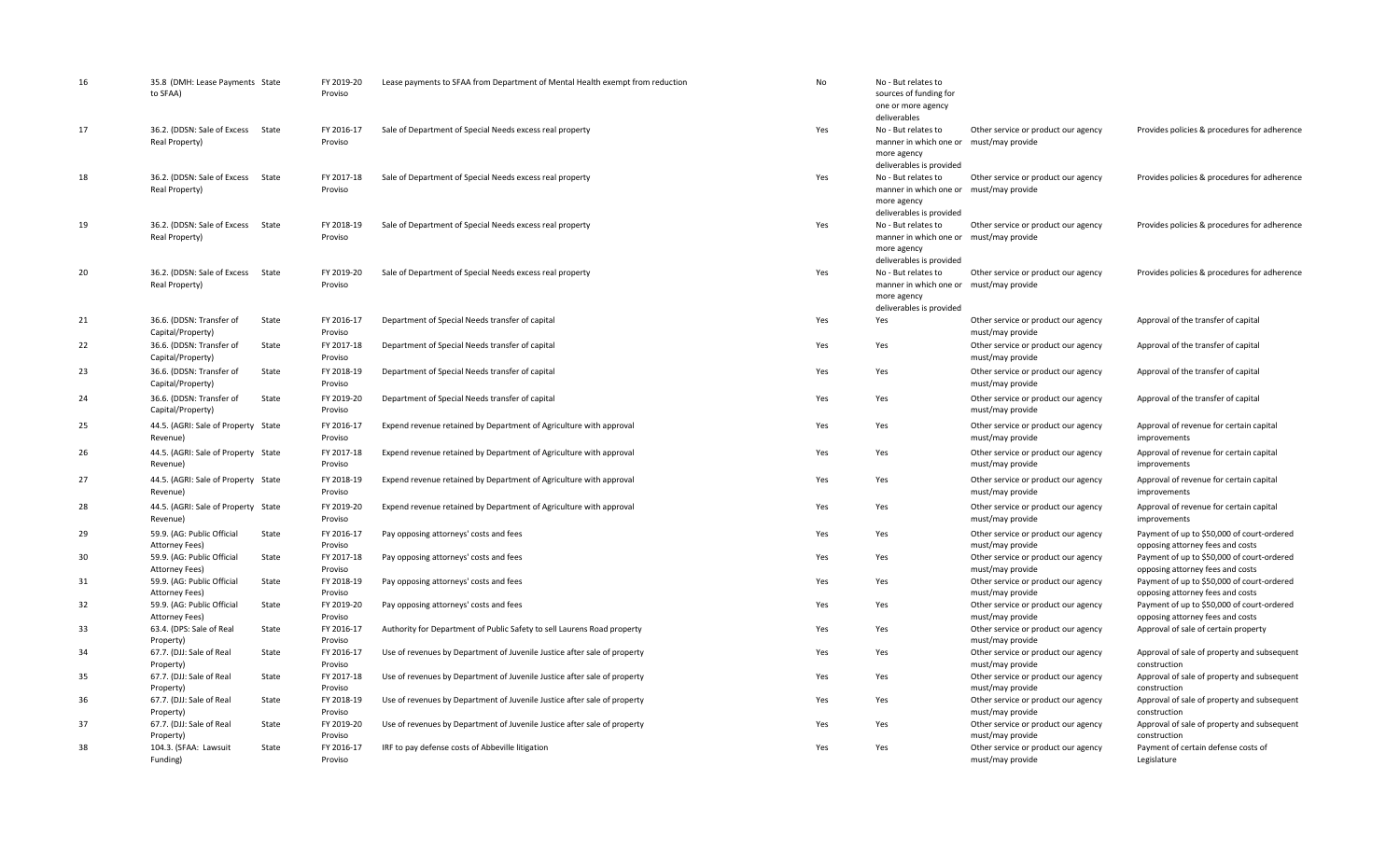| 39 | 104.3. (SFAA: Lawsuit<br>Funding)                                   | State | FY 2017-18<br>Proviso | IRF to pay defense costs of Abbeville litigation                            | Yes | Yes                                                                                                                  | Other service or product our agency<br>must/may provide | Payment of certain defense costs of<br>Legislature                        |
|----|---------------------------------------------------------------------|-------|-----------------------|-----------------------------------------------------------------------------|-----|----------------------------------------------------------------------------------------------------------------------|---------------------------------------------------------|---------------------------------------------------------------------------|
| 40 | 104.2. (SFAA: Lawsuit<br>Funding)                                   | State | FY 2018-19<br>Proviso | IRF to pay defense costs of Abbeville litigation                            | Yes | Yes                                                                                                                  | Other service or product our agency<br>must/may provide | Payment of certain defense costs of<br>Legislature                        |
| 41 | 104.2. (SFAA: Lawsuit<br>Funding)                                   | State | FY 2019-20<br>Proviso | IRF to pay defense costs of Abbeville litigation                            | Yes | Yes                                                                                                                  | Other service or product our agency<br>must/may provide | Payment of certain defense costs of<br>Legislature                        |
| 42 | 104.4. (SFAA: Public<br>Procurement Unit)                           | State | FY 2016-17<br>Proviso | Free medical providers can join pharmacy cooperative                        | No  | No - But relates to<br>manner in which one or<br>more agency                                                         |                                                         |                                                                           |
| 43 | 104.4. (SFAA: Public<br>Procurement Unit)                           | State | FY 2017-18<br>Proviso | Free medical providers can join pharmacy cooperative                        | No  | deliverables is provided<br>No - But relates to<br>manner in which one or<br>more agency                             |                                                         |                                                                           |
| 44 | 104.3. (SFAA: Public<br>Procurement Unit)                           | State | FY 2018-19<br>Proviso | Free medical providers can join pharmacy cooperative                        | No  | deliverables is provided<br>No - But relates to<br>manner in which one or<br>more agency                             |                                                         |                                                                           |
| 45 | 104.3. (SFAA: Public<br>Procurement Unit)                           | State | FY 2019-20<br>Proviso | Free medical providers can join pharmacy cooperative                        | No  | deliverables is provided<br>No - But relates to<br>manner in which one or<br>more agency<br>deliverables is provided |                                                         |                                                                           |
| 46 | 104.5. (SFAA: Insurance<br>Coverage for Aging Entity<br>Authorized) | State | FY 2016-17<br>Proviso | Authority to provide insurance coverage to certain entities serving elderly | Yes | Yes                                                                                                                  | Other service or product our agency<br>must/may provide | Availability of insurance through IRF to certain<br>elderly organizations |
| 47 | 104.5. (SFAA: Insurance<br>Coverage for Aging Entity<br>Authorized) | State | FY 2017-18<br>Proviso | Authority to provide insurance coverage to certain entities serving elderly | Yes | Yes                                                                                                                  | Other service or product our agency<br>must/may provide | Availability of insurance through IRF to certain<br>elderly organizations |
| 48 | 104.4. (SFAA: Insurance<br>Coverage for Aging Entity<br>Authorized) | State | FY 2018-19<br>Proviso | Authority to provide insurance coverage to certain entities serving elderly | Yes | Yes                                                                                                                  | Other service or product our agency<br>must/may provide | Availability of insurance through IRF to certain<br>elderly organizations |
| 49 | 104.4. (SFAA: Insurance<br>Coverage for Aging Entity<br>Authorized) | State | FY 2019-20<br>Proviso | Authority to provide insurance coverage to certain entities serving elderly | Yes | Yes                                                                                                                  | Other service or product our agency<br>must/may provide | Availability of insurance through IRF to certain<br>elderly organizations |
| 50 | 104.6. (SFAA: IRF<br>Accountability)                                | State | FY 2016-17<br>Proviso | IRF to report of Utilization of Fund                                        | Yes | Yes                                                                                                                  | Report our agency must/may provide                      | Provide report to Legislature                                             |
| 51 | 104.6. (SFAA: IRF<br>Accountability)                                | State | FY 2017-18<br>Proviso | IRF to report of Utilization of Fund                                        | Yes | Yes                                                                                                                  | Report our agency must/may provide                      | Provide report to Legislature                                             |
| 52 | 104.5. (SFAA: IRF<br>Accountability)                                | State | FY 2018-19<br>Proviso | IRF to report of Utilization of Fund                                        | Yes | Yes                                                                                                                  | Report our agency must/may provide                      | Provide report to Legislature                                             |
| 53 | 104.5. (SFAA: IRF<br>Accountability)                                | State | FY 2019-20<br>Proviso | IRF to report of Utilization of Fund                                        | Yes | Yes                                                                                                                  | Report our agency must/may provide                      | Provide report to Legislature                                             |
| 54 | 104.7. (SFAA: Second Injury<br>Fund Closure Plan)                   | State | FY 2016-17<br>Proviso | SFAA required to implement plan for closure of Second Injury Fund           | Yes | Yes                                                                                                                  | Other service or product our agency<br>must/may provide | Administer closure of Second Injury Fund                                  |
| 55 | 104.7. (SFAA: Second Injury<br>Fund Closure Plan)                   | State | FY 2017-18<br>Proviso | SFAA required to implement plan for closure of Second Injury Fund           | Yes | Yes                                                                                                                  | Other service or product our agency<br>must/may provide | Administer closure of Second Injury Fund                                  |
| 56 | 104.6. (SFAA: Second Injury<br>Fund Closure Plan)                   | State | FY 2018-19<br>Proviso | SFAA required to implement plan for closure of Second Injury Fund           | Yes | Yes                                                                                                                  | Other service or product our agency<br>must/may provide | Administer closure of Second Injury Fund                                  |
| 57 | 104.6. (SFAA: Second Injury<br>Fund Closure Plan)                   | State | FY 2019-20<br>Proviso | SFAA required to implement plan for closure of Second Injury Fund           | Yes | Yes                                                                                                                  | Other service or product our agency<br>must/may provide | Administer closure of Second Injury Fund                                  |
| 58 | 104.8. (SFAA: IT Planning<br>Transfer)                              | State | FY 2016-17<br>Proviso | SFAA to transfer \$400,000 to Department of Administration for IT planning  | Yes | Yes                                                                                                                  | Distribute funding to another entity                    |                                                                           |
| 59 | 104.8. (SFAA: IT Planning<br>Transfer)                              | State | FY 2017-18<br>Proviso | SFAA to transfer \$400,000 to Department of Administration for IT planning  | Yes | Yes                                                                                                                  | Distribute funding to another entity                    |                                                                           |
| 60 | 104.7. (SFAA: IT Planning<br>Transfer)                              | State | FY 2018-19<br>Proviso | SFAA to transfer \$400,000 to Department of Administration for IT planning  | Yes | Yes                                                                                                                  | Distribute funding to another entity                    |                                                                           |
| 61 | 104.7. (SFAA: IT Planning<br>Transfer)                              | State | FY 2019-20<br>Proviso | SFAA to transfer \$400,000 to Department of Administration for IT planning  | Yes | Yes                                                                                                                  | Distribute funding to another entity                    |                                                                           |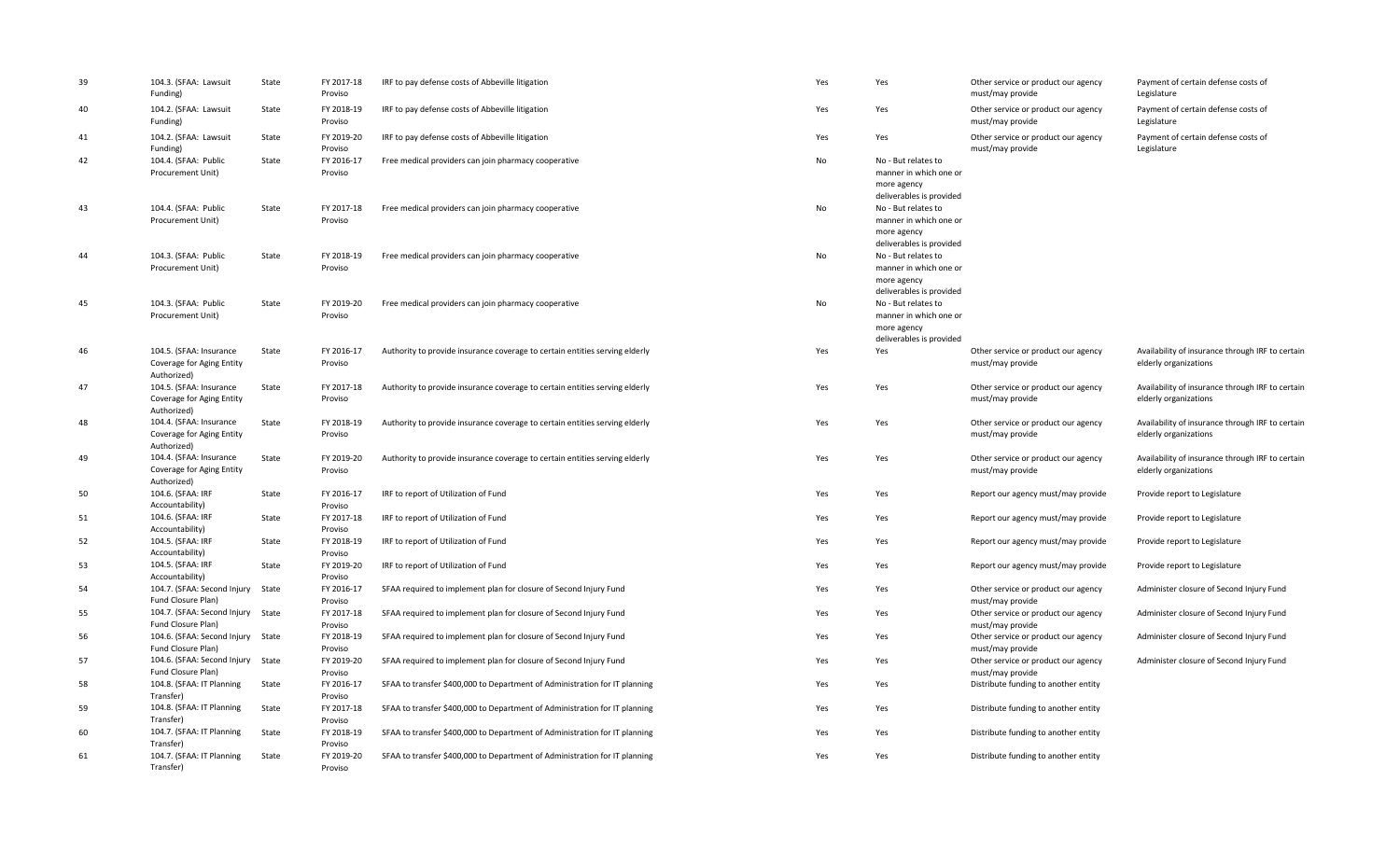| 62 | 104.9. (SFAA: Attorneys)<br>State                                       | FY 2016-17<br>Proviso | IRF to approve attorneys retained                                                         | Yes | No - But relates to<br>manner in which one or must/may provide<br>more agency                                                         | Other service or product our agency                                         | Employment of defense counsel                                               |
|----|-------------------------------------------------------------------------|-----------------------|-------------------------------------------------------------------------------------------|-----|---------------------------------------------------------------------------------------------------------------------------------------|-----------------------------------------------------------------------------|-----------------------------------------------------------------------------|
| 63 | 104.9. (SFAA: Attorneys)<br>State                                       | FY 2017-18<br>Proviso | IRF to approve attorneys retained                                                         | Yes | deliverables is provided<br>No - But relates to<br>manner in which one or must/may provide<br>more agency<br>deliverables is provided | Other service or product our agency                                         | Employment of defense counsel                                               |
| 64 | 104.8. (SFAA: Attorneys)<br>State                                       | FY 2018-19<br>Proviso | IRF to approve attorneys retained                                                         | Yes | No - But relates to<br>manner in which one or must/may provide<br>more agency                                                         | Other service or product our agency                                         | Employment of defense counsel                                               |
| 65 | 104.8. (SFAA: Attorneys)<br>State                                       | FY 2019-20<br>Proviso | IRF to approve attorneys retained                                                         | Yes | deliverables is provided<br>No - But relates to<br>manner in which one or must/may provide<br>more agency<br>deliverables is provided | Other service or product our agency                                         | Employment of defense counsel                                               |
| 66 | 104.10. (SFAA: Compensation State<br>- Agency Head Salary)              | FY 2016-17<br>Proviso | Staff Agency Head Salary Commission contract for study of certain state employee salaries | Yes | Yes                                                                                                                                   | Report our agency must/may provide                                          | Issue contract for compensation study                                       |
| 67 | 104.10. (SFAA: Compensation State<br>- Agency Head Salary)              | FY 2017-18<br>Proviso | Staff Agency Head Salary Commission contract for study of certain state employee salaries | Yes | Yes                                                                                                                                   | Report our agency must/may provide                                          | Issue contract for compensation study                                       |
| 68 | 104.9. (SFAA: Compensation - State<br>Agency Head Salary)               | FY 2018-19<br>Proviso | Staff Agency Head Salary Commission contract for study of certain state employee salaries | Yes | Yes                                                                                                                                   | Report our agency must/may provide                                          | Issue contract for compensation study                                       |
| 69 | 104.9. (SFAA: Compensation - State<br>Agency Head Salary)               | FY 2019-20<br>Proviso | Staff Agency Head Salary Commission contract for study of certain state employee salaries | Yes | Yes                                                                                                                                   | Report our agency must/may provide                                          | Issue contract for compensation study                                       |
| 70 | 104.11 (SFAA: Continuation<br>State<br>of Authority                     | FY 2017-18<br>Proviso | Provide goods and services and receive costs for the same                                 | Yes | Yes                                                                                                                                   | Other service or product our agency<br>must/may provide                     | Authority to provide goods & services                                       |
| 71 | 104.10 (SFAA: Continuation State<br>of Authority                        | FY 2018-19<br>Proviso | Provide goods and services and receive costs for the same                                 | Yes | Yes                                                                                                                                   | Other service or product our agency<br>must/may provide                     | Authority to provide goods & services                                       |
| 72 | 104.10 (SFAA: Continuation State<br>of Authority                        | FY 2019-20<br>Proviso | Provide goods and services and receive costs for the same                                 | Yes | Yes                                                                                                                                   | Other service or product our agency<br>must/may provide                     | Authority to provide goods & services                                       |
| 73 | 117.8. (GP: State Institutions - State<br>Revenues & Income)            | FY 2016-17<br>Proviso | Authority for the use of Higher Education revenue for permanent improvement projects      | Yes | Yes                                                                                                                                   | Other service or product our agency<br>must/may provide                     | Approval for use of certain funding                                         |
| 74 | 117.8. (GP: State Institutions - State<br>Revenues & Income)            | FY 2017-18<br>Proviso | Authority for the use of Higher Education revenue for permanent improvement projects      | Yes | Yes                                                                                                                                   | Other service or product our agency<br>must/may provide                     | Approval for use of certain funding                                         |
| 75 | 117.8. (GP: State Institutions - State<br>Revenues & Income)            | FY 2018-19<br>Proviso | Authority for the use of Higher Education revenue for permanent improvement projects      | Yes | Yes                                                                                                                                   | Other service or product our agency<br>must/may provide                     | Approval for use of certain funding                                         |
| 76 | 117.8. (GP: State Institutions - State<br>Revenues & Income)            | FY 2019-20<br>Proviso | Authority for the use of Higher Education revenue for permanent improvement projects      | Yes | Yes                                                                                                                                   | Other service or product our agency<br>must/may provide                     | Approval for use of certain funding                                         |
| 77 | 117.9. (GP: Transfers of<br>State<br>Appropriations)                    | FY 2016-17<br>Proviso | Set standard level for fund transfers between account types                               | Yes | Yes                                                                                                                                   | Other service or product our agency<br>must/may provide                     | Approval for deviation from established<br>standard                         |
| 78 | 117.9. (GP: Transfers of<br>State<br>Appropriations)                    | FY 2017-18<br>Proviso | Set standard level for fund transfers between account types                               | Yes | Yes                                                                                                                                   | Other service or product our agency<br>must/may provide                     | Approval for deviation from established<br>standard                         |
| 79 | 117.9. (GP: Transfers of<br>State                                       | FY 2018-19<br>Proviso | Set standard level for fund transfers between account types                               | Yes | Yes                                                                                                                                   | Other service or product our agency                                         | Approval for deviation from established<br>standard                         |
| 80 | Appropriations)<br>117.9. (GP: Transfers of<br>State<br>Appropriations) | FY 2019-20<br>Proviso | Set standard level for fund transfers between account types                               | Yes | Yes                                                                                                                                   | must/may provide<br>Other service or product our agency<br>must/may provide | Approval for deviation from established<br>standard                         |
| 81 | 117.13 (Discrimination Policy) State                                    | FY 2016-17<br>Proviso | Preparation of report of filled vacancies and employment by race and sex                  | Yes | Yes                                                                                                                                   | Report our agency must/may provide                                          | Preparation of report of filled vacancies and<br>employment by race and sex |
| 82 | 117.13 (Discrimination Policy) State                                    | FY 2017-18<br>Proviso | Preparation of report of filled vacancies and employment by race and sex                  | Yes | Yes                                                                                                                                   | Report our agency must/may provide                                          | Preparation of report of filled vacancies and<br>employment by race and sex |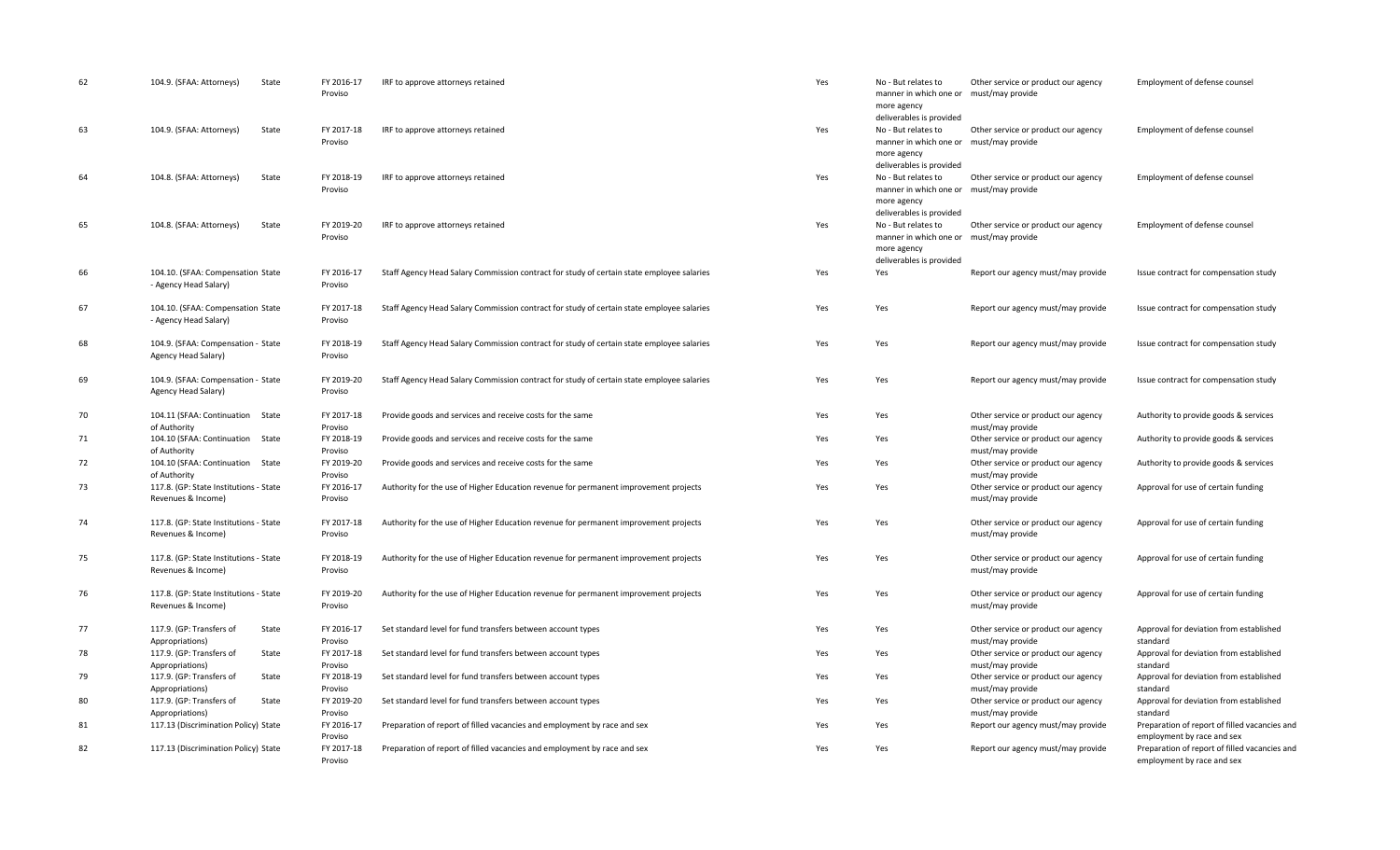| 83  | 117.13 (Discrimination Policy) State                                                               | FY 2018-19<br>Proviso | Preparation of report of filled vacancies and employment by race and sex | Yes | Yes | Report our agency must/may provide                      | Preparation of report of filled vacancies and<br>employment by race and sex |
|-----|----------------------------------------------------------------------------------------------------|-----------------------|--------------------------------------------------------------------------|-----|-----|---------------------------------------------------------|-----------------------------------------------------------------------------|
| 84  | 117.13 (Discrimination Policy) State                                                               | FY 2019-20<br>Proviso | Preparation of report of filled vacancies and employment by race and sex | Yes | Yes | Report our agency must/may provide                      | Preparation of report of filled vacancies and<br>employment by race and sex |
| 85  | 117.14 (FTE Management)<br>State                                                                   | FY 2016-17<br>Proviso | Approval of employment of additional employees in excess of FTE          | Yes | Yes | Other service or product our agency<br>must/may provide | Approval of employment of additional<br>employees in excess of FTE          |
| 86  | 117.14 (FTE Management)<br>State                                                                   | FY 2017-18<br>Proviso | Approval of employment of additional employees in excess of FTE          | Yes | Yes | Other service or product our agency<br>must/may provide | Approval of employment of additional<br>employees in excess of FTE          |
| 87  | 117.14 (FTE Management)<br>State                                                                   | FY 2018-19<br>Proviso | Approval of employment of additional employees in excess of FTE          | Yes | Yes | Other service or product our agency<br>must/may provide | Approval of employment of additional<br>employees in excess of FTE          |
| 88  | 117.14 (FTE Management)<br>State                                                                   | FY 2019-20<br>Proviso | Approval of employment of additional employees in excess of FTE          | Yes | Yes | Other service or product our agency<br>must/may provide | Approval of employment of additional<br>employees in excess of FTE          |
| 89  | 117.15. (GP: Allowance for<br>State<br>Residences & Compensation<br>Restrictions)                  | FY 2016-17<br>Proviso | Authority for Higher Education housing allowance and some salaries       | Yes | Yes | Other service or product our agency<br>must/may provide | Approval or review of certain levels of<br>compensation                     |
| 90  | 117.15. (GP: Allowance for<br>State<br>Residences & Compensation<br>Restrictions)                  | FY 2017-18<br>Proviso | Authority for Higher Education housing allowance and some salaries       | Yes | Yes | Other service or product our agency<br>must/may provide | Approval or review of certain levels of<br>compensation                     |
| 91  | 117.15. (GP: Allowance for<br>State<br>Residences & Compensation<br>Restrictions)                  | FY 2018-19<br>Proviso | Authority for Higher Education housing allowance and some salaries       | Yes | Yes | Other service or product our agency<br>must/may provide | Approval or review of certain levels of<br>compensation                     |
| 92  | 117.15. (GP: Allowance for<br>State<br>Residences & Compensation<br>Restrictions)                  | FY 2019-20<br>Proviso | Authority for Higher Education housing allowance and some salaries       | Yes | Yes | Other service or product our agency<br>must/may provide | Approval or review of certain levels of<br>compensation                     |
| 93  | 117.21. (GP: Organizations<br>State<br><b>Receiving State</b><br>Appropriations<br>Accountability) | FY 2016-17<br>Proviso | SFAA may request audit and review of appropriated contributions          | Yes | Yes | Other service or product our agency<br>must/may provide | State Auditor provides audit and review upon<br>request                     |
| 94  | 117.21. (GP: Organizations<br>State<br><b>Receiving State</b><br>Appropriations<br>Accountability) | FY 2017-18<br>Proviso | SFAA may request audit of appropriated contributions                     | Yes | Yes | Other service or product our agency<br>must/may provide | State Auditor provides audit upon request                                   |
| 95  | 117.21. (GP: Organizations<br>State<br><b>Receiving State</b><br>Appropriations<br>Accountability) | FY 2018-19<br>Proviso | SFAA may request audit of appropriated contributions                     | Yes | Yes | Other service or product our agency<br>must/may provide | State Auditor provides audit upon request                                   |
| 96  | 117.21. (GP: Organizations<br>State<br><b>Receiving State</b><br>Appropriations<br>Accountability) | FY 2019-20<br>Proviso | SFAA may request audit of appropriated contributions                     | Yes | Yes | Other service or product our agency<br>must/may provide | State Auditor provides audit upon request                                   |
| 97  | 117.29 (Base Budget Analysis State<br>Accountability Report)                                       | FY 2016-17<br>Proviso | Preparation of Annual Accountability Report                              | Yes | Yes | Report our agency must/may provide                      | Preparation of Annual Accountability Report                                 |
| 98  | 117.29 (Base Budget Analysis State<br>Accountability Report)                                       | FY 2017-18<br>Proviso | Preparation of Annual Accountability Report                              | Yes | Yes | Report our agency must/may provide                      | Preparation of Annual Accountability Report                                 |
| 99  | 117.29 (Base Budget Analysis State<br>Accountability Report)                                       | FY 2018-19<br>Proviso | Preparation of Annual Accountability Report                              | Yes | Yes | Report our agency must/may provide                      | Preparation of Annual Accountability Report                                 |
| 100 | 117.29 (Base Budget Analysis State<br>Accountability Report)                                       | FY 2019-20<br>Proviso | Preparation of Annual Accountability Report                              | Yes | Yes | Report our agency must/may provide                      | Preparation of Annual Accountability Report                                 |
| 101 | 117.32 (Voluntary Separation State<br>of Incentive Programs)                                       | FY 2016-17<br>Proviso | <b>Voluntary Incentive Separation Program</b>                            | Yes | Yes | Report our agency must/may provide                      | Report of use of program                                                    |
| 102 | 117.32 (Voluntary Separation State<br>of Incentive Programs)                                       | FY 2017-18<br>Proviso | Voluntary Incentive Separation Program                                   | Yes | Yes | Report our agency must/may provide                      | Report of use of program                                                    |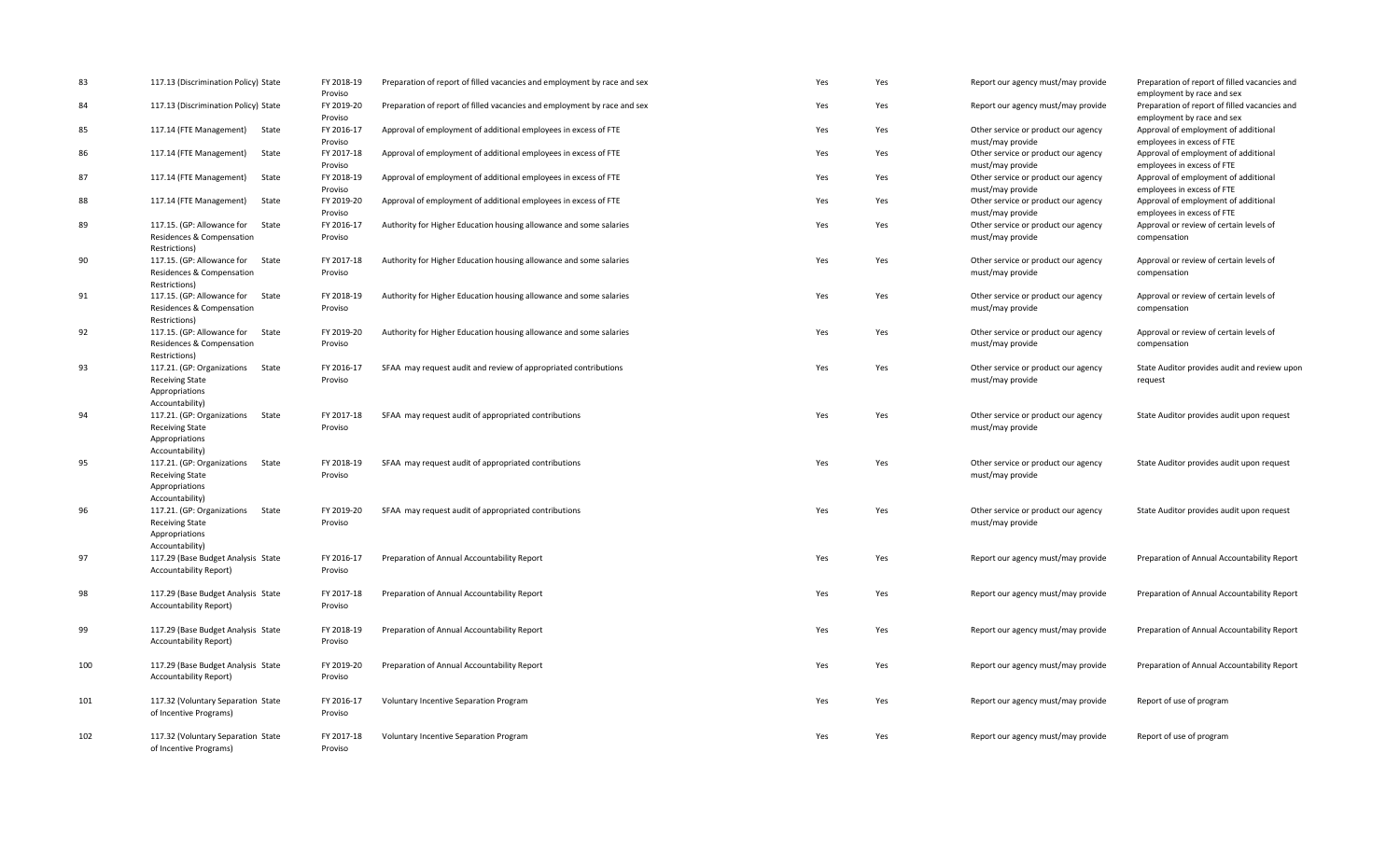| 103 | 117.32 (Voluntary Separation State<br>of Incentive Programs)         |       | FY 2018-19<br>Proviso            | Voluntary Incentive Separation Program                                                               | Yes | Yes | Report our agency must/may provide                      | Report of use of program                      |
|-----|----------------------------------------------------------------------|-------|----------------------------------|------------------------------------------------------------------------------------------------------|-----|-----|---------------------------------------------------------|-----------------------------------------------|
| 104 | 117.32 (Voluntary Separation State<br>of Incentive Programs)         |       | FY 2019-20<br>Proviso            | <b>Voluntary Incentive Separation Program</b>                                                        | Yes | Yes | Report our agency must/may provide                      | Report of use of program                      |
| 105 | 117.34 (Debt Collector<br>Report)                                    | State | FY 2016-17<br>Proviso            | Report of debt collection efforts and results                                                        | Yes | Yes | Report our agency must/may provide                      | Report of debt collection efforts and results |
| 106 | 117.34 (Debt Collector<br>Report)                                    | State | FY 2017-18<br>Proviso            | Report of debt collection efforts and results                                                        | Yes | Yes | Report our agency must/may provide                      | Report of debt collection efforts and results |
| 107 | 117.34 (Debt Collector<br>Report)                                    | State | FY 2018-19<br>Proviso            | Report of debt collection efforts and results                                                        | Yes | Yes | Report our agency must/may provide                      | Report of debt collection efforts and results |
| 108 | 117.33 (Debt Collector<br>Report)                                    | State | FY 2019-20<br>Proviso            | Report of debt collection efforts and results                                                        | Yes | Yes | Report our agency must/may provide                      | Report of debt collection efforts and results |
| 109 | 117.43. (GP: Sole Source<br>Procurements)                            | State | FY 2016-17<br>Proviso            | SFAA (Materials Management Office) must review sole source and emergency procurements for legitimacy | Yes | Yes | Report our agency must/may provide                      |                                               |
| 110 | 117.43. (GP: Sole Source<br>Procurements)                            | State | FY 2017-18<br>Proviso            | SFAA (Materials Management Office) must review sole source and emergency procurements for legitimacy | Yes | Yes | Report our agency must/may provide                      |                                               |
| 111 | 117.43. (GP: Sole Source<br>Procurements)                            | State | FY 2018-19<br>Proviso            | SFAA (Materials Management Office) must review sole source and emergency procurements for legitimacy | Yes | Yes | Report our agency must/may provide                      |                                               |
| 112 | 117.42. (GP: Sole Source<br>Procurements)                            | State | FY 2019-20<br>Proviso            | SFAA (Materials Management Office) must review sole source and emergency procurements for legitimacy | Yes | Yes | Report our agency must/may provide                      |                                               |
| 113 | 117.48 (Organizational<br>Charts)                                    | State | FY 2016-17<br>Proviso            | Preparation of Organizational Chart                                                                  | Yes | Yes | Report our agency must/may provide                      | Preparation of Organizational Chart           |
| 114 | 117.48 (Organizational<br>Charts)                                    | State | FY 2017-18<br>Proviso            | Preparation of Organizational Chart                                                                  | Yes | Yes | Report our agency must/may provide                      | Preparation of Organizational Chart           |
| 115 | 117.48 (Organizational<br>Charts)                                    | State | FY 2018-19<br>Proviso            | Preparation of Organizational Chart                                                                  | Yes | Yes | Report our agency must/may provide                      | Preparation of Organizational Chart           |
| 116 | 117.47 (Organizational<br>Charts)                                    | State | FY 2019-20<br>Proviso            | Preparation of Organizational Chart                                                                  | Yes | Yes | Report our agency must/may provide                      | Preparation of Organizational Chart           |
| 117 | 117.56. (GP: FEMA Flexibility) State                                 |       | FY 2016-17<br>Proviso            | Authority for SFAA to borrow from certain accounts to maximize federal matching funds for disaster   | Yes | Yes | Other service or product our agency<br>must/may provide | Authority to borrow funds for emergency       |
| 118 | 117.56. (GP: FEMA Flexibility) State                                 |       | FY 2017-18<br>Proviso            | Authority for SFAA to borrow from certain accounts to maximize federal matching funds for disaster   | Yes | Yes | Other service or product our agency<br>must/may provide | Authority to borrow funds for emergency       |
| 119 | 117.56. (GP: FEMA Flexibility) State                                 |       | FY 2018-19<br>Proviso            | Authority for SFAA to borrow from certain accounts to maximize federal matching funds for disaster   | Yes | Yes | Other service or product our agency<br>must/may provide | Authority to borrow funds for emergency       |
| 120 | 117.55. (GP: FEMA Flexibility) State                                 |       | FY 2019-20<br>Proviso            | Authority for SFAA to borrow from certain accounts to maximize federal matching funds for disaster   | Yes | Yes | Other service or product our agency<br>must/may provide | Authority to borrow funds for emergency       |
| 121 | 117.58. (GP: Year-End<br>Financial Statements -<br>Penalties)        | State | FY 2016-17<br>Proviso            | Report of non-complying entities to SFAA by Comptroller General                                      | Yes | Yes | Other service or product our agency<br>must/may provide | Accept report from Comptroller General        |
| 122 | 117.58. (GP: Year-End<br><b>Financial Statements -</b><br>Penalties) | State | FY 2017-18<br>Proviso            | Report of non-complying entities to SFAA by Comptroller General                                      | Yes | Yes | Other service or product our agency<br>must/may provide | Accept report from Comptroller General        |
| 123 | 117.58. (GP: Year-End<br>Financial Statements -                      | State | FY 2018-19<br>Proviso            | Report of non-complying entities to SFAA by Comptroller General                                      | Yes | Yes | Other service or product our agency<br>must/may provide | Accept report from Comptroller General        |
| 124 | Penalties)<br>117.57. (GP: Year-End<br>Financial Statements -        | State | FY 2019-20<br>Proviso            | Report of non-complying entities to SFAA by Comptroller General                                      | Yes | Yes | Other service or product our agency<br>must/may provide | Accept report from Comptroller General        |
| 125 | Penalties)<br>117.74 (Fines and Fees                                 | State | FY 2016-17                       | Fees and Fines                                                                                       | Yes | Yes | Report our agency must/may provide                      | Report on Fees and Fines                      |
| 126 | Report)<br>117.74 (Fines and Fees                                    | State | Proviso<br>FY 2017-18            | Fees and Fines                                                                                       | Yes | Yes | Report our agency must/may provide                      | Report on Fees and Fines                      |
| 127 | Report)<br>117.74 (Fines and Fees<br>Report)                         | State | Proviso<br>FY 2018-19<br>Proviso | Fees and Fines                                                                                       | Yes | Yes | Report our agency must/may provide                      | Report on Fees and Fines                      |
| 128 | 117.73 (Fines and Fees<br>Report)                                    | State | FY 2019-20<br>Proviso            | Fees and Fines                                                                                       | Yes | Yes | Report our agency must/may provide                      | Report on Fees and Fines                      |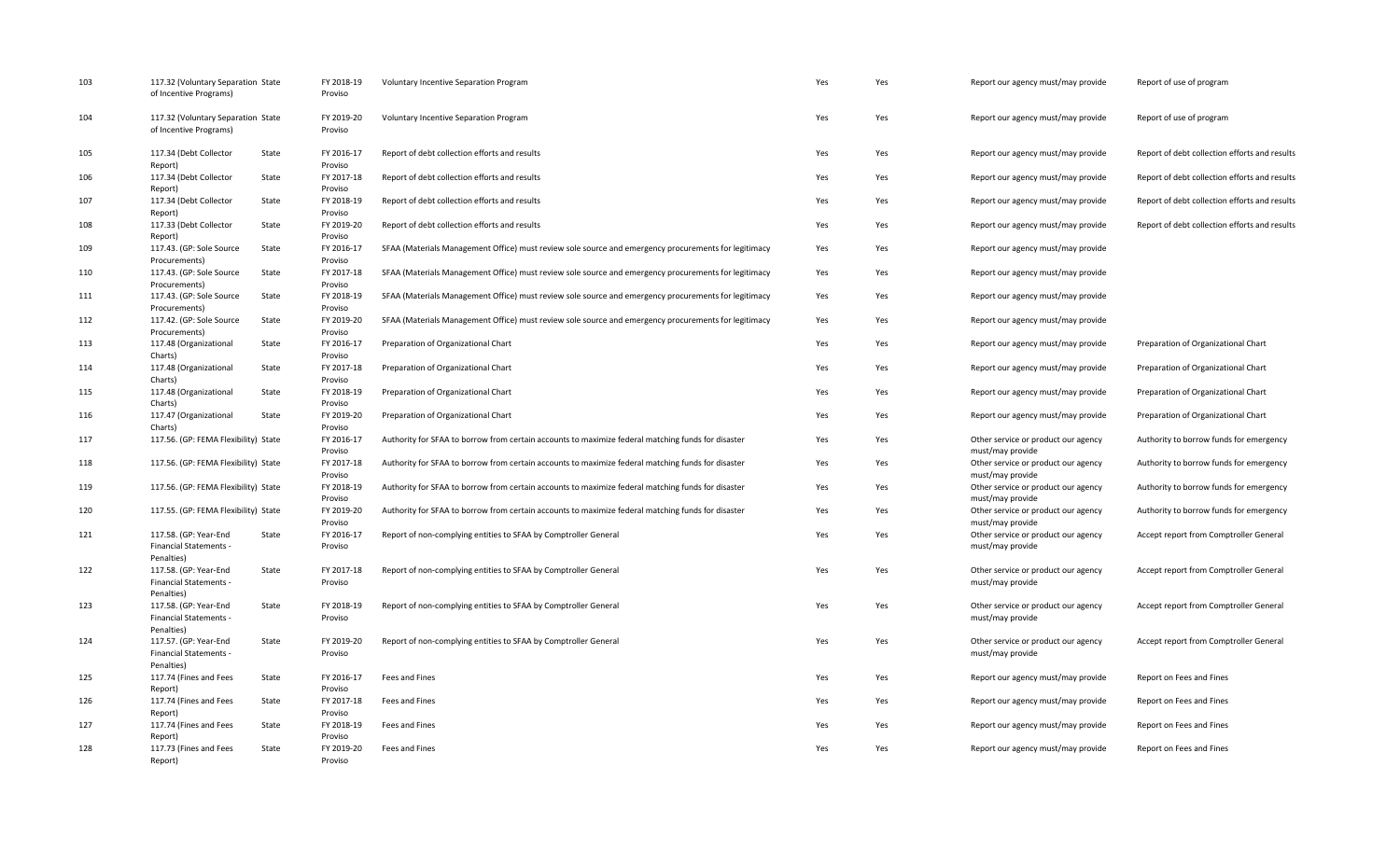| 129 | 117.83. (GP: Bank Account<br>Transparency and<br>Accountability)  | State | FY 2016-17<br>Proviso | Report of composite reservoir bank account information to SFAA; grant exemption                        | Yes | Yes                                                                                      | Other service or product our agency<br>must/may provide | Prescribe format and accept banking reports<br>from state agencies |
|-----|-------------------------------------------------------------------|-------|-----------------------|--------------------------------------------------------------------------------------------------------|-----|------------------------------------------------------------------------------------------|---------------------------------------------------------|--------------------------------------------------------------------|
| 130 | 117.83. (GP: Bank Account<br>Transparency and<br>Accountability)  | State | FY 2017-18<br>Proviso | Report of composite reservoir bank account information to SFAA; grant exemption                        | Yes | Yes                                                                                      | Other service or product our agency<br>must/may provide | Prescribe format and accept banking reports<br>from state agencies |
| 131 | 117.83. (GP: Bank Account<br>Transparency and<br>Accountability)  | State | FY 2018-19<br>Proviso | Report of composite reservoir bank account information to SFAA; grant exemption                        | Yes | Yes                                                                                      | Other service or product our agency<br>must/may provide | Prescribe format and accept banking reports<br>from state agencies |
| 132 | 117.82. (GP: Bank Account<br>Transparency and<br>Accountability)  | State | FY 2019-20<br>Proviso | Report of composite reservoir bank account information to SFAA; grant exemption                        | Yes | Yes                                                                                      | Other service or product our agency<br>must/may provide | Prescribe format and accept banking reports<br>from state agencies |
| 133 | 117.88. (GP: Recovery Audits) State                               |       | FY 2016-17<br>Proviso | Recovery audits of vendors for goods and services; submit reports of same                              | Yes | Yes                                                                                      | Other service or product our agency<br>must/may provide | Contract for recovery audits                                       |
| 134 | 117.88. (GP: Recovery Audits) State                               |       | FY 2017-18<br>Proviso | Recovery audits of vendors for goods and services; submit reports of same                              | Yes | Yes                                                                                      | Other service or product our agency<br>must/may provide | Contract for recovery audits                                       |
| 135 | 117.88. (GP: Recovery Audits) State                               |       | FY 2018-19<br>Proviso | Recovery audits of vendors for goods and services; submit reports of same                              | Yes | Yes                                                                                      | Other service or product our agency<br>must/may provide | Contract for recovery audits                                       |
| 136 | 117.87. (GP: Recovery Audits) State                               |       | FY 2019-20<br>Proviso | Recovery audits of vendors for goods and services; submit reports of same                              | Yes | Yes                                                                                      | Other service or product our agency<br>must/may provide | Contract for recovery audits                                       |
| 137 | 117.114 (IT & INFOSEC Plans) State                                |       | FY 2016-17<br>Proviso | Preparation and submittal of information technology and security plan                                  | Yes | Yes                                                                                      | Other service or product our agency<br>must/may provide | Formulate IT Plan                                                  |
| 138 | 117.113 (IT & INFOSEC Plans) State                                |       | FY 2017-18<br>Proviso | Preparation and submittal of information technology and security plan                                  | Yes | Yes                                                                                      | Other service or product our agency<br>must/may provide | Formulate IT Plan                                                  |
| 139 | 117.112 (IT & INFOSEC Plans) State                                |       | FY 2018-19<br>Proviso | Preparation and submittal of information technology and security plan                                  | Yes | Yes                                                                                      | Other service or product our agency<br>must/may provide | Formulate IT Plan                                                  |
| 140 | 117.110 (IT & INFOSEC Plans) State                                |       | FY 2019-20<br>Proviso | Preparation and submittal of information technology and security plan                                  | Yes | Yes                                                                                      | Other service or product our agency<br>must/may provide | Formulate IT Plan                                                  |
| 141 | 117.118 (GR: Employee<br>Compensation)                            | State | FY 2016-17<br>Proviso | Executive Director of SFAA may use excess appropriations for employer contributions for other purposes | Yes | Yes                                                                                      | Distribute funding to another entity                    |                                                                    |
| 142 | 117.116 (GR: Employee<br>Compensation)                            | State | FY 2017-18<br>Proviso | Executive Director of SFAA may use excess appropriations for employer contributions for other purposes | Yes | Yes                                                                                      | Distribute funding to another entity                    |                                                                    |
| 143 | 117.114 (GR: Employee<br>Compensation)                            | State | FY 2018-19<br>Proviso | Executive Director of SFAA may use excess appropriations for employer contributions for other purposes | Yes | Yes                                                                                      | Distribute funding to another entity                    |                                                                    |
| 144 | 117.112 (GR: Employee<br>Compensation)                            | State | FY 2019-20<br>Proviso | Executive Director of SFAA may use excess appropriations for employer contributions for other purposes | Yes | Yes                                                                                      | Distribute funding to another entity                    |                                                                    |
| 145 | 117.118(7) (Employee<br>Compensation)                             | State | FY 2016-17<br>Proviso | Executive Director may direct excess appropriations to statewide purposes                              | Yes | Yes                                                                                      | Other service or product our agency<br>must/may provide | May authorize disbursement of excess funds                         |
| 146 | 117.118(7) (Employee<br>Compensation)                             | State | FY 2017-18<br>Proviso | Executive Director may direct excess appropriations to statewide purposes                              | Yes | Yes                                                                                      | Other service or product our agency<br>must/may provide | May authorize disbursement of excess funds                         |
| 147 | 117.118(7) (Employee<br>Compensation)                             | State | FY 2018-19<br>Proviso | Executive Director may direct excess appropriations to statewide purposes                              | Yes | Yes                                                                                      | Other service or product our agency<br>must/may provide | May authorize disbursement of excess funds                         |
| 148 | 117.126 (GP: State Engineer) State                                |       | FY 2017-18<br>Proviso | State Engineer is an Office in the SFAA                                                                | No  | No - But relates to<br>manner in which one or<br>more agency<br>deliverables is provided |                                                         |                                                                    |
| 149 | 117.123 (GP: State Engineer) State                                |       | FY 2018-19<br>Proviso | State Engineer is an Office in the SFAA                                                                | No  | No - But relates to<br>manner in which one or<br>more agency<br>deliverables is provided |                                                         |                                                                    |
| 150 | 117.120 (GP: State Engineer) State                                |       | FY 2019-20<br>Proviso | State Engineer is an Office in the SFAA                                                                | No  | No - But relates to<br>manner in which one or<br>more agency<br>deliverables is provided |                                                         |                                                                    |
| 151 | 117.133 (Statewide Strategic State<br>IT Plan and Implementation) |       | FY 2016-17<br>Proviso | Implementation of initiatives to implement statewide IT Plan                                           | Yes | Yes                                                                                      | Other service or product our agency<br>must/may provide | <b>Implementation Plan</b>                                         |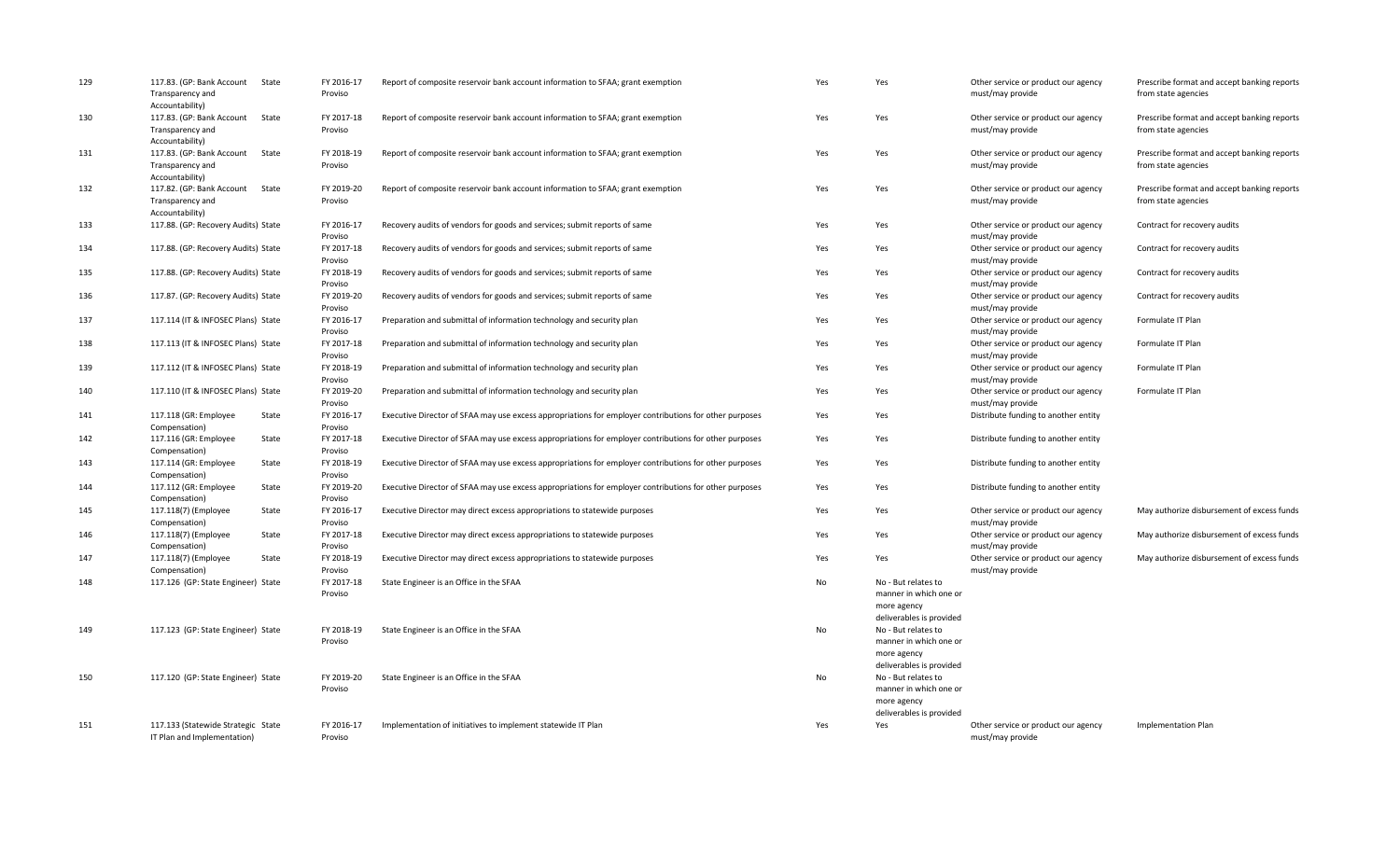| 152 | 117.121 (Statewide Strategic State<br>IT Plan and Implementation) |       | FY 2017-18<br>Proviso | Implementation of initiatives to implement statewide IT Plan                                   | Yes | Yes | Other service or product our agency<br>must/may provide | Implementation Plan                                                             |
|-----|-------------------------------------------------------------------|-------|-----------------------|------------------------------------------------------------------------------------------------|-----|-----|---------------------------------------------------------|---------------------------------------------------------------------------------|
| 153 | 117.119 (Statewide Strategic State<br>IT Plan and Implementation) |       | FY 2018-19<br>Proviso | Implementation of initiatives to implement statewide IT Plan                                   | Yes | Yes | Other service or product our agency<br>must/may provide | Implementation Plan                                                             |
| 154 | 117.117 (Statewide Strategic State<br>IT Plan and Implementation) |       | FY 2019-20<br>Proviso | Implementation of initiatives to implement statewide IT Plan                                   | Yes | Yes | Other service or product our agency<br>must/may provide | Implementation Plan                                                             |
| 155 | 117.148 (GP: Mobile Device State<br>Protection Plan)              |       | FY 2017-18<br>Proviso | Establish statewide contract for protecting mobile devices                                     | Yes | Yes | Other service or product our agency<br>must/may provide | Statewide contract                                                              |
| 156 | 117.137 (GP: Mobile Device State<br>Protection Plan)              |       | FY 2019-20<br>Proviso | Establish statewide contract for protecting mobile devices                                     | Yes | Yes | Other service or product our agency<br>must/may provide | Statewide contract                                                              |
| 157 | 118.1. (SR: Year End Cutoff)                                      | State | FY 2016-17<br>Proviso | Appropriations for permanent improvement projects lapse after 2 years without further approval | Yes | Yes | Other service or product our agency<br>must/may provide | Extend period of authorized expenditures                                        |
| 158 | 118.1. (SR: Year End Cutoff)                                      | State | FY 2017-18<br>Proviso | Appropriations for permanent improvement projects lapse after 2 years without further approval | Yes | Yes | Other service or product our agency<br>must/may provide | Extend period of authorized expenditures                                        |
| 159 | 118.1. (SR: Year End Cutoff)                                      | State | FY 2018-19<br>Proviso | Appropriations for permanent improvement projects lapse after 2 years without further approval | Yes | Yes | Other service or product our agency<br>must/may provide | Extend period of authorized expenditures                                        |
| 160 | 118.1. (SR: Year End Cutoff)                                      | State | FY 2019-20<br>Proviso | Appropriations for permanent improvement projects lapse after 2 years without further approval | Yes | Yes | Other service or product our agency<br>must/may provide | Extend period of authorized expenditures                                        |
| 161 | $$1-1-810$                                                        | State | Statute               | Preparation of annual accountability report                                                    | Yes | Yes | Report our agency must/may provide                      | Preparation of Annual Accountability Report                                     |
| 162 | \$1-1-820                                                         | State | Statute               | Content of annual accountability report                                                        | Yes | Yes | Other service or product our agency<br>must/may provide | Prescribes content of report                                                    |
| 163 | $§1 - 1 - 1025$                                                   | State | Statute               | IRF responsibility for data/telecommunications insurance                                       | Yes | Yes | Other service or product our agency<br>must/may provide | Provision of insurance coverage                                                 |
| 164 | $$1-6-20$                                                         | State | Statute               | Approval of Inspector General Compensation                                                     | Yes | Yes | Other service or product our agency<br>must/may provide | Approval of compensation                                                        |
| 165 | $§1 - 7 - 85$                                                     | State | Statute               | Authority for reimbursement for litigation expenses by Attorney General                        | Yes | Yes | Other service or product our agency<br>must/may provide | Reimbursement for costs of litigation                                           |
| 166 | $§1 - 7 - 160$                                                    | State | Statute               | Attorney employment and fee approval                                                           | Yes | Yes | Other service or product our agency<br>must/may provide | Approval of some attorney employment                                            |
| 167 | $§1 - 7 - 170$                                                    | State | Statute               | Attorney - approve engagement and fee                                                          | Yes | Yes | Other service or product our agency<br>must/may provide | Approval of exceptions for attorney<br>employment                               |
| 168 | $$1-11-20$                                                        | State | Statute               | Transfer of certain offices in government                                                      | Yes | Yes | Other service or product our agency<br>must/may provide | Provide procurement services                                                    |
| 169 | $§1 - 11 - 56$                                                    | State | Statute               | Major lease approval                                                                           | Yes | Yes | Other service or product our agency<br>must/may provide | Approval of certain leases                                                      |
| 170 | $$1-11-58$                                                        | State | Statute               | Major surplus real property disposal                                                           | Yes | Yes | Other service or product our agency<br>must/may provide | Major surplus property disposal                                                 |
| 171 | $§1 - 11 - 65$                                                    | State | Statute               | Major surplus real property disposal                                                           | Yes | Yes | Other service or product our agency<br>must/may provide | Major property transactions                                                     |
| 172 | $$1-11-80$                                                        | State | Statute               | Easement approval - utilities                                                                  | Yes | Yes | Other service or product our agency<br>must/may provide | Utility easement approval                                                       |
| 173 | $§1 - 11 - 90$                                                    | State | Statute               | Marshlands and vacant land right-of-way approval - State agencies and political subdivisions   | Yes | Yes | Other service or product our agency<br>must/may provide | Marshland and vacant land easement<br>approval                                  |
| 174 | §1-11-100                                                         | State | Statute               | Marshlands and vacant land right-of-way and easement approval-deeds                            | Yes | Yes | Other service or product our agency<br>must/may provide | Marshland and vacant land easement<br>approval                                  |
| 175 | \$1-11-130                                                        | State | Statute               | Assist political subdivisions with financial obligations                                       | Yes | Yes | Other service or product our agency<br>must/may provide | Assist, negotiate and provide financial<br>assistance to political subdivisions |
| 176 | $$1 - 11 - 135$                                                   | State | Statute               | Bond fees                                                                                      | Yes | Yes | Other service or product our agency<br>must/may provide | Collection of bond fees                                                         |
| 177 | §1-11-140                                                         | State | Statute               | IRF operations and coverage - tort                                                             | Yes | Yes | Other service or product our agency<br>must/may provide | Provide tort and auto insurance coverage                                        |
| 178 | $§1 - 11 - 141$                                                   | State | Statute               | State-owned vehicle coverage                                                                   | Yes | Yes | Other service or product our agency<br>must/may provide | Criteria regarding use and repairs                                              |
| 179 | §1-11-145                                                         | State | Statute               | Use of special agents by Fund                                                                  | Yes | Yes | Other service or product our agency<br>must/may provide | Employment of special agents                                                    |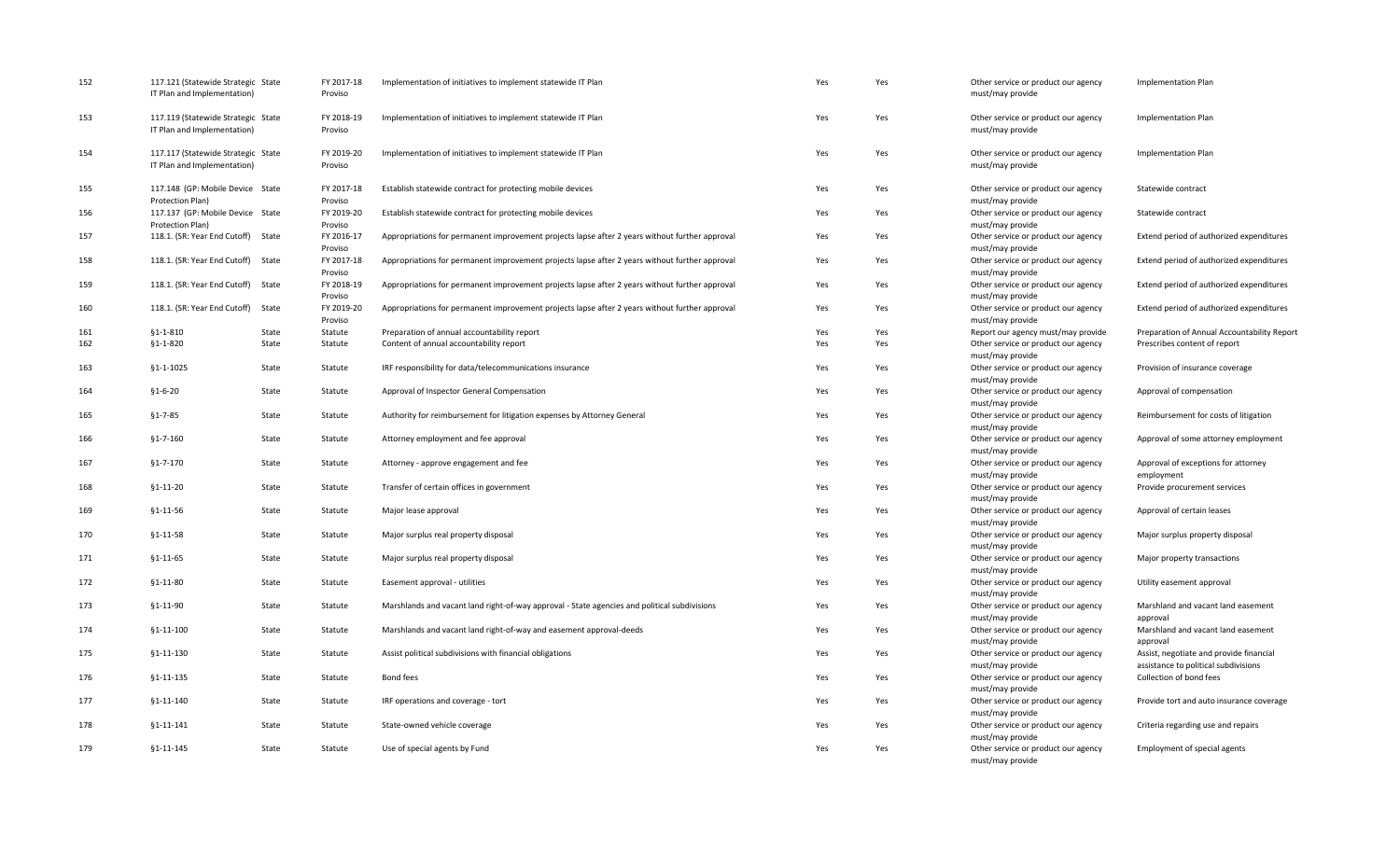| 180 | $§1 - 11 - 147$ | State | Statute | Self-insurance and re-insurance                                                               | Yes | Yes | Other service or product our agency<br>must/may provide                     | Authorization to use alternatives regarding<br>coverage                                                     |
|-----|-----------------|-------|---------|-----------------------------------------------------------------------------------------------|-----|-----|-----------------------------------------------------------------------------|-------------------------------------------------------------------------------------------------------------|
| 181 | $$1 - 11 - 175$ | State | Statute | Finance construction of correction facilities                                                 | Yes | Yes | Other service or product our agency<br>must/may provide                     | Authorization to finance DOC construction                                                                   |
| 182 | \$1-11-185      | State | Statute | Large Permanent Improvement Project approval                                                  | Yes | Yes | Other service or product our agency                                         | Approval of large permanent improvement                                                                     |
| 183 | §1-11-370       | State | Statute | Regulate private activity bond debt                                                           | Yes | Yes | must/may provide<br>Other service or product our agency                     | projects<br>Designation of certain bond debt and                                                            |
| 184 | §1-11-395       | State | Statute | Approve debt collection contract for health care and social services                          | Yes | Yes | must/may provide<br>Other service or product our agency                     | limitations<br>Approval of debt collection contracts                                                        |
| 185 | §1-11-400       | State | Statute | Debt - authority for lease purchase of Central Correctional Institution replacement           | Yes | Yes | must/may provide<br>Other service or product our agency                     | Approval of lease purchase for DOC                                                                          |
| 186 | §1-11-405       | State | Statute | Aircraft lease or purchase approval                                                           | Yes | Yes | must/may provide<br>Other service or product our agency                     | Lease or purchase approval of aircraft                                                                      |
| 187 | $§1 - 11 - 420$ | State | Statute | Regulation and Report of printing                                                             | Yes | Yes | must/may provide<br>Other service or product our agency                     | Regulation of state printing                                                                                |
| 188 | \$1-11-430      | State | Statute | Approval of telecommunication service contracts                                               | Yes | Yes | must/may provide<br>Other service or product our agency                     | Telecommunication contract approval                                                                         |
| 189 | \$1-11-440      | State | Statute | Defense and indemnity of SFAA members and management                                          | Yes | Yes | must/may provide<br>Other service or product our agency                     | Litigation defense and indemnity                                                                            |
|     |                 |       |         |                                                                                               |     |     | must/may provide                                                            |                                                                                                             |
| 190 | $§1 - 11 - 460$ | State | Statute | IRF - authority to pay judgments for Section 1983 claims; recovery of payments by assessments | Yes | Yes | Other service or product our agency<br>must/may provide                     | IRF - authority to pay certain judgments for<br>Section 1983 claims; recovery of payments by<br>assessments |
| 191 | \$1-11-470      | State | Statute | Public relations advertising by constitutional officers                                       | Yes | Yes | Other service or product our agency<br>must/may provide                     | Approval for certain public relations<br>advertising by constitutional officers                             |
| 192 | §1-11-500       | State | Statute | Allocate state ceiling for private activity bonds                                             | Yes | Yes | Other service or product our agency                                         | Allocate state ceiling for private activity bonds                                                           |
| 193 | §1-11-510       | State | Statute | Allocation of bond limits                                                                     | Yes | Yes | must/may provide<br>Other service or product our agency                     | Allocation of bond limits                                                                                   |
| 194 | §1-11-520       | State | Statute | State government and local pools                                                              | Yes | Yes | must/may provide<br>Other service or product our agency                     | Authority to move funds between pools of                                                                    |
| 195 | \$1-11-530      | State | Statute | Contents of request for allocations                                                           | Yes | Yes | must/may provide<br>Other service or product our agency                     | funds<br>Review requests for allocations                                                                    |
| 196 | §1-11-540       | State | Statute | Limitations upon allocation requests                                                          | Yes | Yes | must/may provide<br>Other service or product our agency                     | Approval to exceed limitations                                                                              |
| 197 | §1-11-550       | State | Statute | Certification of bond requirements                                                            | Yes | Yes | must/may provide<br>Other service or product our agency                     | Certification of bonds                                                                                      |
| 198 | §1-11-560       | State | Statute | Time limits on awarded allocations                                                            | Yes | Yes | must/may provide<br>Other service or product our agency                     | Allocation of I248time limits                                                                               |
| 199 |                 | State | Statute |                                                                                               |     |     | must/may provide<br>Other service or product our agency                     | Authority to adopt policies and procedures                                                                  |
|     | §1-11-570       |       |         | Authority to adopt policies and procedures                                                    | Yes | Yes | must/may provide                                                            | regarding allocations                                                                                       |
| 200 | §1-11-580       | State | Statute | Payments for annual insurance contracts                                                       | Yes | Yes | Other service or product our agency<br>must/may provide                     | Payments for annual insurance contracts                                                                     |
| 201 | $§2 - 47 - 10$  | State | Statute | Legislative findings regarding Joint Bond Review Committee                                    | Yes | Yes | Other service or product our agency<br>must/may provide                     | Review and approve                                                                                          |
| 202 | \$2-47-20       | State | Statute | Membership of Joint Bond Review Committee                                                     | Yes | Yes | Other service or product our agency<br>must/may provide                     | Review and approve                                                                                          |
| 203 | $§2 - 47 - 25$  | State | Statute | Appointment of additional members                                                             | Yes | Yes | Other service or product our agency<br>must/may provide                     | Review and approve                                                                                          |
| 204 | $§2 - 47 - 30$  | State | Statute | Responsibilities of the Joint Bond Review Committee                                           | Yes | Yes | Other service or product our agency<br>must/may provide                     | Review and approve                                                                                          |
| 205 | $§2 - 47 - 35$  | State | Statute | Prioritization of capital improvement bond funding                                            | Yes | Yes | Other service or product our agency                                         | Review and approve                                                                                          |
| 206 | §2-47-40        | State | Statute | Information required for permanent improvement projects                                       | Yes | Yes | must/may provide<br>Other service or product our agency                     | Review and approve                                                                                          |
| 207 | \$2-47-50       | State | Statute | Authority to establish permanent improvement projects                                         | Yes | Yes | must/may provide<br>Other service or product our agency<br>must/may provide | Review and approve                                                                                          |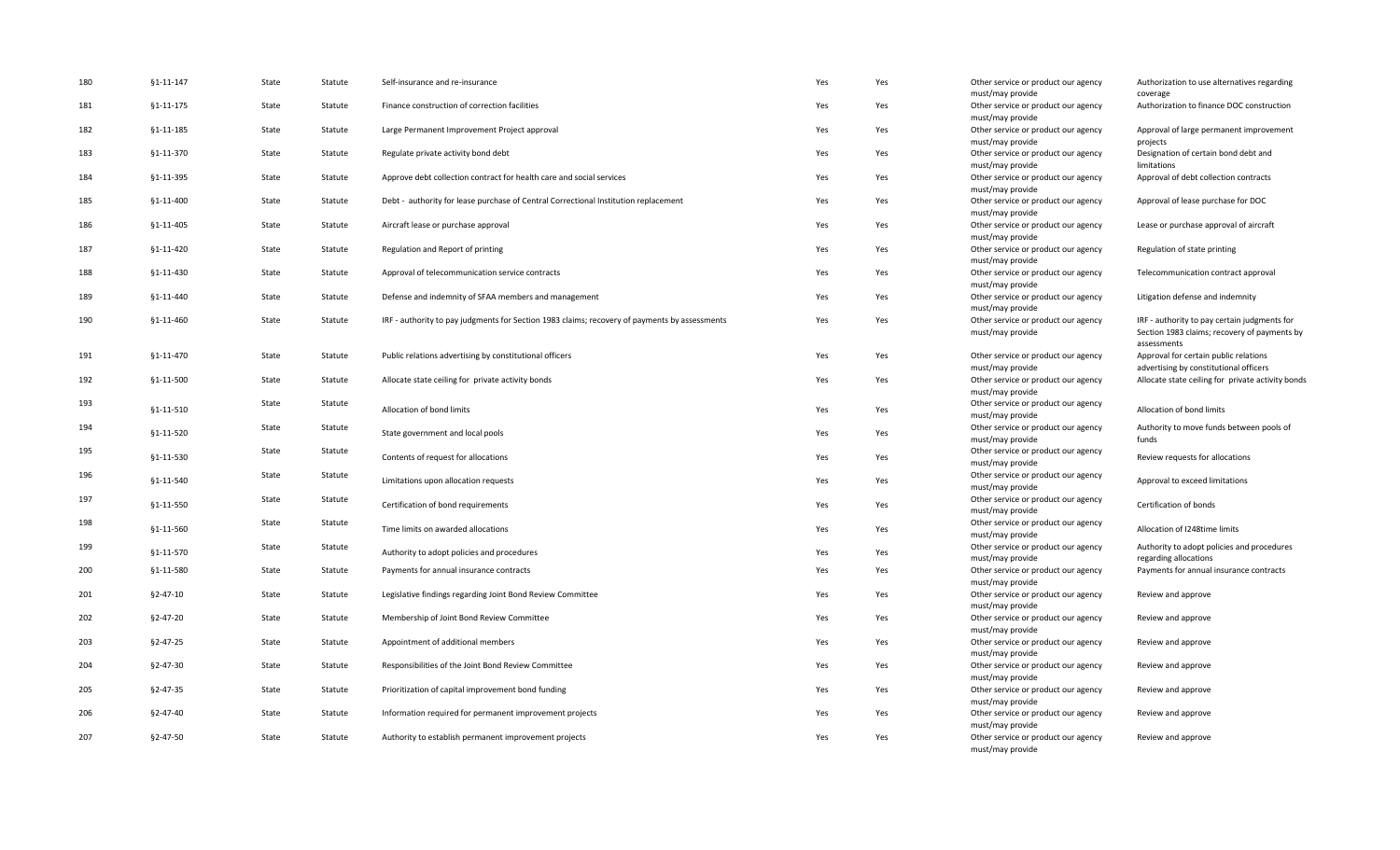| 208 | \$2-47-55      | State | Statute | Requirement of permanent improvement plan                                                   | Yes | Yes                                                                            | Other service or product our agency<br>must/may provide | Review and approve                                  |
|-----|----------------|-------|---------|---------------------------------------------------------------------------------------------|-----|--------------------------------------------------------------------------------|---------------------------------------------------------|-----------------------------------------------------|
| 209 | \$2-47-56      | State | Statute | Acceptance of gifts for architectural and engineering services                              | Yes | Yes                                                                            | Other service or product our agency<br>must/may provide | Review and approve                                  |
| 210 | $§2 - 47 - 60$ | State | Statute | Establishes starting date of projects                                                       | Yes | Yes                                                                            | Other service or product our agency<br>must/may provide | Review and approve                                  |
| 211 | §2-65-130      | State | Statute | Final authority for authorization of expenditures for Federal and other funds Oversight Act | Yes | Yes                                                                            | Other service or product our agency<br>must/may provide | Approval of expenditures                            |
| 212 | $§2 - 75 - 10$ | State | Statute | Reports from Research Centers of Excellence                                                 | Yes | Yes                                                                            | Other service or product our agency<br>must/may provide | Reports from Research Centers of Excellence         |
| 213 | $§3 - 1 - 150$ | State | Statute | Relinquishment of United States jurisdiction and acceptance                                 | Yes | Yes                                                                            | Other service or product our agency<br>must/may provide | Acceptance of jurisdiction from United States       |
| 214 | $§4 - 29 - 10$ | State | Statute | Industrial Development Projects and Bonds                                                   | Yes | Yes                                                                            | Other service or product our agency<br>must/may provide | Supervision and approval of bond issuance           |
| 215 | §4-29-20       | State | Statute | Approval for counties and municipalities to engage in projects and issue bonds              | Yes | Yes                                                                            | Other service or product our agency<br>must/may provide | Approval for projects                               |
| 216 | \$4-29-30      | State | Statute | Limitations upon bonds issued                                                               | No  | No - Does not relate<br>directly to any agency                                 |                                                         | Limitations on issued bonds                         |
| 217 | §4-29-40       | State | Statute | Security for issuance of bonds                                                              | No  | deliverables<br>No - Does not relate<br>directly to any agency                 |                                                         | Bond security requirements                          |
| 218 | §4-29-50       | State | Statute | Authority of governing board regarding terms of contract and bids                           | No  | deliverables<br>No - Does not relate<br>directly to any agency                 |                                                         | Authority of governing boards to issue<br>contracts |
| 219 | §4-29-60       | State | Statute | Required findings of gathering boards                                                       | No  | deliverables<br>No - Does not relate<br>directly to any agency                 |                                                         | Required findings                                   |
| 220 | \$4-29-65      | State | Statute | Preparation of feasibility report                                                           | No  | deliverables<br>No - Does not relate<br>directly to any agency                 |                                                         | Required feasibility report                         |
| 221 | §4-29-67       | State | Statute | Requirements for fee in lieu of taxes                                                       | No  | deliverables<br>No - Does not relate<br>directly to any agency                 |                                                         | Agreements for fee in lieu of taxes                 |
| 222 | \$4-29-69      | State | Statute | Agreement terms for fees in lieu of taxes                                                   | No  | deliverables<br>No - Does not relate<br>directly to any agency                 |                                                         | Mandatory agreement terms                           |
| 223 | §4-29-70       | State | Statute | Permissible options for agreements                                                          | No  | deliverables<br>No - Does not relate<br>directly to any agency                 |                                                         | Available agreement options                         |
| 224 | §4-29-80       | State | Statute | Additional powers of governing boards                                                       | No  | deliverables<br>No - Does not relate<br>directly to any agency                 |                                                         | Additional powers of governing boards               |
| 225 | §4-29-90       | State | Statute | Application of proceeds from bond sale                                                      | No  | deliverables<br>No - Does not relate<br>directly to any agency                 |                                                         | Bond proceed application                            |
| 226 | \$4-29-100     | State | Statute | Prohibition of use of general funds                                                         | No  | deliverables<br>No - Does not relate<br>directly to any agency                 |                                                         | Prohibition of general fund use                     |
| 227 | \$4-29-110     | State | Statute | Approval for refunding of bonds                                                             | Yes | deliverables<br>Yes                                                            | Other service or product our agency<br>must/may provide | Bond refunding approval                             |
| 228 | \$4-29-120     | State | Statute | Bonds constitute legal investments                                                          | No  | No - Does not relate<br>directly to any agency                                 |                                                         | Legal investments                                   |
| 229 | \$4-29-130     | State | Statute | Bond related tax exemption                                                                  | No  | deliverables<br>No - Does not relate<br>directly to any agency<br>deliverables |                                                         | Bond tax exemption                                  |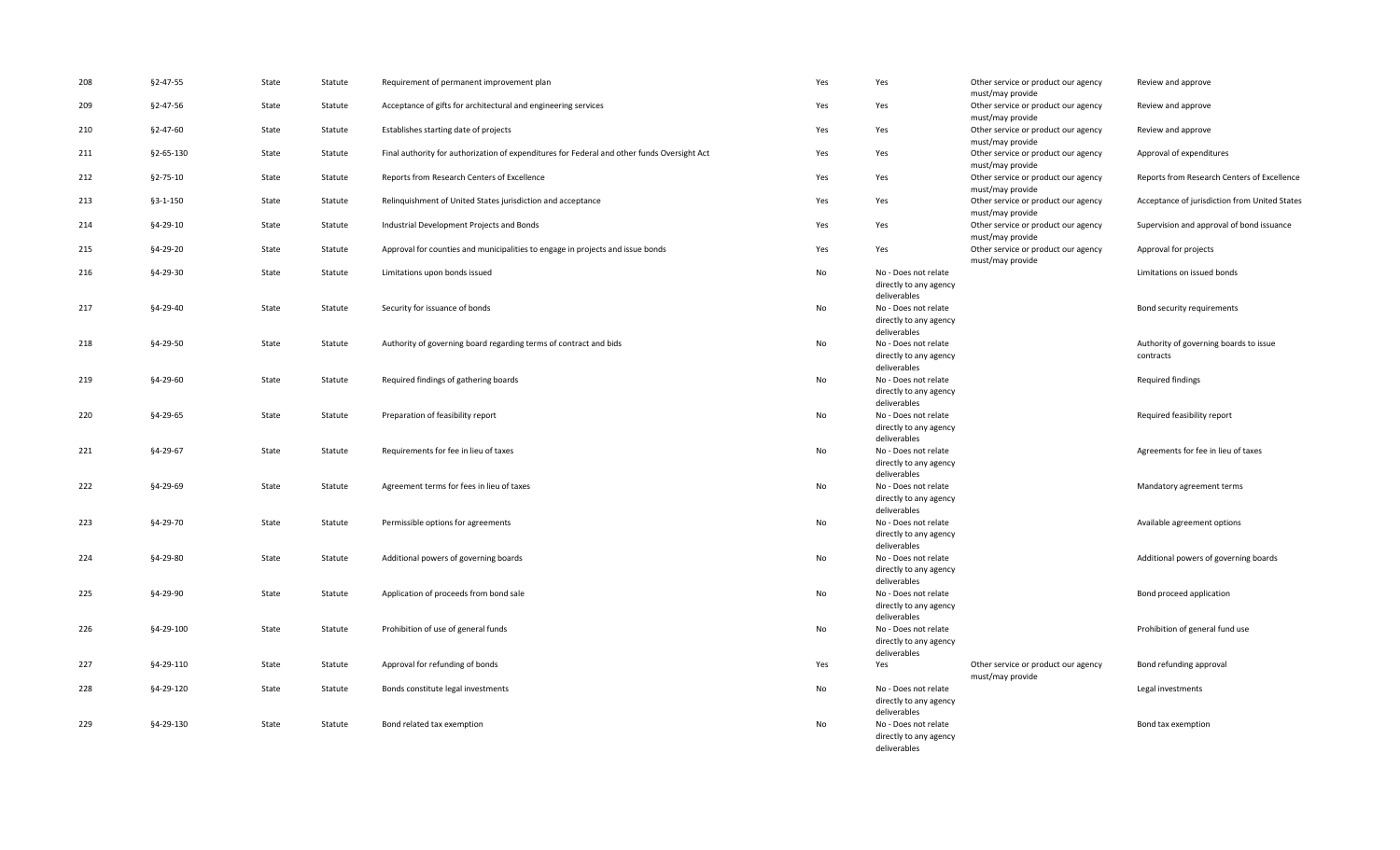| 230 | §4-29-140        | State | Statute | Bond approval requirements and petition                                                            | Yes | Yes                                                                                      | Other service or product our agency<br>must/may provide                            | Approval of bond issue                                                                                   |
|-----|------------------|-------|---------|----------------------------------------------------------------------------------------------------|-----|------------------------------------------------------------------------------------------|------------------------------------------------------------------------------------|----------------------------------------------------------------------------------------------------------|
| 231 | §4-29-150        | State | Statute | Limitation of applicable laws                                                                      | No  | No - Does not relate<br>directly to any agency<br>deliverables                           |                                                                                    | Limitation of laws                                                                                       |
| 232 | $$5 - 3 - 115$   | State | Statute | Municipal annexation for multicounty park                                                          | Yes | Yes                                                                                      | Other service or product our agency<br>must/may provide                            | Approval of municipal annexation for<br>multicounty park                                                 |
| 233 | §5-3-140         | State | Statute | Municipal annexation of federal or state land                                                      | Yes | Yes                                                                                      | Other service or product our agency<br>must/may provide                            | Approval of municipal annexation of federal<br>or state land                                             |
| 234 | $$6-1-85$        | State | Statute | Report from Office of Research and Statistics on tax burden                                        | Yes | Yes                                                                                      | Other service or product our agency<br>must/may provide                            | Report from Office of Research and Statistics<br>on tax burden                                           |
| 235 | $$6-9-63(A)(10)$ | State | Statute | South Carolina Building Codes Council - Designation by State Engineer                              | Yes | Yes                                                                                      | Board, commission, or committee on which<br>someone from our agency must/may serve | South Carolina Building Codes Council -<br>Designation by State Engineer                                 |
| 236 | $$6-9-110(B)$    | State | Statute | State Engineer staff certified as fire marshals                                                    | Yes | Yes                                                                                      | Other service or product our agency<br>must/may provide                            | State Engineer staff certified as fire marshals                                                          |
| 237 | §6-27-20         | State | Statute | Local Government Fund mid-year cuts                                                                | Yes | Yes                                                                                      | Other service or product our agency<br>must/may provide                            | Approval for local Government Fund mid-year<br>cuts                                                      |
| 238 | §8-1-190         | State | Statute | Innovation Pilot Programs authorized                                                               | Yes | Yes                                                                                      | Other service or product our agency<br>must/may provide                            | Innovation Pilot Programs authorized                                                                     |
| 239 | §8-11-195        | State | Statute | State Employee Furloughs                                                                           | Yes | Yes                                                                                      | Other service or product our agency<br>must/may provide                            | Authorize State Employee Furloughs                                                                       |
| 240 | §8-13-770        | State | Statute | Permits legislators to serve on SFAA                                                               | No  | No - But relates to<br>manner in which one or<br>more agency<br>deliverables is provided |                                                                                    |                                                                                                          |
| 241 | §8-13-1373       | State | Statute | Defense of Ethics Act upon Attorney General refusal                                                | Yes | Yes                                                                                      | Other service or product our agency<br>must/may provide                            | Defense of Ethics Act                                                                                    |
| 242 | §8-17-370        | State | Statute | Exemption of Executive Director from grievance rights                                              | Yes | Yes                                                                                      | Other service or product our agency<br>must/may provide                            | <b>Exemption of Director</b>                                                                             |
| 243 | §9-1-240         | State | Statute | Approval of Retirement System Actuary                                                              | Yes | Yes                                                                                      | Other service or product our agency<br>must/may provide                            | Approval of actuary and access to valuations<br>and reports                                              |
| 244 | §9-16-55         | State | Statute | Indemnity for loss as a result of certain investment acts or omissions                             | Yes | Yes                                                                                      | Other service or product our agency<br>must/may provide                            | Indemnity                                                                                                |
| 245 | §9-16-90         | State | Statute | Investment Reports by Investment Commission                                                        | Yes | Yes                                                                                      | Other service or product our agency<br>must/may provide                            | Review Investment Reports by Investment<br>Commission                                                    |
| 246 | \$10-1-130       | State | Statute | Authority for the granting of certain easements and rights of way                                  | Yes | Yes                                                                                      | Other service or product our agency<br>must/may provide                            | Approval of the granting of certain easements<br>and rights of way                                       |
| 247 | \$10-1-135       | State | Statute | Authority for the granting of easements over state lands of natural significance                   | Yes | Yes                                                                                      | Other service or product our agency<br>must/may provide                            | Approval of the granting of easements over<br>state lands of natural significance                        |
| 248 | $$10-1-180$      | State | Statute | Permanent improvement projects - approval by SFAA; State Engineer as state's building code officer | Yes | Yes                                                                                      | Other service or product our agency<br>must/may provide                            | Permanent improvement projects - approval<br>by SFAA; State Engineer as state's building<br>code officer |
| 249 | $$10-5-230(3)$   | State | Statute | Building Codes Council - Accessibility Committee - State Engineer                                  | Yes | Yes                                                                                      | Other service or product our agency<br>must/may provide                            | Planning of requirements                                                                                 |
| 250 | \$10-5-270       | State | Statute | Disabled access standards for public buildings; review by State Engineer                           | Yes | Yes                                                                                      | Other service or product our agency<br>must/may provide                            | Disabled access standards for public buildings;<br>review of plans by State Engineer                     |
| 251 | $$10-7-10$       | State | Statute | IRF - Public Buildings and Property - Casualty                                                     | Yes | Yes                                                                                      | Other service or product our agency<br>must/may provide                            | Provide property and casualty insurance<br>coverage                                                      |
| 252 | \$10-7-20        | State | Statute | Authorization to insure public buildings                                                           | Yes | Yes                                                                                      | Other service or product our agency<br>must/may provide                            | Authorization to insure                                                                                  |
| 253 | \$10-7-30        | State | Statute | Requirement to insure county buildings                                                             | Yes | Yes                                                                                      | Other service or product our agency<br>must/may provide                            | Requirement to insure                                                                                    |
| 254 | §10-7-40         | State | Statute | Requirement to insure school buildings                                                             | Yes | Yes                                                                                      | Other service or product our agency<br>must/may provide                            | Requirement to insure                                                                                    |
| 255 | \$10-7-50        | State | Statute | Authority to cancel coverage                                                                       | Yes | Yes                                                                                      | Other service or product our agency<br>must/may provide                            | Authority to cancel coverage                                                                             |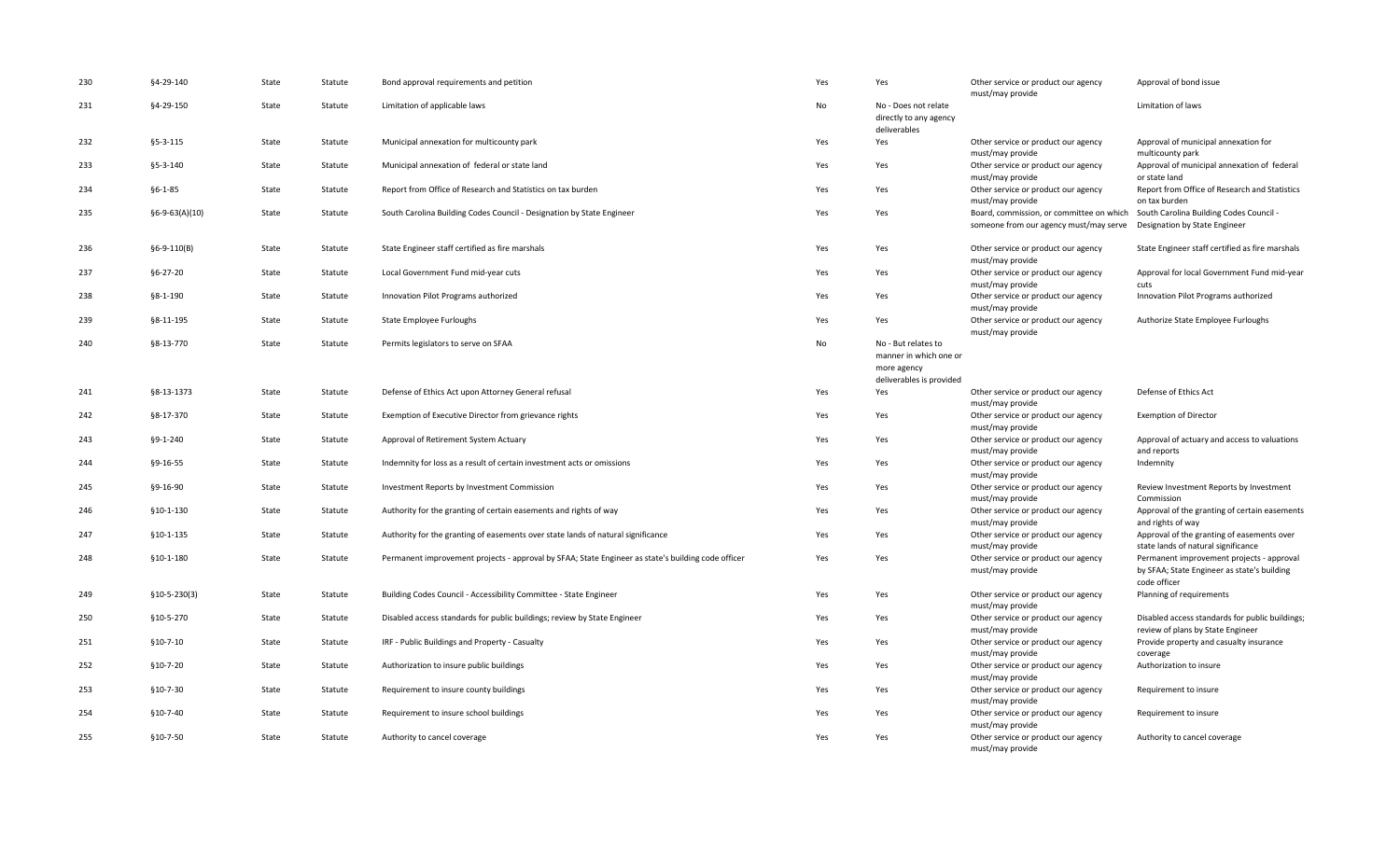| 256 | \$10-7-80       | State | Statute | Requirement to furnish information                                                       | Yes | Yes                                            |                                                                             | Superintendents and counties to furnish<br>information regarding school buildings  |
|-----|-----------------|-------|---------|------------------------------------------------------------------------------------------|-----|------------------------------------------------|-----------------------------------------------------------------------------|------------------------------------------------------------------------------------|
| 257 | §10-7-90        | State | Statute | Rate making authority                                                                    | Yes | Yes                                            | Other service or product our agency<br>must/may provide                     | Promulgate insurance rates                                                         |
| 258 | §10-7-100       | State | Statute | Requirement to pay premiums                                                              | Yes | Yes                                            | Other service or product our agency<br>must/may provide                     | Insurance premium payments                                                         |
| 259 | §10-7-120       | State | Statute | Authority to reinsure coverage                                                           | Yes | Yes                                            | Other service or product our agency<br>must/may provide                     | Reinsurance authority                                                              |
| 260 | §10-7-130       | State | Statute | Application of premium funds                                                             | Yes | Yes                                            | Other service or product our agency<br>must/may provide                     | Payment application                                                                |
| 261 | §10-7-140       | State | Statute | Requirement for reduction of premium                                                     | Yes | Yes                                            | Other service or product our agency<br>must/may provide                     | Premium reduction                                                                  |
| 262 | §10-7-150       | State | Statute | Renewal and payment of coverage                                                          | Yes | Yes                                            | Other service or product our agency<br>must/may provide                     | Renewal and payment                                                                |
| 263 | §10-7-160       | State | Statute | Value and appraisal of buildings                                                         | Yes | Yes                                            | Other service or product our agency<br>must/may provide                     | Property valuation                                                                 |
| 264 | §10-7-170       | State | Statute | Value and insurance coverage                                                             | Yes | Yes                                            | Other service or product our agency                                         | Available insurance coverage                                                       |
| 265 | §10-7-180       | State | Statute | Use of damage appraisals                                                                 | Yes | Yes                                            | must/may provide<br>Other service or product our agency                     | Use of appraisers                                                                  |
| 266 | §10-7-190       | State | Statute | Payment of appraisal amount                                                              | Yes | Yes                                            | must/may provide<br>Other service or product our agency                     | Use of payment funds                                                               |
| 267 | §10-7-200       | State | Statute | Authority to make hazard system contracts                                                | Yes | Yes                                            | must/may provide<br>Other service or product our agency                     | Authority to contract                                                              |
| 268 | §10-7-210       | State | Statute | Payment of certain hazard losses                                                         | Yes | Yes                                            | must/may provide<br>Other service or product our agency                     | Payment of insurance claim and related loans                                       |
| 269 | §10-7-220       | State | Statute | Authority to employ inspectors                                                           | Yes | Yes                                            | must/may provide<br>Other service or product our agency<br>must/may provide | Employment authority                                                               |
| 270 | §10-7-230       | State | Statute | Penalties for violations                                                                 | No  | No - Does not relate<br>directly to any agency |                                                                             | Penalties for violations of chapter                                                |
| 271 | $$11 - 1 - 45$  | State | Statute | Approval of legal settlements exceeding \$100,000                                        | Yes | deliverables<br>Yes                            | Other service or product our agency<br>must/may provide                     | Approval of legal settlements exceeding<br>\$100,000                               |
| 272 | $§11 - 1 - 100$ | State | Statute | Start date of permanent improvement projects funded with capital improvement bonds       | Yes | Yes                                            | Other service or product our agency<br>must/may provide                     | Regulate start date of permanent<br>improvement projects funded with capital       |
| 273 | $§11 - 1 - 110$ | State | Statute | Issuance and sale of lease revenue bonds                                                 | Yes | Yes                                            | Other service or product our agency                                         | improvement bonds<br>Issuance and sale of lease revenue bonds                      |
|     |                 |       |         |                                                                                          |     |                                                | must/may provide                                                            |                                                                                    |
| 274 | \$11-5-230      | State | Statute | Augment the Disaster Trust Fund                                                          | Yes | Yes                                            | Other service or product our agency<br>must/may provide                     | Augment the Disaster Trust Fund                                                    |
| 275 | §11-7-10        | State | Statute | Selection of State Auditor                                                               | Yes | Yes                                            | Other service or product our agency<br>must/may provide                     | Select State Auditor                                                               |
| 276 | $§11 - 7 - 30$  | State | Statute | Receipt of audit findings from State Auditor                                             | Yes | Yes                                            | Other service or product our agency<br>must/may provide                     | Receipt and review of State Auditor findings                                       |
| 277 | $§11 - 9 - 30$  | State | Statute | Transfer personnel funding with personnel transferred                                    | Yes | Yes                                            | Other service or product our agency<br>must/may provide                     | Authorize transfer of funds                                                        |
| 278 | \$11-9-95       | State | Statute | Authority to transfer agency funds to pay debts to SFAA and Department of Administration | Yes | Yes                                            | Other service or product our agency<br>must/may provide                     | Authority to transfer agency funds to pay<br>debts to SFAA after meeting           |
| 279 | §11-9-140       | State | Statute | Transfers to Bond Contingency Revolving Fund                                             | Yes | Yes                                            | Other service or product our agency<br>must/may provide                     | Transfer certain project balances to Bond<br>Contingency Revolving Fund            |
| 280 | \$11-9-280      | State | Statute | Authority for borrowing for operating and other expenses and related activities          | Yes | Yes                                            | Other service or product our agency<br>must/may provide                     | Authority for borrowing for operating and<br>other expenses and related activities |
| 281 | \$11-9-290      | State | Statute | Authority to borrow                                                                      | Yes | Yes                                            | Other service or product our agency<br>must/may provide                     | General Deposit Account borrowing                                                  |
| 282 | §11-9-300       | State | Statute | Authority to borrow                                                                      | Yes | Yes                                            | Other service or product our agency<br>must/may provide                     | Maintenance of General Deposit Account                                             |
| 283 | §11-9-310       | State | Statute | Authority to issue bonds                                                                 | Yes | Yes                                            | Other service or product our agency<br>must/may provide                     | Authority to borrow general funds                                                  |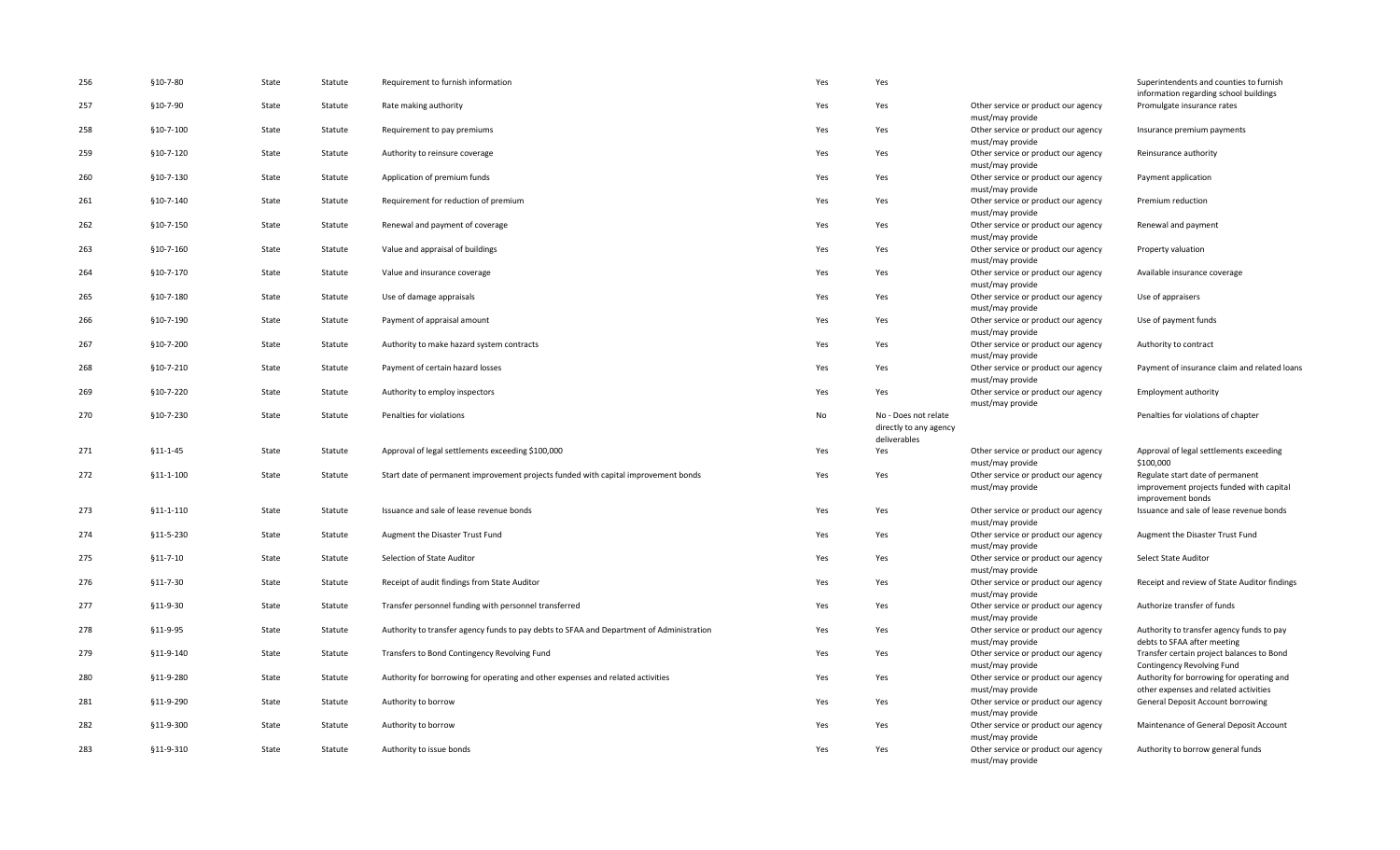| 284 | §11-9-320       | State | Statute | Discretion in borrowing                                                 | Yes | Yes                                                            | Other service or product our agency<br>must/may provide | Authority to determine type of borrowing                                |
|-----|-----------------|-------|---------|-------------------------------------------------------------------------|-----|----------------------------------------------------------------|---------------------------------------------------------|-------------------------------------------------------------------------|
| 285 | §11-9-330       | State | Statute | Expenses of borrowing                                                   | Yes | Yes                                                            | Other service or product our agency<br>must/may provide | Expenses available from principal                                       |
| 286 | §11-9-610       | State | Statute | Management of Sinking Fund                                              | Yes | Yes                                                            | Other service or product our agency<br>must/may provide | Management of Sinking Fund                                              |
| 287 | §11-9-620       | State | Statute | Funds from redemption to Sinking Fund                                   | Yes | Yes                                                            | Other service or product our agency<br>must/may provide | Directs deposit of certain funds                                        |
| 288 | \$11-9-630      | State | Statute | Sale of unused real property not in trust                               | Yes | Yes                                                            | Other service or product our agency<br>must/may provide | Sale of unused real property not in trust                               |
| 289 | §11-9-665       | State | Statute | Management of Sinking Fund investments                                  | Yes | Yes                                                            | Other service or product our agency<br>must/may provide | Management of Sinking Fund investments                                  |
| 290 | §11-9-670       | State | Statute | Control of Sinking Fund Securities                                      | Yes | Yes                                                            | Other service or product our agency<br>must/may provide | Limitations and power to control fund                                   |
| 291 | §11-9-680       | State | Statute | Annual Sinking Fund report                                              | Yes | Yes                                                            | Report our agency must/may provide                      | Sinking Fund report and condition                                       |
| 292 | §11-9-810       | State | Statute | Legislative findings regarding information of revenues and expenditures | Yes | Yes                                                            | Other service or product our agency<br>must/may provide | Receipt of information                                                  |
| 293 | §11-9-985       | State | Statute | Ensure orderly transfer of funds in accordance with appropriations      | Yes | Yes                                                            | Other service or product our agency<br>must/may provide | Ensure orderly transfer of appropriations                               |
| 294 | \$11-11-160     | State | Statute | Approval of transfer of appropriations                                  | Yes | Yes                                                            | Other service or product our agency<br>must/may provide | Approval of transfer of appropriations                                  |
| 295 | §11-11-180      | State | Statute | Declaring operating deficit; borrowing from agencies to address         | Yes | Yes                                                            | Other service or product our agency<br>must/may provide | Declaring operating deficit; borrowing from<br>agencies to address      |
| 296 | §11-11-310      | State | Statute | Establishment of General Reserve Fund                                   | Yes | Yes                                                            | Other service or product our agency<br>must/may provide | Establish General Reserve Fund                                          |
| 297 | \$11-11-350     | State | Statute | Report of estimated general fund expenditures                           | Yes | Yes                                                            | Other service or product our agency<br>must/may provide | Report of estimated general fund<br>expenditures                        |
| 298 | $§11 - 13 - 10$ | State | Statute | Designation of bank or trust company for safe                           | Yes | Yes                                                            | Other service or product our agency<br>must/may provide | Designation of bank or trust company                                    |
| 299 | \$11-13-20      | State | Statute | Designation of banks or trust company's for deposit of state monies     | Yes | Yes                                                            | Other service or product our agency<br>must/may provide | Designation of banks or trust company's                                 |
| 300 | §11-13-40       | State | Statute | Consolidation of monies in general deposit account                      | Yes | Yes                                                            | Other service or product our agency<br>must/may provide | Provide advice and approval to State<br>Treasurer                       |
| 301 | \$11-13-45      | State | Statute | Provide written approval for certain expenditures of federal funds      | Yes | Yes                                                            | Other service or product our agency<br>must/may provide | Provide necessary approval for certain<br>expenditures                  |
| 302 | §11-13-125      | State | Statute | Authorization for departmental or institutional bank accounts           | Yes | Yes                                                            | Other service or product our agency<br>must/may provide | Authority for certain bank accounts                                     |
| 303 | \$11-14-110     | State | Statute | Act to decease outstanding public obligations with special trust fund   | Yes | Yes                                                            | Other service or product our agency<br>must/may provide | Create special trust fund for government<br>entities                    |
| 304 | $§11 - 18 - 5$  | State | Statute | South Carolina Volume Cap Allocation Act (ARRA Bonds)                   | Yes | Yes                                                            | Other service or product our agency<br>must/may provide | South Carolina Volume Cap Allocation Act<br>(ARRA Bonds) and allocation |
| 305 | §11-18-10       | State | Statute | Findings of General Assembly regarding AARA                             | No  | No - Does not relate<br>directly to any agency                 |                                                         | Description of AARA bonds                                               |
| 306 | §11-18-20       | State | Statute | Definitions of certain bond types                                       | No  | deliverables<br>No - Does not relate<br>directly to any agency |                                                         | Definition of statutory language                                        |
| 307 | \$11-18-30      | State | Statute | Authority to suballocate volume caps                                    | Yes | deliverables<br>Yes                                            | Other service or product our agency                     | Suballocation authority                                                 |
| 308 | §11-18-40       | State | Statute | Waiver of allocation by local government                                | Yes | Yes                                                            | must/may provide<br>Other service or product our agency | Waiver of allocation                                                    |
| 309 | §11-18-50       | State | Statute | Application form development                                            | Yes | Yes                                                            | must/may provide<br>Other service or product our agency | Development form for reallocation after<br>waiver                       |
| 310 | §11-18-60       | State | Statute | Suballocation of volume cap                                             | No  | No - Does not relate<br>directly to any agency                 | must/may provide                                        | Suballocation by local government                                       |
| 311 | §11-18-70       | State | Statute | Direction to and authority of Authority                                 | Yes | deliverables<br>Yes                                            | Other service or product our agency<br>must/may provide | Authority and direction of management of<br>program                     |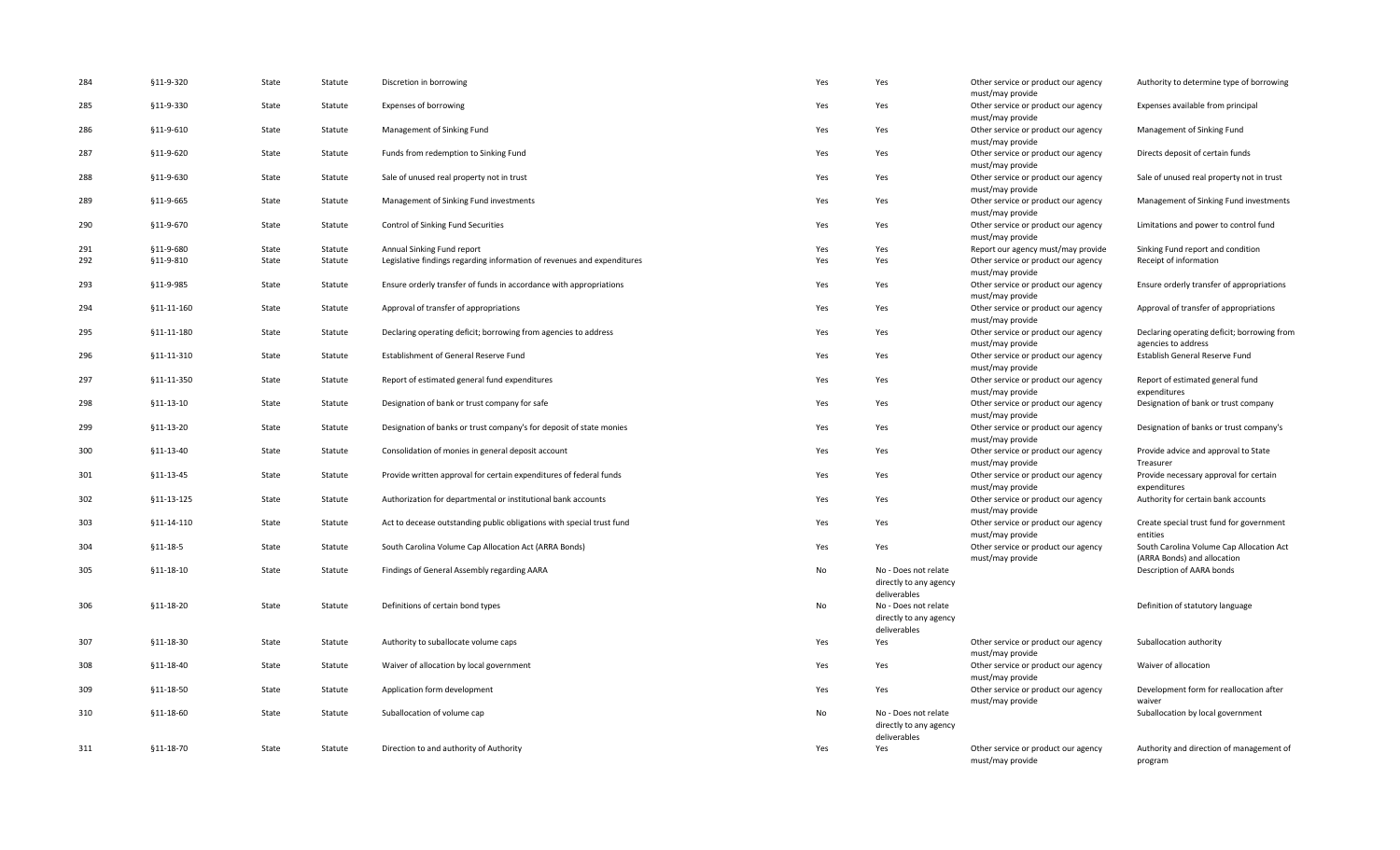| 312 | §11-18-80       | State | Statute | Beneficiary of AARA bonds                                    | Yes | Yes                                            | Other service or product our agency<br>must/may provide                     | Identification of intended beneficiaries of<br>program                  |
|-----|-----------------|-------|---------|--------------------------------------------------------------|-----|------------------------------------------------|-----------------------------------------------------------------------------|-------------------------------------------------------------------------|
| 313 | \$11-27-10      | State | Statute | Power to incur general obligation indebtedness for State     | Yes | Yes                                            | Other service or product our agency<br>must/may provide                     | Powers of SFAA regarding State general<br>obligation debt               |
| 314 | \$11-27-20      | State | Statute | Power to issue bonds                                         | Yes | Yes                                            | Other service or product our agency                                         | Power to issue bonds after constitutional                               |
| 315 | \$11-27-30      | State | Statute | Continuation and limitation upon bond issuance               | Yes | Yes                                            | must/may provide<br>Other service or product our agency<br>must/may provide | amendment<br><b>Bond limitations</b>                                    |
| 316 | $§11 - 27 - 40$ | State | Statute | Political subdivision general obligation debt                | Yes | Yes                                            | Other service or product our agency<br>must/may provide                     | <b>Bond limitations</b>                                                 |
| 317 | \$11-27-50      | State | Statute | School district debt                                         | Yes | Yes                                            | Other service or product our agency<br>must/may provide                     | School district general obligation debt                                 |
| 318 | \$11-27-60      | State | Statute | Ex post facto affect of constitutional amendment             | Yes | Yes                                            | Other service or product our agency<br>must/may provide                     | Effect of amendment on prior contracts                                  |
| 319 | \$11-27-70      | State | Statute | Sources of revenue to be established                         | Yes | Yes                                            | Other service or product our agency<br>must/may provide                     | Sources of revenue described                                            |
| 320 | §11-27-80       | State | Statute | Legality of outstanding debt                                 | Yes | Yes                                            | Other service or product our agency<br>must/may provide                     | Outstanding debt statute                                                |
| 321 | §11-27-90       | State | Statute | Method of bond sale                                          | Yes | Yes                                            | Other service or product our agency<br>must/may provide                     | Bond sales generally                                                    |
| 322 | §11-27-100      | State | Statute | State Treasurer regulatory authority                         | No  | No - Does not relate<br>directly to any agency |                                                                             | Regulatory authority of the State Treasurer                             |
| 323 | §11-27-110      | State | Statute | Debt limitations and lease purchases                         | Yes | deliverables<br>Yes                            | Other service or product our agency<br>must/may provide                     | Lease purchase debt limit applications                                  |
| 324 | $$11-31-5$      | State | Statute | Exchange of coupon bonds for registered bonds                | Yes | Yes                                            | Other service or product our agency<br>must/may provide                     | Regulation and approval of bond exchange                                |
| 325 | \$11-31-10      | State | Statute | Authority to exchange bonds                                  | Yes | Yes                                            | Other service or product our agency<br>must/may provide                     | Exchange of certain bonds authorized                                    |
| 326 | \$11-31-20      | State | Statute | Coupon bonds and charges                                     | Yes | Yes                                            | Other service or product our agency<br>must/may provide                     | Charges and bonds exchanged                                             |
| 327 | §11-31-30       | State | Statute | Authority to determine bond form                             | Yes | Yes                                            | Other service or product our agency<br>must/may provide                     | Form of bond                                                            |
| 328 | \$11-31-40      | State | Statute | Duties of Board and Treasurer                                | Yes | Yes                                            | Other service or product our agency<br>must/may provide                     | Duties of Board and Treasurer                                           |
| 329 | \$11-31-50      | State | Statute | Authority of Board to issue regulations                      | Yes | Yes                                            | Other service or product our agency<br>must/may provide                     | Authority of board.                                                     |
| 330 | \$11-35-10      | State | Statute | South Carolina Procurement Code                              | Yes | Yes                                            | Other service or product our agency                                         | Administration and regulation of the South<br>Carolina Procurement Code |
| 331 | §11-35-20       | State | Statute | Purposes of the procurement code                             | Yes | Yes                                            | must/may provide<br>Other service or product our agency                     | Purposes and policies of the procurement                                |
| 332 | \$11-35-25      | State | Statute | Supersession of contrary laws                                | Yes | Yes                                            | must/may provide<br>Other service or product our agency                     | code<br>Procurement Code is paramount if applicable                     |
| 333 | \$11-35-30      | State | Statute | Interpretation of applicable contracts                       | Yes | Yes                                            | must/may provide<br>Other service or product our agency                     | Good faith honesty applied to all covered                               |
| 334 | \$11-35-35      | State | Statute | Partiality of contract surety forbidden                      | Yes | Yes                                            | must/may provide<br>Other service or product our agency                     | contracts<br>Partiality in section of surety by government              |
| 335 | §11-35-40       | State | Statute | Application of procurement code                              | Yes | Yes                                            | must/may provide<br>Other service or product our agency                     | forbidden<br>Principles of application of code                          |
| 336 | \$11-35-45      | State | Statute | Procedures for procurement code related payments             | Yes | Yes                                            | must/may provide<br>Other service or product our agency                     | Payment procedures by Comptroller General                               |
| 337 | \$11-35-50      | State | Statute | Authority to draft model ordinances, regulations and manuals | Yes | Yes                                            | must/may provide<br>Other service or product our agency                     | Requirement to adopt procurement codes                                  |
| 338 | \$11-35-55      | State | Statute | Certain purchases prohibited                                 | Yes | Yes                                            | must/may provide<br>Other service or product our agency                     | Certain inmate product purchases prohibited                             |
| 339 | §11-35-60       | State | Statute | Regulation dissemination                                     | Yes | Yes                                            | must/may provide<br>Other service or product our agency<br>must/may provide | Method of regulation dissemination                                      |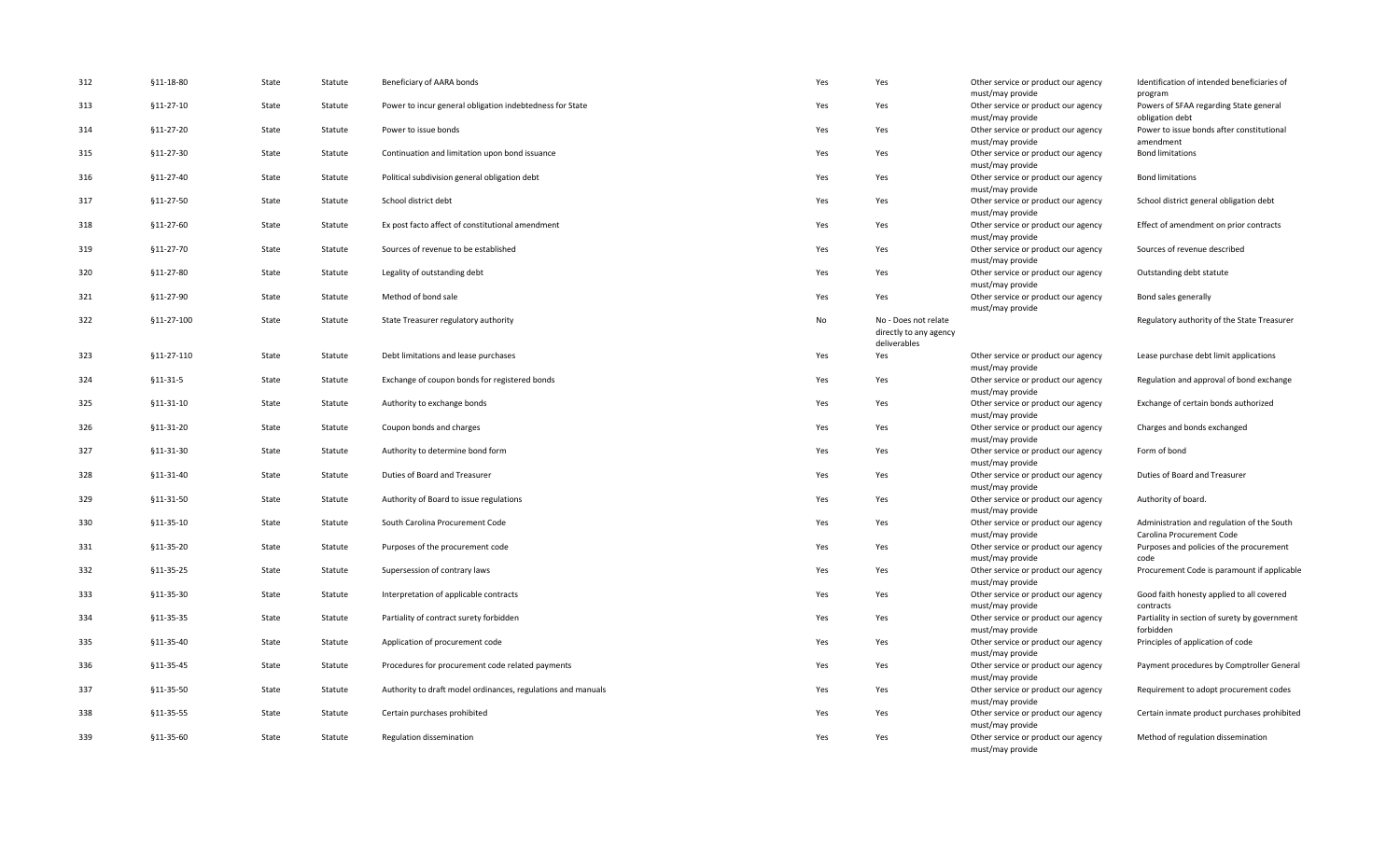| 340 | \$11-35-70   | State | Statute | Certain school districts subject to code                                         | Yes | Yes                                  | Other service or product our agency<br>must/may provide | Required school district participation                                              |
|-----|--------------|-------|---------|----------------------------------------------------------------------------------|-----|--------------------------------------|---------------------------------------------------------|-------------------------------------------------------------------------------------|
| 341 | §11-35-210   | State | Statute | Written documentation required                                                   | Yes | Yes                                  | Other service or product our agency                     | Substantiation of processes and                                                     |
| 342 | §11-35-310   | State | Statute | Definitions of terms                                                             | Yes | Yes                                  | must/may provide<br>Other service or product our agency | determinations<br>Definitions of terms used in code                                 |
| 343 | §11-35-410   | State | Statute | Public Access to certain information                                             | Yes | Yes                                  | must/may provide<br>Other service or product our agency | Public information and exceptions                                                   |
|     |              |       |         |                                                                                  |     |                                      | must/may provide                                        |                                                                                     |
| 344 | \$11-35-450  | State | Statute | Purchases exceptions requiring governing body approval and amounts involved      | Yes | Yes                                  | Other service or product our agency<br>must/may provide | Procedures and limitations on certain<br>purchases                                  |
| 345 | §11-35-710   | State | Statute | Exemptions from procurement code requirements                                    | Yes | Yes                                  | Other service or product our agency                     | Authorization for exemptions from code                                              |
| 346 | §11-35-1230  | State | Statute | Development of auditing plans and audits                                         | Yes | Yes                                  | must/may provide<br>Other service or product our agency | Auditing of procurements                                                            |
|     |              |       |         |                                                                                  |     |                                      | must/may provide                                        |                                                                                     |
| 347 | §11-35-1560  | State | Statute | Sole source procurements and penalty                                             | Yes | Yes                                  | Other service or product our agency<br>must/may provide | Contract award restrictions                                                         |
| 348 | \$11-35-5320 | State | Statute | Adoption of procurement codes and ordinances                                     | Yes | Yes                                  | Other service or product our agency<br>must/may provide | Creation of task force                                                              |
| 349 | \$11-35-5340 | State | Statute | Certain school districts subject to procurement code                             | Yes | Yes                                  | Other service or product our agency                     | Review of expenditures                                                              |
|     | §11-37-30    |       |         |                                                                                  |     | Yes                                  | must/may provide                                        |                                                                                     |
| 350 |              | State | Statute | Creation of South Carolina Resources Authority                                   | Yes |                                      | Other service or product our agency<br>must/may provide | SFAA manages as Resources Authority                                                 |
| 351 | §11-38-20    | State | Statute | Authorization for issuance of capital improvement bonds                          | Yes | Yes                                  | Other service or product our agency<br>must/may provide | Provide for issuance of capital improvement<br>bonds                                |
| 352 | \$11-40-20   | State | Statute | SC Infrastructure Facilities Authority and SC Infrastructure Revolving Loan Fund | Yes | Yes                                  | Other service or product our agency<br>must/may provide | SC Infrastructure Facilities Authority and SC<br>Infrastructure Revolving Loan Fund |
| 353 | \$11-40-30   | State | Statute | Definitions used in Infrastructure Facilities Authority Act                      | Yes | Yes                                  | Other service or product our agency                     | Definitions for IFAA                                                                |
|     |              |       |         |                                                                                  |     |                                      | must/may provide                                        |                                                                                     |
| 354 | §11-40-40    | State | Statute | Powers of Infrastructure Facilities Authority                                    | Yes | Yes                                  | Other service or product our agency<br>must/may provide | Description of powers of authority (25)                                             |
| 355 | §11-40-50    | State | Statute | Purpose of authority and establish of fund                                       | Yes | Yes                                  | Other service or product our agency<br>must/may provide | Authorized deposits in established fund                                             |
| 356 | §11-40-60    | State | Statute | Authority to make loans to local government                                      | Yes | Yes                                  | Other service or product our agency                     | Authority loans and conditions                                                      |
| 357 | §11-40-70    | State | Statute | Receipt of funds by Authority                                                    | Yes | Yes                                  | must/may provide<br>Other service or product our agency | Holding and disbursement                                                            |
|     |              |       |         |                                                                                  |     |                                      | must/may provide                                        |                                                                                     |
| 358 | §11-40-80    | State | Statute | Local government participation by borrowing                                      | Yes | Yes                                  | Other service or product our agency<br>must/may provide | Authority for local governments to borrow                                           |
| 359 | \$11-40-90   | State | Statute | Authorization to issue bonds                                                     | Yes | Yes                                  | Other service or product our agency                     | Policies and purposes of bond issuance                                              |
|     |              |       |         |                                                                                  |     |                                      | must/may provide                                        |                                                                                     |
| 360 | §11-40-100   | State | Statute | Authority to pledge revenues                                                     | Yes | Yes                                  | Other service or product our agency<br>must/may provide | Pledging of revenues and loan obligations                                           |
| 361 | §11-40-110   | State | Statute | Bonds not a debt of state or political subdivision                               | Yes | Yes                                  | Other service or product our agency<br>must/may provide | Bonds solely payable from revenue                                                   |
| 362 | §11-40-120   | State | Statute | Bond requirements and resolution authorization                                   | Yes | Yes                                  | Other service or product our agency                     | Authority provides resolution and interest<br>terms                                 |
| 363 | §11-40-130   | State | Statute | Trust indenture permitted                                                        | Yes | Yes                                  | must/may provide<br>Other service or product our agency | Authority may utilize trust indenture and                                           |
|     |              |       |         |                                                                                  |     |                                      | must/may provide                                        | terms thereof                                                                       |
| 364 | §11-40-140   | State | Statute | Authority authorized to issue pledge                                             | Yes | Yes                                  | Other service or product our agency<br>must/may provide | Liens and recording of pledges                                                      |
| 365 | §11-40-150   | State | Statute | Negotiability of bonds                                                           | No  | No - Does not relate                 |                                                         | Negotiability of bonds                                                              |
|     |              |       |         |                                                                                  |     | directly to any agency               |                                                         |                                                                                     |
| 366 | \$11-40-160  | State | Statute | Exemptions from state taxation                                                   | No  | deliverables<br>No - Does not relate |                                                         | <b>Taxation exemption</b>                                                           |
|     |              |       |         |                                                                                  |     | directly to any agency               |                                                         |                                                                                     |
|     |              |       |         |                                                                                  |     | deliverables                         |                                                         |                                                                                     |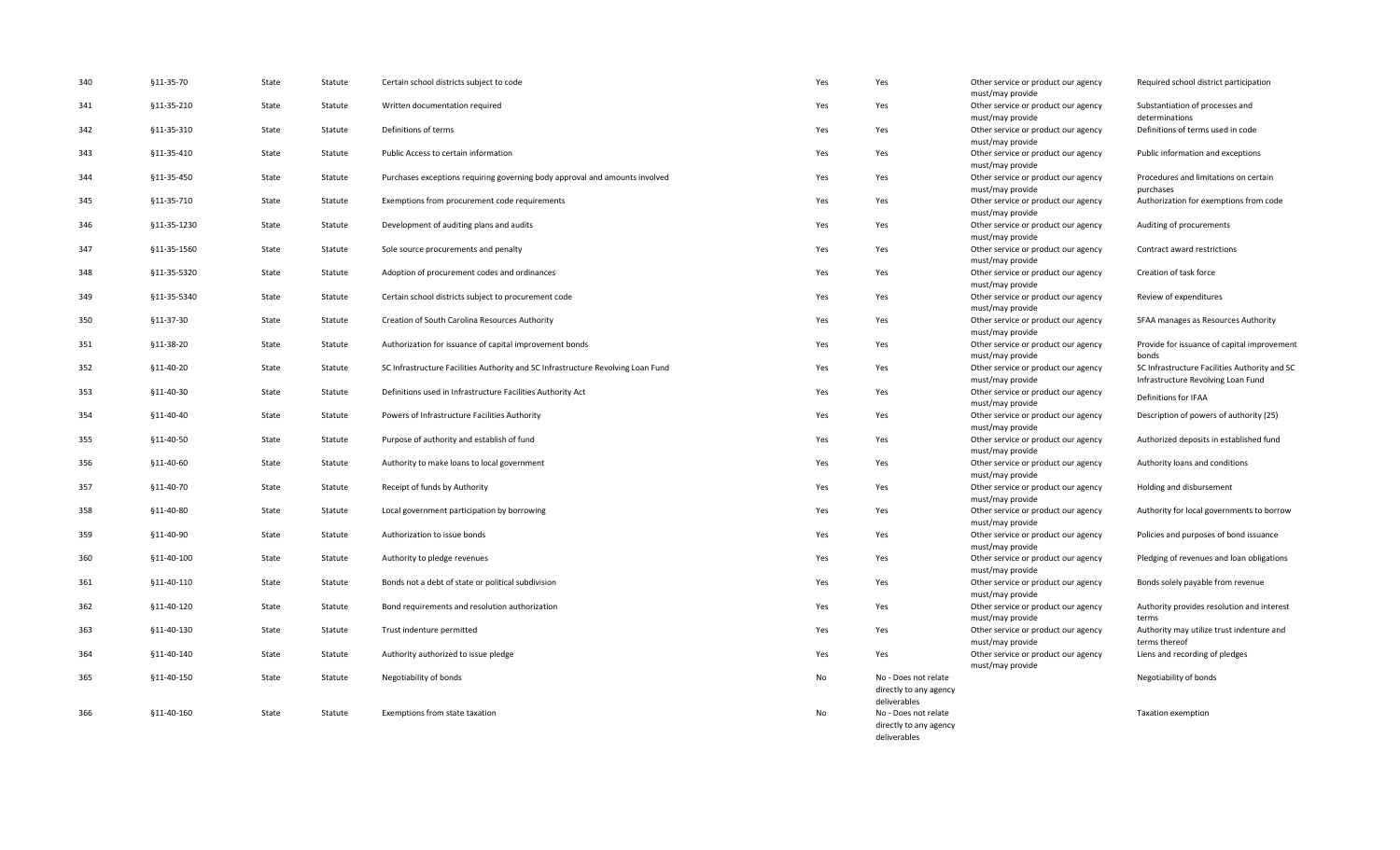| 367 | §11-40-170  | State | Statute | Bond status as securities                                                 | No  | No - Does not relate<br>directly to any agency<br>deliverables |                                                         | Status of bonds                         |
|-----|-------------|-------|---------|---------------------------------------------------------------------------|-----|----------------------------------------------------------------|---------------------------------------------------------|-----------------------------------------|
| 368 | §11-40-180  | State | Statute | Authority not subject to certain regulations                              | Yes | Yes                                                            | Other service or product our agency<br>must/may provide | Regulation exemption                    |
| 369 | §11-40-190  | State | Statute | State pledge of non-interference                                          | No  | No - Does not relate<br>directly to any agency<br>deliverables |                                                         | State pledge                            |
| 370 | §11-40-200  | State | Statute | Authority notification of default                                         | Yes | Yes                                                            | Other service or product our agency<br>must/may provide | Notification of Treasurer               |
| 371 | §11-40-210  | State | Statute | Non-liability of Authority members                                        | No  | No - Does not relate                                           |                                                         | Non-liability of authority              |
|     |             |       |         |                                                                           |     | directly to any agency<br>deliverables                         |                                                         |                                         |
| 372 | §11-40-220  | State | Statute | Only certain notices required                                             | Yes | Yes                                                            | Other service or product our agency<br>must/may provide | Limitation of notices                   |
| 373 | \$11-40-230 | State | Statute | Deposit of Funds with Treasurer                                           | Yes | Yes                                                            | Other service or product our agency<br>must/may provide | Authorized deposits                     |
| 374 | §11-40-240  | State | Statute | Mandatory annual reports                                                  | Yes | Yes                                                            | Other service or product our agency<br>must/may provide | Provision of reports                    |
| 375 | §11-40-250  | State | Statute | Duty to assist Authority                                                  | Yes | Yes                                                            | Other service or product our agency<br>must/may provide | Duty of Division of Local Government    |
| 376 | §11-40-260  | State | Statute | Conflict with other laws and construction                                 | No  | No - Does not relate                                           |                                                         | Construction of chapter                 |
|     |             |       |         |                                                                           |     | directly to any agency                                         |                                                         |                                         |
|     | §11-40-270  |       |         |                                                                           |     | deliverables                                                   |                                                         |                                         |
| 377 |             | State | Statute | Severability provision                                                    | No  | No - Does not relate<br>directly to any agency                 |                                                         | Severability provisions                 |
|     |             |       |         |                                                                           |     | deliverables                                                   |                                                         |                                         |
| 378 | §11-41-70   | State | Statute | Required actions and approvals for issuance of economic development bonds | Yes | Yes                                                            | Other service or product our agency<br>must/may provide | Review and supervision of bond issuance |
| 379 | \$11-41-75  | State | Statute | Exemptions regarding reimbursement                                        | Yes | Yes                                                            | Other service or product our agency<br>must/may provide | Limitations upon reimbursement          |
| 380 | §11-41-80   | State | Statute | Adoption of bond issue resolution                                         | Yes | Yes                                                            | Other service or product our agency<br>must/may provide | Approval of notification                |
| 381 | \$11-41-90  | State | Statute | Content of approving resolution                                           | Yes | Yes                                                            | Other service or product our agency<br>must/may provide | Mandatory resolution content            |
| 382 | §11-41-100  | State | Statute | Bond maturity, interest and rates                                         | Yes | Yes                                                            | Other service or product our agency<br>must/may provide | Term of issued bonds                    |
| 383 | §11-41-110  | State | Statute | Exemptions from taxation                                                  | No  | No - Does not relate                                           |                                                         | Tax exemptions                          |
|     |             |       |         |                                                                           |     | directly to any agency                                         |                                                         |                                         |
| 384 | §11-41-120  | State |         |                                                                           | No  | deliverables                                                   |                                                         |                                         |
|     |             |       | Statute | Signature requirements                                                    |     | No - Does not relate<br>directly to any agency                 |                                                         | Signature and seal requirements         |
|     |             |       |         |                                                                           |     | deliverables                                                   |                                                         |                                         |
| 385 | §11-41-130  | State | Statute | Pledge of full faith and credit                                           | No  | No - Does not relate                                           |                                                         | Pledge of note                          |
|     |             |       |         |                                                                           |     | directly to any agency                                         |                                                         |                                         |
|     |             |       |         |                                                                           |     | deliverables                                                   |                                                         |                                         |
| 386 | §11-41-140  | State | Statute | Method of bond sale                                                       | No  | No - Does not relate                                           |                                                         | Sale of bonds                           |
|     |             |       |         |                                                                           |     | directly to any agency<br>deliverables                         |                                                         |                                         |
| 387 | §11-41-150  | State | Statute | Application of bond proceeds                                              | No  | No - Does not relate                                           |                                                         | Bond proceeds use                       |
|     |             |       |         |                                                                           |     | directly to any agency                                         |                                                         |                                         |
|     |             |       |         |                                                                           |     | deliverables                                                   |                                                         |                                         |
| 388 | §11-41-160  | State | Statute | Bonds lawful for fiduciaries                                              | No  | No - Does not relate                                           |                                                         | Bond investment status                  |
|     |             |       |         |                                                                           |     | directly to any agency                                         |                                                         |                                         |
| 389 | §11-41-170  | State | Statute | Limitation of expenditures                                                | No  | deliverables<br>No - Does not relate                           |                                                         | Spending limitations                    |
|     |             |       |         |                                                                           |     | directly to any agency                                         |                                                         |                                         |
|     |             |       |         |                                                                           |     | deliverables                                                   |                                                         |                                         |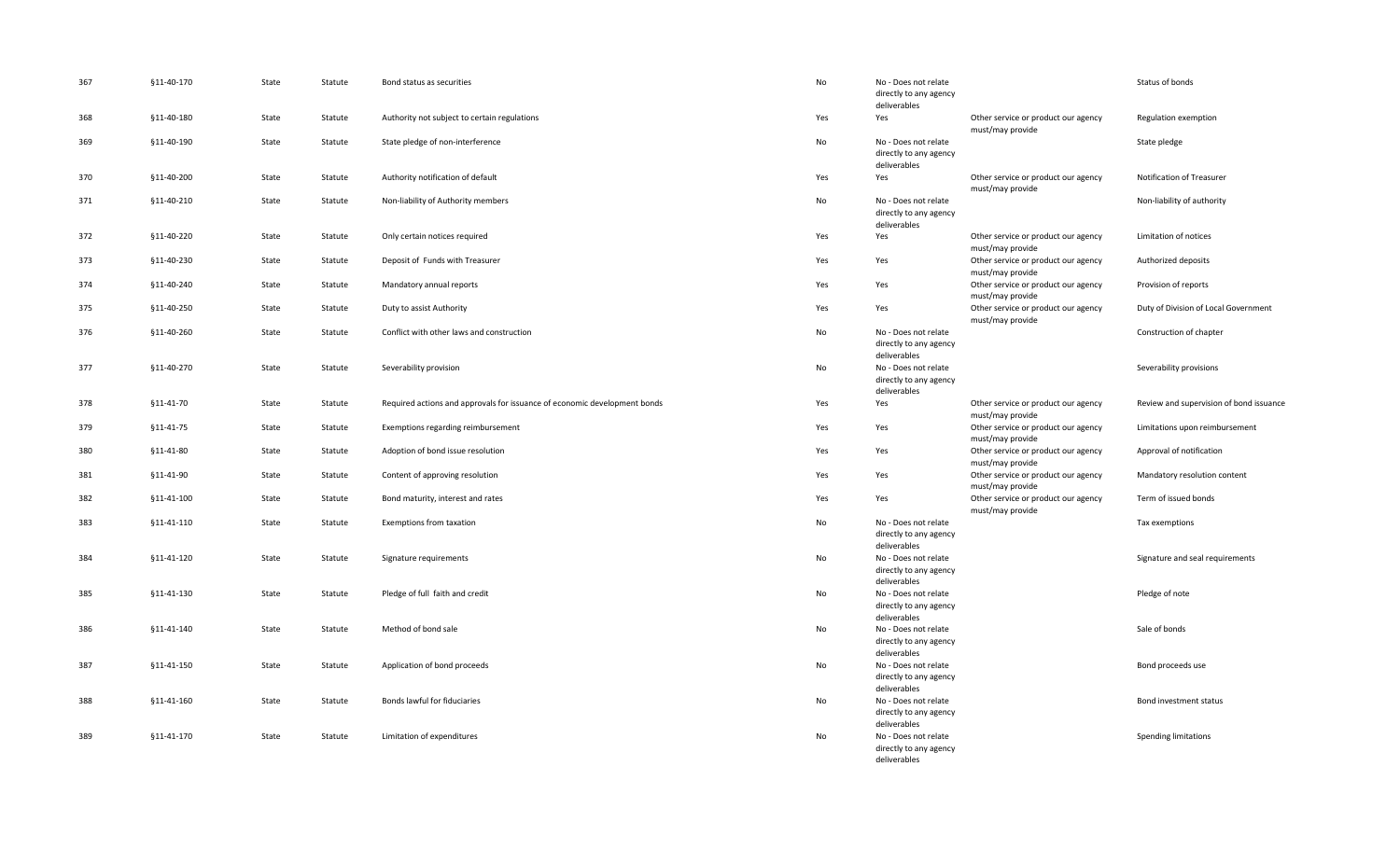| 390 | §11-41-180  | State | Statute | Use by research universities                                                 | Yes | Yes | Other service or product our agency<br>must/may provide | Review and approval of expenditures                                          |
|-----|-------------|-------|---------|------------------------------------------------------------------------------|-----|-----|---------------------------------------------------------|------------------------------------------------------------------------------|
| 391 | §11-43-510  | State | Statute | Review and approval of issuance of state transportation infrastructure bonds | Yes | Yes | Other service or product our agency<br>must/may provide | Review and approval of bond issuance                                         |
| 392 | \$11-43-520 | State | Statute | Transportation Infrastructure Bank Bonds                                     | Yes | Yes | Other service or product our agency<br>must/may provide | <b>Transportation bonds</b>                                                  |
| 393 | §11-43-530  | State | Statute | Approval of requested issue                                                  | Yes | Yes | Other service or product our agency<br>must/may provide | Approval of bond issue                                                       |
| 394 | §11-43-540  | State | Statute | Review and approval by Joint Bond Review Committee                           | Yes | Yes | Other service or product our agency<br>must/may provide | JBRC approval                                                                |
| 395 | §11-43-550  | State | Statute | State pledge of full faith and credit                                        | Yes | Yes | Other service or product our agency<br>must/may provide | State pledge of credit                                                       |
| 396 | \$11-43-560 | State | Statute | Requirements for request to issue bonds                                      | Yes | Yes | Other service or product our agency<br>must/may provide | Bond issue requirements                                                      |
| 397 | \$11-43-570 | State | Statute | Issuance of bonds                                                            | Yes | Yes | Other service or product our agency<br>must/may provide | Bond issuance authority for Department of<br>Agriculture                     |
| 398 | §11-43-580  | State | Statute | Form, denomination of bonds                                                  | Yes | Yes | Other service or product our agency<br>must/may provide | Denomination of bonds                                                        |
| 399 | \$11-43-590 | State | Statute | Registration requirement                                                     | Yes | Yes | Other service or product our agency<br>must/may provide | Registration requirement                                                     |
| 400 | §11-43-600  | State | Statute | Interest rate and bond redemption                                            | Yes | Yes | Other service or product our agency<br>must/may provide | Interest rate of bonds                                                       |
| 401 | §11-43-610  | State | Statute | Bonds state tax exemption                                                    | Yes | Yes | Other service or product our agency<br>must/may provide | Tax exemption                                                                |
| 402 | §11-43-620  | State | Statute | Bond sale requirements                                                       | Yes | Yes | Other service or product our agency<br>must/may provide | Bond sale requirements                                                       |
| 403 | \$11-43-630 | State | Statute | Restriction on bond proceeds                                                 | Yes | Yes | Other service or product our agency<br>must/may provide | Bond proceed restriction                                                     |
| 404 | \$11-45-30  | State | Statute | Creation of Venture Capital Investment Act of South Carolina                 | Yes | Yes | Other service or product our agency<br>must/may provide | Approval of guidelines, tax credit certificate<br>and lenders                |
| 405 | §11-45-40   | State | Statute | Appointment of authority                                                     | Yes | Yes | Other service or product our agency<br>must/may provide | Authority appointment                                                        |
| 406 | §11-45-50   | State | Statute | Solicitation of investment plans                                             | Yes | Yes | Other service or product our agency<br>must/may provide | Solicitations                                                                |
| 407 | \$11-45-55  | State | Statute | Tax credit certificates                                                      | Yes | Yes | Other service or product our agency<br>must/may provide | Borrowing of funds                                                           |
| 408 | §11-45-60   | State | Statute | Selection of plans                                                           | Yes | Yes | Other service or product our agency<br>must/may provide | Investment selection                                                         |
| 409 | \$11-45-70  | State | Statute | Requirements for investors                                                   | Yes | Yes | Other service or product our agency<br>must/may provide | Investor requirements                                                        |
| 410 | \$11-45-80  | State | Statute | Technology Innovation Fund                                                   | Yes | Yes | Other service or product our agency<br>must/may provide | Fund established                                                             |
| 411 | §11-45-90   | State | Statute | Investor group reports                                                       | Yes | Yes | Other service or product our agency<br>must/may provide | Reports of group                                                             |
| 412 | \$11-45-95  | State | Statute | Authority reports                                                            | Yes | Yes | Other service or product our agency<br>must/may provide | Authority reports                                                            |
| 413 | \$11-45-100 | State | Statute | Power of authority                                                           | Yes | Yes | Other service or product our agency<br>must/may provide | Power of authority                                                           |
| 414 | §11-45-105  | State | Statute | Approval of guidelines                                                       | Yes | Yes | Other service or product our agency<br>must/may provide | Guidelines approval                                                          |
| 415 | §11-49-10   | State | Statute | Tobacco Settlement Revenue Management Authority Act                          | Yes | Yes | Other service or product our agency<br>must/may provide | Administration of the Tobacco Settlement<br>Revenue Management Authority Act |
| 416 | \$11-49-20  | State | Statute | Definitions in chapter                                                       | Yes | Yes | Other service or product our agency<br>must/may provide | Definitions                                                                  |
| 417 | §11-49-30   | State | Statute | Authority for tobacco receipts                                               | Yes | Yes | Other service or product our agency<br>must/may provide | Responsibility for receipts                                                  |
| 418 | §11-49-40   | State | Statute | Members of the Authority Board                                               | Yes | Yes | Other service or product our agency<br>must/may provide | Board members                                                                |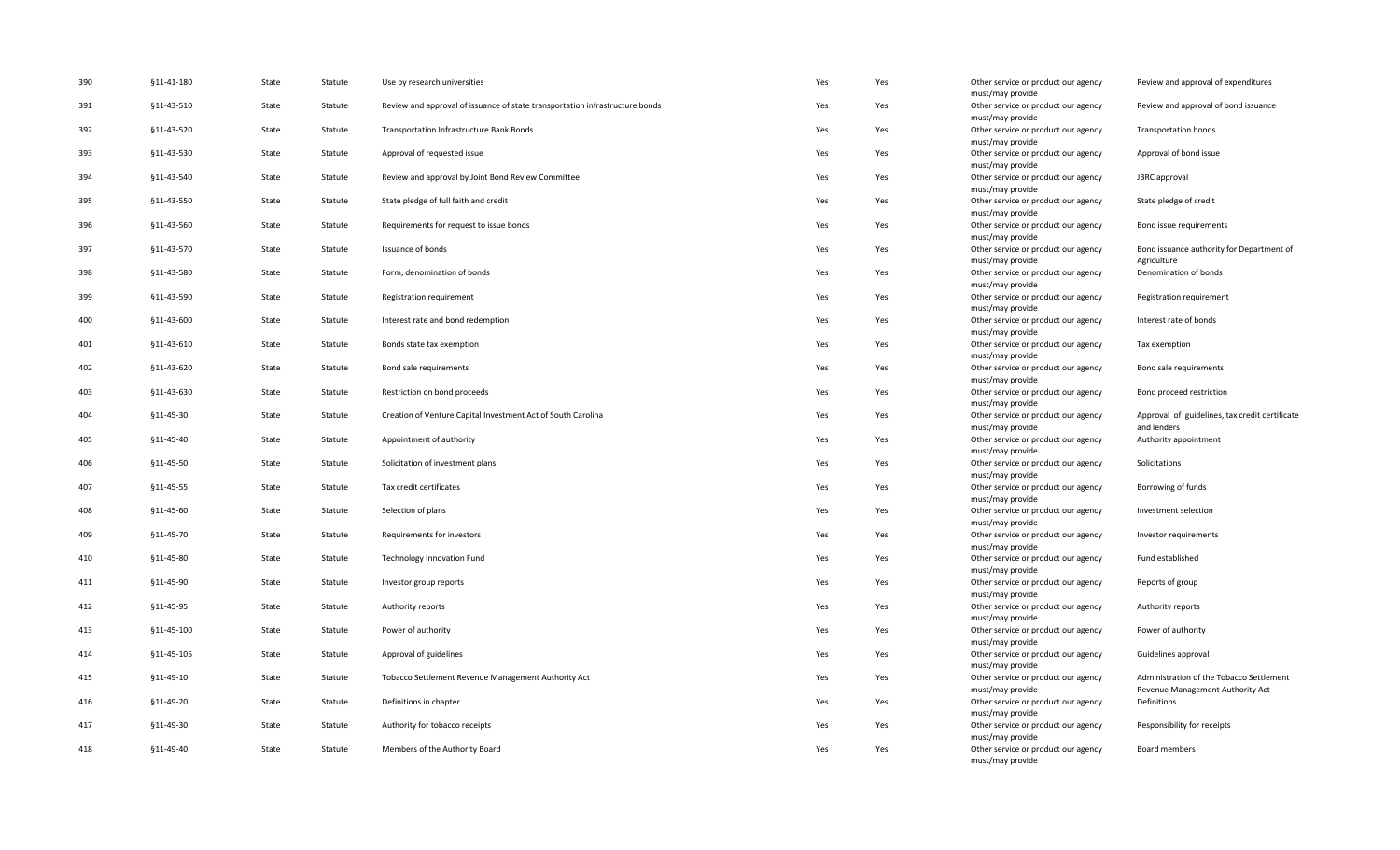| 419 | \$11-49-50  | State | Statute | Ownership of receipts                                                  | Yes | Yes | Other service or product our agency<br>must/may provide | Ownership of assets                                                                                 |
|-----|-------------|-------|---------|------------------------------------------------------------------------|-----|-----|---------------------------------------------------------|-----------------------------------------------------------------------------------------------------|
| 420 | §11-49-55   | State | Statute | Tax receipt form approval                                              | Yes | Yes | Other service or product our agency<br>must/may provide | Form approval                                                                                       |
| 421 | §11-49-60   | State | Statute | Powers of board                                                        | Yes | Yes | Other service or product our agency<br>must/may provide | Board powers (17)                                                                                   |
| 422 | §11-49-70   | State | Statute | Issuance of bonds                                                      | Yes | Yes | Other service or product our agency<br>must/may provide | Issuance requirements                                                                               |
| 423 | §11-49-80   | State | Statute | Limitation of authority and board                                      | Yes | Yes | Other service or product our agency<br>must/may provide | Limitation of authority                                                                             |
| 424 | §11-49-90   | State | Statute | Power to incur debt                                                    | Yes | Yes | Other service or product our agency<br>must/may provide | General power to incur debt                                                                         |
| 425 | §11-49-100  | State | Statute | Maintenance of accounts                                                | Yes | Yes | Other service or product our agency<br>must/may provide | Separate account maintenance                                                                        |
| 426 | §11-49-120  | State | Statute | <b>Exemption from taxes</b>                                            | Yes | Yes | Other service or product our agency<br>must/may provide | Bond state taxation exempt                                                                          |
| 427 | \$11-49-130 | State | Statute | Transfer of excess funds                                               | Yes | Yes | Other service or product our agency<br>must/may provide | Excess fund transfer                                                                                |
| 428 | §11-49-140  | State | Statute | <b>Statutory Exemption</b>                                             | Yes | Yes | Other service or product our agency<br>must/may provide | Statutory exemption                                                                                 |
| 429 | §11-49-150  | State | Statute | General Assembly settlement approval                                   | Yes | Yes | Other service or product our agency<br>must/may provide | Settlement approval                                                                                 |
| 430 | §11-49-160  | State | Statute | Protection of bond holders                                             | Yes | Yes | Other service or product our agency<br>must/may provide | Bond holder protection                                                                              |
| 431 | §11-49-170  | State | Statute | Liberal construction                                                   | Yes | Yes | other service or product our agency<br>must/may provide | Statutory interpretation                                                                            |
| 432 | \$11-51-10  | State | Statute | Research University Infrastructure Act; review projects and issue debt | Yes | Yes | Other service or product our agency<br>must/may provide | Oversight (limited) of Research University<br>Infrastructure Act; review projects and issue<br>debt |
| 433 | §11-51-20   | State | Statute | Legislative findings and purpose                                       | Yes | Yes | Other service or product our agency<br>must/may provide | Legislative findings                                                                                |
| 434 | §11-51-30   | State | Statute | Definitions                                                            | Yes | Yes | Other service or product our agency<br>must/may provide | Definitions                                                                                         |
| 435 | §11-51-40   | State | Statute | Issuance of debt authorized                                            | Yes | Yes | Other service or product our agency<br>must/may provide | Issuance of debt                                                                                    |
| 436 | \$11-51-50  | State | Statute | Maximum annual debt service                                            | Yes | Yes | Other service or product our agency<br>must/may provide | Debt service limitations                                                                            |
| 437 | \$11-51-60  | State | Statute | Reimbursement repayment                                                | Yes | Yes | Other service or product our agency<br>must/may provide | Repayment for unauthorized use                                                                      |
| 438 | \$11-51-70  | State | Statute | Certification of costs to board                                        | Yes | Yes | Other service or product our agency<br>must/may provide | Certification of costs                                                                              |
| 439 | §11-51-80   | State | Statute | Required information to be provided                                    | Yes | Yes | Other service or product our agency<br>must/may provide | Provided information                                                                                |
| 440 | \$11-51-90  | State | Statute | Allocation of debt limits                                              | Yes | Yes | Other service or product our agency<br>must/may provide | Debt allocation limits                                                                              |
| 441 | §11-51-100  | State | Statute | Issuance of anticipation notes                                         | Yes | Yes | Other service or product our agency<br>must/may provide | Bond anticipation notes                                                                             |
| 442 | §11-51-110  | State | Statute | Resolution authorizing issuance debt                                   | Yes | Yes | Other service or product our agency<br>must/may provide | General obligation debt approval                                                                    |
| 443 | \$11-51-120 | State | Statute | Term of debt approval                                                  | Yes | Yes | Other service or product our agency<br>must/may provide | Approval of debt terms                                                                              |
| 444 | §11-51-125  | State | Statute | Approvals required for issuance                                        | Yes | Yes | Other service or product our agency<br>must/may provide | Required other approvals                                                                            |
| 445 | §11-51-130  | State | Statute | Exemption from taxation                                                | Yes | Yes | Other service or product our agency<br>must/may provide | State tax exemption                                                                                 |
| 446 | §11-51-140  | State | Statute | Attestation requirements                                               | Yes | Yes | Other service or product our agency<br>must/may provide | Required attestation                                                                                |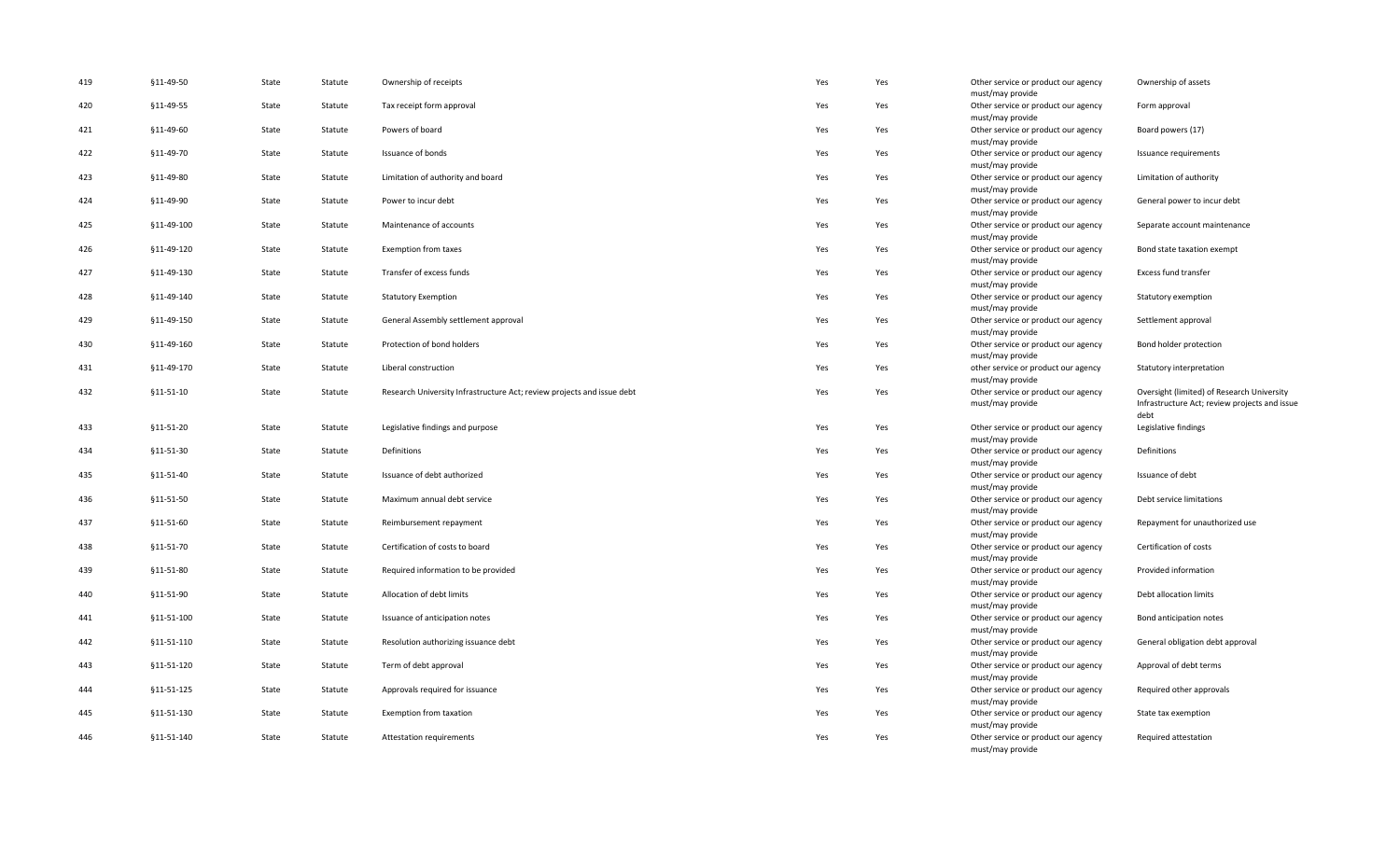| 447 | §11-51-150     | State | Statute | Obligation pledged                                                                         | Yes | Yes                                                            | Other service or product our agency<br>must/may provide | Pledged obligation                                                                                             |
|-----|----------------|-------|---------|--------------------------------------------------------------------------------------------|-----|----------------------------------------------------------------|---------------------------------------------------------|----------------------------------------------------------------------------------------------------------------|
| 448 | §11-51-160     | State | Statute | Sale requirements                                                                          | Yes | Yes                                                            | Other service or product our agency<br>must/may provide | Sale requirements for bonds                                                                                    |
| 449 | §11-51-170     | State | Statute | Disposition of sale proceeds                                                               | Yes | Yes                                                            | Other service or product our agency<br>must/may provide | Use of sale proceeds                                                                                           |
| 450 | §11-51-180     | State | Statute | Use as investments                                                                         | Yes | Yes                                                            | Other service or product our agency<br>must/may provide | Investment use authorized                                                                                      |
| 451 | §11-51-190     | State | Statute | Procurement procedures required                                                            | Yes | Yes                                                            | Other service or product our agency<br>must/may provide | Procurement process                                                                                            |
| 452 | §11-51-200     | State | Statute | Liberal construction of chapter                                                            | Yes | Yes                                                            | Other service or product our agency<br>must/may provide | Statutory interpretation                                                                                       |
| 453 | §11-55-10      | State | Statute | Establishment of SFAA                                                                      | Yes | Yes                                                            | Other service or product our agency<br>must/may provide | Establishment of the Authority                                                                                 |
| 454 | \$11-55-30     | State | Statute | Practices and Precedents of Budget & Control Board (B&CB) applicable to SFAA               | Yes | Yes                                                            | Other service or product our agency<br>must/may provide | Practices and Precedents of Budget & Control<br>Board (B&CB) applicable to SFAA                                |
| 455 | \$11-55-40     | State | Statute | Powers, Duties and Responsibility of SFAA                                                  | Yes | Yes                                                            | Other service or product our agency<br>must/may provide | Powers, Duties and Responsibility of SFAA                                                                      |
| 456 | \$11-55-50     | State | Statute | B&CB responsibility for permanent improvement projects and Bonds devolved upon SFAA        | Yes | Yes                                                            | Other service or product our agency<br>must/may provide | B&CB responsibility for permanent<br>improvement projects and Bonds devolved<br>upon SFAA                      |
| 457 | §11-57-310     | State | Statute | Iran Divestment Act - Iran investment list                                                 | Yes | Yes                                                            | Other service or product our agency<br>must/may provide | Administration of program                                                                                      |
| 458 | §11-57-730     | State | Statute | Iran Divestment Act indemnification                                                        | Yes | Yes                                                            | Other service or product our agency<br>must/may provide | Indemnification                                                                                                |
| 459 | §12-6-5570     | State | Statute | Authority for additional expenditures by Department of Revenue for enforcement of tax laws | Yes | Yes                                                            | Other service or product our agency<br>must/may provide | Authority for additional expenditures by<br>Department of Revenue for enforcement of<br>tax laws               |
| 460 | §12-10-100     | State | Statute | <b>Enterprise Zone Report</b>                                                              | Yes | Yes                                                            | Other service or product our agency<br>must/may provide | Receive annual Enterprise Zone Report                                                                          |
| 461 | \$12-23-30     | State | Statute | Suspension of electric generating and sales tax                                            | Yes | Yes                                                            | Other service or product our agency<br>must/may provide | Suspension of electric generating and sales tax                                                                |
| 462 | §12-28-2740    | State | Statute | Bond procedure for completion of certain projects                                          | Yes | Yes                                                            | Other service or product our agency<br>must/may provide | Bond procedure for completion of certain<br>projects                                                           |
| 463 | §12-59-320     | State | Statute | Hearing for taxpayer relief from taxes described in Section 12-59-310                      | Yes | Yes                                                            | Other service or product our agency<br>must/may provide | Grant of relief after hearing on certain taxes                                                                 |
| 464 | §12-59-330     | State | Statute | Enforcement and compensation                                                               | Yes | Yes                                                            | Other service or product our agency<br>must/may provide | <b>Enforcement and collection</b>                                                                              |
| 465 | $$13-1-25$     | State | Statute | Cross reference to procurement exemption authority                                         | Yes | Yes                                                            | Other service or product our agency<br>must/may provide | Cross reference to procurement exemption<br>authority                                                          |
| 466 | $§13 - 1 - 45$ | State | Statute | Water/Wastewater Infrastructure Fund Reports                                               | Yes | Yes                                                            | Other service or product our agency<br>must/may provide | Assisting, financing of Water/Wastewater<br>Infrastructure Fund projects and reports                           |
| 467 | §13-1-340      | State | Statute | Authority for grants, gifts, funds and property for State Development Division             | Yes | Yes                                                            | Other service or product our agency<br>must/may provide | Authority for grants, gifts, funds and property<br>for State Development Division and<br>disbursement approval |
| 468 | §13-1-620      | State | Statute | Procurement - Savannah Valley Development                                                  | Yes | Yes                                                            | Other service or product our agency<br>must/may provide | Approval of procurement procedures and<br>regulations - Savannah Valley Development                            |
| 469 | §13-1-660      | State | Statute | Bond approval for Savannah Valley Development                                              | Yes | Yes                                                            | Other service or product our agency<br>must/may provide | Approval of bond issuance by Savannah Valley<br>Development                                                    |
| 470 | §13-1-670      | State | Statute | Bonds exempt from taxation                                                                 | No  | No - Does not relate<br>directly to any agency<br>deliverables |                                                         | Statute regarding taxation                                                                                     |
| 471 | \$13-1-680     | State | Statute | Investigation and approval of bond issue                                                   | Yes | Yes                                                            | Other service or product our agency<br>must/may provide | Investigate and approve                                                                                        |
| 472 | \$13-1-690     | State | Statute | Signature on bond                                                                          | No  | No - Does not relate<br>directly to any agency<br>deliverables |                                                         | Signing of bonds                                                                                               |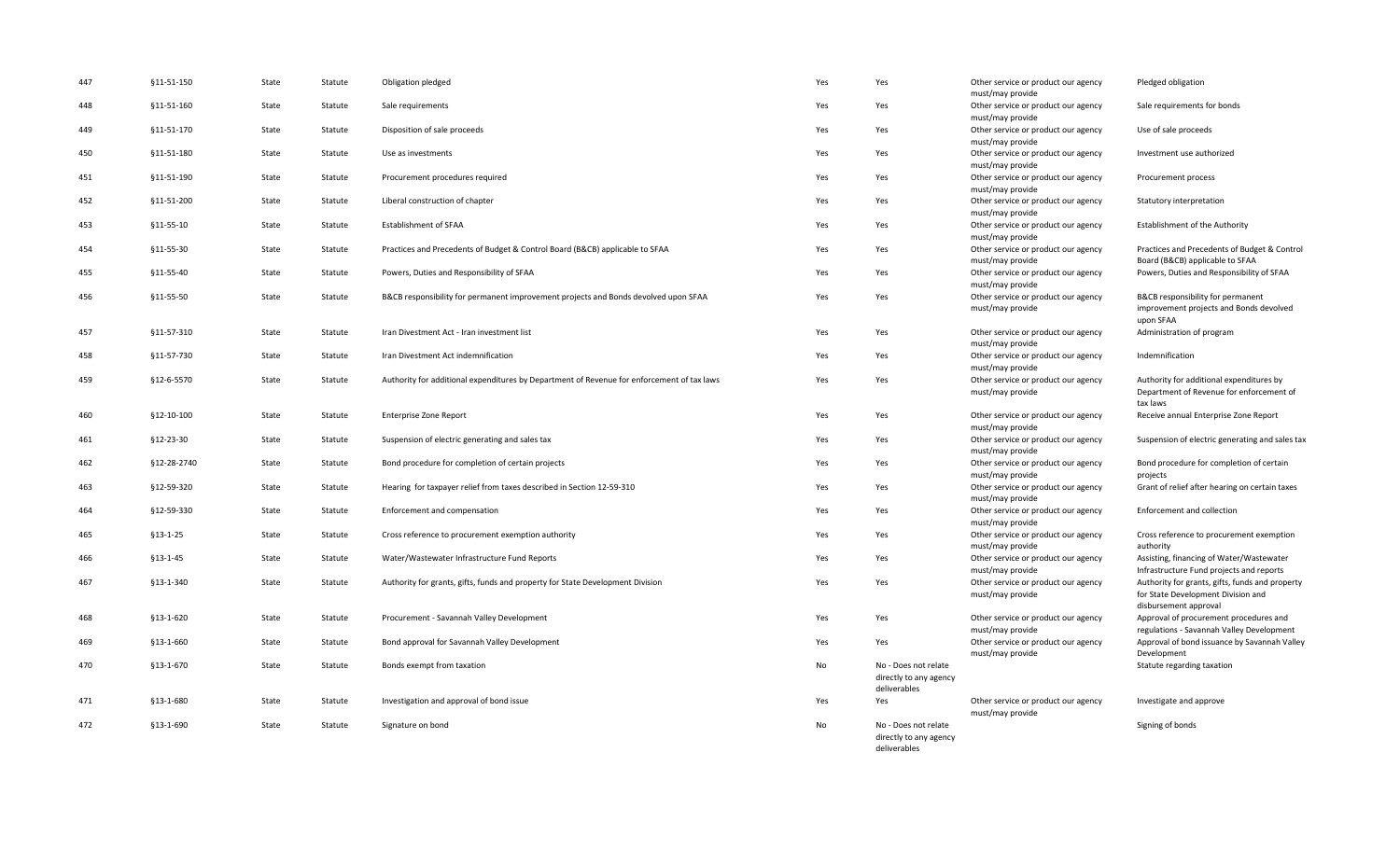| 473 | \$13-1-700     | State | Statute | Approval of terms of sale                                                           | Yes | Yes | Other service or product our agency<br>must/may provide                     | Approval of bond terms                                                                                                   |
|-----|----------------|-------|---------|-------------------------------------------------------------------------------------|-----|-----|-----------------------------------------------------------------------------|--------------------------------------------------------------------------------------------------------------------------|
| 474 | §13-1-1000     | State | Statute | Aeronautics Commission definitions and creation                                     | Yes | Yes | Other service or product our agency<br>must/may provide                     | Administrative support for Aeronautics<br>Commission                                                                     |
| 475 | §13-1-1010     | State | Statute | Creation of Aeronautics Commission                                                  | Yes | Yes | Other service or product our agency<br>must/may provide                     | Creation of commission                                                                                                   |
| 476 | §13-1-1020     | State | Statute | Election and appointment of commission                                              | Yes | Yes | Other service or product our agency<br>must/may provide                     | <b>Election of Commission</b>                                                                                            |
| 477 | §13-1-1030     | State | Statute | Divided districts                                                                   | Yes | Yes | Other service or product our agency<br>must/may provide                     | Divided districts                                                                                                        |
| 478 | \$13-1-1040    | State | Statute | Delegation election                                                                 | Yes | Yes | Other service or product our agency                                         | Election by delegations                                                                                                  |
| 479 | §13-1-1050     | State | Statute | Commission member terms                                                             | Yes | Yes | must/may provide<br>Other service or product our agency                     | Member terms                                                                                                             |
| 480 | \$13-1-1060    | State | Statute | Oath of office                                                                      | Yes | Yes | must/may provide<br>Other service or product our agency                     | Oath of office                                                                                                           |
| 481 | §13-1-1070     | State | Statute | Official seal and rules                                                             | Yes | Yes | must/may provide<br>Other service or product our agency<br>must/may provide | Rules and procedures                                                                                                     |
| 482 | \$13-1-1080    | State | Statute | Appointment of Executive Director                                                   | Yes | Yes | other service or product our agency<br>must/may provide                     | <b>Executive director</b>                                                                                                |
| 483 | \$13-1-1090    | State | Statute | Qualifications of chairman and members                                              | Yes | Yes | Other service or product our agency<br>must/may provide                     | Qualifications                                                                                                           |
| 484 | §13-1-1350     | State | Statute | Authority for extension of Public Railways' operation                               | Yes | Yes | Other service or product our agency<br>must/may provide                     | Approval for extension of Public Railways'<br>operation                                                                  |
| 485 | §13-1-1355     | State | Statute | Authority for transfer of equipment by Public Railways                              | Yes | Yes | Other service or product our agency<br>must/may provide                     | Approval for transfer of equipment by Public<br>Railways                                                                 |
| 486 | §13-1-1390     | State | Statute | Acquisition of railroads and equipment                                              | Yes | Yes | Other service or product our agency<br>must/may provide                     | Approval of acquisition of railroads and<br>equipment by public railways                                                 |
| 487 | \$13-1-1430    | State | Statute | Authority for the refunding of bonds                                                | Yes | Yes | Other service or product our agency<br>must/may provide                     | Approval authority for the refunding of bonds                                                                            |
| 488 | \$13-1-1460    | State | Statute | Authority for bond issuance by public railways                                      | Yes | Yes | Other service or product our agency                                         | Approval authority for bond issuance by public<br>railways                                                               |
| 489 | §13-1-1720     | State | Statute | Cross reference to procurement exemption authority                                  | Yes | Yes | must/may provide<br>Other service or product our agency<br>must/may provide | Approval of procurement exemption                                                                                        |
| 490 | §13-1-1740     | State | Statute | Recommendations by Coordinating Council for Economic Development                    | Yes | Yes | Other service or product our agency                                         | Receive recommendations by Coordinating                                                                                  |
| 491 | $§13 - 7 - 10$ | State | Statute | Barnwell Decommissioning Trust Fund: SFAA is Grantor of 3/4/1981 Trust Agreement    | Yes | Yes | must/may provide<br>Other service or product our agency<br>must/may provide | Council for Economic Development<br>Administer Barnwell Decommissioning Trust<br>Fund: SFAA is Grantor of 3/4/1981 Trust |
| 492 | $$13-7-30$     | State | Statute | Powers and duties of SFAA regarding nuclear-use state property                      | Yes | Yes | Other service or product our agency                                         | Agreement<br>Powers and duties of SFAA regarding nuclear-                                                                |
| 493 | \$13-19-30     | State | Statute | Midlands Authority - authority for alternate procurement code with approval by SFAA | Yes | Yes | must/may provide<br>Other service or product our agency                     | use state property<br>Midlands Authority - authority for alternate                                                       |
| 494 | §13-19-60      | State | Statute | Midlands Authority's bond interest rates                                            | Yes | Yes | must/may provide<br>Other service or product our agency                     | procurement code with approval by SFAA<br>Approval of Midlands Authority's bond                                          |
| 495 | §13-19-80      | State | Statute | Bond issuance authority                                                             | Yes | Yes | must/may provide<br>Other service or product our agency                     | interest rates<br>Approval of bond issuance authority of                                                                 |
| 496 | §13-19-100     | State | Statute | Bond sale authority                                                                 | Yes | Yes | must/may provide<br>Other service or product our agency                     | Midlands Authority<br>Approval of bond sale authority of Midlands                                                        |
| 497 | \$13-21-30     | State | Statute | Authority for alternate procurement code by Edisto Development Authority            | Yes | Yes | must/may provide<br>Other service or product our agency                     | Authority<br>Authority for alternate procurement code by                                                                 |
| 498 | \$13-21-70     | State | Statute | Edisto Development Authority bond terms approval                                    | Yes | Yes | must/may provide<br>Other service or product our agency                     | <b>Edisto Development Authority</b><br>Edisto Development Authority bond terms                                           |
| 499 | \$13-21-90     | State | Statute | Edisto Development Authority bond issuance approval                                 | Yes | Yes | must/may provide<br>Other service or product our agency                     | approval<br>Edisto Development Authority bond issuance                                                                   |
| 500 | §13-21-110     | State | Statute | Edisto Development Authority bond sale approval                                     | Yes | Yes | must/may provide<br>Other service or product our agency<br>must/may provide | approval<br>Edisto Development Authority bond sale<br>approval                                                           |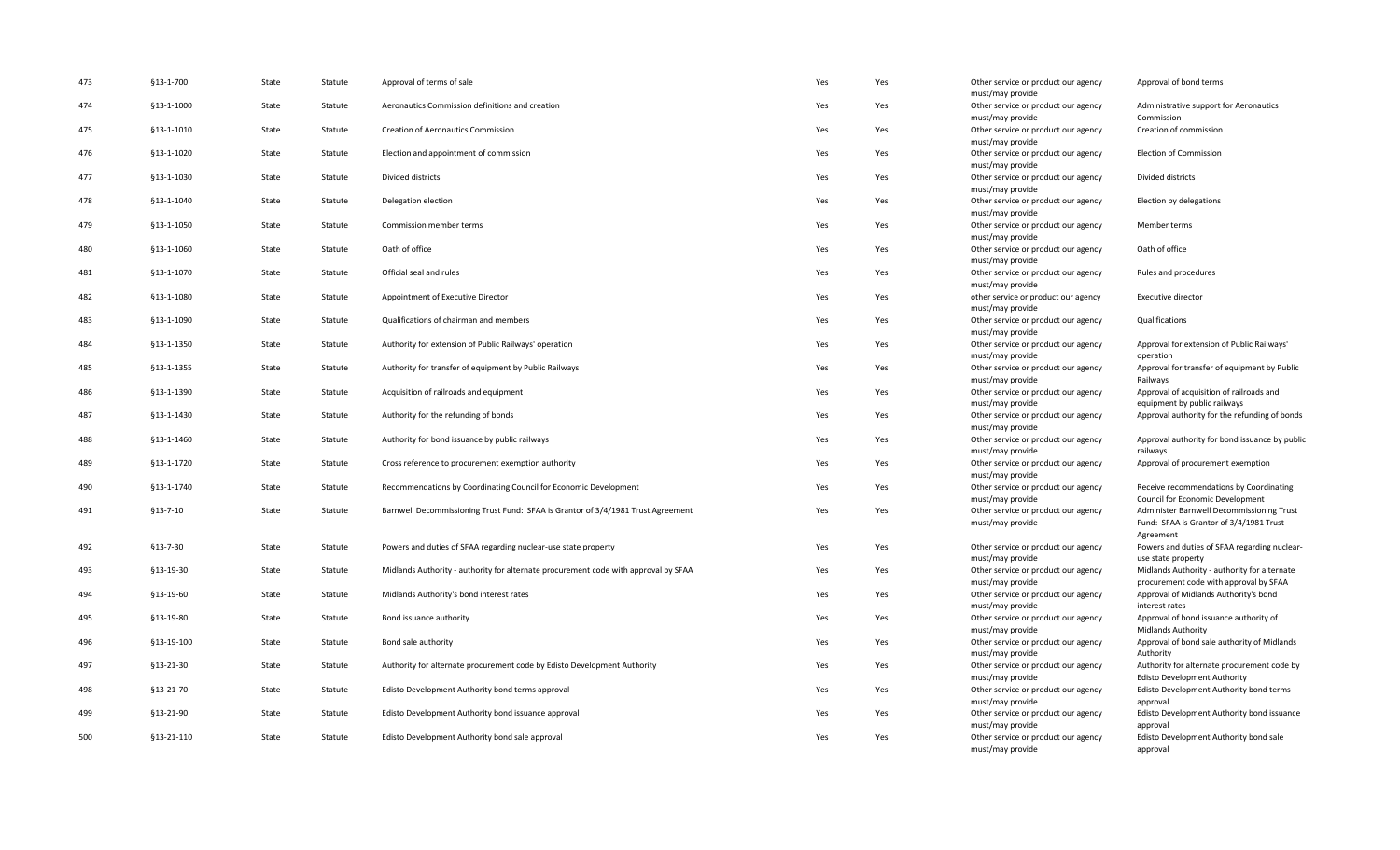| 501 | §15-77-330  | State | Statute | Determination of availability of funds for attorney fees                          | Yes | Yes | Other service or product our agency<br>must/may provide | Determination of availability of funds for<br>attorney fees                     |
|-----|-------------|-------|---------|-----------------------------------------------------------------------------------|-----|-----|---------------------------------------------------------|---------------------------------------------------------------------------------|
| 502 | \$15-78-10  | State | Statute | Tort Claims, Act Insurance Policy, Procedures, Limitations and Related Provisions | Yes | Yes | Other service or product our agency                     | Tort insurance coverage and related services                                    |
| 503 | §15-78-20   | State | Statute | Legislative findings for Tort Claims Act                                          | Yes | Yes | must/may provide<br>Other service or product our agency | Legislative findings                                                            |
| 504 | §15-78-30   | State | Statute | Definitions of words in Act                                                       | Yes | Yes | must/may provide<br>Other service or product our agency | Definitions                                                                     |
| 505 | §15-78-40   | State | Statute | State liable for torts                                                            | Yes | Yes | must/may provide<br>Other service or product our agency | State tort liability                                                            |
| 506 | \$15-78-50  | State | Statute | Right to file claim                                                               | Yes | Yes | must/may provide<br>Other service or product our agency | Right to claim                                                                  |
| 507 | §15-78-60   | State | Statute | Exceptions to waiver of immunity                                                  | Yes | Yes | must/may provide<br>Other service or product our agency | <b>Exceptions to immunity</b>                                                   |
| 508 | §15-78-70   | State | Statute | Government employee liability                                                     | Yes | Yes | must/may provide<br>Other service or product our agency | Employee liability                                                              |
| 509 | §15-78-80   | State | Statute | Filing of claims and cooperation                                                  | Yes | Yes | must/may provide<br>Other service or product our agency | Claim filing                                                                    |
| 510 | §15-78-90   | State | Statute | Institution of actions                                                            | Yes | Yes | must/may provide<br>Other service or product our agency | Filing actions                                                                  |
| 511 | \$15-78-100 | State | Statute | Where and when to file action                                                     | Yes | Yes | must/may provide<br>Other service or product our agency | Jurisdiction of action                                                          |
| 512 | §15-78-110  | State | Statute | Statute of limitations                                                            | Yes | Yes | must/may provide<br>Other service or product our agency | Limitations of actions                                                          |
| 513 | §15-78-120  | State | Statute | Limitations on liability                                                          | Yes | Yes | must/may provide<br>Other service or product our agency | Limitation on liability                                                         |
| 514 | §15-78-130  | State | Statute | Defense of certain actions against political subdivisions                         | Yes | Yes | must/may provide<br>Other service or product our agency | Defense of certain actions                                                      |
| 515 | \$15-78-140 | State | Statute | Procurement of certain insurance                                                  | Yes | Yes | must/may provide<br>Other service or product our agency | Insurance procurement                                                           |
| 516 | \$15-78-150 | State | Statute | Authority of purchase liability insurance                                         | Yes | Yes | must/may provide<br>Other service or product our agency | Authority to purchase insurance                                                 |
| 517 | \$15-78-160 | State | Statute | Non-liability for failure to pay premiums                                         | Yes | Yes | must/may provide<br>Other service or product our agency | Non-liability for nonpayment                                                    |
| 518 | §15-78-170  | State | Statute | Actions for wrongful death                                                        | Yes | Yes | must/may provide<br>Other service or product our agency | Actions for death                                                               |
| 519 | \$15-78-180 | State | Statute | Effective date of act                                                             | Yes | Yes | must/may provide<br>Other service or product our agency | <b>Effective date</b>                                                           |
| 520 | §15-78-190  | State | Statute | Applicability of other coverage                                                   | Yes | Yes | must/may provide<br>Other service or product our agency | Uninsured and underinsured coverage                                             |
| 521 | \$15-78-200 | State | Statute | Sole remedy for torts                                                             | Yes | Yes | must/may provide<br>Other service or product our agency | Sole remedy for torts                                                           |
| 522 | \$15-78-210 | State | Statute | Charitable funds preserved                                                        | Yes | Yes | must/may provide<br>Other service or product our agency | Charitable funds preserved                                                      |
| 523 | \$15-78-220 | State | Statute | Charitable funds not affected                                                     | Yes | Yes | must/may provide<br>Other service or product our agency | Charitable funds not affected                                                   |
|     | §23-9-470   | State |         | Prohibition regarding firemen's insurance and inspection fund                     |     | Yes | must/may provide                                        | Prohibition                                                                     |
| 524 |             |       | Statute |                                                                                   | Yes |     | Other service or product our agency<br>must/may provide |                                                                                 |
| 525 | §24-3-400   | State | Statute | Authority for certain funds and Prison Industries Account                         | Yes | Yes | Other service or product our agency<br>must/may provide | Approval of authority for certain funds and<br>Prison Industries Account        |
| 526 | §25-1-460   | State | Statute | Authority for emergency loans                                                     | Yes | Yes | Other service or product our agency<br>must/may provide | Approval of authority for emergency loans                                       |
| 527 | §25-1-1660  | State | Statute | Authority to transfer National Guard Armory to political subdivisions             | Yes | Yes | Other service or product our agency<br>must/may provide | Approval to transfer certain National Guard<br>Armory to political subdivisions |
| 528 | §27-8-120   | State | Statute | SFAA as successor to South Carolina Conservation Bank                             | Yes | Yes | Other service or product our agency<br>must/may provide | Authority for SFAA to act as successor to<br>South Carolina Conservation Bank   |
| 529 | §31-3-1690  | State | Statute | Housing Authority relationship with SFAA                                          | Yes | Yes | Other service or product our agency<br>must/may provide | Housing Authority relationship with SFAA                                        |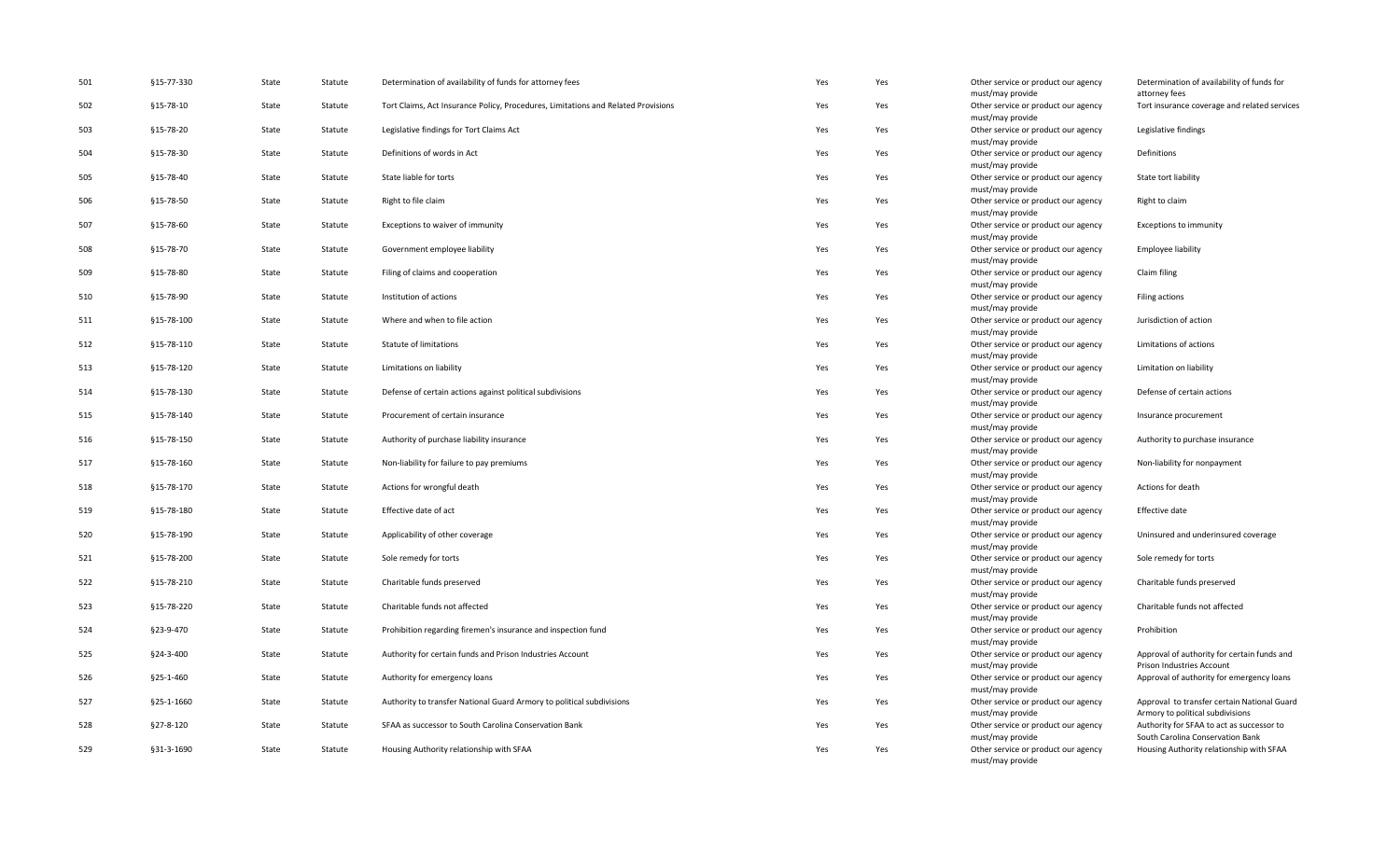| 530 | \$31-12-120 | State | Statute | Compliance by Housing with Consolidated Procurement Code                                | Yes | Yes                                                                                      | Other service or product our agency<br>must/may provide                     | Compliance by Housing Authority with<br><b>Consolidated Procurement Code</b>                          |
|-----|-------------|-------|---------|-----------------------------------------------------------------------------------------|-----|------------------------------------------------------------------------------------------|-----------------------------------------------------------------------------|-------------------------------------------------------------------------------------------------------|
| 531 | §31-13-90   | State | Statute | Authority to issue notes or bonds and submission of information                         | Yes | Yes                                                                                      | Other service or product our agency<br>must/may provide                     | Approval to issue notes or bonds and<br>submission of information                                     |
| 532 | \$31-13-170 | State | Statute | Bonds and loan authority - Housing and Redevelopment                                    | Yes | Yes                                                                                      | Other service or product our agency                                         | Bonds and loan authority - Housing and                                                                |
| 533 | \$31-13-180 | State | Statute | Legislative findings                                                                    | Yes | Yes                                                                                      | must/may provide<br>other service or product our agency<br>must/may provide | Redevelopment<br>Legislative findings                                                                 |
| 534 | §31-13-190  | State | Statute | Powers of Housing Authority                                                             | Yes | Yes                                                                                      | Other service or product our agency<br>must/may provide                     | Housing Authority powers                                                                              |
| 535 | §31-13-200  | State | Statute | Authority to issue notes and bonds                                                      | Yes | Yes                                                                                      | Other service or product our agency<br>must/may provide                     | Authority issuance powers                                                                             |
| 536 | \$31-13-210 | State | Statute | Maximum interest rate                                                                   | Yes | Yes                                                                                      | Other service or product our agency<br>must/may provide                     | Interest rates                                                                                        |
| 537 | \$31-13-220 | State | Statute | Information to be provided to board                                                     | Yes | Yes                                                                                      | Other service or product our agency<br>must/may provide                     | Required information                                                                                  |
| 538 | \$31-13-230 | State | Statute | Maximum amount of bonds                                                                 | Yes | Yes                                                                                      | Other service or product our agency<br>must/may provide                     | Maximum amounts allowed                                                                               |
| 539 | §31-13-240  | State | Statute | Information also to Bond Committee                                                      | Yes | Yes                                                                                      | Other service or product our agency<br>must/may provide                     | Bond Committee information                                                                            |
| 540 | §31-13-250  | State | Statute | Authority to provide rental projects                                                    | Yes | Yes                                                                                      | Other service or product our agency<br>must/may provide                     | Rental projects allowed                                                                               |
| 541 | §38-5-190   | State | Statute | Authorization to Substitute Copies for Original Insurance Documents                     | Yes | No - But relates to<br>manner in which one or<br>more agency<br>deliverables is provided |                                                                             |                                                                                                       |
| 542 | \$38-13-180 | State | Statute | Department of Insurance examination of the IRF                                          | Yes | Yes                                                                                      | Other service or product our agency<br>must/may provide                     | Department of Insurance examination of the<br><b>IRF</b>                                              |
| 543 | §38-13-190  | State | Statute | Receive report form Insurance Commission                                                | Yes | Yes                                                                                      | Other service or product our agency<br>must/may provide                     | Receipt of report                                                                                     |
| 544 | §38-13-200  | State | Statute | Penalty for refusal to be examined                                                      | No  | No - Does not relate<br>directly to any agency<br>deliverables                           |                                                                             | Penalty statute                                                                                       |
| 545 | §38-57-45   | State | Statute | Approval of use of state seal by insurance providers                                    | Yes | Yes                                                                                      | Other service or product our agency<br>must/may provide                     | Approval of use of state seal by insurance<br>providers                                               |
| 546 | §38-79-470  | State | Statute | Patients Compensation Fund audit available to SFAA                                      | Yes | Yes                                                                                      | Other service or product our agency<br>must/may provide                     | Patients Compensation Fund audit available<br>to SFAA                                                 |
| 547 | §41-31-820  | State | Statute | Unemployment compensation experience rating; quarterly certification of state liability | Yes | Yes                                                                                      | Other service or product our agency<br>must/may provide                     | Unemployment compensation experience<br>rating; quarterly certification of state liability            |
| 548 | \$41-33-470 | State | Statute | Reports to SFAA by Employment & Workforce                                               | Yes | Yes                                                                                      | Other service or product our agency<br>must/may provide                     | Reports to SFAA by Employment & Workforce                                                             |
| 549 | §41-43-90   | State | Statute | South Carolina Jobs--Economic Development Authority procurement procedures              | Yes | Yes                                                                                      | Other service or product our agency<br>must/may provide                     | Approval of South Carolina Jobs--Economic<br>Development Authority procurement<br>procedures          |
| 550 | §41-43-260  | State | Statute | South Carolina Jobs--Economic Development Authority audit review and accountability     | Yes | Yes                                                                                      | Other service or product our agency<br>must/may provide                     | Receipt of South Carolina Jobs--Economic<br>Development Authority audit, review and<br>accountability |
| 551 | §42-7-75    | State | Statute | Quarterly certification of state liability for State Accident Fund                      | Yes | Yes                                                                                      | Other service or product our agency<br>must/may provide                     | Quarterly certification of state liability for<br><b>State Accident Fund</b>                          |
| 552 | §42-7-90    | State | Statute | Authorization of certain expenditures from State Accident Fund                          | Yes | Yes                                                                                      | Other service or product our agency<br>must/may provide                     | Authorization of certain expenditures from<br><b>State Accident Fund</b>                              |
| 553 | §42-7-100   | State | Statute | Approval of insurance for State Accident Fund                                           | Yes | Yes                                                                                      | Other service or product our agency<br>must/may provide                     | Approval of insurance for State Accident Fund                                                         |
| 554 | §42-7-210   | State | Statute | Quarterly certification of state liability for State Accident Fund                      | Yes | Yes                                                                                      | Other service or product our agency<br>must/may provide                     | Quarterly certification of state payments for<br>liability of State Accident Fund                     |
| 555 | §42-7-320   | State | Statute | Termination of Second Injury Fund                                                       | Yes | Yes                                                                                      | Other service or product our agency<br>must/may provide                     | Administration of termination of Second Injury<br>Fund                                                |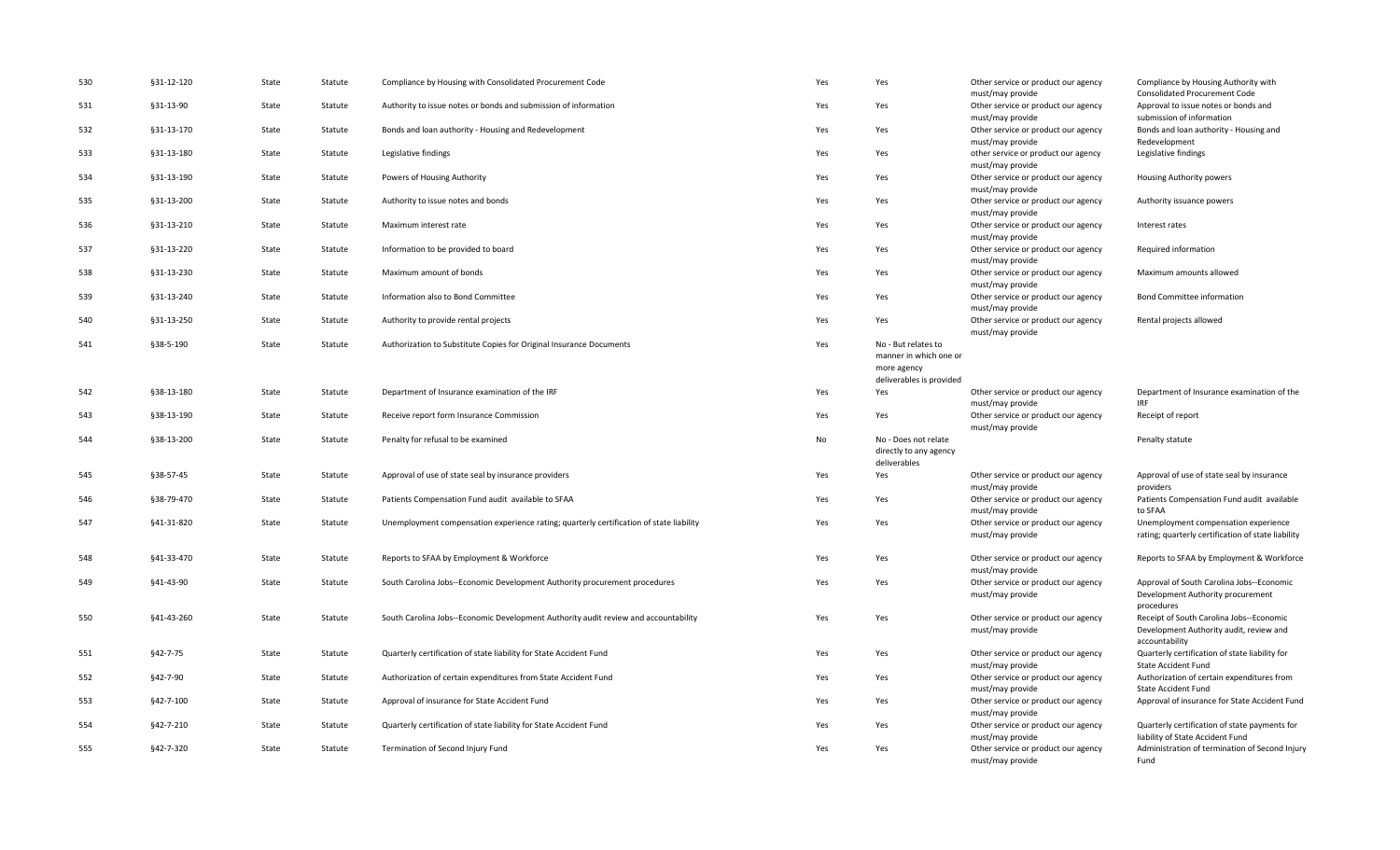| 557<br>§44-1-40<br>State<br>Statute<br>Salary approval for the director of the Department of Health and Environmental Control<br>Yes<br>Yes<br>Other service or product our agency<br>Salary approval for the director of the<br>Department of Health and Environmental<br>must/may provide<br>Control<br>558<br>§44-1-210<br>State<br>Statute<br>Annual Report of monies collected by the Department of Health and Environmental Control<br>Yes<br>Yes<br>Other service or product our agency<br>Receipt of Annual Report of monies collected<br>must/may provide<br>§44-6-80<br>Submission by Department of Health and Environmental Control of annual work and effectiveness report<br>Other service or product our agency<br>Submission by Department of Health and<br>559<br>State<br>Statute<br>Yes<br>Yes<br>Environmental Control of annual work and<br>must/may provide<br>effectiveness report<br>§44-7-1420<br>State<br>Statute<br>Hospital Revenue Bond Act - role of providing guidance<br>Yes<br>Yes<br>Other service or product our agency<br>Hospital Revenue Bond Act - role of providing<br>560<br>must/may provide<br>guidance<br>§44-7-1430<br>State<br>Statute<br>Definitions for Hospital Revenue Bond Act<br>Yes<br>Yes<br>Definitions of Act<br>561<br>Other service or product our agency<br>must/may provide<br>562<br>§44-7-1440<br>State<br>Statute<br>Hospital Revenue Bond Act reference<br>Yes<br>Yes<br>Other service or product our agency<br>Hospital Revenue Bond Act - providing<br>guidance<br>must/may provide<br>Yes<br>§44-7-1560<br>State<br>Statute<br>Hospital Revenue Bond Act -authority to refund<br>Yes<br>Hospital Revenue Bond Act -approval to<br>563<br>Other service or product our agency<br>must/may provide<br>refund<br>564<br>§44-7-1590<br>State<br>Statute<br>Authority under Hospital Revenue Bond Act to issue bonds<br>Yes<br>Yes<br>Other service or product our agency<br>Approval under Hospital Revenue Bond Act to<br>must/may provide<br>issue bonds<br>§44-7-3110<br>565<br>State<br>Statute<br>Approval of Medical University of South Carolina to transfer management & operations to private entity<br>Yes<br>Yes<br>Other service or product our agency<br>Approval of Medical University of South<br>must/may provide<br>Carolina to transfer management &<br>operations to private entity<br>566<br>§44-7-3150<br>State<br>Statute<br>Consultation with South Carolina Commission on Higher Education required prior to approval of transaction<br>Yes<br>Yes<br>Other service or product our agency<br>Consultation with South Carolina Commission<br>must/may provide<br>on Higher Education required prior to<br>approval of transaction<br>Yes<br>567<br>\$44-20-30<br>State<br>Statute<br>Department of Disabilities and Special Needs Capital Improvement Bonds<br>Yes<br>Approval of Department of Disabilities and<br>Other service or product our agency<br>must/may provide<br>Special Needs Capital Improvement Bonds<br>issuance<br>§44-20-1140<br>State<br>568<br>Statute<br>Department of Disabilities and Special Needs residential regional - permanent improvement projects and Bonds<br>Yes<br>Yes<br>Other service or product our agency<br>Approval of Department of Disabilities and<br>must/may provide<br>Special Needs residential regional - permanent<br>improvement projects and Bonds issuance<br>§44-20-1150<br>569<br>State<br>Statute<br>Approve or amend application for improvements<br>Yes<br>Yes<br>Other service or product our agency<br>Approve improvements<br>must/may provide<br>Use or application of funds<br>Use of funds by Department of Disabilities and<br>§44-20-1160<br>State<br>Statute<br>No<br>No - Does not relate<br>570<br>directly to any agency<br><b>Special Needs</b><br>deliverables<br>571<br>§44-20-1170<br>State<br>Statute<br>Approval of use of excess funds<br>Yes<br>Yes<br>Other service or product our agency<br>Approval of use of excess funds<br>must/may provide<br>§44-25-60<br>Interstate Compact Mental Health payments<br>572<br>State<br>Statute<br>Interstate Compact Mental Health payments authority<br>Yes<br>Yes<br>Other service or product our agency<br>must/may provide<br>approval authority<br>§46-15-20<br>State<br>Statute<br>Bond issuance authority for Department of Agriculture<br>Yes<br>Bond issuance authority for Department of<br>573<br>Yes<br>Other service or product our agency<br>must/may provide<br>Agriculture<br>574<br>§46-27-880<br>State<br>Statute<br>Procedures for payment of fines and monies related to stock or poultry preparations<br>Yes<br>Yes<br>Supervision of procedures for payment of<br>Other service or product our agency<br>must/may provide<br>fines and monies related to stock or poultry<br>preparations<br>§46-40-50<br>IRF authorized to loan monies to Grain Dealers Guaranty Fund<br>Provide authorized loan<br>575<br>State<br>Statute<br>Yes<br>Yes<br>Other service or product our agency<br>must/may provide<br>§48-3-10<br>Authority for pollution control facility bonds<br>Authority for pollution control facility bonds<br>State<br>Statute<br>Yes<br>Yes<br>Other service or product our agency<br>576<br>must/may provide<br>577<br>§48-3-20<br>State<br>Statute<br>Pollution control agreements, loans and bonds<br>Yes<br>Yes<br>Other service or product our agency<br>Approvals for pollution control activities and<br>must/may provide<br>agreements<br>Pollution control facilities - authority for refunding bonds<br>Pollution control facilities - approval authority<br>578<br>\$48-3-100<br>State<br>Statute<br>Yes<br>Yes<br>Other service or product our agency<br>for refunding bonds<br>must/may provide<br>§48-3-140<br>Pollution control facilities - authority for bonds<br>Pollution control facilities - approval authority<br>579<br>State<br>Statute<br>Yes<br>Yes<br>Other service or product our agency<br>must/may provide<br>for bonds | 556 | §43-1-70 | State | Statute | Approval of Department of Social Services salaries | Yes | Yes | Other service or product our agency<br>must/may provide | Approval of certain Department of Social<br>Services salaries |
|-----------------------------------------------------------------------------------------------------------------------------------------------------------------------------------------------------------------------------------------------------------------------------------------------------------------------------------------------------------------------------------------------------------------------------------------------------------------------------------------------------------------------------------------------------------------------------------------------------------------------------------------------------------------------------------------------------------------------------------------------------------------------------------------------------------------------------------------------------------------------------------------------------------------------------------------------------------------------------------------------------------------------------------------------------------------------------------------------------------------------------------------------------------------------------------------------------------------------------------------------------------------------------------------------------------------------------------------------------------------------------------------------------------------------------------------------------------------------------------------------------------------------------------------------------------------------------------------------------------------------------------------------------------------------------------------------------------------------------------------------------------------------------------------------------------------------------------------------------------------------------------------------------------------------------------------------------------------------------------------------------------------------------------------------------------------------------------------------------------------------------------------------------------------------------------------------------------------------------------------------------------------------------------------------------------------------------------------------------------------------------------------------------------------------------------------------------------------------------------------------------------------------------------------------------------------------------------------------------------------------------------------------------------------------------------------------------------------------------------------------------------------------------------------------------------------------------------------------------------------------------------------------------------------------------------------------------------------------------------------------------------------------------------------------------------------------------------------------------------------------------------------------------------------------------------------------------------------------------------------------------------------------------------------------------------------------------------------------------------------------------------------------------------------------------------------------------------------------------------------------------------------------------------------------------------------------------------------------------------------------------------------------------------------------------------------------------------------------------------------------------------------------------------------------------------------------------------------------------------------------------------------------------------------------------------------------------------------------------------------------------------------------------------------------------------------------------------------------------------------------------------------------------------------------------------------------------------------------------------------------------------------------------------------------------------------------------------------------------------------------------------------------------------------------------------------------------------------------------------------------------------------------------------------------------------------------------------------------------------------------------------------------------------------------------------------------------------------------------------------------------------------------------------------------------------------------------------------------------------------------------------------------------------------------------------------------------------------------------------------------------------------------------------------------------------------------------------------------------------------------------------------------------------------------------------------------------------------------------------------------------------------------------------------------------------------------------------------------------------------------------------------------------------------------------------------------------------------------------------------------------------------------------------------------------------------------------------------------------------------------------------------------------------------------------------------------------------------------------------------------------------------------------------------------------------------------------------------------------------------------------------------------------------------------------------------------------------------------------------------------------|-----|----------|-------|---------|----------------------------------------------------|-----|-----|---------------------------------------------------------|---------------------------------------------------------------|
|                                                                                                                                                                                                                                                                                                                                                                                                                                                                                                                                                                                                                                                                                                                                                                                                                                                                                                                                                                                                                                                                                                                                                                                                                                                                                                                                                                                                                                                                                                                                                                                                                                                                                                                                                                                                                                                                                                                                                                                                                                                                                                                                                                                                                                                                                                                                                                                                                                                                                                                                                                                                                                                                                                                                                                                                                                                                                                                                                                                                                                                                                                                                                                                                                                                                                                                                                                                                                                                                                                                                                                                                                                                                                                                                                                                                                                                                                                                                                                                                                                                                                                                                                                                                                                                                                                                                                                                                                                                                                                                                                                                                                                                                                                                                                                                                                                                                                                                                                                                                                                                                                                                                                                                                                                                                                                                                                                                                                                                                                                                                                                                                                                                                                                                                                                                                                                                                                                                                                                                                     |     |          |       |         |                                                    |     |     |                                                         |                                                               |
|                                                                                                                                                                                                                                                                                                                                                                                                                                                                                                                                                                                                                                                                                                                                                                                                                                                                                                                                                                                                                                                                                                                                                                                                                                                                                                                                                                                                                                                                                                                                                                                                                                                                                                                                                                                                                                                                                                                                                                                                                                                                                                                                                                                                                                                                                                                                                                                                                                                                                                                                                                                                                                                                                                                                                                                                                                                                                                                                                                                                                                                                                                                                                                                                                                                                                                                                                                                                                                                                                                                                                                                                                                                                                                                                                                                                                                                                                                                                                                                                                                                                                                                                                                                                                                                                                                                                                                                                                                                                                                                                                                                                                                                                                                                                                                                                                                                                                                                                                                                                                                                                                                                                                                                                                                                                                                                                                                                                                                                                                                                                                                                                                                                                                                                                                                                                                                                                                                                                                                                                     |     |          |       |         |                                                    |     |     |                                                         |                                                               |
|                                                                                                                                                                                                                                                                                                                                                                                                                                                                                                                                                                                                                                                                                                                                                                                                                                                                                                                                                                                                                                                                                                                                                                                                                                                                                                                                                                                                                                                                                                                                                                                                                                                                                                                                                                                                                                                                                                                                                                                                                                                                                                                                                                                                                                                                                                                                                                                                                                                                                                                                                                                                                                                                                                                                                                                                                                                                                                                                                                                                                                                                                                                                                                                                                                                                                                                                                                                                                                                                                                                                                                                                                                                                                                                                                                                                                                                                                                                                                                                                                                                                                                                                                                                                                                                                                                                                                                                                                                                                                                                                                                                                                                                                                                                                                                                                                                                                                                                                                                                                                                                                                                                                                                                                                                                                                                                                                                                                                                                                                                                                                                                                                                                                                                                                                                                                                                                                                                                                                                                                     |     |          |       |         |                                                    |     |     |                                                         |                                                               |
|                                                                                                                                                                                                                                                                                                                                                                                                                                                                                                                                                                                                                                                                                                                                                                                                                                                                                                                                                                                                                                                                                                                                                                                                                                                                                                                                                                                                                                                                                                                                                                                                                                                                                                                                                                                                                                                                                                                                                                                                                                                                                                                                                                                                                                                                                                                                                                                                                                                                                                                                                                                                                                                                                                                                                                                                                                                                                                                                                                                                                                                                                                                                                                                                                                                                                                                                                                                                                                                                                                                                                                                                                                                                                                                                                                                                                                                                                                                                                                                                                                                                                                                                                                                                                                                                                                                                                                                                                                                                                                                                                                                                                                                                                                                                                                                                                                                                                                                                                                                                                                                                                                                                                                                                                                                                                                                                                                                                                                                                                                                                                                                                                                                                                                                                                                                                                                                                                                                                                                                                     |     |          |       |         |                                                    |     |     |                                                         |                                                               |
|                                                                                                                                                                                                                                                                                                                                                                                                                                                                                                                                                                                                                                                                                                                                                                                                                                                                                                                                                                                                                                                                                                                                                                                                                                                                                                                                                                                                                                                                                                                                                                                                                                                                                                                                                                                                                                                                                                                                                                                                                                                                                                                                                                                                                                                                                                                                                                                                                                                                                                                                                                                                                                                                                                                                                                                                                                                                                                                                                                                                                                                                                                                                                                                                                                                                                                                                                                                                                                                                                                                                                                                                                                                                                                                                                                                                                                                                                                                                                                                                                                                                                                                                                                                                                                                                                                                                                                                                                                                                                                                                                                                                                                                                                                                                                                                                                                                                                                                                                                                                                                                                                                                                                                                                                                                                                                                                                                                                                                                                                                                                                                                                                                                                                                                                                                                                                                                                                                                                                                                                     |     |          |       |         |                                                    |     |     |                                                         |                                                               |
|                                                                                                                                                                                                                                                                                                                                                                                                                                                                                                                                                                                                                                                                                                                                                                                                                                                                                                                                                                                                                                                                                                                                                                                                                                                                                                                                                                                                                                                                                                                                                                                                                                                                                                                                                                                                                                                                                                                                                                                                                                                                                                                                                                                                                                                                                                                                                                                                                                                                                                                                                                                                                                                                                                                                                                                                                                                                                                                                                                                                                                                                                                                                                                                                                                                                                                                                                                                                                                                                                                                                                                                                                                                                                                                                                                                                                                                                                                                                                                                                                                                                                                                                                                                                                                                                                                                                                                                                                                                                                                                                                                                                                                                                                                                                                                                                                                                                                                                                                                                                                                                                                                                                                                                                                                                                                                                                                                                                                                                                                                                                                                                                                                                                                                                                                                                                                                                                                                                                                                                                     |     |          |       |         |                                                    |     |     |                                                         |                                                               |
|                                                                                                                                                                                                                                                                                                                                                                                                                                                                                                                                                                                                                                                                                                                                                                                                                                                                                                                                                                                                                                                                                                                                                                                                                                                                                                                                                                                                                                                                                                                                                                                                                                                                                                                                                                                                                                                                                                                                                                                                                                                                                                                                                                                                                                                                                                                                                                                                                                                                                                                                                                                                                                                                                                                                                                                                                                                                                                                                                                                                                                                                                                                                                                                                                                                                                                                                                                                                                                                                                                                                                                                                                                                                                                                                                                                                                                                                                                                                                                                                                                                                                                                                                                                                                                                                                                                                                                                                                                                                                                                                                                                                                                                                                                                                                                                                                                                                                                                                                                                                                                                                                                                                                                                                                                                                                                                                                                                                                                                                                                                                                                                                                                                                                                                                                                                                                                                                                                                                                                                                     |     |          |       |         |                                                    |     |     |                                                         |                                                               |
|                                                                                                                                                                                                                                                                                                                                                                                                                                                                                                                                                                                                                                                                                                                                                                                                                                                                                                                                                                                                                                                                                                                                                                                                                                                                                                                                                                                                                                                                                                                                                                                                                                                                                                                                                                                                                                                                                                                                                                                                                                                                                                                                                                                                                                                                                                                                                                                                                                                                                                                                                                                                                                                                                                                                                                                                                                                                                                                                                                                                                                                                                                                                                                                                                                                                                                                                                                                                                                                                                                                                                                                                                                                                                                                                                                                                                                                                                                                                                                                                                                                                                                                                                                                                                                                                                                                                                                                                                                                                                                                                                                                                                                                                                                                                                                                                                                                                                                                                                                                                                                                                                                                                                                                                                                                                                                                                                                                                                                                                                                                                                                                                                                                                                                                                                                                                                                                                                                                                                                                                     |     |          |       |         |                                                    |     |     |                                                         |                                                               |
|                                                                                                                                                                                                                                                                                                                                                                                                                                                                                                                                                                                                                                                                                                                                                                                                                                                                                                                                                                                                                                                                                                                                                                                                                                                                                                                                                                                                                                                                                                                                                                                                                                                                                                                                                                                                                                                                                                                                                                                                                                                                                                                                                                                                                                                                                                                                                                                                                                                                                                                                                                                                                                                                                                                                                                                                                                                                                                                                                                                                                                                                                                                                                                                                                                                                                                                                                                                                                                                                                                                                                                                                                                                                                                                                                                                                                                                                                                                                                                                                                                                                                                                                                                                                                                                                                                                                                                                                                                                                                                                                                                                                                                                                                                                                                                                                                                                                                                                                                                                                                                                                                                                                                                                                                                                                                                                                                                                                                                                                                                                                                                                                                                                                                                                                                                                                                                                                                                                                                                                                     |     |          |       |         |                                                    |     |     |                                                         |                                                               |
|                                                                                                                                                                                                                                                                                                                                                                                                                                                                                                                                                                                                                                                                                                                                                                                                                                                                                                                                                                                                                                                                                                                                                                                                                                                                                                                                                                                                                                                                                                                                                                                                                                                                                                                                                                                                                                                                                                                                                                                                                                                                                                                                                                                                                                                                                                                                                                                                                                                                                                                                                                                                                                                                                                                                                                                                                                                                                                                                                                                                                                                                                                                                                                                                                                                                                                                                                                                                                                                                                                                                                                                                                                                                                                                                                                                                                                                                                                                                                                                                                                                                                                                                                                                                                                                                                                                                                                                                                                                                                                                                                                                                                                                                                                                                                                                                                                                                                                                                                                                                                                                                                                                                                                                                                                                                                                                                                                                                                                                                                                                                                                                                                                                                                                                                                                                                                                                                                                                                                                                                     |     |          |       |         |                                                    |     |     |                                                         |                                                               |
|                                                                                                                                                                                                                                                                                                                                                                                                                                                                                                                                                                                                                                                                                                                                                                                                                                                                                                                                                                                                                                                                                                                                                                                                                                                                                                                                                                                                                                                                                                                                                                                                                                                                                                                                                                                                                                                                                                                                                                                                                                                                                                                                                                                                                                                                                                                                                                                                                                                                                                                                                                                                                                                                                                                                                                                                                                                                                                                                                                                                                                                                                                                                                                                                                                                                                                                                                                                                                                                                                                                                                                                                                                                                                                                                                                                                                                                                                                                                                                                                                                                                                                                                                                                                                                                                                                                                                                                                                                                                                                                                                                                                                                                                                                                                                                                                                                                                                                                                                                                                                                                                                                                                                                                                                                                                                                                                                                                                                                                                                                                                                                                                                                                                                                                                                                                                                                                                                                                                                                                                     |     |          |       |         |                                                    |     |     |                                                         |                                                               |
|                                                                                                                                                                                                                                                                                                                                                                                                                                                                                                                                                                                                                                                                                                                                                                                                                                                                                                                                                                                                                                                                                                                                                                                                                                                                                                                                                                                                                                                                                                                                                                                                                                                                                                                                                                                                                                                                                                                                                                                                                                                                                                                                                                                                                                                                                                                                                                                                                                                                                                                                                                                                                                                                                                                                                                                                                                                                                                                                                                                                                                                                                                                                                                                                                                                                                                                                                                                                                                                                                                                                                                                                                                                                                                                                                                                                                                                                                                                                                                                                                                                                                                                                                                                                                                                                                                                                                                                                                                                                                                                                                                                                                                                                                                                                                                                                                                                                                                                                                                                                                                                                                                                                                                                                                                                                                                                                                                                                                                                                                                                                                                                                                                                                                                                                                                                                                                                                                                                                                                                                     |     |          |       |         |                                                    |     |     |                                                         |                                                               |
|                                                                                                                                                                                                                                                                                                                                                                                                                                                                                                                                                                                                                                                                                                                                                                                                                                                                                                                                                                                                                                                                                                                                                                                                                                                                                                                                                                                                                                                                                                                                                                                                                                                                                                                                                                                                                                                                                                                                                                                                                                                                                                                                                                                                                                                                                                                                                                                                                                                                                                                                                                                                                                                                                                                                                                                                                                                                                                                                                                                                                                                                                                                                                                                                                                                                                                                                                                                                                                                                                                                                                                                                                                                                                                                                                                                                                                                                                                                                                                                                                                                                                                                                                                                                                                                                                                                                                                                                                                                                                                                                                                                                                                                                                                                                                                                                                                                                                                                                                                                                                                                                                                                                                                                                                                                                                                                                                                                                                                                                                                                                                                                                                                                                                                                                                                                                                                                                                                                                                                                                     |     |          |       |         |                                                    |     |     |                                                         |                                                               |
|                                                                                                                                                                                                                                                                                                                                                                                                                                                                                                                                                                                                                                                                                                                                                                                                                                                                                                                                                                                                                                                                                                                                                                                                                                                                                                                                                                                                                                                                                                                                                                                                                                                                                                                                                                                                                                                                                                                                                                                                                                                                                                                                                                                                                                                                                                                                                                                                                                                                                                                                                                                                                                                                                                                                                                                                                                                                                                                                                                                                                                                                                                                                                                                                                                                                                                                                                                                                                                                                                                                                                                                                                                                                                                                                                                                                                                                                                                                                                                                                                                                                                                                                                                                                                                                                                                                                                                                                                                                                                                                                                                                                                                                                                                                                                                                                                                                                                                                                                                                                                                                                                                                                                                                                                                                                                                                                                                                                                                                                                                                                                                                                                                                                                                                                                                                                                                                                                                                                                                                                     |     |          |       |         |                                                    |     |     |                                                         |                                                               |
|                                                                                                                                                                                                                                                                                                                                                                                                                                                                                                                                                                                                                                                                                                                                                                                                                                                                                                                                                                                                                                                                                                                                                                                                                                                                                                                                                                                                                                                                                                                                                                                                                                                                                                                                                                                                                                                                                                                                                                                                                                                                                                                                                                                                                                                                                                                                                                                                                                                                                                                                                                                                                                                                                                                                                                                                                                                                                                                                                                                                                                                                                                                                                                                                                                                                                                                                                                                                                                                                                                                                                                                                                                                                                                                                                                                                                                                                                                                                                                                                                                                                                                                                                                                                                                                                                                                                                                                                                                                                                                                                                                                                                                                                                                                                                                                                                                                                                                                                                                                                                                                                                                                                                                                                                                                                                                                                                                                                                                                                                                                                                                                                                                                                                                                                                                                                                                                                                                                                                                                                     |     |          |       |         |                                                    |     |     |                                                         |                                                               |
|                                                                                                                                                                                                                                                                                                                                                                                                                                                                                                                                                                                                                                                                                                                                                                                                                                                                                                                                                                                                                                                                                                                                                                                                                                                                                                                                                                                                                                                                                                                                                                                                                                                                                                                                                                                                                                                                                                                                                                                                                                                                                                                                                                                                                                                                                                                                                                                                                                                                                                                                                                                                                                                                                                                                                                                                                                                                                                                                                                                                                                                                                                                                                                                                                                                                                                                                                                                                                                                                                                                                                                                                                                                                                                                                                                                                                                                                                                                                                                                                                                                                                                                                                                                                                                                                                                                                                                                                                                                                                                                                                                                                                                                                                                                                                                                                                                                                                                                                                                                                                                                                                                                                                                                                                                                                                                                                                                                                                                                                                                                                                                                                                                                                                                                                                                                                                                                                                                                                                                                                     |     |          |       |         |                                                    |     |     |                                                         |                                                               |
|                                                                                                                                                                                                                                                                                                                                                                                                                                                                                                                                                                                                                                                                                                                                                                                                                                                                                                                                                                                                                                                                                                                                                                                                                                                                                                                                                                                                                                                                                                                                                                                                                                                                                                                                                                                                                                                                                                                                                                                                                                                                                                                                                                                                                                                                                                                                                                                                                                                                                                                                                                                                                                                                                                                                                                                                                                                                                                                                                                                                                                                                                                                                                                                                                                                                                                                                                                                                                                                                                                                                                                                                                                                                                                                                                                                                                                                                                                                                                                                                                                                                                                                                                                                                                                                                                                                                                                                                                                                                                                                                                                                                                                                                                                                                                                                                                                                                                                                                                                                                                                                                                                                                                                                                                                                                                                                                                                                                                                                                                                                                                                                                                                                                                                                                                                                                                                                                                                                                                                                                     |     |          |       |         |                                                    |     |     |                                                         |                                                               |
|                                                                                                                                                                                                                                                                                                                                                                                                                                                                                                                                                                                                                                                                                                                                                                                                                                                                                                                                                                                                                                                                                                                                                                                                                                                                                                                                                                                                                                                                                                                                                                                                                                                                                                                                                                                                                                                                                                                                                                                                                                                                                                                                                                                                                                                                                                                                                                                                                                                                                                                                                                                                                                                                                                                                                                                                                                                                                                                                                                                                                                                                                                                                                                                                                                                                                                                                                                                                                                                                                                                                                                                                                                                                                                                                                                                                                                                                                                                                                                                                                                                                                                                                                                                                                                                                                                                                                                                                                                                                                                                                                                                                                                                                                                                                                                                                                                                                                                                                                                                                                                                                                                                                                                                                                                                                                                                                                                                                                                                                                                                                                                                                                                                                                                                                                                                                                                                                                                                                                                                                     |     |          |       |         |                                                    |     |     |                                                         |                                                               |
|                                                                                                                                                                                                                                                                                                                                                                                                                                                                                                                                                                                                                                                                                                                                                                                                                                                                                                                                                                                                                                                                                                                                                                                                                                                                                                                                                                                                                                                                                                                                                                                                                                                                                                                                                                                                                                                                                                                                                                                                                                                                                                                                                                                                                                                                                                                                                                                                                                                                                                                                                                                                                                                                                                                                                                                                                                                                                                                                                                                                                                                                                                                                                                                                                                                                                                                                                                                                                                                                                                                                                                                                                                                                                                                                                                                                                                                                                                                                                                                                                                                                                                                                                                                                                                                                                                                                                                                                                                                                                                                                                                                                                                                                                                                                                                                                                                                                                                                                                                                                                                                                                                                                                                                                                                                                                                                                                                                                                                                                                                                                                                                                                                                                                                                                                                                                                                                                                                                                                                                                     |     |          |       |         |                                                    |     |     |                                                         |                                                               |
|                                                                                                                                                                                                                                                                                                                                                                                                                                                                                                                                                                                                                                                                                                                                                                                                                                                                                                                                                                                                                                                                                                                                                                                                                                                                                                                                                                                                                                                                                                                                                                                                                                                                                                                                                                                                                                                                                                                                                                                                                                                                                                                                                                                                                                                                                                                                                                                                                                                                                                                                                                                                                                                                                                                                                                                                                                                                                                                                                                                                                                                                                                                                                                                                                                                                                                                                                                                                                                                                                                                                                                                                                                                                                                                                                                                                                                                                                                                                                                                                                                                                                                                                                                                                                                                                                                                                                                                                                                                                                                                                                                                                                                                                                                                                                                                                                                                                                                                                                                                                                                                                                                                                                                                                                                                                                                                                                                                                                                                                                                                                                                                                                                                                                                                                                                                                                                                                                                                                                                                                     |     |          |       |         |                                                    |     |     |                                                         |                                                               |
|                                                                                                                                                                                                                                                                                                                                                                                                                                                                                                                                                                                                                                                                                                                                                                                                                                                                                                                                                                                                                                                                                                                                                                                                                                                                                                                                                                                                                                                                                                                                                                                                                                                                                                                                                                                                                                                                                                                                                                                                                                                                                                                                                                                                                                                                                                                                                                                                                                                                                                                                                                                                                                                                                                                                                                                                                                                                                                                                                                                                                                                                                                                                                                                                                                                                                                                                                                                                                                                                                                                                                                                                                                                                                                                                                                                                                                                                                                                                                                                                                                                                                                                                                                                                                                                                                                                                                                                                                                                                                                                                                                                                                                                                                                                                                                                                                                                                                                                                                                                                                                                                                                                                                                                                                                                                                                                                                                                                                                                                                                                                                                                                                                                                                                                                                                                                                                                                                                                                                                                                     |     |          |       |         |                                                    |     |     |                                                         |                                                               |
|                                                                                                                                                                                                                                                                                                                                                                                                                                                                                                                                                                                                                                                                                                                                                                                                                                                                                                                                                                                                                                                                                                                                                                                                                                                                                                                                                                                                                                                                                                                                                                                                                                                                                                                                                                                                                                                                                                                                                                                                                                                                                                                                                                                                                                                                                                                                                                                                                                                                                                                                                                                                                                                                                                                                                                                                                                                                                                                                                                                                                                                                                                                                                                                                                                                                                                                                                                                                                                                                                                                                                                                                                                                                                                                                                                                                                                                                                                                                                                                                                                                                                                                                                                                                                                                                                                                                                                                                                                                                                                                                                                                                                                                                                                                                                                                                                                                                                                                                                                                                                                                                                                                                                                                                                                                                                                                                                                                                                                                                                                                                                                                                                                                                                                                                                                                                                                                                                                                                                                                                     |     |          |       |         |                                                    |     |     |                                                         |                                                               |
|                                                                                                                                                                                                                                                                                                                                                                                                                                                                                                                                                                                                                                                                                                                                                                                                                                                                                                                                                                                                                                                                                                                                                                                                                                                                                                                                                                                                                                                                                                                                                                                                                                                                                                                                                                                                                                                                                                                                                                                                                                                                                                                                                                                                                                                                                                                                                                                                                                                                                                                                                                                                                                                                                                                                                                                                                                                                                                                                                                                                                                                                                                                                                                                                                                                                                                                                                                                                                                                                                                                                                                                                                                                                                                                                                                                                                                                                                                                                                                                                                                                                                                                                                                                                                                                                                                                                                                                                                                                                                                                                                                                                                                                                                                                                                                                                                                                                                                                                                                                                                                                                                                                                                                                                                                                                                                                                                                                                                                                                                                                                                                                                                                                                                                                                                                                                                                                                                                                                                                                                     |     |          |       |         |                                                    |     |     |                                                         |                                                               |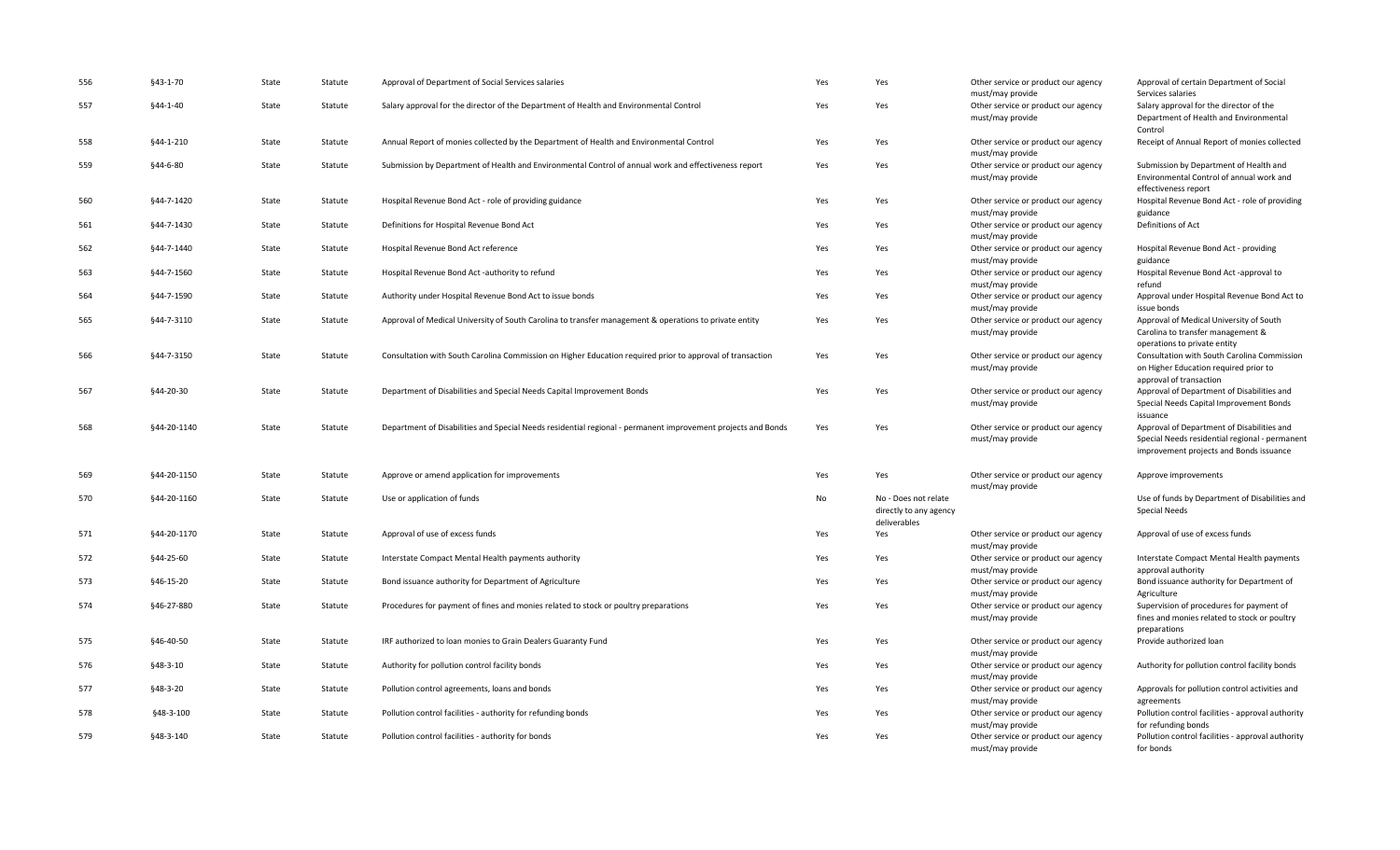| 580 | \$48-5-30   | State | Statute | SFAA Authority members serve as the SC Water Quality Revolving Fund Authority                               | Yes | Yes                                            | Other service or product our agency                     | SFAA Authority members serve as the SC                              |
|-----|-------------|-------|---------|-------------------------------------------------------------------------------------------------------------|-----|------------------------------------------------|---------------------------------------------------------|---------------------------------------------------------------------|
|     | §48-18-70   | State | Statute |                                                                                                             | Yes | Yes                                            | must/may provide                                        | Water Quality Revolving Fund Authority                              |
| 581 |             |       |         | Erosion and sediment controls - regulation input and enforcement                                            |     |                                                | Other service or product our agency<br>must/may provide | Erosion and sediment controls - regulation<br>input and enforcement |
| 582 | §48-23-110  | State | Statute | Authority to Convey Property to Forestry Commission                                                         | Yes | Yes                                            | Other service or product our agency                     | Authority to Convey Property to Forestry                            |
|     |             |       |         |                                                                                                             |     |                                                | must/may provide                                        | Commission                                                          |
| 583 | \$48-23-135 | State | Statute | Authority for borrowing by Forestry Commission                                                              | Yes | Yes                                            | Other service or product our agency                     | Approval authority for borrowing by Forestry                        |
|     |             |       |         |                                                                                                             |     |                                                | must/may provide                                        | Commission                                                          |
| 584 | §48-23-280  | State | Statute | Approval for certain contracts by Forestry Commission                                                       | Yes | Yes                                            | Other service or product our agency                     | Approval for certain contracts by Forestry                          |
|     |             |       |         |                                                                                                             |     |                                                | must/may provide                                        | Commission                                                          |
| 585 | §48-23-290  | State | Statute | Approval of use of certain income by Forestry Commission                                                    | Yes | Yes                                            | Other service or product our agency<br>must/may provide | Approval of use of certain income by Forestry<br>Commission         |
| 586 | §48-39-220  | State | Statute | Required service of process for any claimed interest in tidelands                                           | Yes | Yes                                            | Other service or product our agency                     | Accept service of process in all tidelands                          |
|     |             |       |         |                                                                                                             |     |                                                | must/may provide                                        | disputes                                                            |
| 587 | §48-43-390  | State | Statute | Lease of state lands for drilling for and producing oil and gas                                             | Yes | Yes                                            | Other service or product our agency                     | Approval of lease of state lands for drilling for                   |
|     |             |       |         |                                                                                                             |     |                                                | must/may provide                                        | and producing oil and gas                                           |
| 588 | §48-46-30   | State | Statute | Trustee of nuclear waste funds for decommissioning and maintenance                                          | Yes | Yes                                            | Other service or product our agency                     | Trustee of nuclear waste funds for                                  |
|     |             |       |         |                                                                                                             |     |                                                | must/may provide                                        | decommissioning and maintenance and                                 |
| 589 | §48-46-40   | State | Statute | Fees for regional waste disposal                                                                            | No  | No - Does not relate                           |                                                         | accountability<br>Rates and fees for disposal                       |
|     |             |       |         |                                                                                                             |     | directly to any agency                         |                                                         |                                                                     |
|     |             |       |         |                                                                                                             |     | deliverables                                   |                                                         |                                                                     |
| 590 | §48-46-50   | State | Statute | Appointment of Atlantic Compact Commission                                                                  | No  | No - Does not relate                           |                                                         | Commission appointments                                             |
|     |             |       |         |                                                                                                             |     | directly to any agency                         |                                                         |                                                                     |
|     |             |       |         |                                                                                                             |     | deliverables                                   |                                                         |                                                                     |
| 591 | §48-46-60   | State | Statute | Authority to join compact                                                                                   | No  | No - Does not relate                           |                                                         | Authority for Governor and Regulatory Staff                         |
|     |             |       |         |                                                                                                             |     | directly to any agency                         |                                                         |                                                                     |
| 592 | §48-46-70   | State | Statute | Indemnification for Compact Commission                                                                      | No  | deliverables<br>No - Does not relate           |                                                         | Indemnification for Commission                                      |
|     |             |       |         |                                                                                                             |     | directly to any agency                         |                                                         |                                                                     |
|     |             |       |         |                                                                                                             |     | deliverables                                   |                                                         |                                                                     |
| 593 | §48-46-80   | State | Statute | Department of Health and Environmental Control license fee adjustment                                       | No  | No - Does not relate                           |                                                         | License fee adjustment                                              |
|     |             |       |         |                                                                                                             |     | directly to any agency                         |                                                         |                                                                     |
|     |             |       |         |                                                                                                             |     | deliverables                                   |                                                         |                                                                     |
| 594 | §48-46-90   | State | Statute | Department of Health and Environmental Control responsibility after closure                                 | No  | No - Does not relate<br>directly to any agency |                                                         | Department of Health and Environmental<br>responsibilities          |
|     |             |       |         |                                                                                                             |     | deliverables                                   |                                                         |                                                                     |
| 595 | §48-52-680  | State | Statute | State Energy Office to assist Materials Management Office                                                   | Yes | Yes                                            | Other service or product our agency                     | Identification of goods and energy                                  |
|     |             |       |         |                                                                                                             |     |                                                | must/may provide                                        | conservation standards                                              |
| 596 | §48-52-810  | State | Statute | SFAA is the governing board for energy independence                                                         | Yes | Yes                                            | Other service or product our agency                     | Governing board for energy independence                             |
|     |             |       |         |                                                                                                             |     |                                                | must/may provide                                        |                                                                     |
| 597 | §48-52-860  | State | Statute | SFAA to submit annual report to General Assembly                                                            | Yes | Yes                                            | Report our agency must/may provide                      | SFAA to submit annual report to General<br>Assembly                 |
| 598 | §48-59-80   | State | Statute | Authority for certain uses of trust fund land                                                               | Yes | Yes                                            | Other service or product our agency                     | Approval for certain uses of trust fund land by                     |
|     |             |       |         |                                                                                                             |     |                                                | must/may provide                                        | majority vote of SFAA                                               |
| 599 | §49-29-110  | State | Statute | Creation of Scenic Rivers Trust Fund and expenditures                                                       | Yes | Yes                                            | Other service or product our agency                     | Approval for expenditure of certain fund                            |
|     |             |       |         |                                                                                                             |     |                                                | must/may provide                                        | monies                                                              |
| 600 | §50-5-2720  | State | Statute | Fiscal Accountability of Atlantic Fisheries Compact Commission                                              | Yes | Yes                                            | Other service or product our agency                     | Fiscal Accountability of Atlantic Fisheries                         |
|     |             |       |         |                                                                                                             |     |                                                | must/may provide                                        | <b>Compact Commission</b>                                           |
| 601 | \$51-1-60   | State | Statute | Submission of annual report to SFAA and General Assembly and regulatory provisions of Parks, Recreation and | Yes | Yes                                            | Other service or product our agency                     | Submission of annual report to SFAA and                             |
|     |             |       |         | Tourism                                                                                                     |     |                                                | must/may provide                                        | General Assembly and property purchase and<br>sale approvals        |
| 602 | §51-1-70    | State | Statute | Transfer of all related funds to Parks, Recreation and Tourism                                              | Yes | Yes                                            | Other service or product our agency                     | Transfer of certain funds from other                                |
|     |             |       |         |                                                                                                             |     |                                                | must/may provide                                        | departments to PRT                                                  |
| 603 | §51-11-20   | State | Statute | SFAA or Department of Administration approval required to acquire property by Recreation Land Trust Fund    | Yes | Yes                                            | Other service or product our agency                     | SFAA or Department of Administration                                |
|     |             |       |         |                                                                                                             |     |                                                | must/may provide                                        | approval required to acquire property by                            |
|     |             |       |         |                                                                                                             |     |                                                |                                                         | Recreation Land Trust Fund                                          |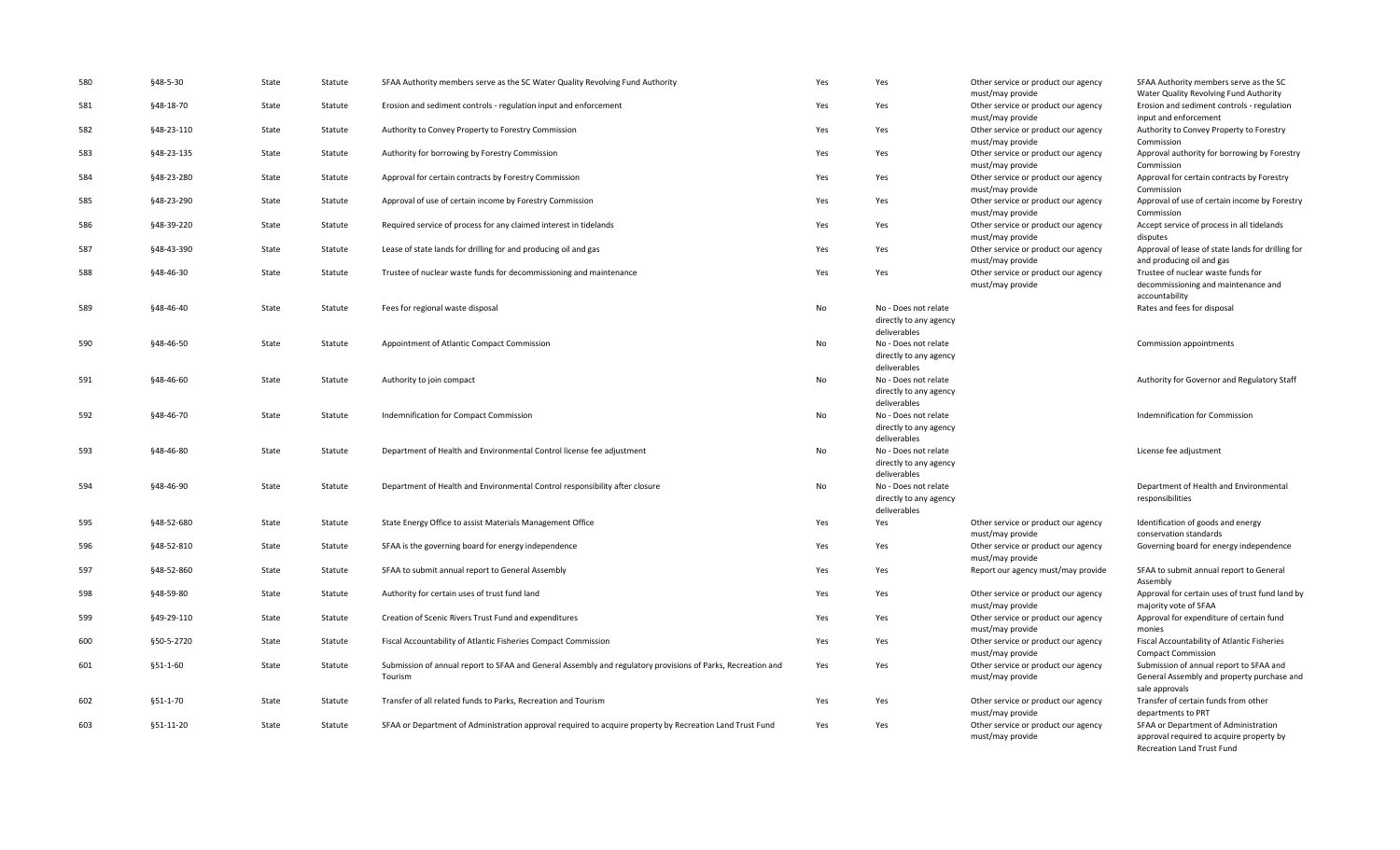| 604 | §51-11-50    | State | Statute | Approval of expenditures for Recreation Land Trust Fund                                                    | Yes | Yes | Other service or product our agency<br>must/may provide | Approval of expenditures                                         |
|-----|--------------|-------|---------|------------------------------------------------------------------------------------------------------------|-----|-----|---------------------------------------------------------|------------------------------------------------------------------|
| 605 | §51-13-810   | State | Statute | Authority for of Patriots Point Authority to borrow                                                        | Yes | Yes | Other service or product our agency                     | Approval for Patriots Point Authority to                         |
| 606 | §51-13-860   | State | Statute | Loans to Patriots Point by SFAA                                                                            | Yes | Yes | must/may provide<br>Other service or product our agency | borrow<br>Approval for loans to Patriots Point by SFAA           |
|     |              |       |         |                                                                                                            |     |     | must/may provide                                        |                                                                  |
| 607 | §51-13-1310  | State | Statute | Report list of certain properties to Authority                                                             | Yes | Yes | Other service or product our agency                     | Receive report                                                   |
|     |              |       |         |                                                                                                            |     |     | must/may provide                                        |                                                                  |
| 608 | §51-17-115   | State | Statute | Authority for expenditure of funds by Heritage Land Trust Fund                                             | Yes | Yes | Other service or product our agency<br>must/may provide | Approval for expenditure of funds by Heritage<br>Land Trust Fund |
| 609 | \$51-17-320  | State | Statute | Heritage Trust Revenue Bond authority                                                                      | Yes | Yes | Other service or product our agency                     | Heritage Trust Revenue Bond authority                            |
|     |              |       |         |                                                                                                            |     |     | must/may provide                                        |                                                                  |
| 610 | \$51-17-350  | State | Statute | Required report to SFAA from Heritage Trust                                                                | Yes | Yes | Other service or product our agency                     | Receipt of required report to SFAA from                          |
|     |              |       |         |                                                                                                            |     |     | must/may provide                                        | <b>Heritage Trust</b>                                            |
| 611 | \$51-22-30   | State | Statute | Required Report to SFAA by Legacy Trust Fund                                                               | Yes | Yes | Other service or product our agency                     | Receipt of required Report to SFAA by Legacy                     |
|     |              |       |         |                                                                                                            |     |     | must/may provide                                        | <b>Trust Fund</b>                                                |
| 612 | \$52-5-110   | State | Statute | Required report of Springdale Fund to SFAA                                                                 | Yes | Yes | Other service or product our agency                     | Receipt of required report of Springdale Fund                    |
|     |              |       |         |                                                                                                            |     |     | must/may provide                                        | to SFAA                                                          |
| 613 | \$54-3-119   | State | Statute | Authority for Sale of property on Daniel Island and Thomas Island                                          | Yes | Yes | Other service or product our agency                     | Authority for sale of property in fiduciary                      |
|     |              |       |         |                                                                                                            |     |     | must/may provide                                        | capacity                                                         |
| 614 | §54-3-155    | State | Statute | Sale of Port Royal property                                                                                | Yes | Yes | Other service or product our agency                     | Sale of Port Royal property                                      |
|     |              |       |         |                                                                                                            |     |     | must/may provide                                        |                                                                  |
| 615 | §54-3-700    | State | Statute | Approval of interest in sale funds to Port Royal                                                           | Yes | Yes | Other service or product our agency                     | Approval of payments                                             |
|     |              |       |         |                                                                                                            |     |     | must/may provide                                        |                                                                  |
| 616 | $$55-1-1$    | State | Statute | Division of Aeronautics of SFAA                                                                            | Yes | Yes | Other service or product our agency                     | Administration of Division of Aeronautics of                     |
|     |              |       |         |                                                                                                            |     |     | must/may provide                                        | SFAA                                                             |
| 617 | $§55-1-5$    | State | Statute | Defines Aeronautics as division of authority                                                               | Yes | Yes | Other service or product our agency                     | Authority must incorporate Aeronautics                           |
|     |              |       |         |                                                                                                            |     |     | must/may provide                                        | Commission                                                       |
| 618 | §54-3-1310   | State | Statute | Review and Oversight Commission on Ports Authority to recommend to SFAA whether to approve sale of certain | Yes | Yes | Other service or product our agency                     | Approve or sell certain properties pursuant to                   |
|     |              |       |         | Daniel Island and other properties                                                                         |     |     | must/may provide                                        | Section 54-3-119                                                 |
| 619 | \$55-11-10   | State | Statute | Clemson and Aeronautics and designation                                                                    | Yes | Yes | Other service or product our agency                     | Clemson designation of Division of                               |
|     |              |       |         |                                                                                                            |     |     | must/may provide                                        | Aeronautics of SFAA as agent                                     |
| 620 | \$55-11-500  | State | Statute | SFAA is authority for air carrier hub terminals                                                            | Yes | Yes | Other service or product our agency                     | SFAA is authority for air carrier hub terminals                  |
|     |              |       |         |                                                                                                            |     |     | must/may provide                                        |                                                                  |
| 621 | §55-11-510   | State | Statute | Assistance to Special Purpose District or Political Subdivision for air carrier hub                        | Yes | Yes | Other service or product our agency                     | Assistance to Special Purpose District or                        |
|     |              |       |         |                                                                                                            |     |     | must/may provide                                        | Political Subdivision for air carrier hubs                       |
| 622 | §55-11-520   | State | Statute | Issuance of general obligation bonds for air carrier hub terminal facilities                               | Yes | Yes | Other service or product our agency                     | Approval of air carrier terminal general                         |
|     |              |       |         |                                                                                                            |     |     |                                                         |                                                                  |
|     |              |       |         |                                                                                                            |     |     | must/may provide                                        | obligation bonds                                                 |
| 623 | §55-11-650   | State | Statute | Airport Bond approval                                                                                      | Yes | Yes | Other service or product our agency                     | Approval of Airport Bonds                                        |
|     |              |       |         |                                                                                                            |     |     | must/may provide                                        |                                                                  |
| 624 | §55-15-10(f) | State | Statute | Division of Aeronautics as public authority                                                                | Yes | Yes | Other service or product our agency                     | Division of Aeronautics of SFAA defined as                       |
|     |              |       |         |                                                                                                            |     |     | must/may provide                                        | public authority                                                 |
| 625 | §56-3-840    | State | Statute | Use of funds collected for certain misdemeanors                                                            | Yes | Yes | Other service or product our agency                     | Use of collected funds by DPS for lease or                       |
|     |              |       |         |                                                                                                            |     |     | must/may provide                                        | purchase of new headquarters building                            |
| 626 | \$57-1-360   | State | Statute | Transfer of Transportation audit function to State Auditor                                                 | Yes | Yes | Other service or product our agency                     | Completion of internal audits of Department                      |
|     |              |       |         |                                                                                                            |     |     | must/may provide                                        | of Transportation                                                |
| 627 | §57-1-490    | State | Statute | Annual audit of Department of Transportation by Materials Management Office                                | Yes | Yes | Other service or product our agency                     | Annual audit of Department of Transportation                     |
|     |              |       |         |                                                                                                            |     |     | must/may provide                                        | by Materials Management Office                                   |
|     |              |       |         |                                                                                                            |     |     |                                                         |                                                                  |
| 628 | §57-5-13620  | State | Statute | Definitions of terms for turnpike projects                                                                 | Yes | Yes | Other service or product our agency                     | Definitions                                                      |
|     |              |       |         |                                                                                                            |     |     | must/may provide                                        |                                                                  |
| 629 | \$57-5-13650 | State | Statute | Request of Authority to issue turnpike bonds                                                               | Yes | Yes | Other service or product our agency                     | Approval for bond issuance                                       |
|     |              |       |         |                                                                                                            |     |     | must/may provide                                        |                                                                  |
| 630 | \$57-5-1360  | State | Statute | Power and Duty of SFAA upon request for issuance of turnpike bonds                                         | Yes | Yes | Other service or product our agency                     | Duties and approval of request for bond                          |
|     |              |       |         |                                                                                                            |     |     | must/may provide                                        | issuance                                                         |
| 631 | §57-5-1370   | State | Statute | Issuance of turnpike bonds                                                                                 | Yes | Yes | Other service or product our agency                     | Turnpike bonds permitted                                         |
|     |              |       |         |                                                                                                            |     |     | must/may provide                                        |                                                                  |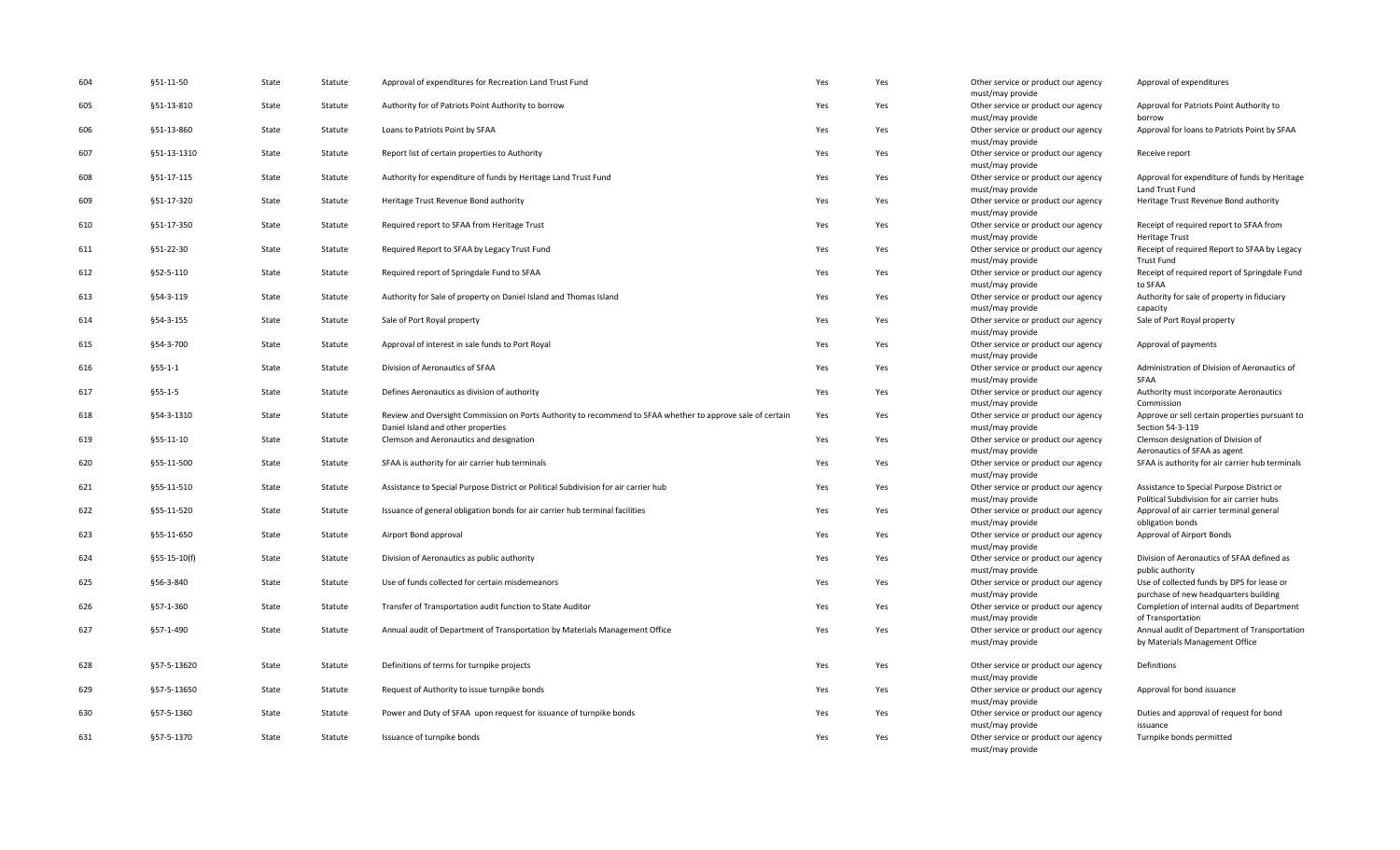| 632 | §57-5-1380  | State | Statute | Revenue of turnpike to pay bonds                                                     | Yes | Yes | Other service or product our agency<br>must/may provide | Application of bond revenue                                                                             |
|-----|-------------|-------|---------|--------------------------------------------------------------------------------------|-----|-----|---------------------------------------------------------|---------------------------------------------------------------------------------------------------------|
| 633 | §57-5-1390  | State | Statute | SFAA to set interest, maturity of bonds                                              | Yes | Yes | Other service or product our agency<br>must/may provide | Bond rates established                                                                                  |
| 634 | §57-5-1400  | State | Statute | expenses of bond sales                                                               | Yes | Yes | Other service or product our agency<br>must/may provide | Bond sale expenses                                                                                      |
| 635 | §57-5-1410  | State | Statute | Authentication of bonds                                                              | Yes | Yes | Other service or product our agency<br>must/may provide | Indicia on bonds                                                                                        |
| 636 | §57-5-1420  | State | Statute | Proceeds from bonds                                                                  | Yes | Yes | Other service or product our agency<br>must/may provide | Revenues from bond sales                                                                                |
| 637 | §57-5-1430  | State | Statute | Denomination of turnpike bonds                                                       | Yes | Yes | Other service or product our agency<br>must/may provide | Denominations of bonds                                                                                  |
| 638 | §57-5-1440  | State | Statute | Form of bonds and approval                                                           | Yes | Yes | Other service or product our agency<br>must/may provide | Approval of form of bonds                                                                               |
| 639 | §57-5-1450  | State | Statute | Resolution to issue bonds                                                            | Yes | Yes | Other service or product our agency<br>must/may provide | SFAA resolution to issue bonds                                                                          |
| 640 | §57-5-1480  | State | Statute | Authorizes SFAA to invest in turnpike bonds                                          | Yes | Yes | Other service or product our agency<br>must/may provide | Authorizes SFAA to invest in turnpike bonds                                                             |
| 641 | §57-5-1610  | State | Statute | Department of Transportation contract approval                                       | Yes | Yes | Other service or product our agency<br>must/may provide | Department of Transportation contract<br>approval                                                       |
| 642 | §57-11-210  | State | Statute | Issuance and terms of State Highway Bonds                                            | Yes | Yes | Other service or product our agency<br>must/may provide | Terms, conditions and approval for State<br><b>Highway Bonds</b>                                        |
| 643 | §57-11-220  | State | Statute | Request for issuance of highway bonds                                                | Yes | Yes | Other service or product our agency<br>must/may provide | Request for issuance of bonds                                                                           |
| 644 | §57-11-235  | State | Statute | Review of requested bond issue                                                       | Yes | Yes | Other service or product our agency<br>must/may provide | Review of requested issue                                                                               |
| 645 | §57-11-240  | State | Statute | Debt service limit for issued bonds                                                  | Yes | Yes | Other service or product our agency<br>must/may provide | Limitations on bond issues                                                                              |
| 646 | §57-11-250  | State | Statute | Pledge of taxing power for payment                                                   | Yes | Yes | Other service or product our agency<br>must/may provide | Obligation of state to pay                                                                              |
| 647 | §57-11-270  | State | Statute | Issued bonds do not preclude taxation                                                | Yes | Yes | Other service or product our agency<br>must/may provide | Taxation of revenues                                                                                    |
| 648 | §57-11-280  | State | Statute | Resolution must contain sole terms                                                   | Yes | Yes | Other service or product our agency<br>must/may provide | Resolution regarding sale of bonds                                                                      |
| 649 | §57-11-290  | State | Statute | Governor and Treasurer to issue bonds                                                | Yes | Yes | Other service or product our agency<br>must/may provide | Issuance of bonds                                                                                       |
| 650 | §57-11-300  | State | Statute | Form of bonds and payment                                                            | Yes | Yes | Other service or product our agency<br>must/may provide | Bond form and payment                                                                                   |
| 651 | §57-11-320  | State | Statute | Payable only to registered owner                                                     | Yes | Yes | Other service or product our agency<br>must/may provide | Payment and transfer of bonds                                                                           |
| 652 | §57-11-330  | State | Statute | Interest on bonds and payment                                                        | Yes | Yes | Other service or product our agency<br>must/may provide | Bond payment terms and interest                                                                         |
| 653 | §57-11-340  | State | Statute | Bonds Exempt from taxation                                                           | Yes | Yes | Other service or product our agency<br>must/may provide | Exemption from taxation                                                                                 |
| 654 | \$57-11-360 | State | Statute | Bonds to be sold by Governor and Treasurer                                           | Yes | Yes | Other service or product our agency<br>must/may provide | Price and sale of bonds                                                                                 |
| 655 | §57-11-370  | State | Statute | Highway bonds as legal investments                                                   | Yes | Yes | Other service or product our agency<br>must/may provide | Highway bonds as legal investments                                                                      |
| 656 | §57-11-390  | State | Statute | Limitation on use of bond funds                                                      | Yes | Yes | Other service or product our agency<br>must/may provide | Approval of uses of funds                                                                               |
| 657 | §58-9-2550  | State | Statute | Selection of administrator to purchase, store and maintain equipment                 | Yes | Yes | Other service or product our agency<br>must/may provide | Provide procurement process                                                                             |
| 658 | \$59-7-50   | State | Statute | Acceptance and use of contributions to Educational Television subject to approval    | Yes | Yes | Other service or product our agency<br>must/may provide | Acceptance and use of contributions to<br>Educational Television subject to approval                    |
| 659 | §59-17-155  | State | Statute | Department of Administration to establish state contract for external defibrillators | Yes | Yes | Other service or product our agency<br>must/may provide | Directive to Department of Administration to<br>establish state contract for external<br>defibrillators |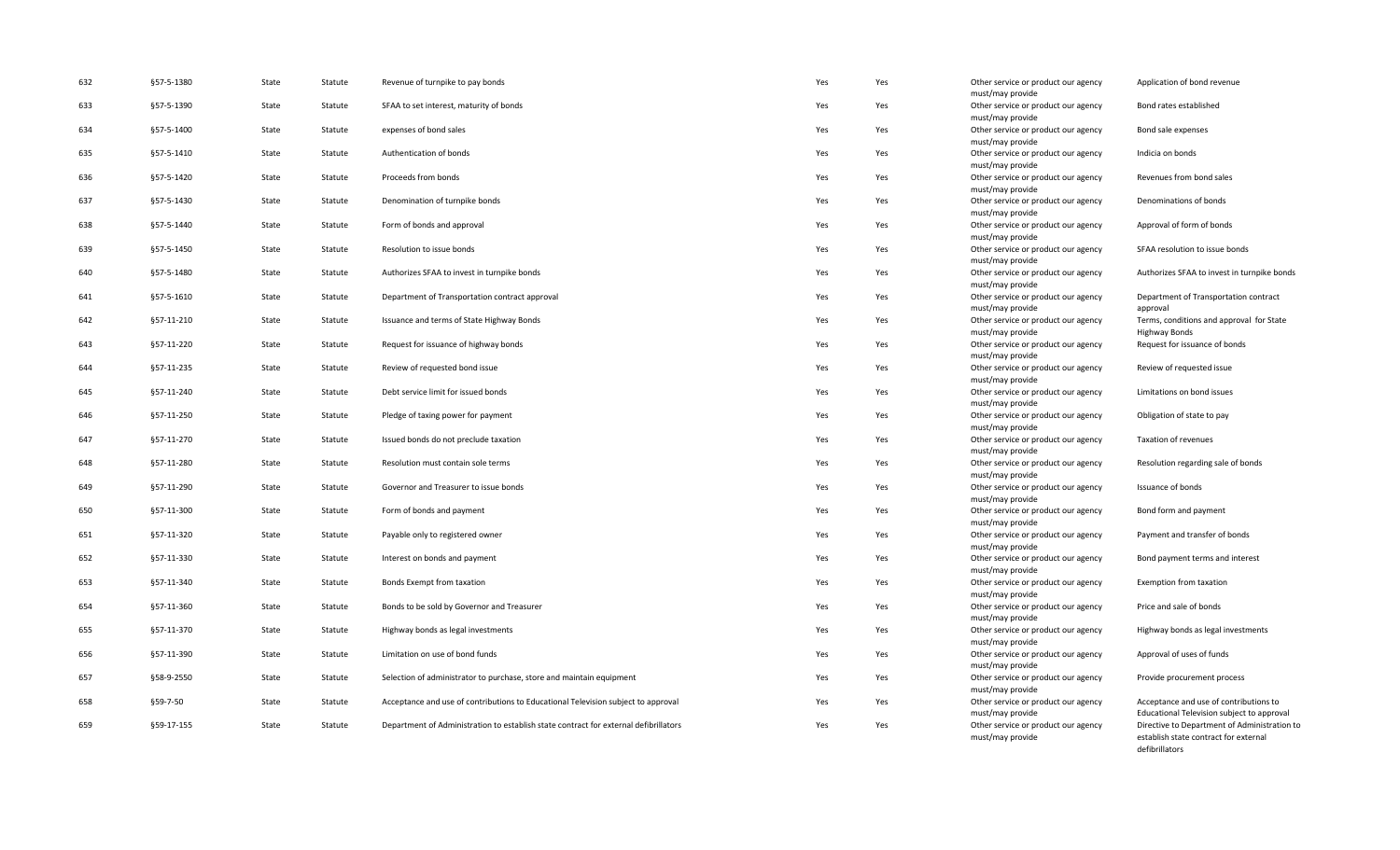| 660 | §59-19-93    | State | Statute | Filing of school district procurement codes with the Department of Administration | Yes | Yes                                           | Other service or product our agency<br>must/may provide                     | Filing school district procurement codes with<br>Department of Administration |
|-----|--------------|-------|---------|-----------------------------------------------------------------------------------|-----|-----------------------------------------------|-----------------------------------------------------------------------------|-------------------------------------------------------------------------------|
| 661 | §59-21-140   | State | Statute | SFAA may borrow in anticipation of revenue                                        | Yes | Yes                                           | Other service or product our agency                                         | SFAA may borrow in anticipation of revenue                                    |
| 662 | §59-31-60    | State | Statute | Authority for borrowing by Education                                              | Yes | Yes                                           | must/may provide<br>Other service or product our agency<br>must/may provide | Authority for borrowing by Education                                          |
| 663 | §59-53-30    | State | Statute | State Tech open admissions policy and SFAA approvals                              | Yes | Yes                                           | Other service or product our agency<br>must/may provide                     | State Tech open admissions policy and SFAA<br>approvals                       |
| 664 | §59-53-51    | State | Statute | Right to appeal certain financial decisions (State Tech System)                   | Yes | Yes                                           | Other service or product our agency<br>must/may provide                     | Right to appeal certain financial decisions of<br>State Tech System to SFAA   |
| 665 | \$59-53-53   | State | Statute | Authority for disposal of surplus real property                                   | Yes | Yes                                           | Other service or product our agency<br>must/may provide                     | Approval for disposal of surplus real property                                |
| 666 | §59-53-151   | State | Statute | Authority for Tech bond issues                                                    | Yes | Yes                                           | Other service or product our agency<br>must/may provide                     | Authority for Tech bond issues                                                |
| 667 | §59-53-152   | State | Statute | Construction or acquisition of technical and Vocational plant Improvements        | Yes | Yes                                           | Other service or product our agency<br>must/may provide                     | Approval for construction or acquisition                                      |
| 668 | §59-53-153   | State | Statute | Issuance of Technical and Vocational Education bond issues                        | Yes |                                               | Other service or product our agency<br>must/may provide                     | Determination of manner of sale of bonds                                      |
| 669 | §59-53-161   | State | Statute | Prohibition of certain private sales of bonds without SFAA approval               | Yes | Yes                                           | Other service or product our agency<br>must/may provide                     | Approval of private sale of bonds                                             |
| 670 | §59-53-164   | State | Statute | Authorized use of excess funds from bond issuance                                 | Yes | Yes                                           | Other service or product our agency<br>must/may provide                     | Authority for additional use of funds                                         |
| 671 | §59-53-290   | State | Statute | Authority for certain leases (Tri County Tech)                                    | Yes | Yes                                           | Other service or product our agency<br>must/may provide                     | Authority for certain leases (Tri County Tech)                                |
| 672 | §59-53-480   | State | Statute | Procurement procedure approval for Trident Tech                                   | Yes | Yes                                           | Other service or product our agency<br>must/may provide                     | Procurement procedure approval for Trident<br>Tech                            |
| 673 | §59-53-485   | State | Statute | Authority for bond issues (Trident Tech)                                          | Yes | Yes                                           | Other service or product our agency<br>must/may provide                     | Authority for bond issues (Trident Tech)                                      |
| 674 | §59-53-490   | State | Statute | Annual Report requirement (Trident Tech)                                          | Yes | Yes                                           | Other service or product our agency<br>must/may provide                     | Annual Report requirement (Trident Tech)                                      |
| 675 | §59-53-630   | State | Statute | Ground lease authority for Denmark Tech                                           | Yes | Yes                                           | Other service or product our agency<br>must/may provide                     | Ground lease authority for Denmark Tech                                       |
| 676 | \$59-53-740  | State | Statute | Ground lease authority for Florence-Darlington Tech                               | Yes | Yes                                           | Other service or product our agency<br>must/may provide                     | Ground lease authority for Florence-<br>Darlington Tech                       |
| 677 | §59-53-1784  | State | Statute | Midlands Tech requirements for lease approval                                     | Yes | Yes                                           | Other service or product our agency<br>must/may provide                     | Midlands Tech requirements for lease<br>approval                              |
| 678 | \$59-53-1785 | State | Statute | Approval for issuance+E681 of bonds                                               | Yes | Yes                                           | Other service or product our agency<br>must/may provide                     | Approval for bond issuance                                                    |
| 679 | \$59-53-1786 | State | Statute | Requirement of annual report on development (Midlands Tech)                       | Yes | No - But relates to                           |                                                                             |                                                                               |
|     |              |       |         |                                                                                   |     | manner in which one or                        |                                                                             |                                                                               |
|     |              |       |         |                                                                                   |     | more agency<br>deliverables is provided       |                                                                             |                                                                               |
| 680 | §59-53-2430  | State | Statute | Tech Enterprise lease authority                                                   | Yes | Yes                                           | Other service or product our agency<br>must/may provide                     | Tech Enterprise lease authority                                               |
| 681 | §59-53-2440  | State | Statute | Tech Enterprise bond authority                                                    | Yes | Yes                                           | Other service or product our agency<br>must/may provide                     | Tech Enterprise bond authority                                                |
| 682 | §59-53-2450  | State | Statute | Annual Report of development and use (Enterprise Campus)                          | Yes | No - But relates to<br>manner in which one or |                                                                             |                                                                               |
|     |              |       |         |                                                                                   |     | more agency<br>deliverables is provided       |                                                                             |                                                                               |
| 683 | §59-63-770   | State | Statute | Distribution of commodities funding                                               | Yes | Yes                                           | Other service or product our agency<br>must/may provide                     | Distribution of commodities funding                                           |
| 684 | §59-67-450   | State | Statute | Borrowing authority from Sinking Funds                                            | Yes | Yes                                           | Other service or product our agency<br>must/may provide                     | Borrowing authority from Sinking Funds                                        |
| 685 | §59-67-710   | State | Statute | School bus insurance                                                              | Yes | Yes                                           | Other service or product our agency<br>must/may provide                     | Provision of school bus insurance                                             |
| 686 | §59-67-790   | State | Statute | Pupil Injury Insurance Fund                                                       | Yes | Yes                                           | Other service or product our agency<br>must/may provide                     | Provision of pupil Injury Insurance Fund                                      |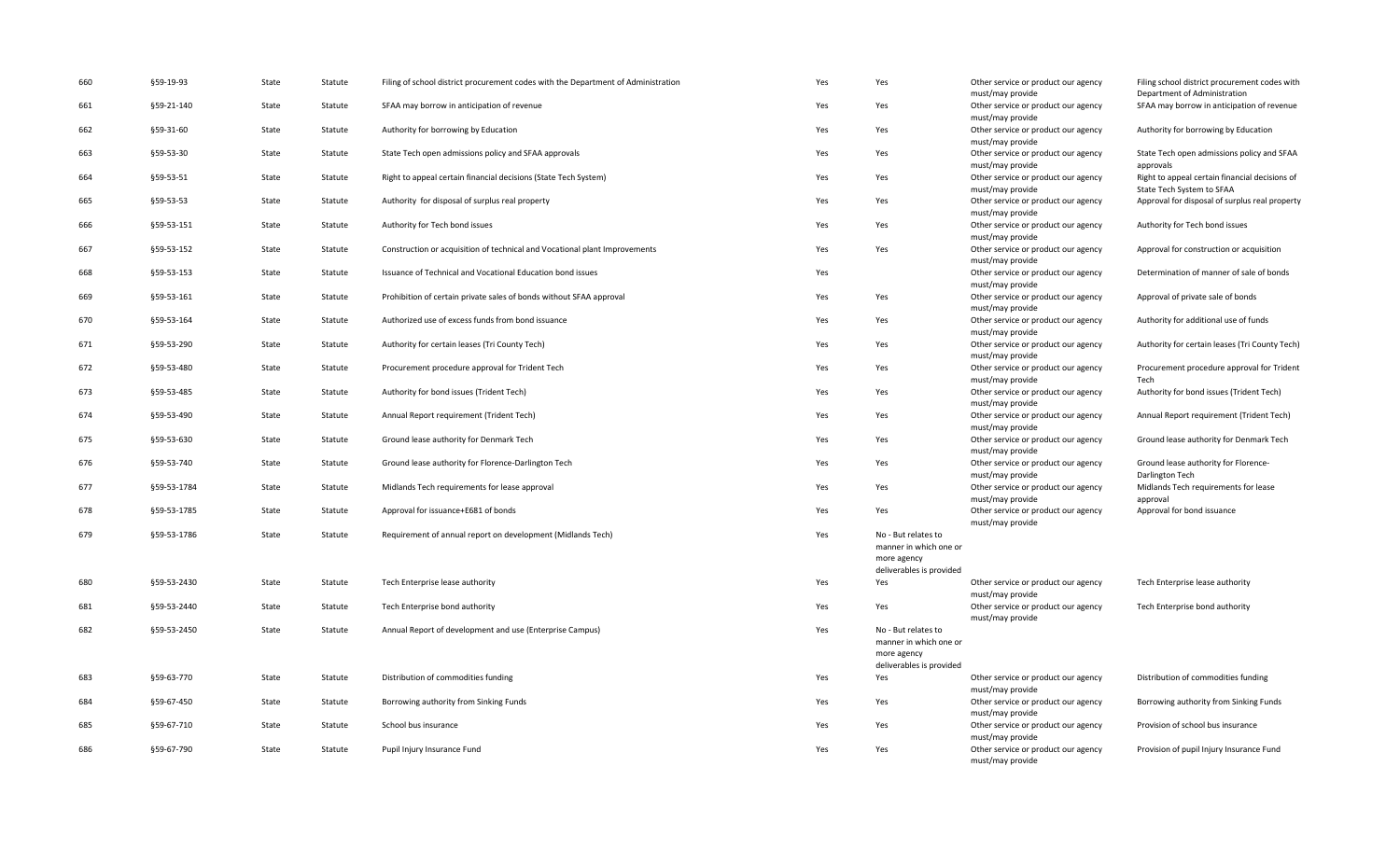| 687 | §59-71-530  | State | Statute | Authority for school bus bonds                                                                            | Yes | Yes | Other service or product our agency<br>must/may provide                     | Approval authority for school bus bonds                                                     |
|-----|-------------|-------|---------|-----------------------------------------------------------------------------------------------------------|-----|-----|-----------------------------------------------------------------------------|---------------------------------------------------------------------------------------------|
| 688 | §59-101-180 | State | Statute | Disposal of excess real property by state-supported colleges and universities                             | Yes | Yes | Other service or product our agency<br>must/may provide                     | Approval to dispose of property                                                             |
| 689 | §59-101-650 | State | Statute | Authority for the exercise of eminent domain by higher education institutions                             | Yes | Yes | Other service or product our agency                                         | Approval authority for the exercise of eminent                                              |
|     |             |       |         |                                                                                                           |     |     | must/may provide                                                            | domain by higher education institutions                                                     |
| 690 | §59-107-20  | State | Statute | Approval of tuition fees for all State Institutions                                                       | Yes | Yes | Other service or product our agency<br>must/may provide                     | Approval of tuition fees                                                                    |
| 691 | §59-107-40  | State | Statute | State Institution Bonds for technical and comprehensive education                                         | Yes | Yes | Other service or product our agency<br>must/may provide                     | Approval for issuance and use                                                               |
| 692 | §59-107-50  | State | Statute | Authority of SFAA and required findings for bond issuance                                                 | Yes | Yes | Other service or product our agency<br>must/may provide                     | Review of bond applications                                                                 |
| 693 | §59-107-60  | State | Statute | Request to issue institution bonds                                                                        | Yes | Yes | Other service or product our agency<br>must/may provide                     | Contents required in request issue                                                          |
| 694 | §59-107-70  | State | Statute | Governor and Treasurer to review request                                                                  | Yes | Yes | Other service or product our agency<br>must/may provide                     | Review of request for bond                                                                  |
| 695 | §59-107-80  | State | Statute | Single issue for multiple applications                                                                    | Yes | Yes | Other service or product our agency<br>must/may provide                     | Multiple reverted to single                                                                 |
| 696 | §59-107-90  | State | Statute | <b>Bond limitations</b>                                                                                   | Yes | Yes | Other service or product our agency<br>must/may provide                     | limitations for issued bonds                                                                |
| 697 | §59-107-100 | State | Statute | Full, faith and credit of state to pay bonds                                                              | Yes | Yes | Other service or product our agency<br>must/may provide                     | State is obligated to pay                                                                   |
| 698 | §59-107-110 | State | Statute | Types of bonds issued may be negotiable                                                                   | Yes | Yes | Other service or product our agency<br>must/may provide                     | Form of bonds issued                                                                        |
| 699 | §59-107-120 | State | Statute | Bond denominations in thousands                                                                           | Yes | Yes | Other service or product our agency<br>must/may provide                     | Bond denominations                                                                          |
| 700 | §59-107-140 | State | Statute | Bonds exempt from state taxes                                                                             | Yes | Yes | Other service or product our agency<br>must/may provide                     | <b>Exemption form taxes</b>                                                                 |
| 701 | §59-107-150 | State | Statute | Bonds are legal investments                                                                               | Yes | Yes | Other service or product our agency<br>must/may provide                     | Legal investments                                                                           |
| 702 | §59-107-160 | State | Statute | Private sale of bonds may be approved                                                                     | Yes | Yes | Other service or product our agency<br>must/may provide                     | Sales of bonds                                                                              |
| 703 | §59-107-170 | State | Statute | Proceeds deposited to credit of E809SFAA                                                                  | Yes | Yes | Other service or product our agency<br>must/may provide                     | Deposit of bond sale proceeds                                                               |
| 704 | §59-107-180 | State | Statute | Tuition fees applied to bonds                                                                             | Yes | Yes | Other service or product our agency                                         | Tuition fee payment contribution                                                            |
| 705 | §59-107-190 | State | Statute | Declaration of sufficient tuition fees                                                                    | Yes | Yes | must/may provide<br>Other service or product our agency                     | Sufficiency of tuition fees                                                                 |
| 706 | §59-107-200 | State | Statute | Defeasance of bonds and trust fund application                                                            | Yes | Yes | must/may provide<br>Other service or product our agency<br>must/may provide | Bond defeasance                                                                             |
| 707 | §59-109-20  | State | Statute | Creation of Educational Facilities Authority for Private Nonprofit Institutions of Higher Learning        | Yes | Yes | Other service or product our agency<br>must/may provide                     | Authority consists of members of SFAA                                                       |
| 708 | \$59-109-30 | State | Statute | Definition of Educational Facilities Authority Act for Private Non-profit Institutions of Higher Learning | Yes | Yes | Other service or product our agency<br>must/may provide                     | Definitions                                                                                 |
| 709 | \$59-109-40 | State | Statute | Creation of Educational Authority                                                                         | Yes | Yes | Other service or product our agency<br>must/may provide                     | Creation of authority                                                                       |
| 710 | §59-111-30  | State | Statute | Administration of the South Carolina Defense Scholarship Fund                                             | Yes | Yes | Other service or product our agency<br>must/may provide                     | Administration of the South Carolina Defense<br>Scholarship Fund                            |
| 711 | §59-112-60  | State | Statute | Promulgation of guidelines for certain persons to attend institutions of higher learning                  | Yes | Yes | Other service or product our agency<br>must/may provide                     | Promulgation of guidelines for certain persons<br>to attend institutions of higher learning |
| 712 | §59-112-70  | State | Statute | Coordination with Higher education regarding abatement of tuition for certain students                    | Yes | Yes | Other service or product our agency<br>must/may provide                     | Coordination with Higher education regarding<br>abatement of tuition for certain students   |
| 713 | §59-115-20  | State | Statute | Creation of the State Education Assistance Authority                                                      | Yes | Yes | Other service or product our agency<br>must/may provide                     | Authority consists of members of SFAA                                                       |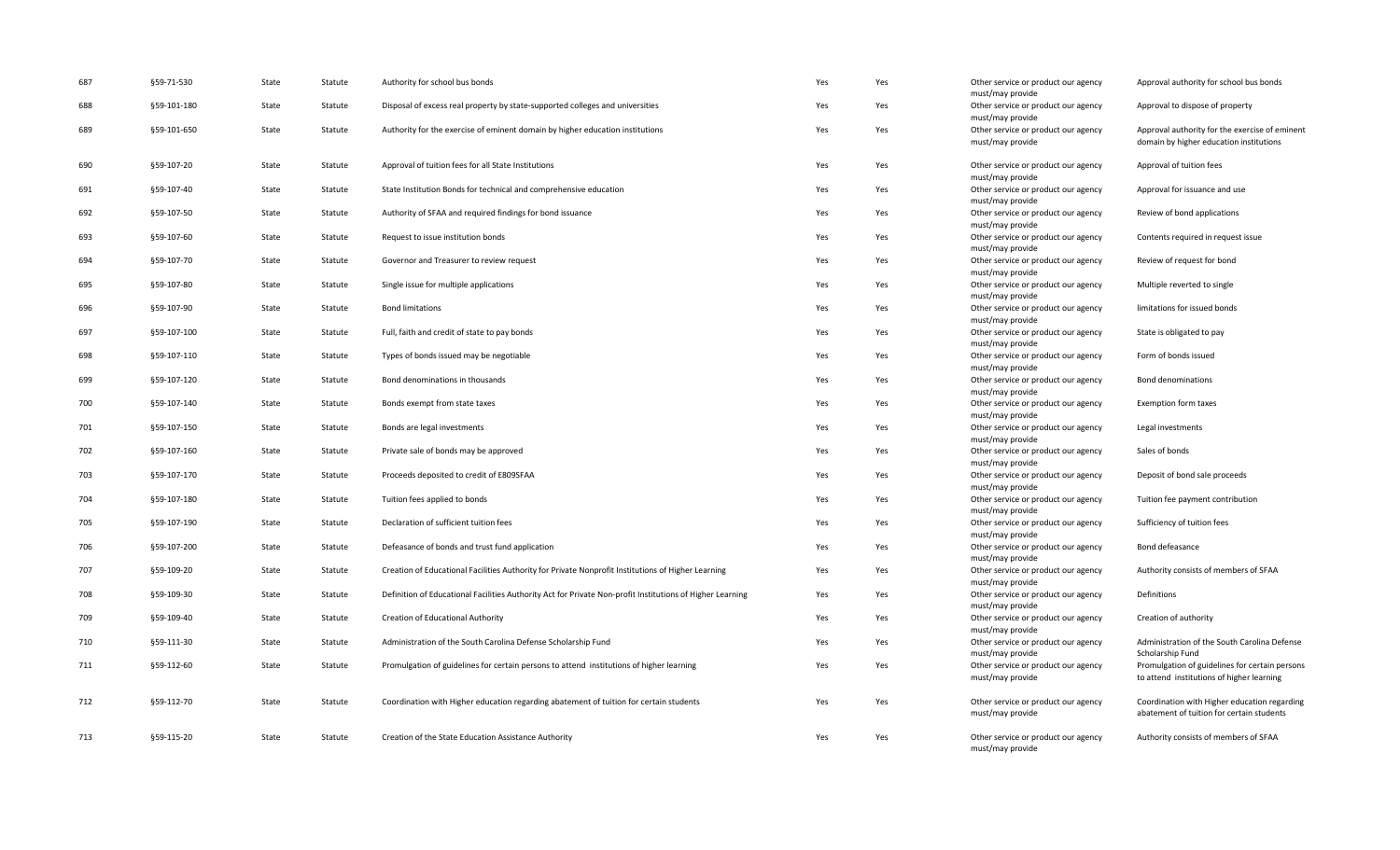| 714 | §59-115-40   | State | Statute | Creation of Educational Assistance Authority                                 | Yes | Yes | Other service or product our agency<br>must/may provide | Authority creation                                                                       |
|-----|--------------|-------|---------|------------------------------------------------------------------------------|-----|-----|---------------------------------------------------------|------------------------------------------------------------------------------------------|
| 715 | §59-117-65   | State | Statute | Authority for University of South Carolina to enter ground leases            | Yes | Yes | Other service or product our agency                     | Approval authority for University of South                                               |
| 716 | \$59-117-80  | State | Statute | Authority for University of South Carolina to sell donated property          | Yes | Yes | must/may provide<br>Other service or product our agency | Carolina to enter ground leases<br>Approval authority for University of South            |
| 717 | §59-117-220  | State | Statute | University of South Carolina Auxiliary Facilities Revenue Bonds              | Yes | Yes | must/may provide<br>Other service or product our agency | Carolina to sell donated property<br>Approval authority for University of South          |
|     |              |       |         |                                                                              |     |     | must/may provide                                        | Carolina Auxiliary Facilities Revenue Bonds                                              |
| 718 | §59-117-240  | State | Statute | Approval for issuance of Revenue Bonds                                       | Yes | Yes | Other service or product our agency<br>must/may provide | Approval for issuance of bonds                                                           |
| 719 | §59-117-290  | State | Statute | Investment and sales of facilities bonds                                     | Yes | Yes | Other service or product our agency<br>must/may provide | Approval for investment and sales of bonds                                               |
| 720 | §59-117-310  | State | Statute | Approval for private negotiated bond sales                                   | Yes | Yes | Other service or product our agency                     | Bond sale approval                                                                       |
| 721 | §59-119-165  | State | Statute | Transfer of certain agricultural funds to Clemson Public Service Activities  | Yes | Yes | must/may provide<br>Other service or product our agency | Transfer of certain agricultural funds to                                                |
|     |              |       |         |                                                                              |     |     | must/may provide                                        | <b>Clemson Public Service Activities</b>                                                 |
| 722 | §59-119-720  | State | Statute | Authority for Clemson University to issue Auxiliary Facilities Revenue Bonds | Yes | Yes | Other service or product our agency<br>must/may provide | Approval authority for Clemson University to<br>issue Auxiliary Facilities Revenue Bonds |
| 723 | §59-119-730  | State | Statute | Bonds to acquire facilities and renovate                                     | Yes | Yes | Other service or product our agency                     | Bond purposes for facilities                                                             |
| 724 | §59-119-740  | State | Statute | Authority to borrow after approval                                           | Yes | Yes | must/may provide<br>Other service or product our agency | Authority to borrow                                                                      |
|     |              |       |         |                                                                              |     |     | must/may provide                                        |                                                                                          |
| 725 | §59-119-750  | State | Statute | Bond funding and bonds security payable from revenue                         | Yes | Yes | Other service or product our agency<br>must/may provide | Bond funding                                                                             |
| 726 | §59-119-760  | State | Statute | Bonds not guaranteed by the state and effect                                 | Yes | Yes | Other service or product our agency<br>must/may provide | Limitations on payment                                                                   |
| 727 | §59-119-770  | State | Statute | Bond resolution and issuing resolutions                                      | Yes | Yes | Other service or product our agency                     | Resolutions adopted                                                                      |
|     |              |       |         |                                                                              |     |     | must/may provide                                        |                                                                                          |
| 728 | §59-119-780  | State | Statute | Bonds are state tax exempt                                                   | Yes | Yes | Other service or product our agency<br>must/may provide | Bonds tax exempt                                                                         |
| 729 | §59-119-790  | State | Statute | Bonds are legal investments                                                  | Yes | Yes | Other service or product our agency                     | Bonds legal investment                                                                   |
| 730 | §59-119-800  | State | Statute | Manner of bond execution                                                     | Yes | Yes | must/may provide<br>Other service or product our agency | <b>Execution of bonds</b>                                                                |
|     |              |       |         |                                                                              |     |     | must/may provide                                        |                                                                                          |
| 731 | §59-119-810  | State | Statute | Manner and type of sale of bonds                                             | Yes | Yes | Other service or product our agency<br>must/may provide | Sale of bonds                                                                            |
| 732 | §59-119-820  | State | Statute | Authorization to Clemson trustees (20)                                       | Yes | Yes | Other service or product our agency                     | Authority to trustees                                                                    |
| 733 | §59-119-830  | State | Statute | No time limits are set for bond issuance                                     | Yes | Yes | must/may provide<br>Other service or product our agency | No time limit for issuance                                                               |
|     |              |       |         |                                                                              |     |     | must/may provide                                        |                                                                                          |
| 734 | §59-119-920  | State | Statute | Authority for Clemson University to issue Athletic Facilities Revenue Bonds  | Yes | Yes | Other service or product our agency<br>must/may provide | Approval authority for Clemson University to<br>issue Athletic Facilities Revenue Bonds  |
| 735 | §59-119-930  | State | Statute | Athletic facility bonds for renovation and construction                      | Yes | Yes | Other service or product our agency                     | Athletic facility bonds                                                                  |
|     |              |       |         |                                                                              |     |     | must/may provide                                        |                                                                                          |
| 736 | §59-119-940  | State | Statute | Borrowings and financial limitations                                         | Yes | Yes | Other service or product our agency<br>must/may provide | Limitations on borrowing                                                                 |
| 737 | §59-119-950  | State | Statute | Bonds payable from revenues                                                  | Yes | Yes | Other service or product our agency                     | Revenues to pay bonds                                                                    |
|     |              |       |         |                                                                              |     |     | must/may provide                                        |                                                                                          |
| 738 | §59-119-960  | State | Statute | Credit of state not permitted                                                | Yes | Yes | Other service or product our agency<br>must/may provide | No credit of the state utilized                                                          |
| 739 | §59-119-970  | State | Statute | Resolutions by trustees required for bonds                                   | Yes | Yes | Other service or product our agency                     | Resolution required                                                                      |
| 740 | §59-119-980  | State | Statute | Bonds are tax exempt                                                         | Yes | Yes | must/may provide<br>Other service or product our agency | State tax exempt bonds                                                                   |
|     |              |       |         |                                                                              |     |     | must/may provide                                        |                                                                                          |
| 741 | §59-119-990  | State | Statute | Bonds are lawful investments                                                 | Yes | Yes | Other service or product our agency                     | Lawful investment                                                                        |
| 742 | §59-119-1000 | State | Statute | Manner of bond execution                                                     | Yes | Yes | must/may provide<br>Other service or product our agency | Execution of bond required                                                               |
|     |              |       |         |                                                                              |     |     | must/may provide                                        |                                                                                          |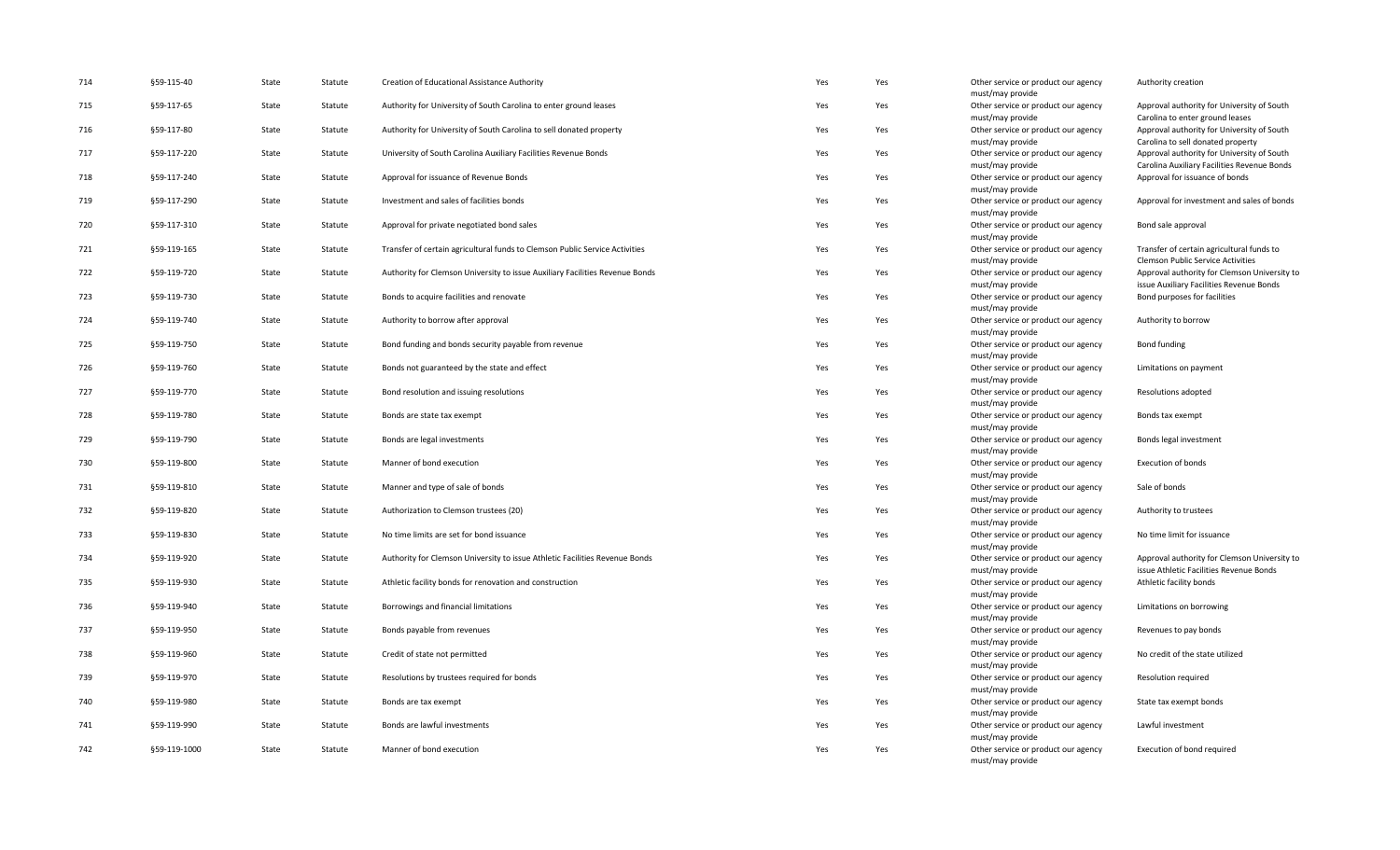| 743 | §59-119-1010 | State | Statute | Sale of bonds and approvals                                                                                                    | Yes | Yes | Other service or product our agency<br>must/may provide                     | Manner of sale of bonds                                                                                                        |
|-----|--------------|-------|---------|--------------------------------------------------------------------------------------------------------------------------------|-----|-----|-----------------------------------------------------------------------------|--------------------------------------------------------------------------------------------------------------------------------|
| 744 | §59-119-1020 | State | Statute | Bond proceeds and specific funds                                                                                               | Yes | Yes | Other service or product our agency                                         | Funds for proceeds                                                                                                             |
| 745 | §59-119-1030 | State | Statute | Provisions for bond payments                                                                                                   | Yes | Yes | must/may provide<br>Other service or product our agency                     | Bond payments                                                                                                                  |
| 746 | §59-119-1040 | State | Statute | Security for bond payments                                                                                                     | Yes | Yes | must/may provide<br>Other service or product our agency                     | Security provisions required                                                                                                   |
| 747 | §59-119-1050 | State | Statute | No time limits established for issuance                                                                                        | Yes | Yes | must/may provide<br>Other service or product our agency                     | No time limits on issuance                                                                                                     |
| 748 | §59-121-320  | State | Statute | Authority for the Citadel to issue Athletic Facility Bonds                                                                     | Yes | Yes | must/may provide<br>Other service or product our agency                     | Approval authority for the Citadel to issue                                                                                    |
|     |              |       |         |                                                                                                                                |     |     | must/may provide                                                            | <b>Athletic Facility Bonds</b>                                                                                                 |
| 749 | §59-121-330  | State | Statute | Visitors authorized to acquire, renovate                                                                                       | Yes | Yes | Other service or product our agency<br>must/may provide                     | Authority of visitors                                                                                                          |
| 750 | §59-121-340  | State | Statute | Approval of state and JBRC required to borrow                                                                                  | Yes | Yes | Other service or product our agency<br>must/may provide                     | Approvals required                                                                                                             |
| 751 | §59-121-350  | State | Statute | Fund sources for payment are form revenues                                                                                     | Yes | Yes | Other service or product our agency                                         | Funding source                                                                                                                 |
| 752 | §59-121-360  | State | Statute | No liability by state or visitors for bond payments                                                                            | Yes | Yes | must/may provide<br>Other service or product our agency                     | Liability for bond payments                                                                                                    |
|     |              |       |         |                                                                                                                                |     |     | must/may provide                                                            |                                                                                                                                |
| 753 | §59-121-370  | State | Statute | Resolution by visitors necessary for approval                                                                                  | Yes | Yes | Other service or product our agency                                         | Content of resolution                                                                                                          |
| 754 | §59-121-380  | State | Statute | Bonds are tax exempt                                                                                                           | Yes | Yes | must/may provide                                                            | Tax exempt bonds                                                                                                               |
|     |              |       |         |                                                                                                                                |     |     | Other service or product our agency<br>must/may provide                     |                                                                                                                                |
| 755 | §59-121-390  | State | Statute | Bonds are authorized investments                                                                                               | Yes | Yes | Other service or product our agency<br>must/may provide                     | Authorized investments                                                                                                         |
| 756 | §59-121-400  | State | Statute | Manner of execution of bonds                                                                                                   | Yes | Yes | Other service or product our agency<br>must/may provide                     | <b>Execution of bonds</b>                                                                                                      |
| 757 | §59-121-410  | State | Statute | Disposal of bonds and type of sale                                                                                             | Yes | Yes | Other service or product our agency<br>must/may provide                     | Disposal of bonds                                                                                                              |
| 758 | §59-121-420  | State | Statute | Delivery of bond proceeds                                                                                                      | Yes | Yes | Other service or product our agency                                         | Bond proceeds use                                                                                                              |
| 759 | \$59-121-430 | State | Statute | Provision for payment of the bonds                                                                                             | Yes | Yes | must/may provide<br>Other service or product our agency                     | Payment for bonds                                                                                                              |
| 760 | §59-121-440  | State | Statute | General Authority of visitors to issue                                                                                         | Yes | Yes | must/may provide<br>Other service or product our agency                     | Discretionary power of visitors                                                                                                |
|     |              |       |         |                                                                                                                                |     |     | must/may provide                                                            |                                                                                                                                |
| 761 | §59-121-450  | State | Statute | Validity absent rescission                                                                                                     | Yes | Yes | Other service or product our agency<br>must/may provide                     | Validity of authority                                                                                                          |
| 762 | \$59-122-10  | State | Statute | Authority for the Citadel to issue Housing Revenue Bonds to obtain housing                                                     | Yes | Yes | Other service or product our agency<br>must/may provide                     | Approval for the Citadel to issue Housing<br>Revenue Bonds                                                                     |
| 763 | \$59-122-20  | State | Statute | Approval of Citadel Housing Authority bonds                                                                                    | Yes | Yes | Other service or product our agency                                         | Bond sale approval                                                                                                             |
| 764 | §59-122-40   | State | Statute | Requirements for the Citadel to issue housing bonds                                                                            | Yes | Yes | must/may provide<br>Other service or product our agency                     | Requirements for the Citadel to issue housing                                                                                  |
| 765 | §59-122-100  | State | Statute | Permitted investments by fiduciaries                                                                                           | Yes | Yes | must/may provide<br>Other service or product our agency                     | bonds<br>Permitted investments                                                                                                 |
|     |              |       |         |                                                                                                                                |     |     | must/may provide                                                            |                                                                                                                                |
| 766 | §59-122-110  | State | Statute | Requirements for notice of Citadel Housing Revenue Bonds                                                                       | Yes | Yes | Other service or product our agency<br>must/may provide                     | Approval for private sale without public notice                                                                                |
| 767 | §59-123-60   | State | Statute | Authority for Medical University of South Carolina to issue bonds, lease, audits and procurement and submit annual<br>budget   | Yes | Yes | Other service or product our agency<br>must/may provide                     | Approval for Medical University of South<br>Carolina to issue bonds, lease, audits and<br>procurement and submit annual budget |
| 768 | \$59-123-95  | State | Statute | Authority for Medical University of South Carolina to borrow to purchase diagnostic and therapeutic equipment                  | Yes | Yes | Other service or product our agency<br>must/may provide                     | Approval for Medical University of South<br>Carolina to borrow to purchase diagnostic and                                      |
| 769 | §59-123-220  | State | Statute | Authority for Medical University of South Carolina to issue revenue bonds                                                      | Yes | Yes | Other service or product our agency                                         | therapeutic equipment<br>Approval for Medical University of South<br>Carolina to issue revenue bonds                           |
| 770 | §59-123-230  | State | Statute | Authority for Medical University of South Carolina to sell or abandon use of facilities and application of rental revenues Yes |     | Yes | must/may provide<br>Other service or product our agency<br>must/may provide | Approval for Medical University of South<br>Carolina to abandon or sell certain facilities                                     |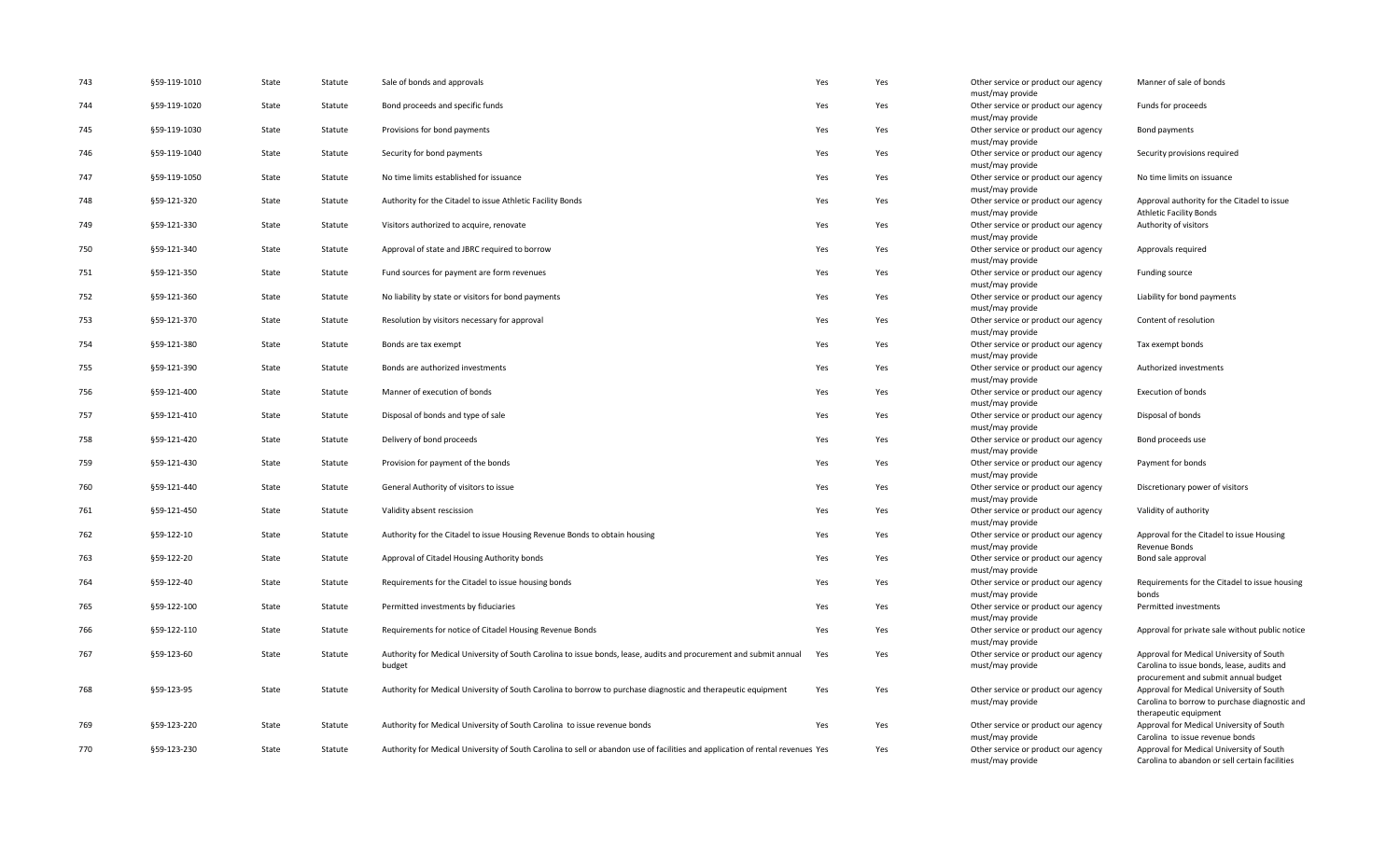| 771 | §59-123-280 | State | Statute | Authorization to make certain investments                                            | Yes | Yes | Other service or product our agency<br>must/may provide | Permitted investments                                                                  |
|-----|-------------|-------|---------|--------------------------------------------------------------------------------------|-----|-----|---------------------------------------------------------|----------------------------------------------------------------------------------------|
| 772 | §59-123-300 | State | Statute | Authority for Medical University of South Carolina to sell bonds                     | Yes | Yes | Other service or product our agency                     | Approval for Medical University of South                                               |
| 773 | §59-125-130 | State | Statute | Authority for Winthrop University Leasing program                                    | Yes | Yes | must/may provide<br>Other service or product our agency | Carolina to sell bonds<br>Approval for Winthrop University Leasing                     |
| 774 | §59-125-320 | State | Statute | Authority for Winthrop University Facilities Revenue Bonds                           | Yes | Yes | must/may provide<br>Other service or product our agency | program<br>Approval for Winthrop University Facilities                                 |
|     |             |       |         |                                                                                      |     |     | must/may provide                                        | Revenue Bonds                                                                          |
| 775 | §59-125-340 | State | Statute | Authority for Winthrop University to borrow by bond issuance                         | Yes | Yes | Other service or product our agency<br>must/may provide | Approval for Winthrop to borrow                                                        |
| 776 | §59-125-390 | State | Statute | Authorization to make certain investments                                            | Yes | Yes | Other service or product our agency                     | Permitted investments                                                                  |
| 777 | §59-125-410 | State | Statute | Limitations on disposal of bonds                                                     | Yes | Yes | must/may provide<br>Other service or product our agency | Approval for certain disposal of bonds                                                 |
| 778 | §59-125-520 | State | Statute | Authority for Winthrop University to issue Athletic Facilities Bonds                 | Yes | Yes | must/may provide<br>Other service or product our agency | Approval for Winthrop University to issue                                              |
|     |             |       |         |                                                                                      |     |     | must/may provide                                        | <b>Athletic Facilities Bonds</b>                                                       |
| 779 | §59-125-540 | State | Statute | Authority to borrow funds                                                            | Yes | Yes | Other service or product our agency<br>must/may provide | Approval to issue bonds and borrow                                                     |
| 780 | §59-125-590 | State | Statute | Authorization to make certain investments                                            | Yes | Yes | Other service or product our agency                     | Permitted investments                                                                  |
| 781 | §59-125-610 | State | Statute | Authorization to dispose of bonds                                                    | Yes | Yes | must/may provide<br>Other service or product our agency | Approval for disposal of surplus real property                                         |
|     |             |       |         |                                                                                      |     |     | must/may provide                                        |                                                                                        |
| 782 | §59-127-85  | State | Statute | Approval for South Carolina State University Leasing Program                         | Yes | Yes | Other service or product our agency<br>must/may provide | Approval for South Carolina State University<br>Leasing Program                        |
| 783 | §59-127-310 | State | Statute | South Carolina State University Special Obligation Bonds                             | Yes | Yes | Other service or product our agency                     | Approval for South Carolina State University                                           |
| 784 | §59-127-320 | State | Statute | Construction of \$20,000,000+ for athletic facilities                                | Yes | Yes | must/may provide<br>Other service or product our agency | <b>Special Obligation Bonds</b><br>Approval of expenditures                            |
|     |             |       |         |                                                                                      |     |     | must/may provide                                        |                                                                                        |
| 785 | §59-127-400 | State | Statute | Private sale of bonds prohibited unless approved                                     | Yes | Yes | Other service or product our agency                     | Approval of private sale                                                               |
| 786 | §59-127-500 | State | Statute | Authority for South Carolina State University Facilities Improvement Bonds           | Yes | Yes | must/may provide<br>Other service or product our agency | Approval for South Carolina State University                                           |
|     |             |       |         |                                                                                      |     |     | must/may provide                                        | Facilities Improvement Bonds                                                           |
| 787 | \$59-129-30 | State | Statute | Authority for SFAA to issue regulations for Palmer College                           | Yes | Yes | Other service or product our agency                     | Issue regulations                                                                      |
| 788 | §59-130-30  | State | Statute | Authority for certain real property transactions for College of Charleston           | Yes | Yes | must/may provide<br>Other service or product our agency | Approval for certain real property transactions                                        |
|     |             |       |         |                                                                                      |     |     | must/may provide                                        | for College of Charleston                                                              |
| 789 | \$59-130-50 | State | Statute | Authority to lease or sell real property donated to College of Charleston            | Yes | Yes | Other service or product our agency<br>must/may provide | Approval to lease or sell real property donated<br>to College of Charleston            |
| 790 | §59-130-60  | State | Statute | College of Charleston Leasing Program                                                | Yes | Yes | Other service or product our agency                     | Approval for the College of Charleston Leasing                                         |
|     |             |       |         |                                                                                      |     |     | must/may provide                                        | Program                                                                                |
| 791 | §59-130-430 | State | Statute | College of Charleston authority to issue bonds                                       | Yes | Yes | Other service or product our agency<br>must/may provide | Approval for the College of Charleston to issue<br>bonds                               |
| 792 | §59-131-20  | State | Statute | College of Charleston authority to issue bonds for parking facilities                | Yes | Yes | Other service or product our agency<br>must/may provide | Approval for the College of Charleston to issue<br>bonds for parking facilities        |
| 793 | \$59-133-30 | State | Statute | Authority for Francis Marion University Board to sell or dispose of property limited | Yes | Yes | Other service or product our agency<br>must/may provide | Approval for Francis Marion University Board<br>to sell or dispose of property limited |
| 794 | §59-133-50  | State | Statute | Authority to sell or lease real property donated to Francis Marion University        | Yes | Yes | Other service or product our agency                     | Approval to sell or lease real property donated                                        |
|     |             |       |         |                                                                                      |     |     | must/may provide                                        | to Francis Marion University                                                           |
| 795 | §59-133-60  | State | Statute | Authority for Francis Marion University ground leasing with private entities         | Yes | Yes | Other service or product our agency<br>must/may provide | Approval for Francis Marion University ground<br>leasing                               |
| 796 | §59-133-220 | State | Statute | Authority for Francis Marion University to issue Athletic Facilities Revenue Bonds   | Yes | Yes | Other service or product our agency                     | Approval for Francis Marion University to issue                                        |
|     |             |       |         |                                                                                      |     |     | must/may provide                                        | Athletic Facilities Revenue Bonds                                                      |
| 797 | §59-133-240 | State | Statute | Bond limit and authority to issue bonds                                              | Yes | Yes | Other service or product our agency<br>must/may provide | Approval of bond issue                                                                 |
| 798 | §59-133-310 | State | Statute | Authority to invest in bonds                                                         | Yes | Yes | Other service or product our agency                     | Approval to invest                                                                     |
|     |             |       |         |                                                                                      |     |     | must/may provide                                        |                                                                                        |
| 799 | §59-133-220 | State | Statute | Authority to dispose of bonds                                                        | Yes | Yes | Other service or product our agency<br>must/may provide | Approval to dispose of bonds                                                           |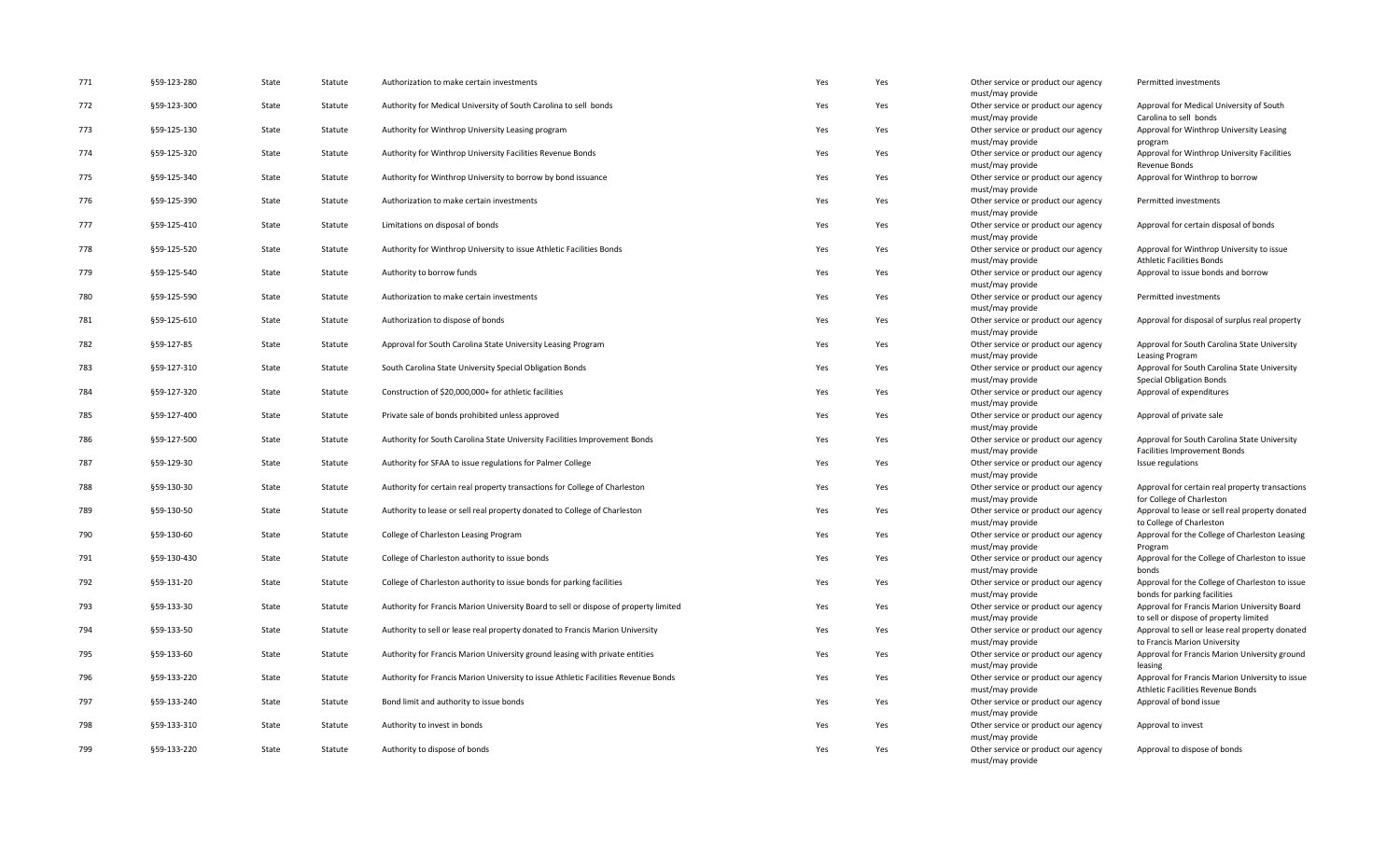| 800 | \$59-135-30  | State | Statute    | Authority for Lander University to dispose of surplus real property                         | Yes | Yes                                                                                      | Other service or product our agency<br>must/may provide | Approval for Lander University to dispose of<br>surplus real property                      |
|-----|--------------|-------|------------|---------------------------------------------------------------------------------------------|-----|------------------------------------------------------------------------------------------|---------------------------------------------------------|--------------------------------------------------------------------------------------------|
| 801 | §59-135-50   | State | Statute    | Authority to lease or sell real property donated to Lander University                       | Yes | Yes                                                                                      | Other service or product our agency<br>must/may provide | Approval to lease or sell real property donated<br>to Lander University                    |
| 802 | §59-136-130  | State | Statute    | Authority for Coastal Carolina University to sell unassigned surplus real property          | Yes | Yes                                                                                      | Other service or product our agency<br>must/may provide | Approval for Coastal Carolina University to sell<br>unassigned surplus real property       |
| 803 | §59-136-150  | State | Statute    | Approval to lease or sell real property donated to Coastal Carolina University              | Yes | Yes                                                                                      | Other service or product our agency<br>must/may provide | Approval to lease or sell real property donated<br>to Coastal Carolina University          |
| 804 | §59-146-60   | State | Statute    | State Board of Education notification to SFAA                                               | Yes | No - But relates to<br>manner in which one or<br>more agency<br>deliverables is provided |                                                         |                                                                                            |
| 805 | §59-146-70   | State | Statute    | Issuance of state school facilities bonds by SFAA                                           | Yes | Yes                                                                                      | Other service or product our agency<br>must/may provide | Approval for the issuance of state school<br>facilities bonds by SFAA                      |
| 806 | §59-146-80   | State | Statute    | Resolution by SFAA for issuance of state school facilities bonds and required report        | Yes | Yes                                                                                      | Other service or product our agency<br>must/may provide | Resolution by SFAA for issuance of state<br>school facilities bonds and required report    |
| 807 | §59-146-90   | State | Statute    | SFAA to set terms of state school facilities bonds                                          | Yes | Yes                                                                                      | Other service or product our agency<br>must/may provide | SFAA to set terms of state school facilities<br>bonds                                      |
| 808 | §59-146-130  | State | Statute    | Sale of state school facilities bonds                                                       | Yes | Yes                                                                                      | Other service or product our agency<br>must/may provide | Sale of state school facilities bonds                                                      |
| 809 | §59-147-30   | State | Statute    | Higher Education authority for the issuance of revenue bonds                                | Yes | Yes                                                                                      | Other service or product our agency<br>must/may provide | Approval for Higher Education for the issuance<br>of revenue bonds                         |
| 810 | §59-150-60   | State | Statute    | SC Lottery start-up funds borrowing from IRF                                                | Yes | Yes                                                                                      | Other service or product our agency<br>must/may provide | Approval to borrow start-up funds                                                          |
| 811 | \$61-4-510   | State | Statute    | Special account for certain alcohol revenue                                                 | Yes | Yes                                                                                      | Other service or product our agency<br>must/may provide | Special account for certain alcohol revenue                                                |
| 812 | §63-11-1710  | State | Statute    | Establishment of SC First Steps to Readiness corporation and required annual report to SFAA | Yes | Yes                                                                                      | Other service or product our agency<br>must/may provide | Receipt of annual report                                                                   |
| 813 | §63-19-360   | State | Statute    | Report regarding status of pre-adjudicatory detention of juveniles                          | Yes | No - Does not relate<br>directly to any agency<br>deliverables                           |                                                         |                                                                                            |
| 814 | §63-19-420   | State | Statute    | Authority for natural resources sales                                                       | Yes | Yes                                                                                      | Other service or product our agency<br>must/may provide | Approval for natural resources sales                                                       |
| 815 | R12 - 720    | State | Regulation | Insurance policy record retention                                                           | Yes | Yes                                                                                      | Other service or product our agency<br>must/may provide | Record Retention                                                                           |
| 816 | R12 - 728    | State | Regulation | <b>Emergency Procurement File</b>                                                           | Yes | Yes                                                                                      | Other service or product our agency<br>must/may provide | Maintenance of information                                                                 |
| 817 | R12 - 737    | State | Regulation | Vendor information                                                                          | Yes | Yes                                                                                      | Other service or product our agency<br>must/may provide | Record handling procedures                                                                 |
| 818 | R12 - 804.29 | State | Regulation | Permanent retention of records of construction and permanent improvements                   | Yes | Yes                                                                                      | Other service or product our agency<br>must/may provide | Retention of certain records by State Engineer                                             |
| 819 | R12 - 806.20 | State | Regulation | Record of Disposition of surplus property                                                   | Yes | Yes                                                                                      | Other service or product our agency<br>must/may provide | Retention of disposition records                                                           |
| 820 | R19 - 102.01 | State | Regulation | Approval procedure for Industrial Revenue, Pollution Control and Hospital Revenue bonds     | Yes | Yes                                                                                      | Other service or product our agency<br>must/may provide | Approval procedure for Industrial Revenue,<br>Pollution Control and Hospital Revenue bonds |
| 821 | R19 - 102.02 | State | Regulation | Documents required for agenda items                                                         | Yes | Yes                                                                                      | Other service or product our agency<br>must/may provide | Agenda item documents                                                                      |
| 822 | R19 - 102.03 | State | Regulation | Review by Attorney General                                                                  | Yes | Yes                                                                                      | Other service or product our agency<br>must/may provide | <b>Attorney General review</b>                                                             |
| 823 | R19 - 102.04 | State | Regulation | Notice of approval by Board Secretary                                                       | Yes | Yes                                                                                      | Other service or product our agency<br>must/may provide | Notice of approval                                                                         |
| 824 | R19 - 102.05 | State | Regulation | Publication of notice of approval                                                           | Yes | Yes                                                                                      | Other service or product our agency<br>must/may provide | Notice of publication                                                                      |
| 825 | R19-103.01   | State | Regulation | Calculation, certification and allocation of State Ceiling for Private Activity Bonds       | Yes | Yes                                                                                      | Other service or product our agency<br>must/may provide | Calculation, allocation and certification of<br>State Ceiling for Private Activity Bonds   |
| 826 | R19 - 103.02 | State | Regulation | Allocations made according to regulations                                                   | Yes | Yes                                                                                      | Other service or product our agency<br>must/may provide | Grant of allocations                                                                       |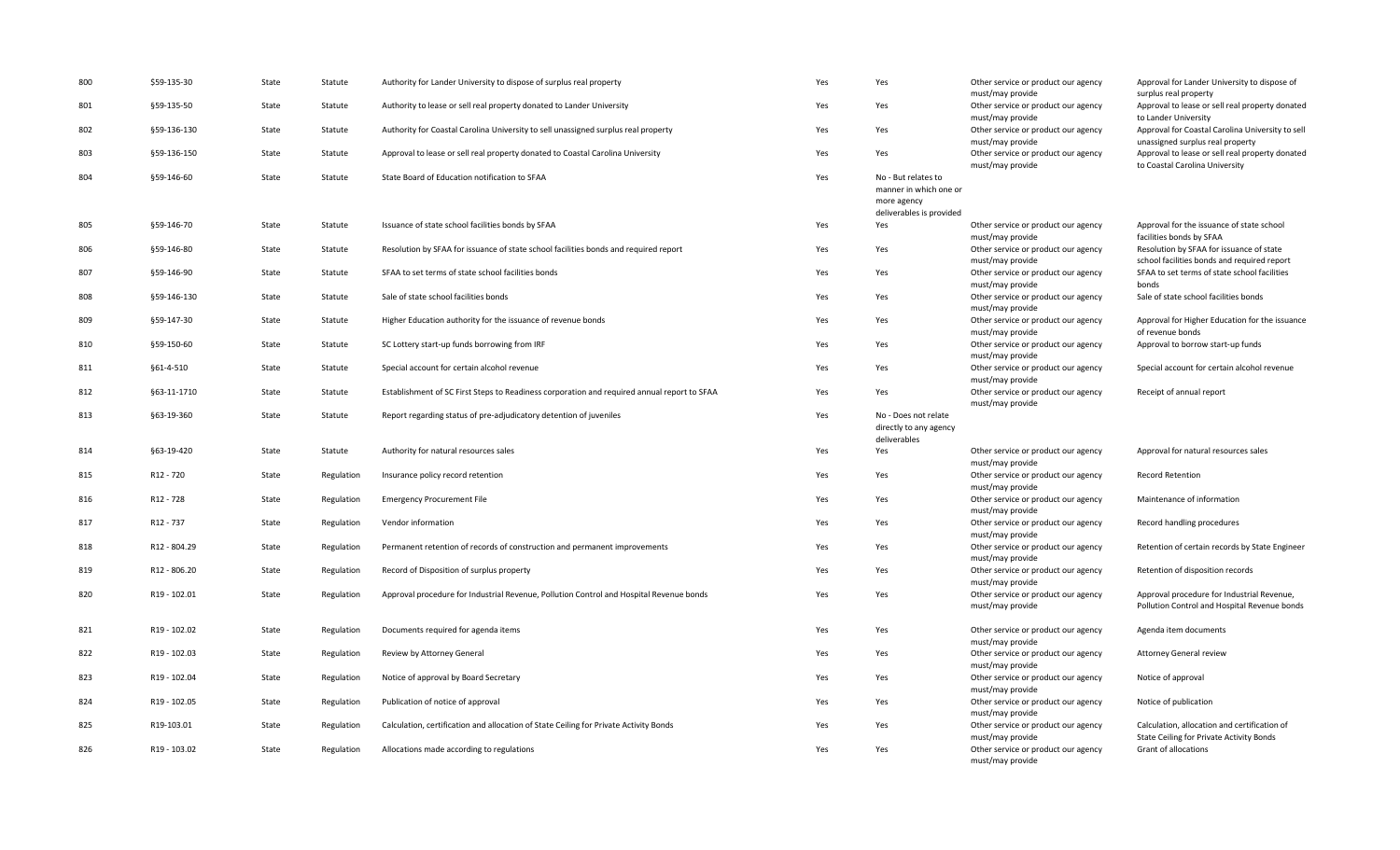| 827 | R19 - 103.03 | State | Regulation | Private activity bond limit criteria                   | Yes | Yes | Other service or product our agency<br>must/may provide                     | Private activity criteria       |
|-----|--------------|-------|------------|--------------------------------------------------------|-----|-----|-----------------------------------------------------------------------------|---------------------------------|
| 828 | R19 - 103.04 | State | Regulation | Authorized requests for allocations                    | Yes | Yes | Other service or product our agency<br>must/may provide                     | Authorized request              |
| 829 | R19 - 103.05 | State | Regulation | Board allocation limitations                           | Yes | Yes | Other service or product our agency<br>must/may provide                     | Allocation limitations          |
| 830 | R19 - 103.06 | State | Regulation | Certification to Secretary for allocation              | Yes | Yes | Other service or product our agency<br>must/may provide                     | Certification of eligibility    |
| 831 | R19 - 103.07 | State | Regulation | Lapse of filing preceding date of issue                | Yes | Yes | Other service or product our agency<br>must/may provide                     | New filings required            |
| 832 | R19 - 103.08 | State | Regulation | Time limits of allocations granted                     | Yes | Yes | Other service or product our agency<br>must/may provide                     | Allocation time limits          |
| 833 | R19 - 103.09 | State | Regulation | Termination of applicable regulations                  | Yes | Yes | Other service or product our agency<br>must/may provide                     | Regulation termination          |
| 834 | R19 - 103.10 | State | Regulation | Evaluation of regulations                              | Yes | Yes | Other service or product our agency<br>must/may provide                     | Regulation evaluation           |
| 835 | R19 - 104.02 | State | Regulation | Reviews required prior to approval of bonds            | Yes | Yes | Other service or product our agency<br>must/may provide                     | Approvals required              |
| 836 | R19 - 104.03 | State | Regulation | Notice to Secretary of requested approval              | Yes | Yes | Other service or product our agency<br>must/may provide                     | Notice to secretary             |
| 837 | R19 - 104.04 | State | Regulation | Periodic reports to board required                     | Yes | Yes | Other service or product our agency<br>must/may provide                     | Reports of projects approved    |
| 838 | R19 - 410.01 | State | Regulation | State Surplus Property regulations                     | Yes | Yes | Other service or product our agency<br>must/may provide                     | Promulgate regulations          |
| 839 | R19 - 410.02 | State | Regulation | Responsibility for (federal) state plan administration | Yes | Yes | Other service or product our agency<br>must/may provide                     | State plan administration       |
| 840 | R19 - 410.03 | State | Regulation | Inventory and accounting systems                       | Yes | Yes | Other service or product our agency<br>must/may provide                     | Inventory and accounting        |
| 841 | R19 - 410.04 | State | Regulation | Return of donated property                             | Yes | Yes | Other service or product our agency<br>must/may provide                     | Donated property                |
| 842 | R19 - 410.05 | State | Regulation | Financing and service charges                          | Yes | Yes | Other service or product our agency<br>must/may provide                     | Charges for services            |
| 843 | R19 - 410.06 | State | Regulation | Donable property terms and conditions                  | Yes | Yes | Other service or product our agency<br>must/may provide                     | Donable property                |
| 844 | R19 - 410.07 | State | Regulation | Non-utilized donable property                          | Yes | Yes | Other service or product our agency<br>must/may provide                     | Non-utilized property           |
| 845 | R19 - 410.08 | State | Regulation | Fair and equitable distribution of property+E843       | Yes | Yes | Other service or product our agency<br>must/may provide                     | Distribution of property        |
| 846 | R19 - 410.09 | State | Regulation | Eligibility for receipt of property                    | Yes | Yes | Other service or product our agency<br>must/may provide                     | Eligibility                     |
| 847 | R19 - 410.10 | State | Regulation | Compliance and utilization of property                 | Yes | Yes | Other service or product our agency<br>must/may provide                     | Utilization of property         |
| 848 | R19 - 410.11 | State | Regulation | Program information and dissemination                  | Yes | Yes | Other service or product our agency<br>must/may provide                     | Program information             |
| 849 | R19 - 410.12 | State | Regulation | Audits of surplus property use                         | Yes | Yes | Other service or product our agency<br>must/may provide                     | Audits of property              |
| 850 | R19 - 410.13 | State | Regulation | Cooperative agreements for use of property             | Yes | Yes | Other service or product our agency<br>must/may provide                     | Cooperative agreements          |
| 851 | R19 - 410.14 | State | Regulation | Liquidation of the state agency                        | Yes | Yes | Other service or product our agency<br>must/may provide                     | Liquidation of agency           |
| 852 | R19 - 410.15 | State | Regulation | Distribution document as record form                   | Yes | Yes | Other service or product our agency<br>must/may provide                     | Distribution document           |
| 853 | R19 - 410.16 | State | Regulation | Maintenance of records                                 | Yes | Yes | Other service or product our agency<br>must/may provide                     | Records maintenance             |
| 854 | R19 - 415.01 | State | Regulation | Insurance Reserve Fund                                 | Yes | Yes | Other service or product our agency                                         | Insurance Reserve Fund policies |
| 855 | R19 - 415.02 | State | Regulation | Nature, terms and scope of insurance policy            | Yes | Yes | must/may provide<br>Other service or product our agency<br>must/may provide | Insurance policy                |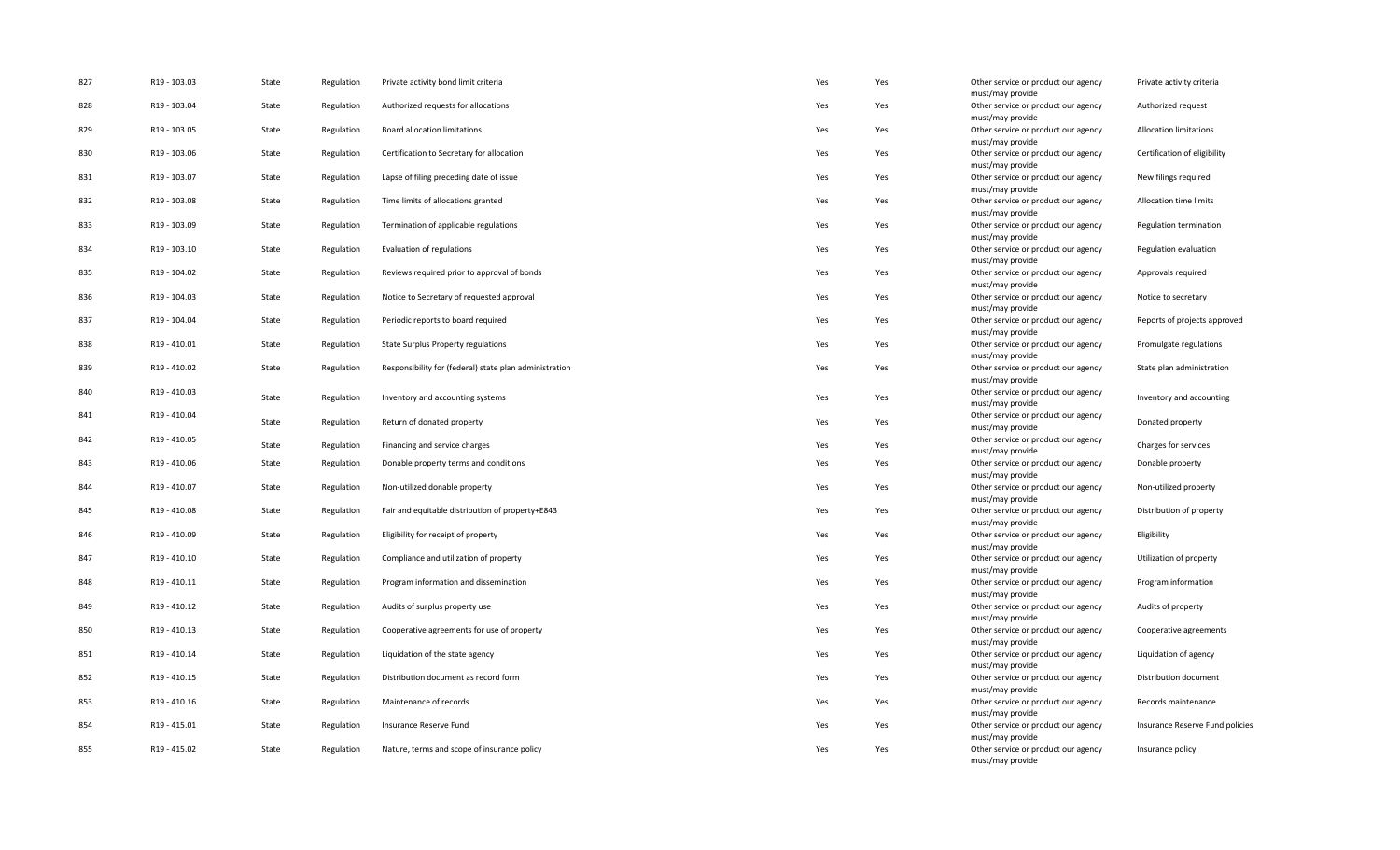| 856 | R19 - 415.03   | State | Regulation | General liability policy                           | Yes | Yes | Other service or product our agency<br>must/may provide | General liability policy                        |
|-----|----------------|-------|------------|----------------------------------------------------|-----|-----|---------------------------------------------------------|-------------------------------------------------|
| 857 | R19 - 415.04   | State | Regulation | Medical employee professional liability insurance  | Yes | Yes | Other service or product our agency<br>must/may provide | Professional liability                          |
| 858 | R19 - 415.05   | State | Regulation | Automobile liability certificates of insurance     | Yes | Yes | Other service or product our agency<br>must/may provide | Certificates of insurance                       |
| 859 | R19 - 415.06   | State | Regulation | Hospital liability risk management                 | Yes | Yes | Other service or product our agency<br>must/may provide | Hospital liability                              |
| 860 | R19 - 445.2000 | State | Regulation | South Carolina Consolidated Procurement Code       | Yes | Yes | Other service or product our agency<br>must/may provide | <b>Consolidated Procurement Code</b>            |
| 861 | R19 - 445.2005 | State | Regulation | Internal procurement procedures                    | Yes | Yes | Other service or product our agency<br>must/may provide | Internal procurement                            |
| 862 | R19 - 445.2010 | State | Regulation | Disclosure of Procurement information              | Yes | Yes | Other service or product our agency<br>must/may provide | Procurement information                         |
| 863 | R19 - 445.2015 | State | Regulation | Ratification of award                              | Yes | Yes | Other service or product our agency<br>must/may provide | Ratification                                    |
| 864 | R19 - 445.2020 | State | Regulation | Certification of governmental bodies               | Yes | Yes | Other service or product our agency<br>must/may provide | Certification                                   |
| 865 | R19 - 445.2022 | State | Regulation | Temporary suspension of authority                  | Yes | Yes | Other service or product our agency<br>must/may provide | Suspension of electric generating and sales tax |
| 866 | R19 - 445.2025 | State | Regulation | Definitions and authority to contract              | Yes | Yes | Other service or product our agency<br>must/may provide | Definitions                                     |
| 867 | R19 - 445.2030 | State | Regulation | Invitations for bids - competitive sealed          | Yes | Yes | Other service or product our agency<br>must/may provide | Bids not permitted                              |
| 868 | R19 - 445.2040 | State | Regulation | Official state government publications             | Yes | Yes | Other service or product our agency<br>must/may provide | Publications                                    |
| 869 | R19 - 445.2042 | State | Regulation | Pre-bid conferences                                | Yes | Yes | Other service or product our agency<br>must/may provide | Pre-bid conferences                             |
| 870 | R19 - 445.2045 | State | Regulation | Receipt and safeguarding of bids                   | Yes | Yes | Other service or product our agency<br>must/may provide | Safeguarding bids                               |
| 871 | R19 - 445.2050 | State | Regulation | <b>Bid openings</b>                                | Yes | Yes | Other service or product our agency<br>must/may provide | <b>Bid openings</b>                             |
| 872 | R19 - 445.2055 | State | Regulation | Bid acceptance and bid evaluation                  | Yes | Yes | Other service or product our agency<br>must/may provide | Evaluation of bids                              |
| 873 | R19 - 445.2060 | State | Regulation | Electronic, telegraphic and mailgram of bids       | Yes | Yes | Other service or product our agency<br>must/may provide | Receipt of bids                                 |
| 874 | R19 - 445.2065 | State | Regulation | Rejection of bids for compelling reason            | Yes | Yes | Other service or product our agency<br>must/may provide | Rejection of bids                               |
| 875 | R19 - 445.2070 | State | Regulation | Rejection of individual bids                       | Yes | Yes | Other service or product our agency<br>must/may provide | Basis for rejection                             |
| 876 | R19 - 445.2075 | State | Regulation | All or none bids not permitted                     | Yes | Yes | Other service or product our agency<br>must/may provide | Bids not permitted                              |
| 877 | R19 - 445.2077 | State | Regulation | Bid samples and descriptive literature definitions | Yes | Yes | Other service or product our agency<br>must/may provide | <b>Bid samples</b>                              |
| 878 | R19 - 445.2080 | State | Regulation | Clarification by bidders and decision              | Yes | Yes | Other service or product our agency<br>must/may provide | Clarification of bids                           |
| 879 | R19 - 445.2085 | State | Regulation | Cancellation and correction or withdrawal          | Yes | Yes | Other service or product our agency<br>must/may provide | Cancellation                                    |
| 880 | R19 - 445.2090 | State | Regulation | Award of contract                                  | Yes | Yes | Other service or product our agency<br>must/may provide | Award                                           |
| 881 | R19 - 445.2095 | State | Regulation | Competitive sealed proposals                       | Yes | Yes | Other service or product our agency<br>must/may provide | Proposals                                       |
| 882 | R19 - 445.2097 | State | Regulation | Rejection of proposals                             | Yes | Yes | Other service or product our agency<br>must/may provide | Reason for rejection                            |
| 883 | R19 - 445.2100 | State | Regulation | Small purchases and simplified procedures          | Yes | Yes | Other service or product our agency<br>must/may provide | Small purchases                                 |
| 884 | R19 - 445.2105 | State | Regulation | Sole source procurements                           | Yes | Yes | Other service or product our agency<br>must/may provide | Sole source procurements                        |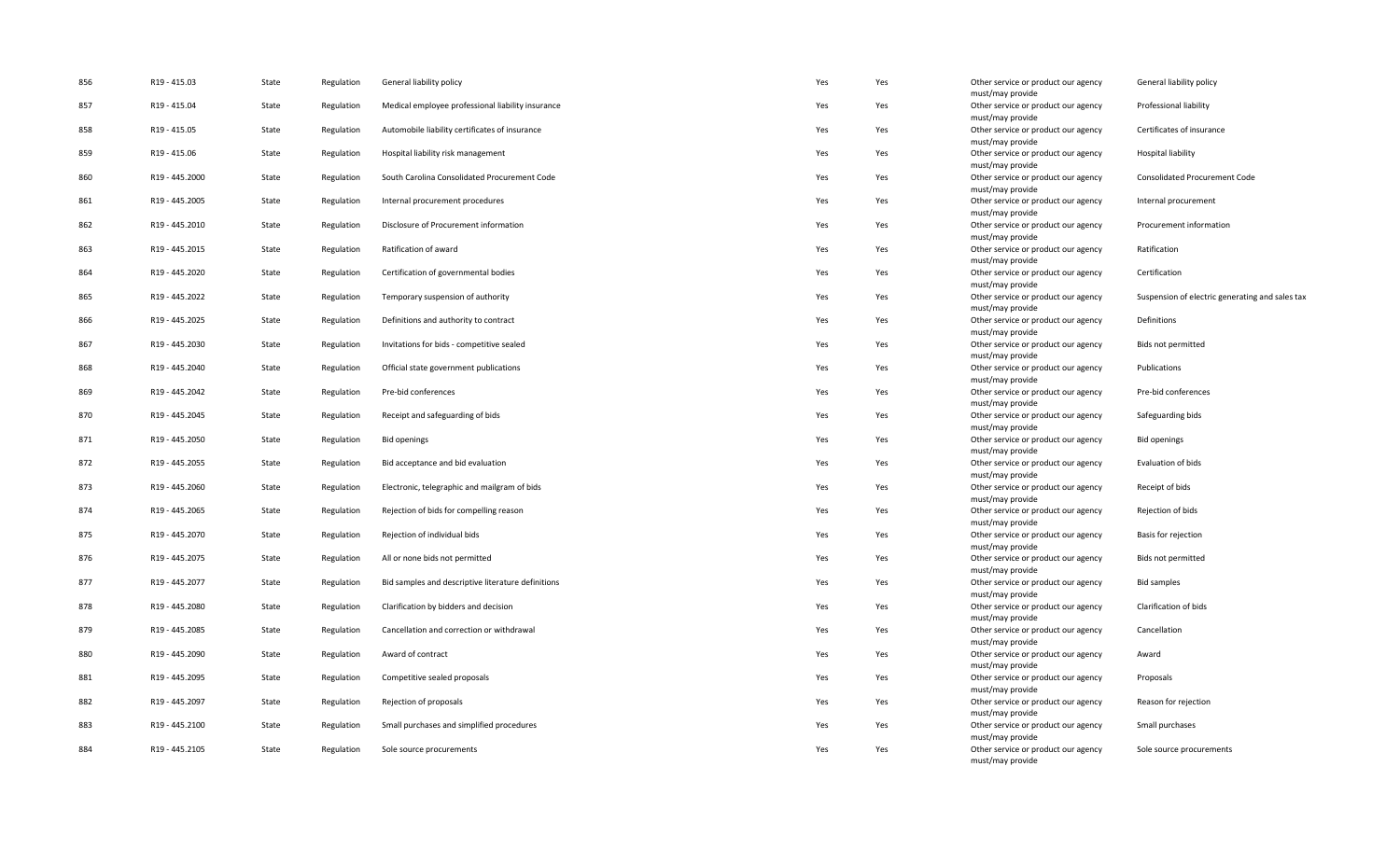| 885 | R19 - 445.2110        | State | Regulation | <b>Emergency Procurement</b>                               | Yes | Yes | Other service or product our agency<br>must/may provide | <b>Emergency procurements</b>                   |
|-----|-----------------------|-------|------------|------------------------------------------------------------|-----|-----|---------------------------------------------------------|-------------------------------------------------|
| 886 | R19 - 445.2115        | State | Regulation | Information Technology procurements                        | Yes | Yes | Other service or product our agency<br>must/may provide | IT procurements                                 |
| 887 | R19 - 445.2120        | State | Regulation | Cost or pricing data                                       | Yes | Yes | Other service or product our agency<br>must/may provide | Cost or pricing data                            |
| 888 | R19 - 445.2125        | State | Regulation | Responsibility of bidders or offers                        | Yes | Yes | Other service or product our agency<br>must/may provide | Responsibility for receipts                     |
| 889 | R19 - 445.2130        | State | Regulation | Prequalification of supplies and suppliers                 | Yes | Yes | Other service or product our agency<br>must/may provide | Pregualification                                |
| 890 | R19 - 445.2132        | State | Regulation | Prequalification for single solicitation                   | Yes | Yes | Other service or product our agency<br>must/may provide | Single solicitation prequalification            |
| 891 | R19 - 445.2135        | State | Regulation | Conditions for use of multi-term contracts                 | Yes | Yes | Other service or product our agency<br>must/may provide | Multi-term contracts                            |
| 892 | R19 - 445.2137        | State | Regulation | Food service contracts                                     | Yes | Yes | Other service or product our agency<br>must/may provide | Food Service                                    |
| 893 | R19 - 445.2140        | State | Regulation | Specification definitions                                  | Yes | Yes | Other service or product our agency<br>must/may provide | Definitions                                     |
| 894 | R19 - 445.2145        | State | Regulation | Construction and related services                          | Yes | Yes | Other service or product our agency<br>must/may provide | Construction                                    |
| 895 | R19 - 445.2150        | State | Regulation | Surplus property management                                | Yes | Yes | Other service or product our agency<br>must/may provide | Surplus property                                |
| 896 | R19 - 445.2152        | State | Regulation | Leases, installment purchases and rental                   | Yes | Yes | Other service or product our agency<br>must/may provide | Personal property leases                        |
| 897 | R19 - 445.2155        | State | Regulation | Intergovernmental relations                                | Yes | Yes | Other service or product our agency<br>must/may provide | Intergovernmental relations                     |
| 898 | R19 - 445.2160        | State | Regulation | Assistance to minority business                            | Yes | Yes | Other service or product our agency<br>must/may provide | Minority business                               |
| 899 | R19 - 445.2165        | State | Regulation | Gifts                                                      | Yes | Yes | Other service or product our agency<br>must/may provide | Gifts                                           |
| 900 | R19 - 445.2180        | State | Regulation | Assignment, novation and name change                       | Yes | Yes | Other service or product our agency<br>must/may provide | Name change                                     |
| 901 | R19 - 445.2200        | State | Regulation | Administrative review protective orders                    | Yes | Yes | Other service or product our agency<br>must/may provide | Protective Orders                               |
| 902 | R19 - 445.3000        | State | Regulation | School districts model procurement code                    | Yes | Yes | Other service or product our agency<br>must/may provide | School procurement code                         |
| 903 | R <sub>19</sub> - 446 | State | Regulation | Appearance before Chief Procurement Officers               | Yes | Yes | Other service or product our agency<br>must/may provide | Appearance before Chief Procurement<br>Officers |
| 904 | R19 - 705.01          | State | Regulation | Agency Head salary approval                                | Yes | Yes | Other service or product our agency<br>must/may provide | Approval of certain salaries                    |
| 905 | R19 - 705.02          | State | Regulation | Administrating of a pay plan                               | Yes | Yes | Other service or product our agency<br>must/may provide | Administration                                  |
| 906 | R19 - 718.11          | State | Regulation | Approval of Personnel Settlements                          | Yes | Yes | Other service or product our agency<br>must/may provide | Approval of certain settlements                 |
| 907 | R19 - 1215            | State | Regulation | Duties under Tuition Prepayment Program                    | Yes | Yes | Other service or product our agency<br>must/may provide | Duties under Tuition Prepayment Program         |
| 908 | R42 - 10              | State | Regulation | Administration of the State Education Assistance Authority | Yes | Yes | Other service or product our agency<br>must/may provide | Guaranty agency for program                     |
| 909 | R42 - 20              | State | Statute    | Definitions regarding Family Educational Loan Program      | Yes | Yes | Other service or product our agency<br>must/may provide | <b>Educational Loan Program</b>                 |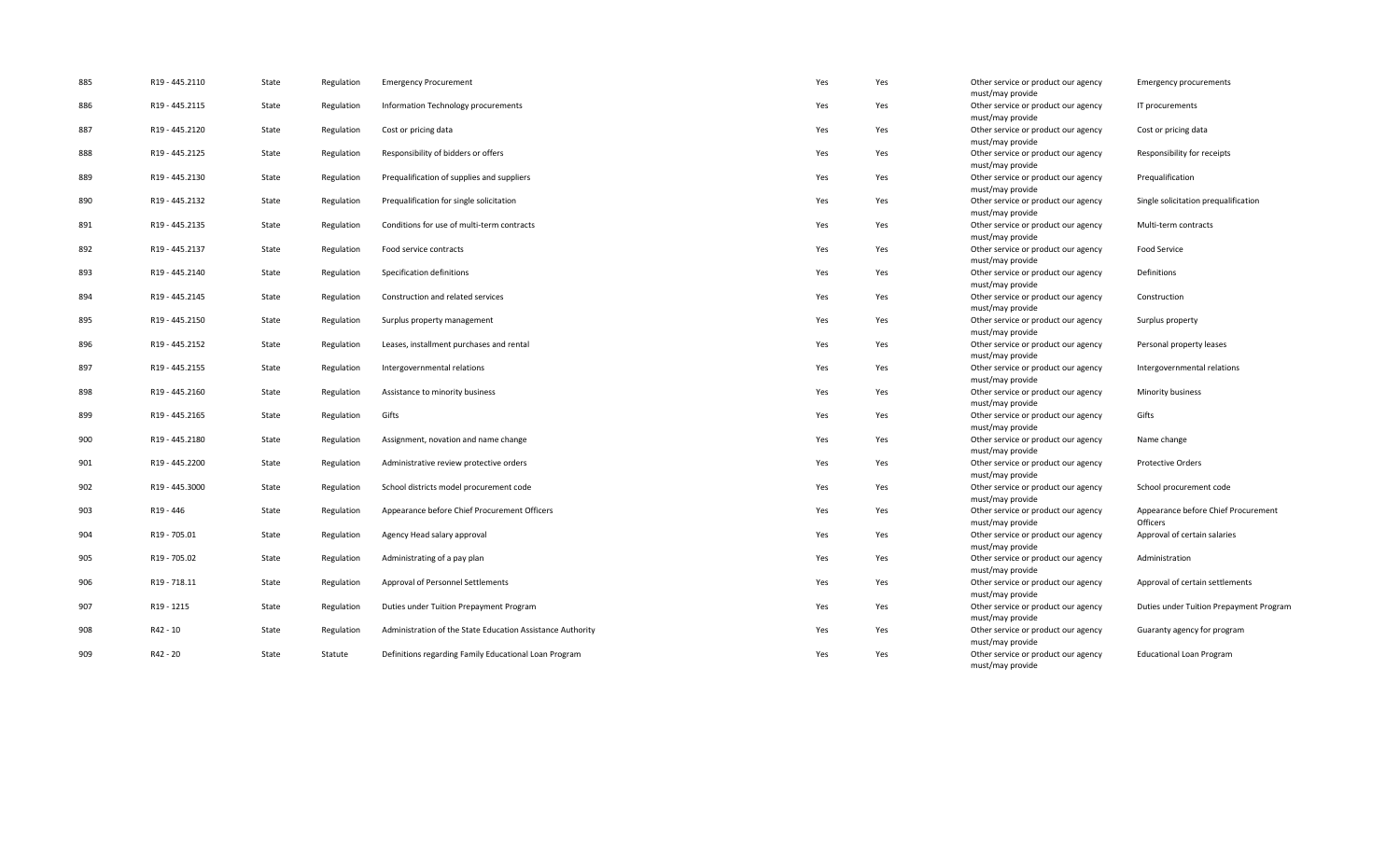| <b>Agency Name:</b>                                                                                                                                                                                                                                                      | STATE FISCAL ACCOUNTABILITY AUTHORITY  |                                                                                                                                                |                                         | <b>Fiscal Year 2018-2019</b><br><b>Accountability Report</b>                                                                                                                                                      |  |  |
|--------------------------------------------------------------------------------------------------------------------------------------------------------------------------------------------------------------------------------------------------------------------------|----------------------------------------|------------------------------------------------------------------------------------------------------------------------------------------------|-----------------------------------------|-------------------------------------------------------------------------------------------------------------------------------------------------------------------------------------------------------------------|--|--|
| <b>Agency Code and Section:</b>                                                                                                                                                                                                                                          | E550                                   | 104                                                                                                                                            |                                         |                                                                                                                                                                                                                   |  |  |
|                                                                                                                                                                                                                                                                          |                                        |                                                                                                                                                |                                         | <b>Customer Template</b>                                                                                                                                                                                          |  |  |
| <b>Service/Product Provided to Customers</b>                                                                                                                                                                                                                             | <b>Customer Segments</b>               | <b>Specify only for the following</b><br>Segments: (1) Industry: Name;<br>(2) Professional Organization:<br>Name; (3) Public:<br>Demographics. | <b>Divisions or Major Programs</b>      | <b>Description</b>                                                                                                                                                                                                |  |  |
| <b>Authority Board</b>                                                                                                                                                                                                                                                   |                                        |                                                                                                                                                |                                         |                                                                                                                                                                                                                   |  |  |
| Provide fiscal oversight and accountability through the review and approval of major, fiscal-related, state Executive Branch/State Agencies<br>agency transactions.                                                                                                      |                                        |                                                                                                                                                | <b>Authority Board</b>                  | Provides fiscal oversight and accountability for the State of South Carolina.                                                                                                                                     |  |  |
| Provide fiscal oversight and accountability through the review and approval of major, fiscal-related, state Legislative Branch<br>agency transactions.                                                                                                                   |                                        |                                                                                                                                                | Authority Board                         | Provides fiscal oversight and accountability for the State of South Carolina.                                                                                                                                     |  |  |
| Provide fiscal oversight and accountability through the review and approval of major, fiscal-related, state Judicial Branch<br>agency transactions                                                                                                                       |                                        |                                                                                                                                                | Authority Board                         | Provides fiscal oversight and accountability for the State of South Carolina.                                                                                                                                     |  |  |
| <b>Insurance Reserve Fund Division</b>                                                                                                                                                                                                                                   |                                        |                                                                                                                                                |                                         |                                                                                                                                                                                                                   |  |  |
| Insurance policies and services                                                                                                                                                                                                                                          | <b>Executive Branch/State Agencies</b> |                                                                                                                                                | Insurance Reserve Fund                  | The Insurance Reserve Fund functions as a governmental insurance operation with the mission to provide insurance<br>specifically designed to meet the needs of governmental entities at the lowest possible cost. |  |  |
| Insurance policies and services                                                                                                                                                                                                                                          | Legislative Branch                     |                                                                                                                                                | Insurance Reserve Fund                  | The Insurance Reserve Fund functions as a governmental insurance operation with the mission to provide insurance<br>specifically designed to meet the needs of governmental entities at the lowest possible cost. |  |  |
| Insurance policies and services                                                                                                                                                                                                                                          | Judicial Branch                        |                                                                                                                                                | Insurance Reserve Fund                  | The Insurance Reserve Fund functions as a governmental insurance operation with the mission to provide insurance<br>specifically designed to meet the needs of governmental entities at the lowest possible cost. |  |  |
| Insurance policies and services                                                                                                                                                                                                                                          | Local Govts.                           |                                                                                                                                                | Insurance Reserve Fund                  | The Insurance Reserve Fund functions as a governmental insurance operation with the mission to provide insurance<br>specifically designed to meet the needs of governmental entities at the lowest possible cost. |  |  |
| Insurance policies and services                                                                                                                                                                                                                                          | <b>School Districts</b>                |                                                                                                                                                | Insurance Reserve Fund                  | The Insurance Reserve Fund functions as a governmental insurance operation with the mission to provide insurance<br>specifically designed to meet the needs of governmental entities at the lowest possible cost. |  |  |
| <b>Division of Procurement Services</b>                                                                                                                                                                                                                                  |                                        |                                                                                                                                                |                                         |                                                                                                                                                                                                                   |  |  |
| Providing agencies with professional, centralized purchasing services to acquire all manner of supplies,<br>equipment, services, information technology, and construction.                                                                                               | <b>Executive Branch/State Agencies</b> |                                                                                                                                                | <b>Division of Procurement Services</b> | Provides the State's central procurement operation for all state agencies covered by the South Carolina Consolidated<br><b>Procurement Code</b>                                                                   |  |  |
| Establishing open-ended statewide contracts, thereby leveraging the collective needs of all state agencies, Executive Branch/State Agencies<br>political subdivisions, and school districts to gain lower prices through volume discounts.                               |                                        |                                                                                                                                                | Division of Procurement Services        | Provides the State's central procurement operation for all state agencies covered by the South Carolina Consolidated<br>Procurement Code.                                                                         |  |  |
| Establishing open-ended statewide contracts, thereby leveraging the collective needs of all state agencies, Local Govts.<br>political subdivisions, and school districts to gain lower prices through volume discounts.                                                  |                                        |                                                                                                                                                | Division of Procurement Services        | Provides the State's central procurement operation for all state agencies covered by the South Carolina Consolidated<br>Procurement Code.                                                                         |  |  |
| Establishing open-ended statewide contracts, thereby leveraging the collective needs of all state agencies, School Districts<br>political subdivisions, and school districts to gain lower prices through volume discounts.                                              |                                        |                                                                                                                                                | Division of Procurement Services        | Provides the State's central procurement operation for all state agencies covered by the South Carolina Consolidated<br><b>Procurement Code</b>                                                                   |  |  |
| Chief Procurement Officers for Good and Supplies, Information Technology, and Construction resolves bid Executive Branch/State Agencies<br>protests and contract disputes for state government.                                                                          |                                        |                                                                                                                                                | Division of Procurement Services        | Provides the State's central procurement operation for all state agencies covered by the South Carolina Consolidated<br>Procurement Code.                                                                         |  |  |
| Provides for the protection of life and property by serving as the Building Code Official and Deputy State Executive Branch/State Agencies<br>Fire Marshal for all state buildings and by performing professional reviews of construction plans and site<br>inspections. |                                        |                                                                                                                                                | Division of Procurement Services        | Provides the State's central procurement operation for all state agencies covered by the South Carolina Consolidated<br><b>Procurement Code</b>                                                                   |  |  |
| Oversees and approves solicitations and the posting of awards performed by agencies acting above their Executive Branch/State Agencies<br>statutory certification level for construction services.                                                                       |                                        |                                                                                                                                                | Division of Procurement Services        | Provides the State's central procurement operation for all state agencies covered by the South Carolina Consolidated<br>Procurement Code.                                                                         |  |  |
| Facilitates uniformity in application of procurement laws among diverse procurement disciplines and<br>across state government.                                                                                                                                          | <b>Executive Branch/State Agencies</b> |                                                                                                                                                | <b>Division of Procurement Services</b> | Provides the State's central procurement operation for all state agencies covered by the South Carolina Consolidated<br>Procurement Code.                                                                         |  |  |
| Conducts periodic audits of each agency's procurement operations to ensure transparency, integrity for<br>state funds.                                                                                                                                                   | <b>Executive Branch/State Agencies</b> |                                                                                                                                                | Division of Procurement Services        | Provides the State's central procurement operation for all state agencies covered by the South Carolina Consolidated<br>Procurement Code.                                                                         |  |  |
| Division responsible for statewide training and certification program for public procurement<br>professionals.                                                                                                                                                           | <b>Executive Branch/State Agencies</b> |                                                                                                                                                | Division of Procurement Services        | Provides the State's central procurement operation for all state agencies covered by the South Carolina Consolidated<br>Procurement Code.                                                                         |  |  |
| Division responsible for statewide training and certification program for public procurement<br>professionals.                                                                                                                                                           | Local Govts.                           |                                                                                                                                                | Division of Procurement Services        | Provides the State's central procurement operation for all state agencies covered by the South Carolina Consolidated<br><b>Procurement Code</b>                                                                   |  |  |
| Division responsible for statewide training and certification program for public procurement<br>professionals.                                                                                                                                                           | <b>School Districts</b>                |                                                                                                                                                | Division of Procurement Services        | Provides the State's central procurement operation for all state agencies covered by the South Carolina Consolidated<br><b>Procurement Code</b>                                                                   |  |  |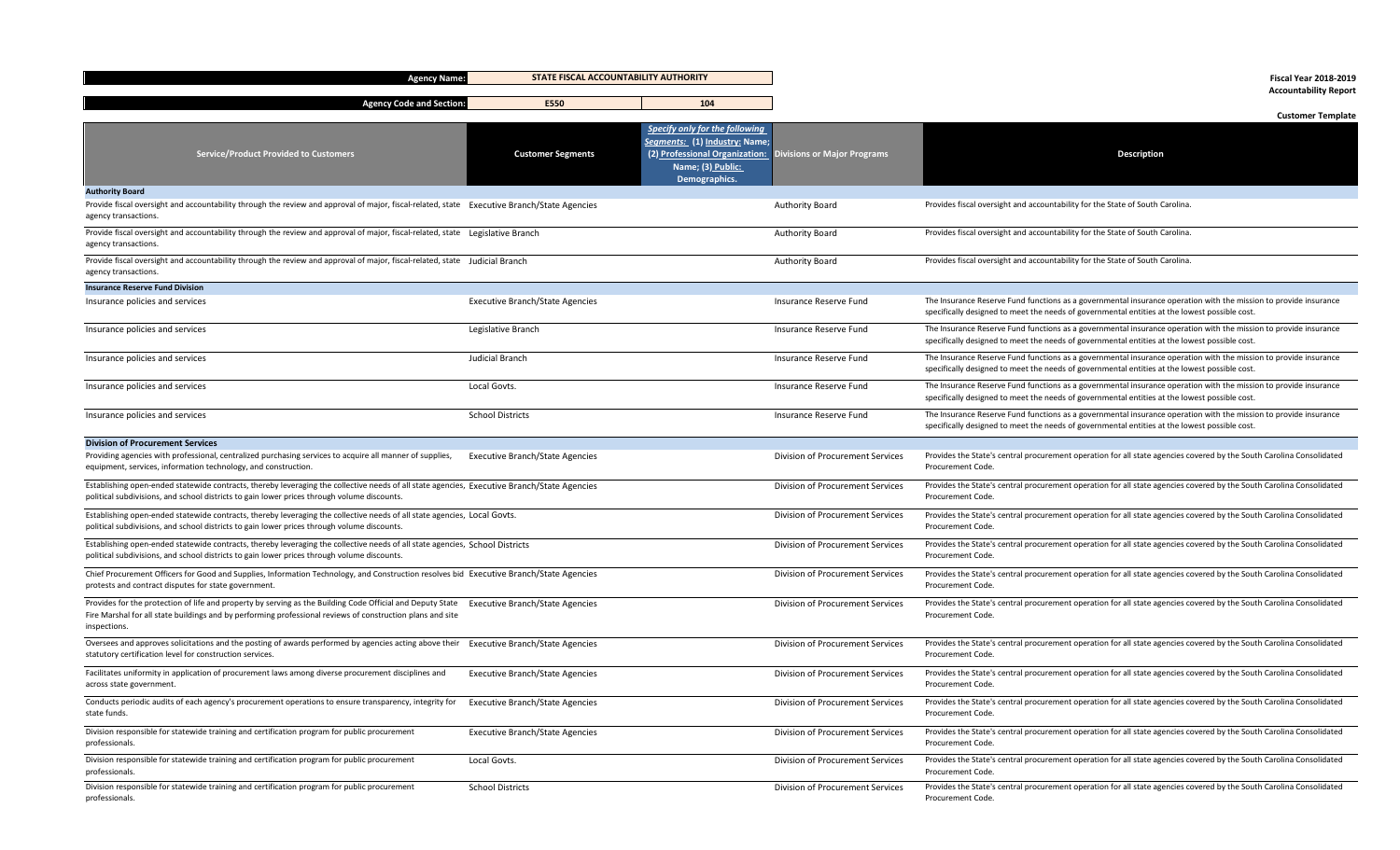| Publishing a periodical, South Carolina Business Opportunities (SCBO), provides one-stop access to public Executive Branch/State Agencies<br>notice of contracting opportunities for state and local government entities.                                         |                    |                                                          | Division of Procurement Services | Provides the State's central procurement operation for all state agencies covered by the South Carolina Consolidated<br>Procurement Code. |
|-------------------------------------------------------------------------------------------------------------------------------------------------------------------------------------------------------------------------------------------------------------------|--------------------|----------------------------------------------------------|----------------------------------|-------------------------------------------------------------------------------------------------------------------------------------------|
| Publishing a periodical, South Carolina Business Opportunities (SCBO), provides one-stop access to public Local Govts.<br>notice of contracting opportunities for state and local government entities.                                                            |                    |                                                          | Division of Procurement Services | Provides the State's central procurement operation for all state agencies covered by the South Carolina Consolidated<br>Procurement Code. |
| Staffing emergency disaster recovery procurements (hurricanes, terrorism, etc.) for the State's Emergency Executive Branch/State Agencies<br>Management Division and emergency related acquisitions for supplies, services, and facilities damage<br>assessments. |                    |                                                          | Division of Procurement Services | Provides the State's central procurement operation for all state agencies covered by the South Carolina Consolidated<br>Procurement Code. |
| Provides guidance to vendors and contractors for construction, related services, and goods, services and   Industry<br>IT.                                                                                                                                        |                    | Architects, Engineers,<br><b>Contractors and Vendors</b> | Division of Procurement Services | Provides the State's central procurement operation for all state agencies covered by the South Carolina Consolidated<br>Procurement Code. |
| Provide for professional guidance on advisory committees for procurement, information technology, and Executive Branch/State Agencies<br>construction related activities.                                                                                         |                    |                                                          | Division of Procurement Services | Provides the State's central procurement operation for all state agencies covered by the South Carolina Consolidated<br>Procurement Code. |
| Provide required reports and information to the South Carolina General Assembly as required.                                                                                                                                                                      | Legislative Branch |                                                          | Division of Procurement Services | Provides the State's central procurement operation for all state agencies covered by the South Carolina Consolidated<br>Procurement Code. |
|                                                                                                                                                                                                                                                                   |                    |                                                          |                                  |                                                                                                                                           |
|                                                                                                                                                                                                                                                                   |                    |                                                          |                                  |                                                                                                                                           |
|                                                                                                                                                                                                                                                                   |                    |                                                          |                                  |                                                                                                                                           |
|                                                                                                                                                                                                                                                                   |                    |                                                          |                                  |                                                                                                                                           |
|                                                                                                                                                                                                                                                                   |                    |                                                          |                                  |                                                                                                                                           |
|                                                                                                                                                                                                                                                                   |                    |                                                          |                                  |                                                                                                                                           |
|                                                                                                                                                                                                                                                                   |                    |                                                          |                                  |                                                                                                                                           |
|                                                                                                                                                                                                                                                                   |                    |                                                          |                                  |                                                                                                                                           |
|                                                                                                                                                                                                                                                                   |                    |                                                          |                                  |                                                                                                                                           |
|                                                                                                                                                                                                                                                                   |                    |                                                          |                                  |                                                                                                                                           |
|                                                                                                                                                                                                                                                                   |                    |                                                          |                                  |                                                                                                                                           |
|                                                                                                                                                                                                                                                                   |                    |                                                          |                                  |                                                                                                                                           |
|                                                                                                                                                                                                                                                                   |                    |                                                          |                                  |                                                                                                                                           |
|                                                                                                                                                                                                                                                                   |                    |                                                          |                                  |                                                                                                                                           |
|                                                                                                                                                                                                                                                                   |                    |                                                          |                                  |                                                                                                                                           |
|                                                                                                                                                                                                                                                                   |                    |                                                          |                                  |                                                                                                                                           |
|                                                                                                                                                                                                                                                                   |                    |                                                          |                                  |                                                                                                                                           |
|                                                                                                                                                                                                                                                                   |                    |                                                          |                                  |                                                                                                                                           |
|                                                                                                                                                                                                                                                                   |                    |                                                          |                                  |                                                                                                                                           |
|                                                                                                                                                                                                                                                                   |                    |                                                          |                                  |                                                                                                                                           |
|                                                                                                                                                                                                                                                                   |                    |                                                          |                                  |                                                                                                                                           |
|                                                                                                                                                                                                                                                                   |                    |                                                          |                                  |                                                                                                                                           |
|                                                                                                                                                                                                                                                                   |                    |                                                          |                                  |                                                                                                                                           |
|                                                                                                                                                                                                                                                                   |                    |                                                          |                                  |                                                                                                                                           |
|                                                                                                                                                                                                                                                                   |                    |                                                          |                                  |                                                                                                                                           |
|                                                                                                                                                                                                                                                                   |                    |                                                          |                                  |                                                                                                                                           |
|                                                                                                                                                                                                                                                                   |                    |                                                          |                                  |                                                                                                                                           |
|                                                                                                                                                                                                                                                                   |                    |                                                          |                                  |                                                                                                                                           |
|                                                                                                                                                                                                                                                                   |                    |                                                          |                                  |                                                                                                                                           |
|                                                                                                                                                                                                                                                                   |                    |                                                          |                                  |                                                                                                                                           |
|                                                                                                                                                                                                                                                                   |                    |                                                          |                                  |                                                                                                                                           |
|                                                                                                                                                                                                                                                                   |                    |                                                          |                                  |                                                                                                                                           |
|                                                                                                                                                                                                                                                                   |                    |                                                          |                                  |                                                                                                                                           |
|                                                                                                                                                                                                                                                                   |                    |                                                          |                                  |                                                                                                                                           |
|                                                                                                                                                                                                                                                                   |                    |                                                          |                                  |                                                                                                                                           |
|                                                                                                                                                                                                                                                                   |                    |                                                          |                                  |                                                                                                                                           |
|                                                                                                                                                                                                                                                                   |                    |                                                          |                                  |                                                                                                                                           |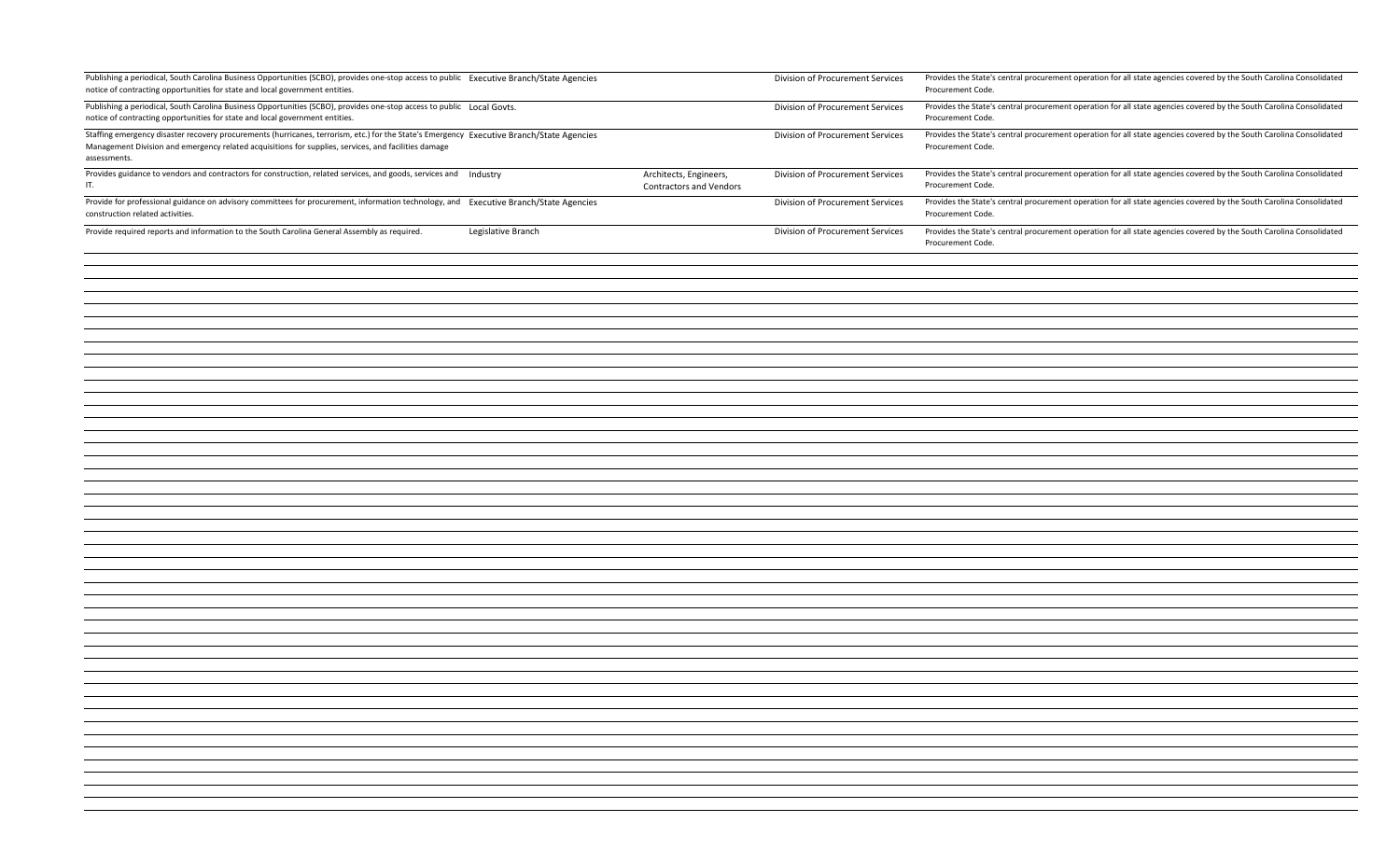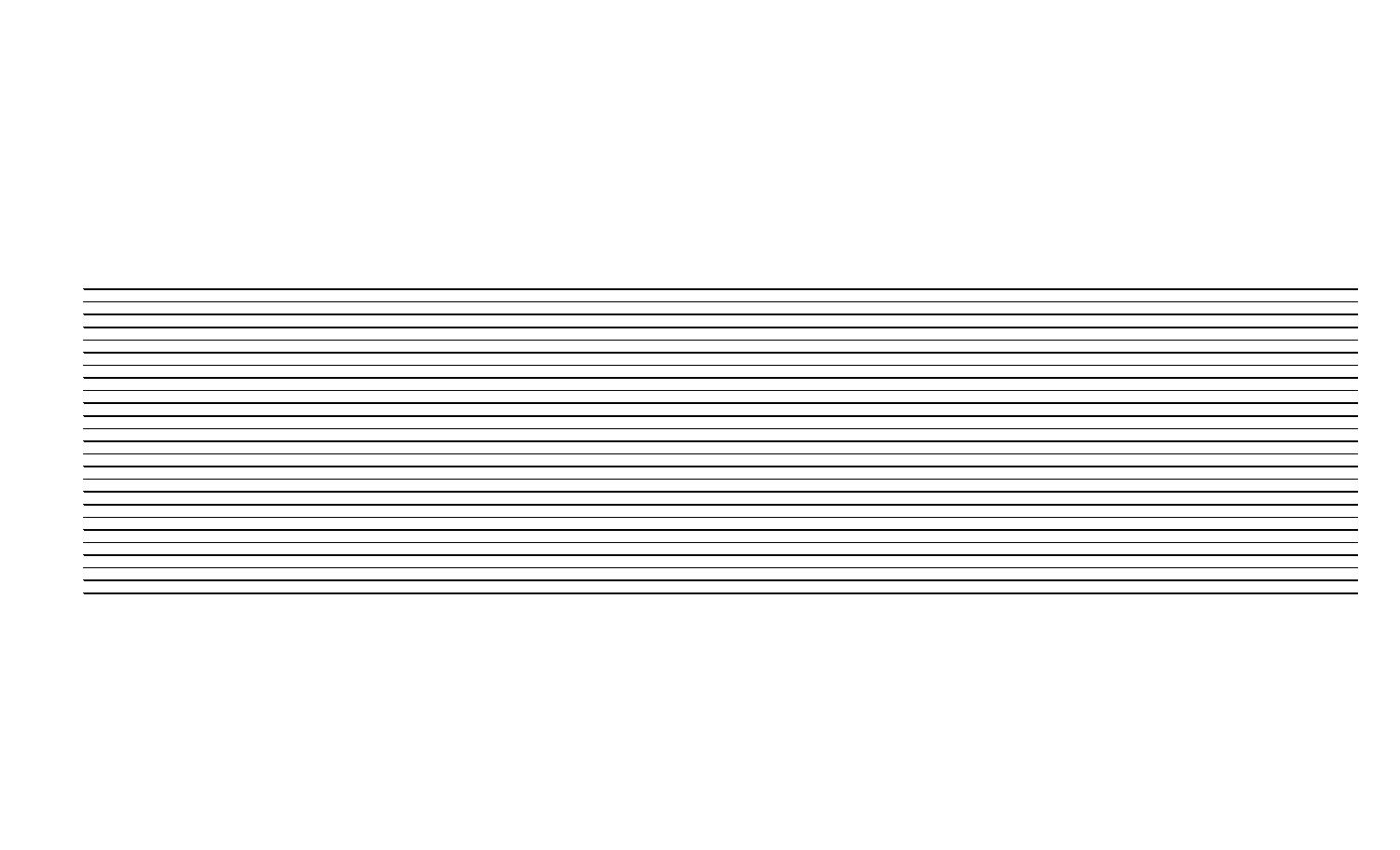| <b>Agency Name:</b>                                                |                                                           | <b>Fiscal Year 2018-2019</b>                                                                                                                                                                                                                         |                           |
|--------------------------------------------------------------------|-----------------------------------------------------------|------------------------------------------------------------------------------------------------------------------------------------------------------------------------------------------------------------------------------------------------------|---------------------------|
| <b>Agency Code and Section:</b>                                    | E550                                                      | <b>Accountability Report</b>                                                                                                                                                                                                                         |                           |
|                                                                    |                                                           |                                                                                                                                                                                                                                                      | <b>Partner Template</b>   |
| <b>Name of Partner Entity</b>                                      | <b>Type of Partner Entity</b>                             | <b>Description of Partnership</b>                                                                                                                                                                                                                    | <b>Associated Goal(s)</b> |
| Administration                                                     |                                                           |                                                                                                                                                                                                                                                      |                           |
| Department of Administration                                       | <b>State Government</b>                                   | In conjunction with the Department of Administration, information is collected and assembled that will best assist 1<br>Authority board members for their review and approval.                                                                       |                           |
| Department of Administration                                       | <b>State Government</b>                                   | DIS and EPO provide guidance regarding the Information Security and Privacy policy implementation; DTO provides 1<br>Data Custodian services for SFAA information systems; SCEIS controls access to financial systems and reporting<br>authorization |                           |
| Office of the Comptroller General                                  | <b>State Government</b>                                   | Provides guidance and oversight for compliance with state financial and accountability requirements; requires<br>special reporting for compliance with legislative mandates                                                                          | 1                         |
| Office of the State Treasurer                                      | <b>State Government</b>                                   | Provides coordination of banking services and financial reporting of cash and investments                                                                                                                                                            | $\mathbf{1}$              |
| <b>Banking Industry</b>                                            |                                                           | Private Business Organization Provides financial and investment services to account for agency funds and investments                                                                                                                                 | 1                         |
| <b>Insurance Reserve Fund Division</b>                             |                                                           |                                                                                                                                                                                                                                                      |                           |
| Willis, Towers, Watson                                             | Private Business Organization Property Reinsurance Broker |                                                                                                                                                                                                                                                      | $2, 3$ and 4              |
| Willis, Towers, Watson                                             | Private Business Organization Actuarial Services          |                                                                                                                                                                                                                                                      | $2, 3$ and 4              |
| <b>KPMG</b>                                                        | Private Business Organization Actuarial Services          |                                                                                                                                                                                                                                                      | $2,3$ , and 4             |
| <b>Insurance Services Office</b>                                   |                                                           | Private Business Organization Provides specific insurance information necessary to the IRF                                                                                                                                                           | $2, 3$ and 4              |
| AssetWorks                                                         | Private Business Organization Building Valuation Services |                                                                                                                                                                                                                                                      | $2, 3$ and 4              |
| American Southern Insurance Co.                                    |                                                           | Private Business Organization Auto Liability Reinsurance and Claims                                                                                                                                                                                  | $2, 3$ and 4              |
| Ramsey Adjustment Services                                         | Private Business Organization Claims Processing           |                                                                                                                                                                                                                                                      | $2, 3$ and 4              |
| Arthur J Gallagher Risk Management Services                        |                                                           | Private Business Organization Ocean Marine Insurance Broker                                                                                                                                                                                          | $2, 3$ and 4              |
| Arthur J Gallagher Risk Management Services/Travelers<br>Insurance |                                                           | Private Business Organization Boiler and Machinery Reinsurance, Boiler Inspections                                                                                                                                                                   | $2, 3$ and 4              |
| <b>Hope Aviation</b>                                               | Private Business Organization Aviation Insurance Broker   |                                                                                                                                                                                                                                                      | 2, 3 and 4                |
| South Carolina Hospital Association                                | <b>Professional Association</b>                           | <b>Risk Management</b>                                                                                                                                                                                                                               | 2, 3 and 4                |
| <b>Division of Procurement Services</b>                            |                                                           |                                                                                                                                                                                                                                                      |                           |
| Department of Administration - Division of Technology              | <b>State Government</b>                                   | Custodian for Materials Management module in SCEIS utilized for procurement activities.                                                                                                                                                              | 5                         |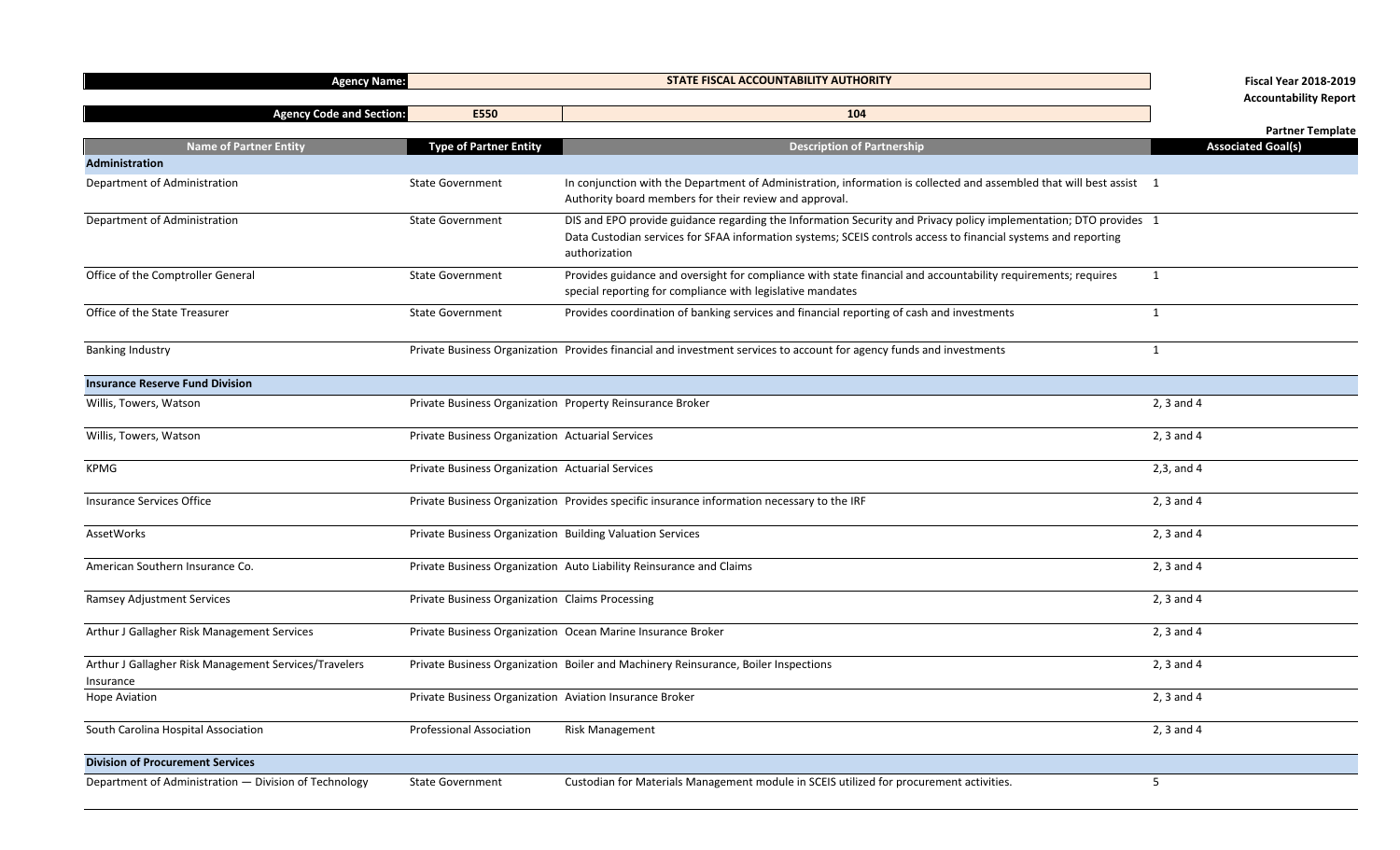| National Association of State Procurement Officials           | <b>Professional Association</b> | Provides funds for the professional development of staff, conferences for networking, and promotion of best          |         |
|---------------------------------------------------------------|---------------------------------|----------------------------------------------------------------------------------------------------------------------|---------|
|                                                               |                                 | practices, education, professional development, research, and innovative procurement strategies.                     |         |
| South Carolina Association of Governmental Purchasing         | <b>Professional Association</b> | Conducts forums and conferences for networking, and promotion of best practices, education, professional             | 5       |
| <b>Officials</b>                                              |                                 | development, research, and innovative procurement strategies.                                                        |         |
| National Institute for Public Procurement (NIGP)              | <b>Professional Association</b> | Developing, supporting and promoting the public procurement profession through educational and research              |         |
|                                                               |                                 | programs, professional support, technical services and advocacy initiatives.                                         |         |
| National Association of State Facilities Administrators       | <b>Professional Association</b> | Provides professional development opportunities, technical assistance, and national and regional conferences for 5   |         |
|                                                               |                                 | professional networking.                                                                                             |         |
| South Carolina Association of State Planning and Construction | Professional Association        | Provides professional development for engineers and architects, industry and other technical updates, trends,        |         |
| <b>Officials</b>                                              |                                 | project presentation discussions, and similar forums.                                                                |         |
| National Association of Chief Information Officers            | <b>Professional Association</b> | Support the role of the state CIO and or CPO for information technology, stimulate the exchange of information and 5 |         |
|                                                               |                                 | promote the adoption of IT best practices and innovations. Sponsor national conferences, peer networking,            |         |
|                                                               |                                 | research and publications, briefings and government affairs.                                                         |         |
| <b>State Auditors</b>                                         | <b>State Government</b>         | Partnered with State Auditor's office to create a special section within the Reporting website to allow select users | 1 and 5 |
|                                                               |                                 | from within the State Auditor's office to access Procurement data reported by the various state agencies. This       |         |
|                                                               |                                 | removed the need for agencies have to report the same data more than once.                                           |         |
|                                                               |                                 |                                                                                                                      |         |
|                                                               |                                 |                                                                                                                      |         |
|                                                               |                                 |                                                                                                                      |         |
|                                                               |                                 |                                                                                                                      |         |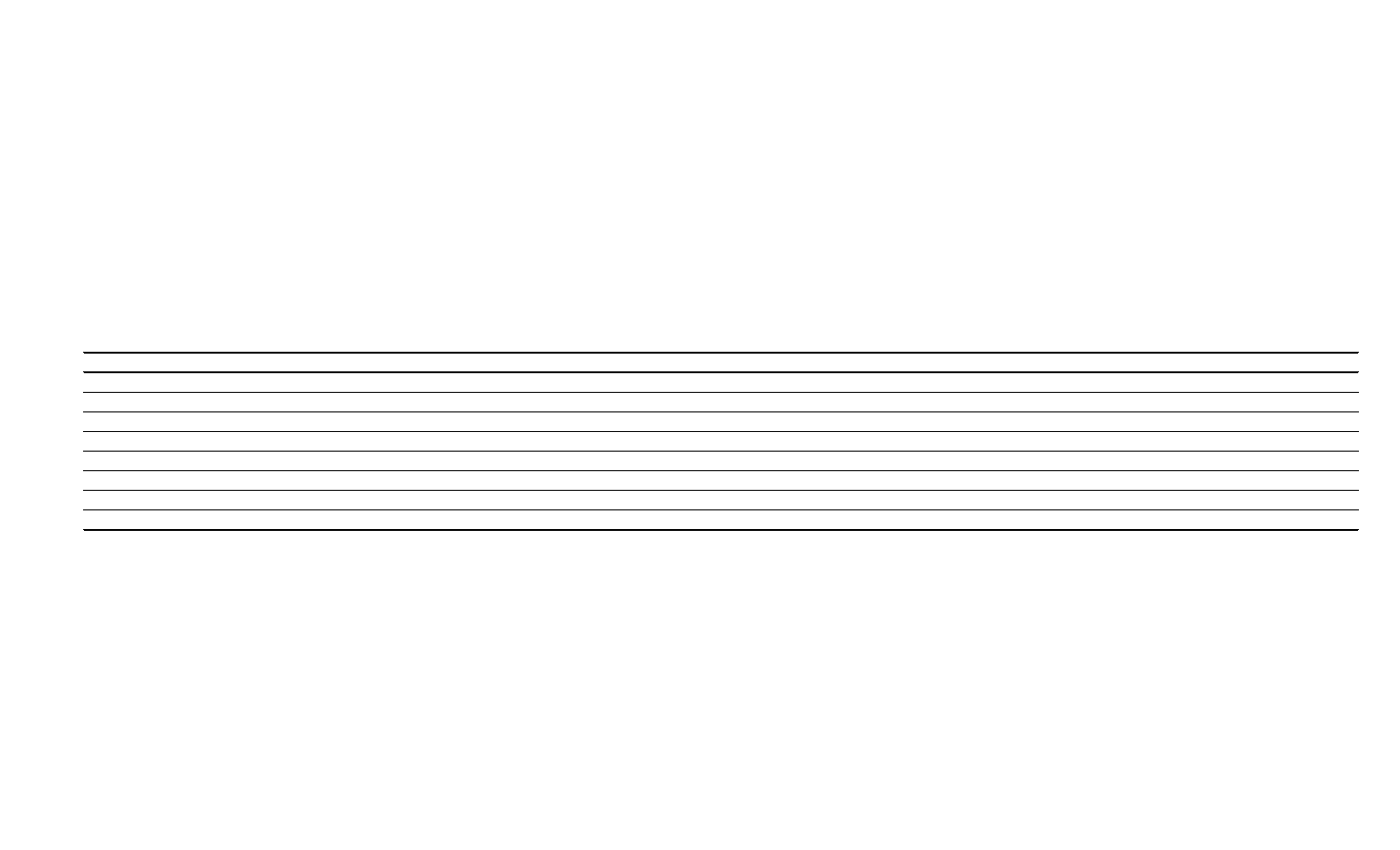| <b>Agency Name:</b>     | STATE FISCAL ACCOUNTABILITY AUTHORITY            |                                                              |                                                                                      |                       |                               |                                                                                          |                                                                                                                                                                                                                                                                                                 | <b>Fiscal Year 2018-2019</b>                                                                             |
|-------------------------|--------------------------------------------------|--------------------------------------------------------------|--------------------------------------------------------------------------------------|-----------------------|-------------------------------|------------------------------------------------------------------------------------------|-------------------------------------------------------------------------------------------------------------------------------------------------------------------------------------------------------------------------------------------------------------------------------------------------|----------------------------------------------------------------------------------------------------------|
| <b>Agency Code:</b>     | E550                                             | Section:                                                     | 104                                                                                  |                       |                               |                                                                                          |                                                                                                                                                                                                                                                                                                 | <b>Accountability Report</b>                                                                             |
| Item                    | Is this a Report, Review, or both?               | <b>Report or Review Name</b>                                 | Name of Entity Requesting the<br><b>Report or Conducting Review</b>                  | <b>Type of Entity</b> | <b>Reporting</b><br>Frequency | <b>Current Fiscal Year: Submission</b><br><b>Date or Review Timeline</b><br>(MM/DD/YYYY) | Summary of Information Requested in the Report or<br>Reviewed                                                                                                                                                                                                                                   | <b>Report and External Review Template</b><br>Method to Access the Report or Information from the Review |
| $\mathbf{1}$            | External Review and Report Accountability Report |                                                              | Department of Administration                                                         | State                 | Annually                      | September 15, 2018                                                                       | Agency's Mission, Strategic Plan, Performance Measures,<br>Program Expenditures, Legal Standards, Customers,<br>Partners, Reports, Oversight Review                                                                                                                                             | https://www.sfaa.sc.gov/files/rpts/SFAA FY2017-<br>18 Combined Accountability Report.pdf                 |
| $\overline{2}$          | <b>External Review and Report</b>                | Information Technology Security &<br><b>Privacy Security</b> | Department of Information<br>Security                                                | State                 | Annually                      | August 3, 2019                                                                           | Reports the Agency's Information Technology Plan and<br>Information Security Plan                                                                                                                                                                                                               | Obtain from the Division of Information Security/ Department of<br>Administration                        |
| $\overline{\mathbf{3}}$ | <b>External Review and Report</b>                | Information Technology Security &<br><b>Privacy Security</b> | Department of Administration                                                         | State                 | Annually                      | August 23, 2019                                                                          | Agency's Information Technology purchases, assets and<br>staffing                                                                                                                                                                                                                               | Obtain from the Division of Information Security/ Department of<br>Administration                        |
| $\overline{4}$          | <b>External Review and Report</b>                | Fines and Fees Report                                        | House Ways and Means<br>Committee and Senate Finance<br>Committee                    | State                 | Annually                      | September 1, 2019                                                                        | Reports all fines and fees charged and collected by the<br>Agency                                                                                                                                                                                                                               | https://www.sfaa.sc.gov/files/rpts/E550 Fines and Fees Report-FY2019.pdf                                 |
| 5                       | External Review and Report Annual Budget Request |                                                              | Department of Administration                                                         | State                 | Annually                      | September 20, 2019                                                                       | Request for annual operating and capital budget needs<br>for the 2019-2020 fiscal year                                                                                                                                                                                                          | Obtain from the Office of the Executive Director of SFAA                                                 |
| 6                       | <b>External Review and Report</b>                | <b>Debt Collection</b>                                       | House Ways and Means<br>Committee and Senate Finance<br>Committee; Inspector General | State                 | Annually                      | February 27, 2019                                                                        | Report detailing the amount of outstanding debt and all<br>methods used to collect that debt                                                                                                                                                                                                    | Obtain from the Office of the Executive Director of SFAA                                                 |
| $\overline{7}$          | <b>External Review and Report</b>                | Status of Voluntary Separation Incentive<br>Program          | Department of Administration                                                         | State                 | Annually                      | August 15, 2019                                                                          | Status of Voluntary Separation Incentive Program                                                                                                                                                                                                                                                | Obtain from the Human Resources Office of SFAA                                                           |
| 8                       | <b>External Review and Report</b>                | <b>Employee Bonuses</b>                                      | Department of Administration                                                         | State                 | Annually                      | August 28, 2018                                                                          | Reports Employee Bonuses                                                                                                                                                                                                                                                                        | Obtain from the Human Resources Office of SFAA                                                           |
| $\mathbf{q}$            | <b>External Review and Report</b>                | Agency Organizational Chart                                  | Department of Administration                                                         | State                 | Annually                      | September 1, 2018                                                                        | Agency Organizational Chart                                                                                                                                                                                                                                                                     | Obtain from the Human Resources Office of SFAA                                                           |
| 10                      | External Review and Report Applicant Data        |                                                              | State Human Affairs Commission                                                       | State                 | Annually                      | December 6, 2018                                                                         | <b>Applicant Data</b>                                                                                                                                                                                                                                                                           | Obtain from the State Human Affairs Commission                                                           |
| 11                      | <b>External Review and Report</b>                | <b>Reporting Packages</b>                                    | Office of Comptroller General                                                        | State                 | Annually                      | Specific dates identified by<br>package during July - October                            | Financial and reporting data for inclusion in the<br>Comprehensive Annual Financial Report (CAFR) of the<br>State of South Carolina                                                                                                                                                             | Obtain from the Office of the Comptroller General                                                        |
| 12                      | Internal Review and Report                       | Sole Source and Emergency<br>Procurements                    | SFAA-Division of Procurement<br>Services                                             | State                 | Quarterly                     | End of each calendar quarter                                                             | Each contractor's name; the amount and type of each<br>contract; a listing of supplies, services, information<br>technology, or construction procured under each<br>contract - Section 11-35-2440.                                                                                              | Obtain from DPS of SFAA                                                                                  |
| 13                      | Internal Review and Report                       | <b>Resident Vendor Procurement</b><br>Preferences            | SFAA-Division of Procurement<br>Services                                             | State                 | Quarterly                     | End of each calendar quarter                                                             | The sum of all preferences allowed when applied to the<br>price of a line item of work, may not exceed six percent<br>unless the bidder maintains an office in this State. The<br>cumulative preferences applied to the price of a line item<br>cannot exceed ten percent - Section 11-35-1524. | Obtain from DPS of SFAA                                                                                  |
| 14                      | Internal Review and Report                       | Ten Percent Rule                                             | SFAA-Division of Procurement<br>Services                                             | State                 | Quarterly                     | End of each calendar quarter                                                             | Determine entities required to utilize term contracts but<br>find a lower price by at least ten percent allow vendor of<br>term contract to match price or acquire from vendor<br>offering the lowest price at least ten percent lower than<br>term contract price - Section 11-35-1220.        | Obtain from DPS of SFAA                                                                                  |
| 15                      | Internal Review and Report Trade-in Sales        |                                                              | SFAA-Division of Procurement<br>Services                                             | State                 | Quarterly                     | End of each calendar quarter                                                             | Record of all trade-in sales reflecting values and approval<br>Section 11-35-3830.                                                                                                                                                                                                              | Obtain from DPS of SFAA                                                                                  |
| 16                      | Internal Review and Report                       | Unauthorized Procurements                                    | SFAA-Division of Procurement<br>Services                                             | State                 | Quarterly                     | End of each calendar quarter                                                             | Unauthorized procurements from finding, after award,<br>that a State employee has made an unauthorized award<br>of a contract or that a contract award is otherwise in<br>violation of law - Regulation 19-445.2015 (B).                                                                        | Obtain from DPS of SFAA                                                                                  |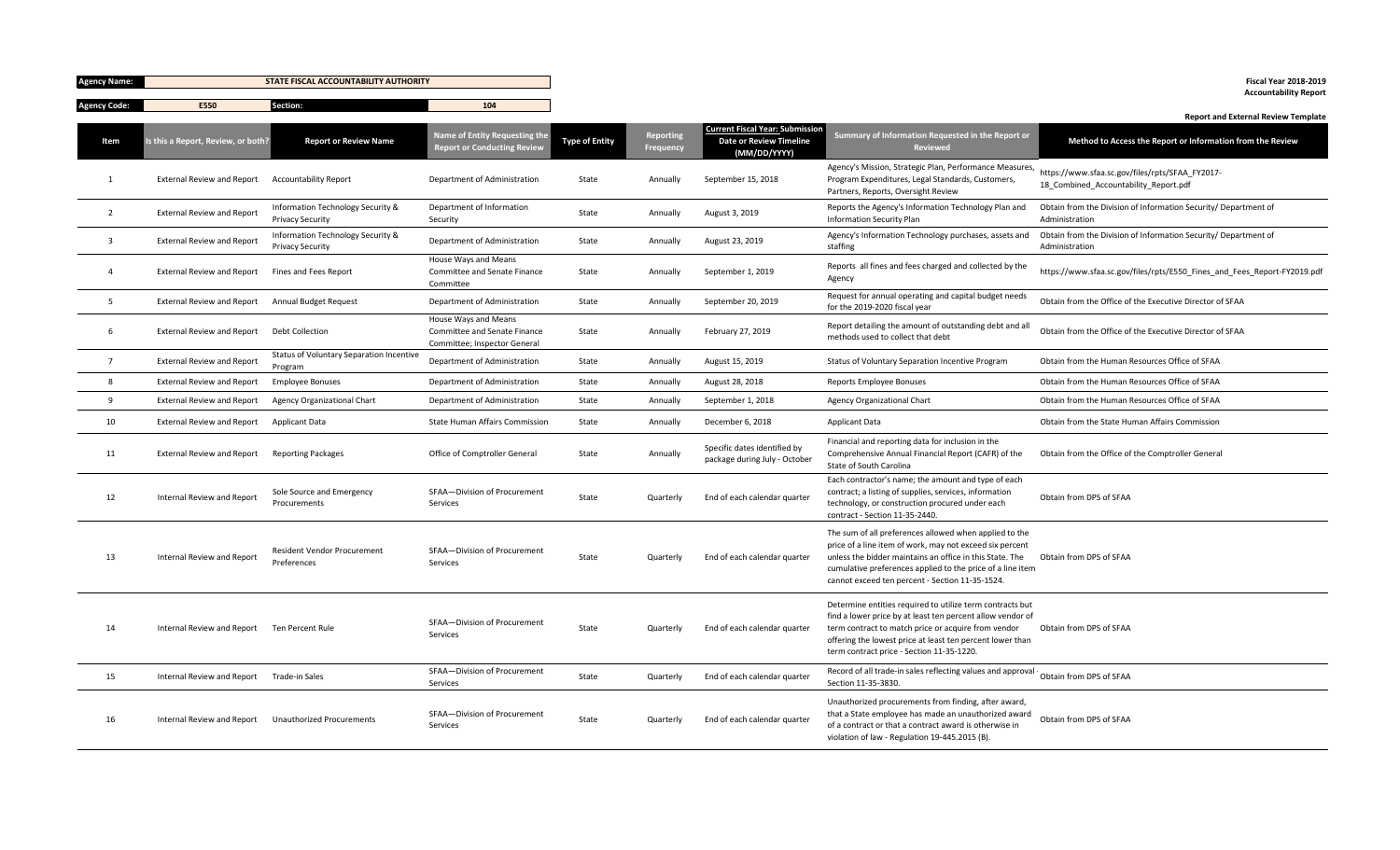| 17 | External Review and Report Proviso 104.5 Report |                                                                                                                 | SC Senate, SC House of<br>Representatives                                                                                                               | State   | Annually  | October 15, 2019                                    | Report on prior fiscal year utilization of the Insurance<br>the recipient of the funds, the date of the transfer or<br>payment, and the action or reason that necessitated the<br>transfer.                              | Reserve Fund to include for each transaction the amount, Obtain from Delivered to President Pro Tempore of the Senate, Chairman of<br>the Senate Finance Committee, Speaker of the House of Representatives,<br>Chairman of the House Ways and Means Committee |
|----|-------------------------------------------------|-----------------------------------------------------------------------------------------------------------------|---------------------------------------------------------------------------------------------------------------------------------------------------------|---------|-----------|-----------------------------------------------------|--------------------------------------------------------------------------------------------------------------------------------------------------------------------------------------------------------------------------|----------------------------------------------------------------------------------------------------------------------------------------------------------------------------------------------------------------------------------------------------------------|
| 18 | <b>External Review and Report</b>               | Annual Statement of the Insurance<br>Reserve Fund to the Insurance<br>Department of the State of South Carolina | SC Department of Insurance                                                                                                                              | State   | Annually  | September 30, 2019                                  | Statement of income, assets, liabilities, policyholder<br>equity and cash flow                                                                                                                                           | Obtain from South Carolina Department of Insurance                                                                                                                                                                                                             |
| 19 | <b>External Review and Report</b>               | MMSEA Section 111-Medicare Secondary<br>Payer Mandatory Reporting                                               |                                                                                                                                                         | Federal | Quarterly | 3rd week of each February,<br>May, August, November |                                                                                                                                                                                                                          | Insurance settlements awarded to Medicare recipients  Obtain from the Centers for Medicare and Medicaid Services                                                                                                                                               |
| 20 | <b>External Review and Report</b>               | Annual Financial Audit of the Insurance<br>Reserve Fund by the Office of the State<br>Auditor                   | Requested by SC Office of the<br>Comptroller General, review<br>conducted by The Hobbs Group<br>as contractor for the SC Office of<br>the State Auditor | State   | Annually  | October 15, 2019                                    | Opinion on financial statements and their fair<br>representation regarding the financial position of the<br>Insurance Reserve Fund                                                                                       | Office of the State Auditor website                                                                                                                                                                                                                            |
| 21 | <b>External Review and Report</b>               | Statutory Examination Report of the<br>Insurance Reserve Fund (SC Code Ann.<br>§38-13-190)                      | SC Department of Insurance                                                                                                                              | State   | Other     | Next report due after close of<br>fiscal year 2020  | Examination of IRF operations from July 1, 2017 through<br>June 30, 2020                                                                                                                                                 | South Carolina Department of Insurance                                                                                                                                                                                                                         |
| 22 | External Review only                            | Sole Source and Emergency<br>Procurements                                                                       | <b>State Fiscal Accountability</b><br>Authority (Authority)                                                                                             | State   | Annually  | October 16, 2018                                    | Each contractor's name; the amount and type of each<br>contract; a listing of supplies, services, information<br>technology, or construction procured under each<br>contract - Section 11-35-2440.                       | Obtain from DPS of SFAA                                                                                                                                                                                                                                        |
| 23 | <b>External Review only</b>                     | Unauthorized Procurements                                                                                       | <b>State Fiscal Accountability</b><br>Authority (Authority)                                                                                             | State   | Annually  | October 16, 2018                                    | Unauthorized procurements from finding, after award,<br>that a State employee has made an unauthorized award<br>of a contract or that a contract award is otherwise in<br>violation of law - Regulation 19-445.2015 (B). | Obtain from DPS of SFAA                                                                                                                                                                                                                                        |
| 24 | <b>External Review and Report</b>               | <b>Recovery Audits</b>                                                                                          | Governor, House Ways and<br>Means Chairman, Senate<br>Finance Chairman, State Auditor,<br>and General Assembly                                          | State   | Annually  | January 1, 2019                                     | Validates vendors under contract with the State are<br>charging the correct prices agreed to under the terms<br>and conditions of the contract - 2015-2016<br>Appropriations Act, Proviso 117.89.                        | Obtain from DPS of SFAA                                                                                                                                                                                                                                        |
| 25 | External Review and Report Minority Spending    |                                                                                                                 | Dept. of Administration-South<br>Carolina Office of Small and<br><b>Minority Business Contracting</b><br>and Certification                              | State   | Quarterly | End of each calendar quarter                        | Number and dollar value of contracts awarded to<br>certified Minority Businesses - Section 11-35-5240                                                                                                                    | Obtain from DPS of SFAA                                                                                                                                                                                                                                        |
|    |                                                 |                                                                                                                 |                                                                                                                                                         |         |           |                                                     |                                                                                                                                                                                                                          |                                                                                                                                                                                                                                                                |
|    |                                                 |                                                                                                                 |                                                                                                                                                         |         |           |                                                     |                                                                                                                                                                                                                          |                                                                                                                                                                                                                                                                |
|    |                                                 |                                                                                                                 |                                                                                                                                                         |         |           |                                                     |                                                                                                                                                                                                                          |                                                                                                                                                                                                                                                                |
|    |                                                 |                                                                                                                 |                                                                                                                                                         |         |           |                                                     |                                                                                                                                                                                                                          |                                                                                                                                                                                                                                                                |
|    |                                                 |                                                                                                                 |                                                                                                                                                         |         |           |                                                     |                                                                                                                                                                                                                          |                                                                                                                                                                                                                                                                |
|    |                                                 |                                                                                                                 |                                                                                                                                                         |         |           |                                                     |                                                                                                                                                                                                                          |                                                                                                                                                                                                                                                                |
|    |                                                 |                                                                                                                 |                                                                                                                                                         |         |           |                                                     |                                                                                                                                                                                                                          |                                                                                                                                                                                                                                                                |
|    |                                                 |                                                                                                                 |                                                                                                                                                         |         |           |                                                     |                                                                                                                                                                                                                          |                                                                                                                                                                                                                                                                |
|    |                                                 |                                                                                                                 |                                                                                                                                                         |         |           |                                                     |                                                                                                                                                                                                                          |                                                                                                                                                                                                                                                                |
|    |                                                 |                                                                                                                 |                                                                                                                                                         |         |           |                                                     |                                                                                                                                                                                                                          |                                                                                                                                                                                                                                                                |
|    |                                                 |                                                                                                                 |                                                                                                                                                         |         |           |                                                     |                                                                                                                                                                                                                          |                                                                                                                                                                                                                                                                |
|    |                                                 |                                                                                                                 |                                                                                                                                                         |         |           |                                                     |                                                                                                                                                                                                                          |                                                                                                                                                                                                                                                                |
|    |                                                 |                                                                                                                 |                                                                                                                                                         |         |           |                                                     |                                                                                                                                                                                                                          |                                                                                                                                                                                                                                                                |
|    |                                                 |                                                                                                                 |                                                                                                                                                         |         |           |                                                     |                                                                                                                                                                                                                          |                                                                                                                                                                                                                                                                |
|    |                                                 |                                                                                                                 |                                                                                                                                                         |         |           |                                                     |                                                                                                                                                                                                                          |                                                                                                                                                                                                                                                                |